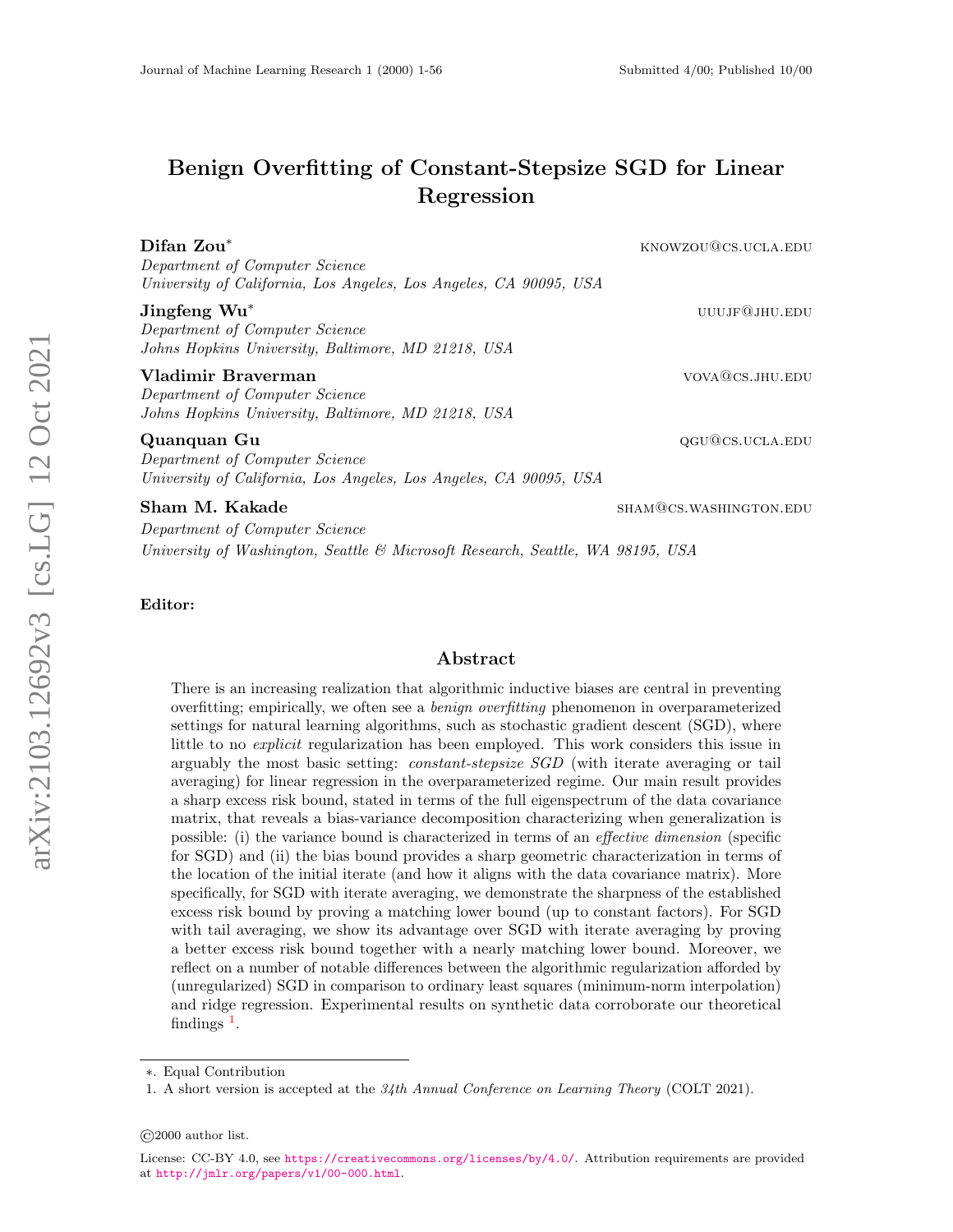## 1. Introduction

A widely observed and yet still striking phenomenon is that modern machine learning models (e.g., deep neural networks) trained by stochastic gradient descent often generalize while also achieving near-zero training error (i.e., despite being overparameterized and under-regularized <sup>[2](#page-1-0)</sup>. See [Belkin et al.](#page-17-0) [\(2020\)](#page-17-0) for further discussion.). There is reason to believe that characterizing these effects even in conceptually simpler (e.g. linear model) settings will also help our understanding of more complex settings, because many high dimensional effects are also observed even in simple linear models. For example, this *benign* overfitting effect is also observed for the ordinary least square (OLS) estimator, where it is observed that OLS generalizes in the overparameterized regime [\(Bartlett et al.,](#page-17-1) [2020\)](#page-17-1).

For OLS in particular, the recent work of [Bartlett et al.](#page-17-1) [\(2020\)](#page-17-1) established non-asymptotic generalization guarantees of the minimum-norm interpolator for overparameterized linear regression (the minimum-norm solution that *perfectly fits* the training samples [\(Zhang et al.,](#page-19-0) [2016;](#page-19-0) [Bartlett et al.,](#page-17-1) [2020\)](#page-17-1)). More generally, there is a growing body of work studying generalization in basic linear models in the overparameterized regime [\(Nakkiran et al.,](#page-18-0) [2019;](#page-18-0) [Bartlett et al.,](#page-17-1) [2020;](#page-17-1) [Belkin et al.,](#page-17-0) [2020;](#page-17-0) [Hastie et al.,](#page-18-1) [2019;](#page-18-1) [Tsigler and Bartlett,](#page-18-2) [2020;](#page-18-2) [Muthukumar et al.,](#page-18-3) [2020;](#page-18-3) [Chatterji and Long,](#page-17-2) [2020;](#page-17-2) [Nakkiran et al.,](#page-18-4) [2020\)](#page-18-4). In contrast, for stochastic gradient descent (SGD) for least squares regression, the algorithmic aspects of generalization are far less well understood, where we lack a sharp characterization of it and when benign overfitting occurs (in other words, achieving diminishing generalization error). This is the focus of this work.

With regards to SGD in the classical underparameterized regime, the seminal work of [Polyak and Juditsky](#page-18-5) [\(1992\)](#page-18-5) showed that iterate averaged SGD achieves, in the limit as the sample size goes to infinity, the statistically optimal rate, even up to problem dependent constant factors <sup>[3](#page-1-1)</sup>; this optimality crucially relies on the dimension being held finite, along with regularity assumptions that make the problem locally strongly quadratic. For the case of finite dimensional, linear regression, there are a number of more modern proofs which provide finite, non-asymptotic rates (Défossez and Bach, [2015;](#page-17-3) [Bach and Moulines,](#page-17-4) [2013;](#page-17-4) [Dieuleveut et al.,](#page-17-5) [2017;](#page-17-5) [Jain et al.,](#page-18-6) [2017b](#page-18-6)[,a\)](#page-18-7). With regards to the overparameterized regime, there is far less work [\(Dieuleveut and Bach,](#page-17-6) [2015;](#page-17-6) [Berthier et al.,](#page-17-7) [2020\)](#page-17-7) being notable exceptions. (See Section [3](#page-9-0) for further discussion on these related works.)

SGD for linear regression. The classical linear regression problem of interest is:

$$
\min_{\mathbf{w}} L(\mathbf{w}), \text{ where } L(\mathbf{w}) = \frac{1}{2} \mathbb{E}_{(\mathbf{x}, y) \sim \mathcal{D}} \left[ (y - \langle \mathbf{w}, \mathbf{x} \rangle)^2 \right], \tag{1.1}
$$

where  $\mathbf{x} \in \mathcal{H}$ , is the feature vector, where, H is some (finite d-dimensional or countably infinite dimensional) Hilbert space;  $y \in \mathbb{R}$  is the response;  $\mathcal{D}$  is an unknown distribution over x and y; and  $w \in \mathcal{H}$  is the weight vector to be optimized. We consider the stochastic approximation approach using constant stepsize SGD, with iterate averaging: at each

<span id="page-1-0"></span><sup>2.</sup> By "under-regularized", we mean that the empirical training loss is near to 0, such as with OLS when  $N \gg d$ .

<span id="page-1-1"></span><sup>3.</sup> [Polyak and Juditsky](#page-18-5) [\(1992\)](#page-18-5) provided a stronger distributional limit theorem showing that the distribution of the averaged iterate (provided by SGD) precisely matches the distribution of the empirical risk minimizer.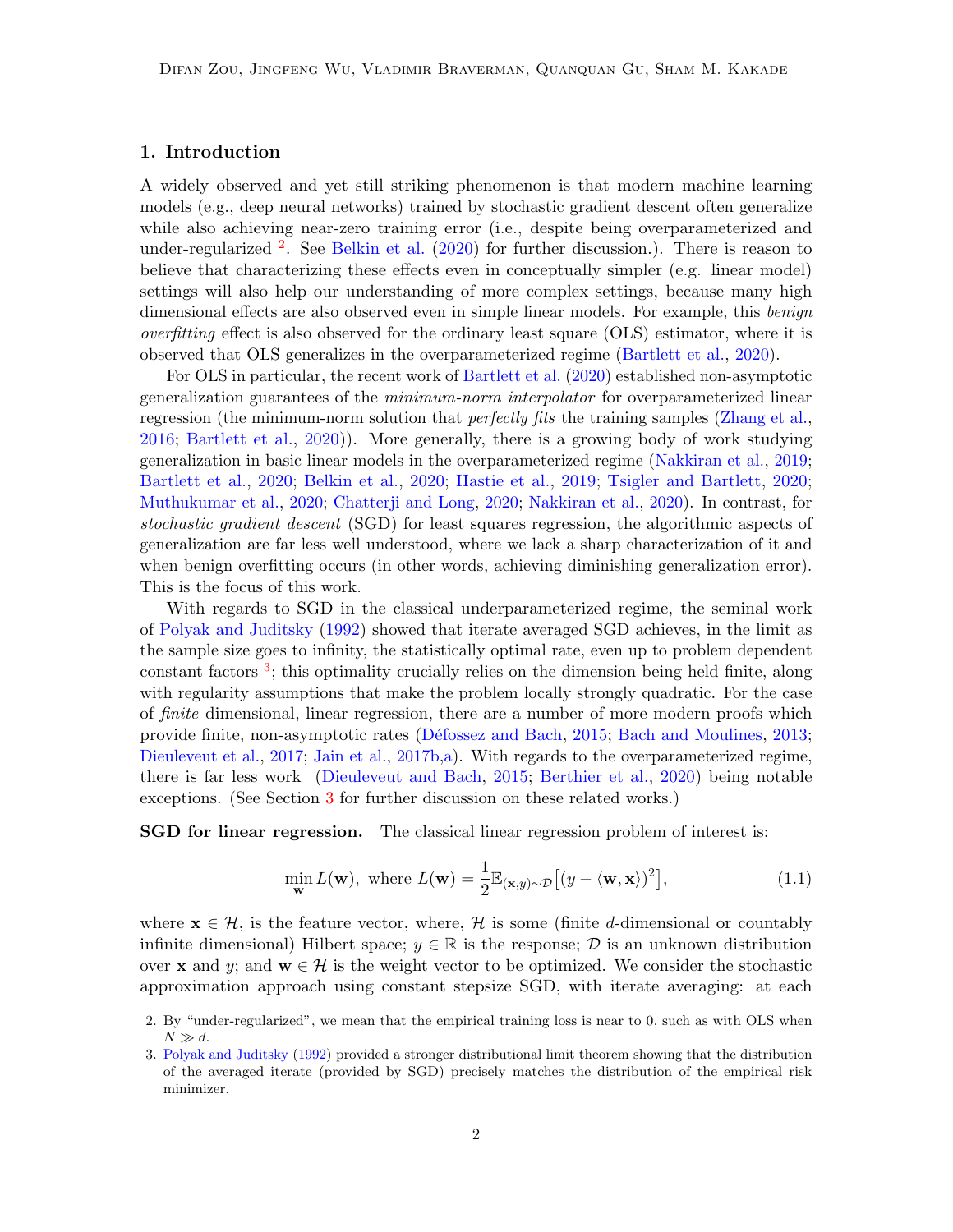

<span id="page-2-0"></span>Figure 1: Benign overfitting of SGD for linear regression. The plots show the training and test risks achieved by SGD (constant stepsize, iterate averaging) for least square problem instances (the spectrum of H, i.e.,  $\{\lambda_i\}$  is specified under each subfigure). The problem dimension is  $d = 2000$  and the variance of model noise is  $\sigma^2 = 1$  (hence the Bayes risk is 1). The plots are averaged over 20 independent runs. In (a), SGD overfits the training sample (achieving a training risk smaller than the Bayes risk) but generalizes poorly. In (b), SGD overfits the training sample and generalizes well, which exhibits the benign overfitting phenomenon. In (c), SGD generalizes on test samples and tends to forget training samples, which indicates a regularization effect of SGD. See Section [6](#page-15-0) for more details.

iteration t, an i.i.d. example  $(\mathbf{x}_t, y_t) \sim \mathcal{D}$  is observed, and the weight is updated according to SGD as follows:

<span id="page-2-1"></span>
$$
\mathbf{w}_{t} = \mathbf{w}_{t-1} + \gamma \left( y_t - \langle \mathbf{w}_{t-1}, \mathbf{x}_t \rangle \right) \mathbf{x}_t, \qquad t = 1, \dots, N, \tag{1.2}
$$

where  $\gamma > 0$  is a constant stepsize, N is the number of samples observed, and the weights are initialized at  $\mathbf{w}_0 \in \mathcal{H}$ . The final output will be the average of the iterates:

$$
\overline{\mathbf{w}}_N := \frac{1}{N} \sum_{t=0}^{N-1} \mathbf{w}_t.
$$

In the underparameterized setting with finite dimension  $d$  ( $d \ll N$ ), as mentioned earlier (also see Section [3\)](#page-9-0), a rich body of work has established that  $\overline{\mathbf{w}}_N$  enjoys the optimal risk (up to constant factors) of  $\mathcal{O}(d\sigma^2/N)$ , for sufficiently large N. The focus of this work is on the overparameterized regime, where  $d \gg N$  (or possibly countably infinite).

Benign overfitting occurs in SGD for linear regression. Perhaps quite surprisingly, the benign overfitting phenomenon, i.e., a predictor that fits training data very well but still generalizes, happens for SGD (with constant stepsize and iterate averaging) even for the simple, overparameterized linear regression. This is empirically verified in Figure [1,](#page-2-0) where we see in Figure [1](#page-2-0) (b) that, SGD overfits the training sample (achieving a training risk much lower than the Bayes risk) but still generalizes on the test sample (the test risk is vanishing). Understanding this phenomenon theoretically is one of the central goals of this work.

Our contributions. Our main result can be viewed as a counterpart to the classical analysis of iterate averaged SGD to the overparameterized regime for linear regression: we provide a sharp excess risk bound showing how (unregularized) SGD can generalize even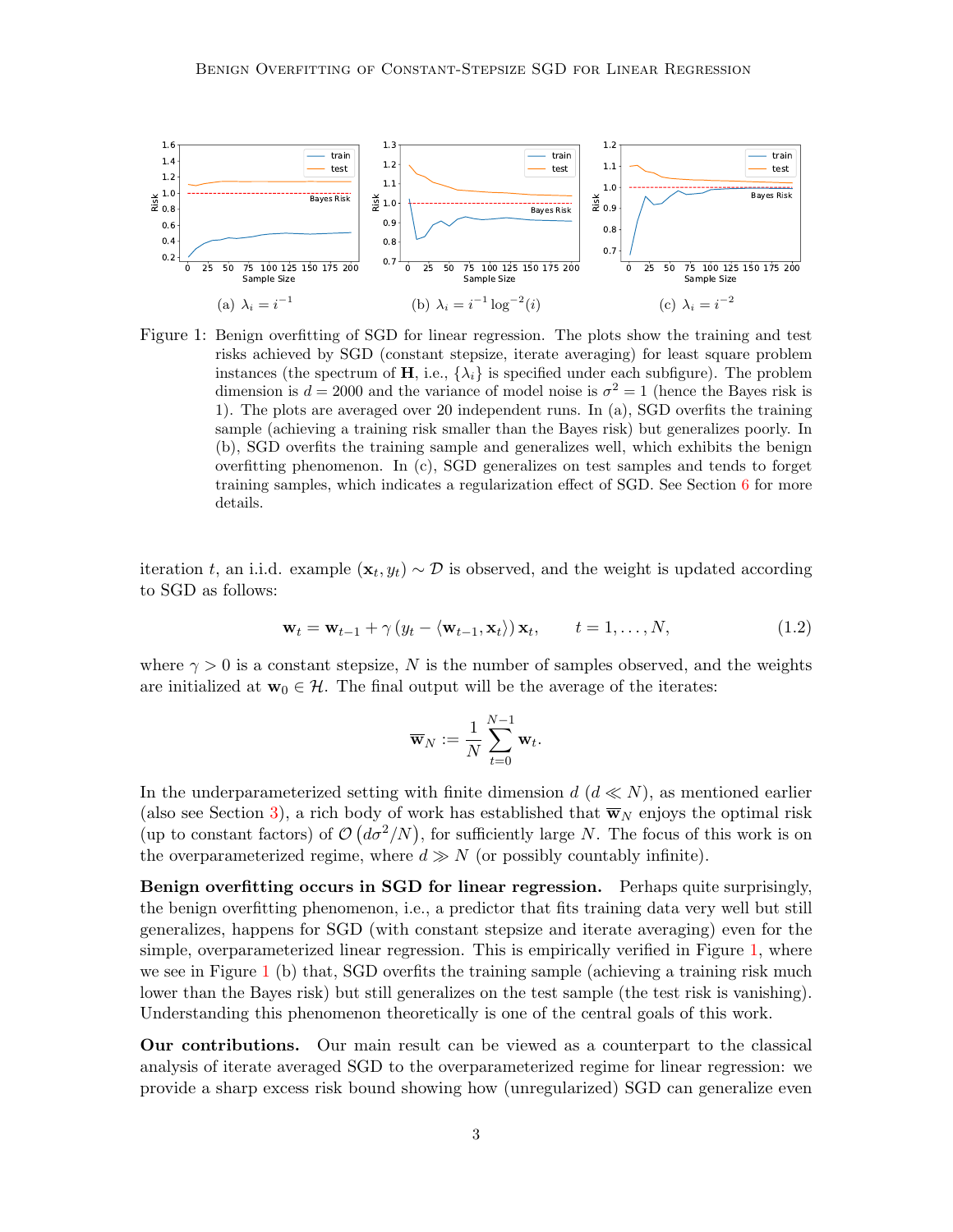in the infinite-dimensional setting. Our bound is stated in a general manner, in terms of the full eigenspectrum of the data covariance matrix along with a functional dependency on the initial iterate; our lower bound shows our characterization is tight. As a corollary, we see how the benign-overfitting phenomenon can be observed for SGD, provided certain spectrum decay conditions on the data covariance are met. We also extend our results to SGD with tail-averaging [\(Jain et al.,](#page-18-7)  $2017a,b$  $2017a,b$ ), where we run SGD for s iterations and then take average over the subsequent  $N$  iterates as the output. (see Section  $5$  for more details.)

Some additional notable contributions are:

- 1. The sharpness of our bounds permits us to make comparisons to OLS (the minimumnorm interpolator) and ridge regression. Notably, in a contrast to the variance of OLS [\(Bartlett et al.,](#page-17-1) [2020\)](#page-17-1), the variance contribution to SGD is well behaved under substantially weaker assumptions on the spectrum of the data covariance. This shows how inductive bias of SGD, in comparison to the minimum-norm interpolator, can lead to better generalization with no regularization. We also constrast our results to ridge regression based on the recent work by [Tsigler and Bartlett](#page-18-2) [\(2020\)](#page-18-2).
- 2. One notable aspect of our work is a sharp characterization of a "bias process" in SGD. In particular, consider the special case where  $y = \mathbf{w}^* \cdot \mathbf{x}$  (with probability one), for some  $\mathbf{w}^*$ . Here, SGD still differs from gradient descent on  $L(\mathbf{w})$ . Our characterization gives a novel characterization of how the variance in this process contributes to the final excess risk bound.
- 3. From a technical standpoint, our work develops new proof techniques for iterate averaged SGD. Our analysis tools are based on the operator view of averaged SGD [\(Dieuleveu](#page-17-6)t [and Bach,](#page-17-6) [2015;](#page-17-6) [Jain et al.,](#page-18-6) [2017b](#page-18-6)[,a\)](#page-18-7). A core idea in the proof is in connecting the finite sample (infinite dimensional) covariance matrices of the variance and bias stochastic processes to those of their corresponding (asymptotic) stationary covariance matrices — an idea that was introduced in [Jain et al.](#page-18-7)  $(2017a)$  for the finite dimensional, variance analysis.

Notation. We use lower case letters to denote scalars, and we use lower and upper case bold face letters to denote vectors and matrices respectively. For a vector  $\mathbf{x} \in \mathcal{H}$ ,  $\|\mathbf{x}\|_2$  denotes the norm in the Hilbert space  $\mathcal{H}$ , and  $\mathbf{x}[i]$  denotes the *i*-th coordinate of **x**. For a matrix **M**, its spectral norm is denoted by  $\|\mathbf{M}\|_2$ . For a PSD matrix **A**, define  $\|\mathbf{x}\|_A^2 := \mathbf{x}^\top \mathbf{A} \mathbf{x}$ .

## <span id="page-3-1"></span>2. Main Results

We now provide matching (upto absolute constants) upper and lower excess risk bounds for iterate averaged SGD. We then compare these rates to those of OLS and ridge regression, where we see striking similarities and notable differences.

#### 2.1 Benign Overfitting of SGD

<span id="page-3-0"></span>We first introduce relevant notation and our assumptions. Our first assumption is mild regularity conditions on the moments of the data distribution.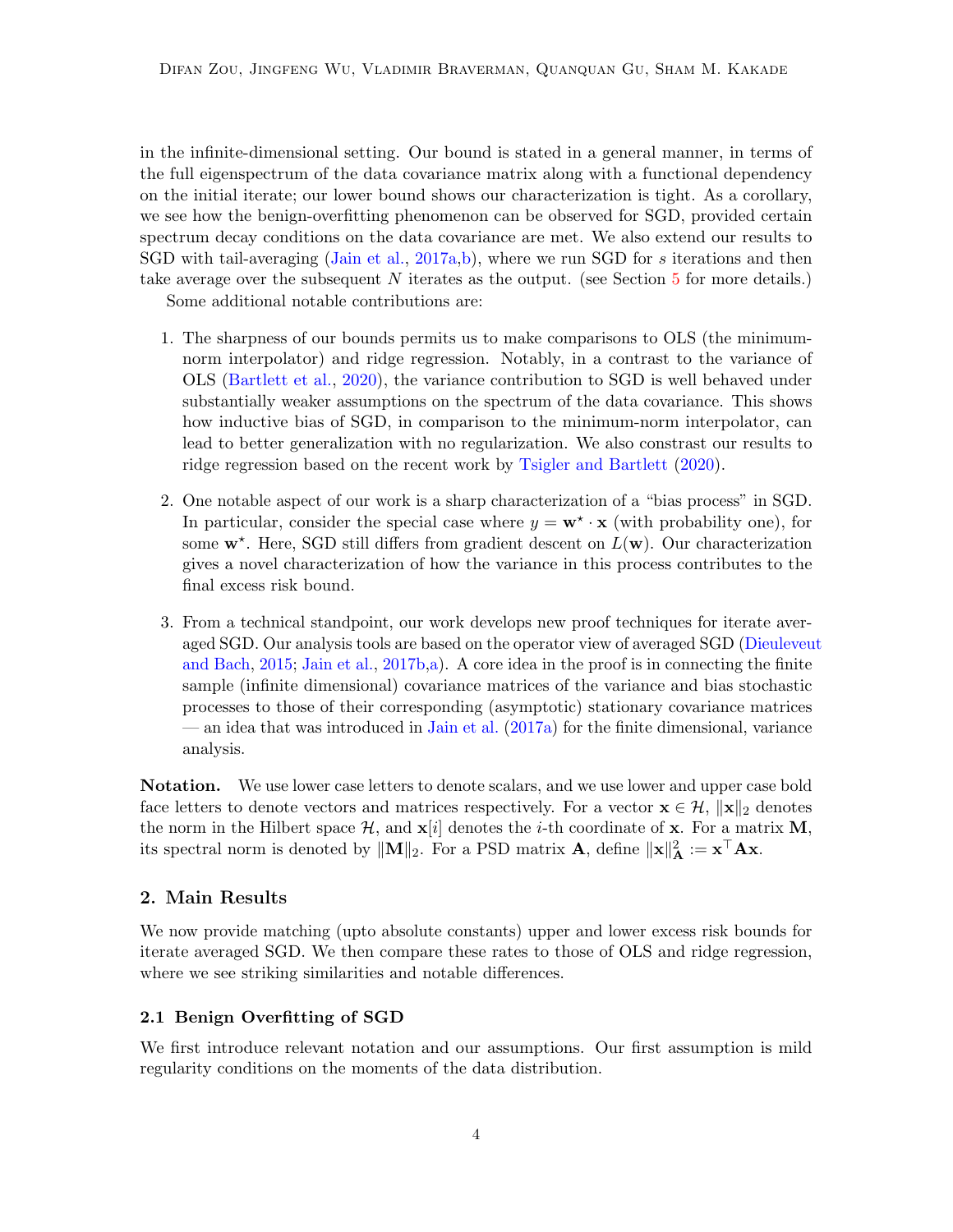Assumption 2.1 (Regularity conditions)  $Assume \ \mathbb{E}[\mathbf{x} \mathbf{x}^{\top}], \ \mathbb{E}[\mathbf{x} \otimes \mathbf{x} \otimes \mathbf{x}]$ , and  $\mathbb{E}[y^2]$ exist and are all finite. Furthermore, denote the second moment of  $\mathbf x$  by

$$
\mathbf{H} := \mathbb{E}_{\mathbf{x} \sim \mathcal{D}}[\mathbf{x} \mathbf{x}^\top],
$$

and suppose that  $tr(\mathbf{H})$  is finite. For convenience, we assume that  $\mathbf{H}$  is strictly positive definite and that  $L(\mathbf{w})$  admits a unique global optimum, which we denote by  $\mathbf{w}^* :=$  $\operatorname{argmin}_{\mathbf{w}} L(\mathbf{w}).$ <sup>[4](#page-4-0)</sup>

Our second assumption is on the behavior of the fourth moment, when viewed as a linear operator on PSD matrices:

Assumption 2.2 (Fourth moment condition) Assume there exists a positive constant  $\alpha > 0$ , such that for any PSD matrix  $A^5$  $A^5$ , it holds that

<span id="page-4-3"></span>
$$
\mathbb{E}_{\mathbf{x}\sim\mathcal{D}}[\mathbf{x}\mathbf{x}^{\top}\mathbf{A}\mathbf{x}\mathbf{x}^{\top}] \preceq \alpha \operatorname{tr}(\mathbf{H}\mathbf{A})\mathbf{H}.
$$

For Gaussian distributions, it suffices to take  $\alpha = 3$ . Furthermore, it is worth noting that this assumption is implied if the distribution over  $H^{-\frac{1}{2}}x$  has sub-Gaussian tails (see Lemma [A.1](#page-19-1) in the Appendix for a precise claim). Also, it is not difficult to verify that  $\alpha \geq 1.6$  $\alpha \geq 1.6$ 

Assuming sub-Gaussian tails over  $H^{-\frac{1}{2}}x$  is standard assumption in regression analysis (e.g. [Hsu et al.](#page-18-8) [2014;](#page-18-8) [Bartlett et al.](#page-17-1) [2020;](#page-17-1) [Tsigler and Bartlett](#page-18-2) [2020\)](#page-18-2), and, as mentioned above, this assumption is substantially weaker. The assumption is somewhat stronger than what is often assumed for iterate averaged SGD in the underparameterized regime (e.g., [Bach and](#page-17-4) [Moulines](#page-17-4) [2013;](#page-17-4) [Jain et al.](#page-18-6) [2017b\)](#page-18-6) (see Section [3](#page-9-0) for further discussion). Additionally, we also remark that Assumption [2.2](#page-4-3) can be further relaxed to that we only require A is PSD and commutable with  $H$ , rather than all PSD matrix  $A$  (see Section [7](#page-16-0) for more details).

Our next assumption is a noise condition, where it is helpful to interpret  $y - \langle w^*, x \rangle$ as the additive noise. Observe that the first order optimality conditions on  $w^*$  imply  $\mathbb{E}_{(\mathbf{x},y)\sim\mathcal{D}}[(y-\langle \mathbf{w}^*,\mathbf{x}\rangle)\mathbf{x}] = \nabla L(\mathbf{w}^*) = \mathbf{0}.$ 

Assumption 2.3 (Noise condition) Suppose that:

<span id="page-4-4"></span>
$$
\pmb{\Sigma} := \mathbb{E}\left[(y - \langle \mathbf{w}^*, \mathbf{x} \rangle)^2 \mathbf{x} \mathbf{x}^\top\right], \quad \sigma^2 := \|\mathbf{H}^{-\frac{1}{2}}\pmb{\Sigma}\mathbf{H}^{-\frac{1}{2}}\|_2
$$

exist and are finite. Note that  $\Sigma$  is the covariance matrix of the gradient noise at  $w^*$ .

<span id="page-4-0"></span><sup>4.</sup> This is not necessary. In the case where  $H$  has eigenvalues which are 0, we could instead choose  $w^*$  to be the minimum norm vector in the set  $\operatorname{argmin}_{\mathbf{w}} L(\mathbf{w})$ , and our results would hold for this choice of  $\mathbf{w}^*$ . For example, see Schölkopf et al. [\(2002\)](#page-18-9) for a rigorous treatment of working in a reproducing kernel Hilbert space.

<span id="page-4-1"></span><sup>5.</sup> This assumption can be relaxed into: for any PSD matrix A that commutes with H, it holds that  $\mathbb{E}_{\mathbf{x} \sim \mathcal{D}}[\mathbf{x} \mathbf{x}^{\top} \mathbf{A} \mathbf{x}^{\top}] \preceq \alpha \text{ tr}(\mathbf{HA})\mathbf{H}$ . The presented analyzing technique is ready to be modified to cooperate with the relaxed assumption with the observation that the fourth moment operator is linear and selfadjoint. Similar relaxation applies to Assumption [2.4](#page-6-0) as well.

<span id="page-4-2"></span><sup>6.</sup> This is due to that the square of the second moment is less than the fourth moment.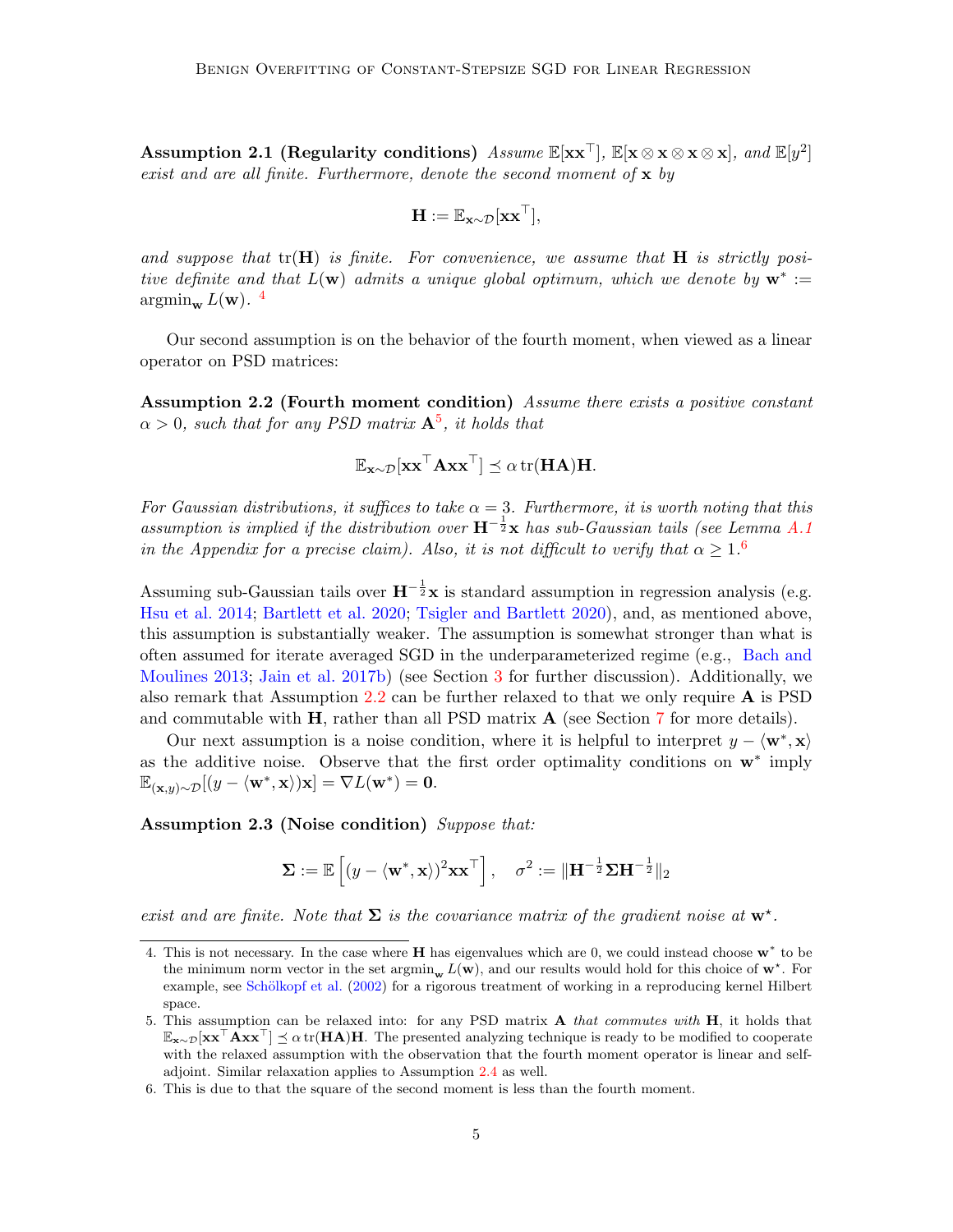This assumption places a rather weak requirement on the additive noise (due to that it permits model mis-specification) and is often made in the average SGD literature (e.g., [Bach](#page-17-4) [and Moulines](#page-17-4) [2013;](#page-17-4) [Dieuleveut et al.](#page-17-5) [2017\)](#page-17-5). Observe that for *well-specified models*, where

<span id="page-5-0"></span>
$$
y = \langle \mathbf{w}^*, \mathbf{x} \rangle + \epsilon, \quad \epsilon \sim \mathcal{N}(0, \sigma_{\text{noise}}^2), \tag{2.1}
$$

we have that  $\Sigma = \sigma_{noise}^2 \mathbf{H}$  and so  $\sigma^2 = \sigma_{noise}^2$ .

Before we present our main theorem, a few further definitions are in order: denote the eigendecomposition of the Hessian as  $\mathbf{H} = \sum_i \lambda_i \mathbf{v}_i \mathbf{v}_i^{\top}$ , where  $\{\lambda_i\}_{i=1}^{\infty}$  are the eigenvalues of **H** sorted in non-increasing order and  $\mathbf{v}_i$ 's are the corresponding eigenvectors. We then denote:

$$
\mathbf{H}_{0:k} := \sum_{i=1}^k \lambda_i \mathbf{v}_i \mathbf{v}_i^\top, \quad \text{and} \quad \mathbf{H}_{k:\infty} := \sum_{i>k} \lambda_i \mathbf{v}_i \mathbf{v}_i^\top.
$$

Similarly we denote  $\mathbf{I}_{0:k} := \sum_{i=1}^k \mathbf{v}_i \mathbf{v}_i^\top$  and  $\mathbf{I}_{k:\infty} := \sum_{i>k} \mathbf{v}_i \mathbf{v}_i^\top$ . By the above definitions, we know

$$
\|\mathbf{w}\|_{\mathbf{H}_{0:k}^{-1}}^2 = \sum_{i\leq k} \frac{(\mathbf{v}_i^{\top}\mathbf{w})^2}{\lambda_i}, \quad \|\mathbf{w}\|_{\mathbf{H}_{k:\infty}}^2 = \sum_{i>k} \lambda_i (\mathbf{v}_i^{\top}\mathbf{w})^2,
$$

where we have slightly abused notation in that  $\mathbf{H}_{0:k}^{-1}$  denotes a pseudo-inverse.

We now present our main theorem:

<span id="page-5-1"></span>Theorem 2.1 (Benign overfitting of SGD) Suppose Assumptions [2.1-](#page-3-0)[2.3](#page-4-4) hold and that the stepsize is set so that  $\gamma < 1/(\alpha \operatorname{tr}(\mathbf{H}))$ . Then the excess risk can be upper bounded as follows,

$$
\mathbb{E}[L(\overline{\mathbf{w}}_N)] - L(\mathbf{w}^*) \le 2 \cdot \text{EffectiveBias} + 2 \cdot \text{EffectiveVar},
$$

where

$$
\begin{split} \text{EffectiveBias} &= \frac{1}{\gamma^2 N^2} \cdot \|\mathbf{w}_0 - \mathbf{w}^*\|_{\mathbf{H}_{0:k^*}}^2 + \|\mathbf{w}_0 - \mathbf{w}^*\|_{\mathbf{H}_{k^*:\infty}}^2, \\ \text{EffectiveVar} &= \frac{2\alpha (\|\mathbf{w}_0 - \mathbf{w}^*\|_{\mathbf{I}_{0:k^*}}^2 + N\gamma \|\mathbf{w}_0 - \mathbf{w}^*\|_{\mathbf{H}_{k^*:\infty}}^2)}{N\gamma (1 - \gamma \alpha \operatorname{tr}(\mathbf{H}))} \cdot \left(\frac{k^*}{N} + N\gamma^2 \sum_{i > k^*} \lambda_i^2\right) \\ &+ \frac{\sigma^2}{1 - \gamma \alpha \operatorname{tr}(\mathbf{H})} \cdot \left(\frac{k^*}{N} + N\gamma^2 \sum_{i > k^*} \lambda_i^2\right) \end{split}
$$

with  $k^* = \max\{k : \lambda_k \geq \frac{1}{\gamma N}\}.$ 

The interpretation is as follows: the "effective bias" precisely corresponds to the rate of convergence had we run gradient descent directly on  $L(\mathbf{w})$  (i.e., where the latter has no variance due to sampling). The "effective variance" error stems from both the additive noise  $y - \langle \mathbf{w}^*, \mathbf{x} \rangle$ , i.e., the second term of the EffectiveVariance error, along with that even if there was no additive noise (i.e.  $y - \langle \mathbf{w}^*, \mathbf{x} \rangle = 0$  with probability one), i.e., the first term of the EffectiveVariance error, then SGD would still not be equivalent to GD. The cut-off index  $k^*$ , which we refer to as the "effective dimension", plays a pivotal role in the excess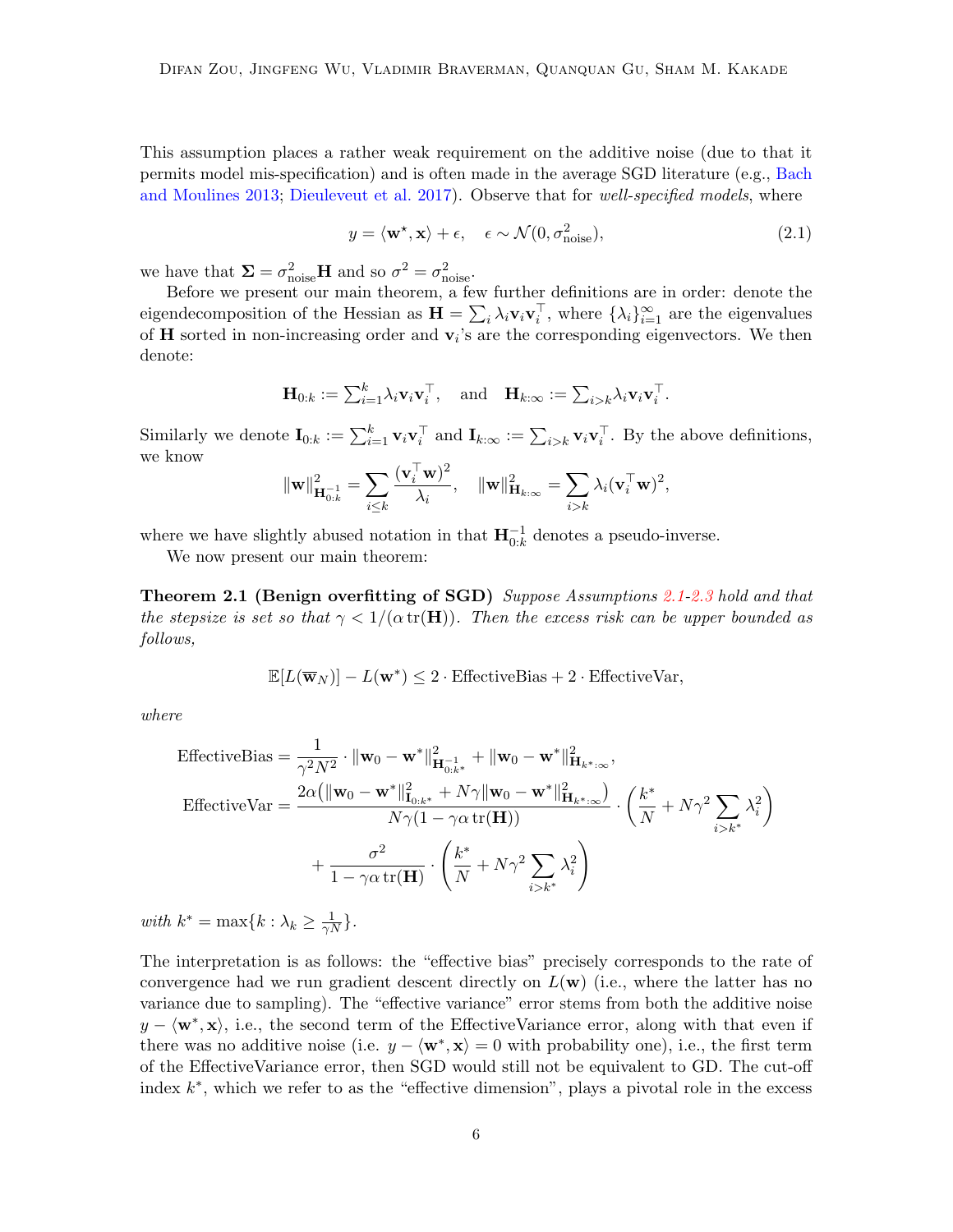risk bound, which separates the entire space into a  $k^*$ -dimensional "head" subspace where the bias error decays more quickly than that of the bias error in the complement "tail" subspace. To obtain a vanishing bound, the effective dimension  $k^*$  must be  $o(N)$  and the tail summation  $\sum_{i>k^*}\lambda_i^2$  must be o(1/N).

In terms of constant factors, the above bound can be improved by a factor of 2 in the effective bias-variance decomposition (see  $(4.6)$ ). We now turn to lower bounds.

A lower bound. We first introduce the following assumption that states a lower bound on the fourth moment.

Assumption 2.4 (Fourth moment condition, lower bound) Assume there exists a constant  $\beta \geq 0$ , such that for any PSD matrix **A**, it holds that

<span id="page-6-1"></span><span id="page-6-0"></span>
$$
\mathbb{E}_{\mathbf{x} \sim \mathcal{D}}[\mathbf{x} \mathbf{x}^{\top} \mathbf{A} \mathbf{x} \mathbf{x}^{\top}] - \mathbf{H} \mathbf{A} \mathbf{H} \succeq \beta \operatorname{tr}(\mathbf{H} \mathbf{A}) \mathbf{H}.
$$

For Gaussian distributions, it suffices to take  $\beta = 2$ .

The following lower bound shows that when the noise is well-specified our upper bound is not improvable except for absolute constants.

**Theorem 2.2 (Excess risk lower bound)** Suppose  $N \geq 500$ . For any well-specified data distribution  $\mathcal{D}$  (see [\(2.1\)](#page-5-0)) that also satisfies Assumptions [2.1](#page-3-0) and [2.4,](#page-6-0) for any stepsize such that  $\gamma < 1/\lambda_1$ , we have that:

$$
\mathbb{E}[L(\overline{\mathbf{w}}_N)] - L(\mathbf{w}^*) \ge \frac{1}{100\gamma^2 N^2} \cdot \|\mathbf{w}_0 - \mathbf{w}^*\|_{\mathbf{H}_{0:k^*}^{-1}}^2 + \frac{1}{100} \cdot \|\mathbf{w}_0 - \mathbf{w}^*\|_{\mathbf{H}_{k^*:\infty}}^2 + \frac{\beta \left(\|\mathbf{w}_0 - \mathbf{w}^*\|_{\mathbf{H}_{0:k^*}}^2 + N\gamma \|\mathbf{w}_0 - \mathbf{w}^*\|_{\mathbf{H}_{k^*:\infty}}^2\right)}{1000N\gamma} \cdot \left(\frac{k^*}{N} + N\gamma^2 \sum_{i > k^*} \lambda_i^2\right) + \frac{\sigma_{\text{noise}}^2}{50} \cdot \left(\frac{k^*}{N} + N\gamma^2 \sum_{i > k^*} \lambda_i^2\right)
$$

with  $k^* = \max\{k : \lambda_k \geq \frac{1}{N\gamma}\}.$ 

Similar to the upper bound stated in Theorem [2.1,](#page-5-1) the first two terms represent the EffectiveBias and the last two terms represent the EffectiveVariance, in which the third and last terms are contributed by the model noise and variance in SGD. Our upper bound matches our lower bound up to absolute constants, which indicates the obtained rates are tight, at least for Gaussian data distribution with well-specified noise.

Special cases. It is instructive to consider a few special cases of Theorem [2.1.](#page-5-1) We first show the result for SGD with large stepsizes.

<span id="page-6-2"></span>Corollary 2.1 (Benign overfitting with large stepsizes) Suppose Assumptions [2.1-](#page-3-0) [2.3](#page-4-4) hold and that the stepsize is set to  $\gamma = 1/(2\alpha \sum_i \lambda_i)$ . Then

$$
\text{EffectiveBias} = \frac{4\alpha^2 (\sum_i \lambda_i)^2}{N^2} \cdot \|\mathbf{w}_0 - \mathbf{w}^*\|_{\mathbf{H}_{0:k^*}}^2 + \|\mathbf{w}_0 - \mathbf{w}^*\|_{\mathbf{H}_{k^*:\infty}}^2
$$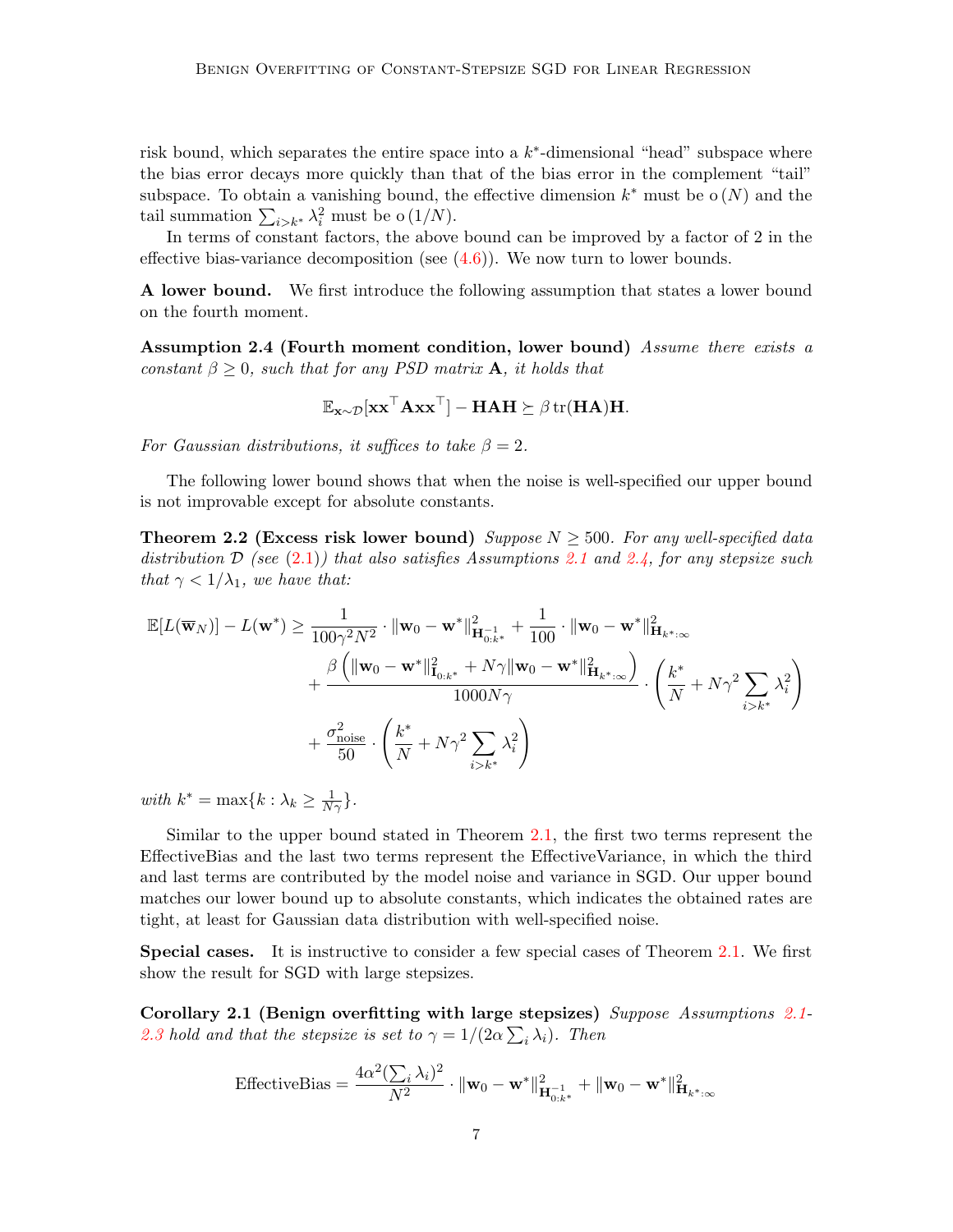$$
\begin{aligned} \text{EffectiveVar} &= \left(2\sigma^2 + 4\alpha^2 \|\mathbf{w}_0 - \mathbf{w}^*\|_{\mathbf{H}}^2\right) \cdot \left(\frac{k^*}{N} + \frac{N \sum_{i > k^*} \lambda_i^2}{4\alpha^2 (\sum_i \lambda_i)^2}\right), \\ \text{max}\{k : \lambda_i > \frac{2\alpha \sum_i \lambda_i}{N} \end{aligned}
$$

where  $k^* = \max\{k : \lambda_k \geq \frac{2\alpha \sum_i \lambda_i}{N}$  $\frac{\sum_i \lambda_i}{N}$ .

Note that the bias error decays at different rates in different subspaces. Crudely, in the "head" eigenspace (spanned by the eigenvectors corresponding to large eigenvalues) the bias error decays in a faster  $\mathcal{O}(1/N^2)$  rate (though there is weighting of  $\lambda_i$  in the head), while in the remaining "tail" eigenspace, the bias error decays at a slower  $\mathcal{O}(1/N)$  rate (due to that all the eigenvalues in the tail are less than  $\mathcal{O}(1/N)$ . The following corollary provides a crude bias bound, showing that bias never decays more slowly than  $\mathcal{O}(1/N)$ .

Corollary 2.2 (Crude bias-bound) Suppose Assumptions [2.1-](#page-3-0)[2.3](#page-4-4) hold and that the stepsize is set to  $\gamma = 1/(2\alpha \sum_i \lambda_i)$ . Then

<span id="page-7-1"></span>
$$
\mathbb{E}[L(\overline{\mathbf{w}}_N)] - L(\mathbf{w}^*) \le \frac{8\alpha \|\mathbf{w}_0 - \mathbf{w}^*\|_2^2 \cdot \sum_i \lambda_i}{N} + 4\sigma^2 \cdot \left(\frac{k^*}{N} + \frac{N\sum_{i>k^*}\lambda_i^2}{4\alpha^2(\sum_i \lambda_i)^2}\right),
$$

where  $k^* = \max\{k : \lambda_k \geq \frac{2\alpha \sum_i \lambda_i}{N}$  $\frac{\sum_i \lambda_i}{N}$ .

Theorems [2.1](#page-5-1) and [2.2](#page-6-1) suggests that the excess risk achieved by SGD depends on the spectrum of the covariance matrix. The following corollary gives examples of data spectrum such that the excess risk is diminishing.

Corollary 2.3 (Example data distributions) Under the same conditions as Theorem [2.1,](#page-5-1) suppose  $\|\mathbf{w}_0 - \mathbf{w}^*\|_2$  is bounded.

1. For  $\mathbf{H} \in \mathbb{R}^{d \times d}$ , let  $s = N^r$  and  $d = N^q$  for some positive constants  $0 < r \leq 1$  and  $q \geq 1$ . If the spectrum of **H** satisfies

<span id="page-7-0"></span>
$$
\lambda_k = \begin{cases} 1/s, & k \le s, \\ 1/(d-s), & s+1 \le k \le d, \end{cases}
$$

then  $\mathbb{E}[L(\overline{\mathbf{w}}_N)] - L(\mathbf{w}^*) = \mathcal{O}(N^{r-1} + N^{1-q}).$ 

- 2. If the spectrum of **H** satisfies  $\lambda_k = k^{-(1+r)}$  for some  $r > 0$ , then  $\mathbb{E}[L(\overline{\mathbf{w}}_N)] L(\mathbf{w}^*)$  $\mathcal{O}(N^{-r/(1+r)})$ .
- 3. If the spectrum of **H** satisfies  $\lambda_k = k^{-1} \log^{-\beta}(k+1)$  for some  $\beta > 1$ , then  $\mathbb{E}[L(\overline{\mathbf{w}}_N)]$   $L(\mathbf{w}^*) = \mathcal{O}\left(\log^{-\beta}(N)\right).$
- 4. If the spectrum of **H** satisfies  $\lambda_k = e^{-k}$ , then  $\mathbb{E}[L(\overline{\mathbf{w}}_N)] L(\mathbf{w}^*) = \mathcal{O}(\log(N)/N)$ .

#### 2.2 Comparisons to OLS and Ridge Regression

We now compare these rates to those obtained by OLS or ridge regression.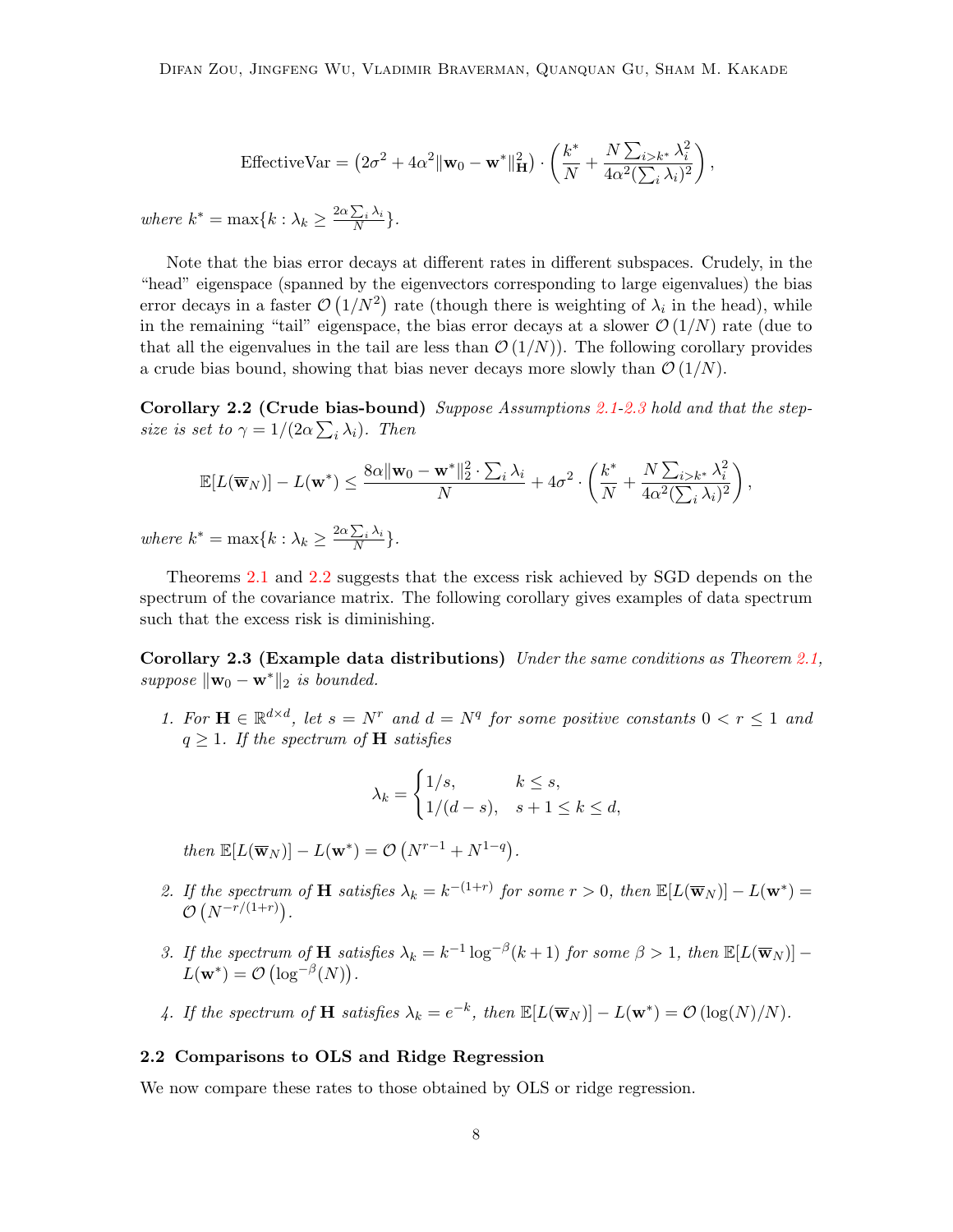SGD vs. minimum-norm solution of OLS. In a somewhat more restrictive setting, [Bartlett et al.](#page-17-1) [\(2020\)](#page-17-1) prove that the minimum  $\ell_2$  norm interpolator for the linear regression problem on N training examples, denoted by  $\hat{\mathbf{w}}_N$ , gives the following excess risk lower bound:

$$
\mathbb{E}[L(\widehat{\mathbf{w}}_N)] - L(\mathbf{w}^*) \ge c\sigma^2 \bigg(\frac{k^*}{N} + \frac{N\sum_{i>k^*}\lambda_i^2}{(\sum_{i>k^*}\lambda_i)^2}\bigg),
$$

where c is an absolute constant,  $\sigma^2$  is the variance of model noise, and  $k^* = \min\{k \geq 0:$  $\sum_{i>k} \lambda_i/\lambda_{k+1} \ge bN$  for some constant  $b > 0$ . It is clear that in order to achieve benign overfitting, one needs to ensure that  $k^* = o(N)$  and  $\sum_{i>k^*} \lambda_i^2/(\sum_{i>k^*} \lambda_i)^2 = o(1/N)$ . The first requirement prefers slow decaying rate of the data spectrum since one hopes to get a large  $\sum_{i>k} \lambda_i/\lambda_{k+1}$  for small k. On the contrary, the second requirement suggests that the spectrum should decay fast enough since we need to ensure that the tail summation  $\sum_{i>k^*}\lambda_i^2$  is small. Consequently, as shown in Theorem 6 in [Bartlett et al.](#page-17-1) [\(2020\)](#page-17-1), if the data spectrum decays in a rate  $\lambda_k = k^{-\alpha} \log^{-\beta}(k+1)$ , the minimum  $\ell_2$ -norm interpolator can achieve vanishing excess risk only when  $\alpha = 1$  and  $\beta \geq 1$ . In contrast, our results show that SGD can achieve vanishing excess risk for any  $\alpha > 1$  and  $\beta \geq 0$  (as well as the case of  $\alpha = 1$  and  $\beta > 1$ , see Corollary [2.3](#page-7-0) for details) since a fast decaying spectrum can ensure both small  $k^*$  (the effective dimension) and small tail summation  $\sum_{i>k^*} \lambda_i^2$ .

SGD vs. ridge regression. [Tsigler and Bartlett](#page-18-2) [\(2020\)](#page-18-2) show that the ridge regression estimator, denoted by  $\widehat{\mathbf{w}}_N^{\lambda}$ , has the following lower bound on the excess risk:

$$
\mathbb{E}[L(\widehat{\mathbf{w}}_N^{\lambda})] - L(\mathbf{w}^*) \ge \max_k \left\{ c_1 \sum_i \frac{\lambda_i \mathbf{w}^* [i]^2}{(1 + \lambda_i/(\lambda_{k+1}\rho_k))^2} + \frac{c_2}{n} \sum_i \min\left(1, \frac{\lambda_i^2}{\lambda_{k+1}^2(\rho_k + 2)^2}\right) \right\},\
$$

where  $\lambda$  is the regularization parameter,  $c_1$  and  $c_2$  are absolute constants and  $\rho_k = (\lambda + \lambda)$  $\sum_{i>k} \lambda_i/(N\lambda_{k+1})$ . [Tsigler and Bartlett](#page-18-2) [\(2020\)](#page-18-2) further show that the lower bound nearly matches the following upper bound of the excess risk:

$$
\mathbb{E}[L(\widehat{\mathbf{w}}_N^{\lambda})] - L(\mathbf{w}^*) \le c'_1 \left( \|\mathbf{w}^*\|_{\mathbf{H}_{0,k^\star}^{-1}}^2 \cdot \left(\frac{\lambda + \sum_{i>k} \lambda_i}{N}\right)^2 + \|\mathbf{w}^*\|_{\mathbf{H}_{k^\star,\infty}}^2 \right) + c'_2 \sigma^2 \left(\frac{k^\star}{N} + \frac{N \sum_{i>k} \lambda_i^2}{(\lambda + \sum_{i>k^*} \lambda_i)^2}\right),
$$

where  $c'_1$  and  $c'_2$  are absolute constants, and  $k^* = \min\{k \ge 0 : (\sum_{i>k} \lambda_i + \lambda)/\lambda_{k+1} \ge bN\}$  for some constant  $b > 0$ . Comparing this to Corollary [2.1](#page-6-2) suggests that SGD (using a constant stepsize with iterate averaging) may exhibit an implicit regularization effect that performs comparably to ridge regression with a constant regularization parameter (here we assume that  $tr(\mathbf{H})$  is of a constant order). A more direct problem-dependent comparison (e.g., consider the optimal learning rate for SGD and optimal  $\lambda$  for ridge regression) is a fruitful direction of further study, to more accurately gauge the differences between the implicit regularization afforded by SGD and the explicit regularization of ridge regression.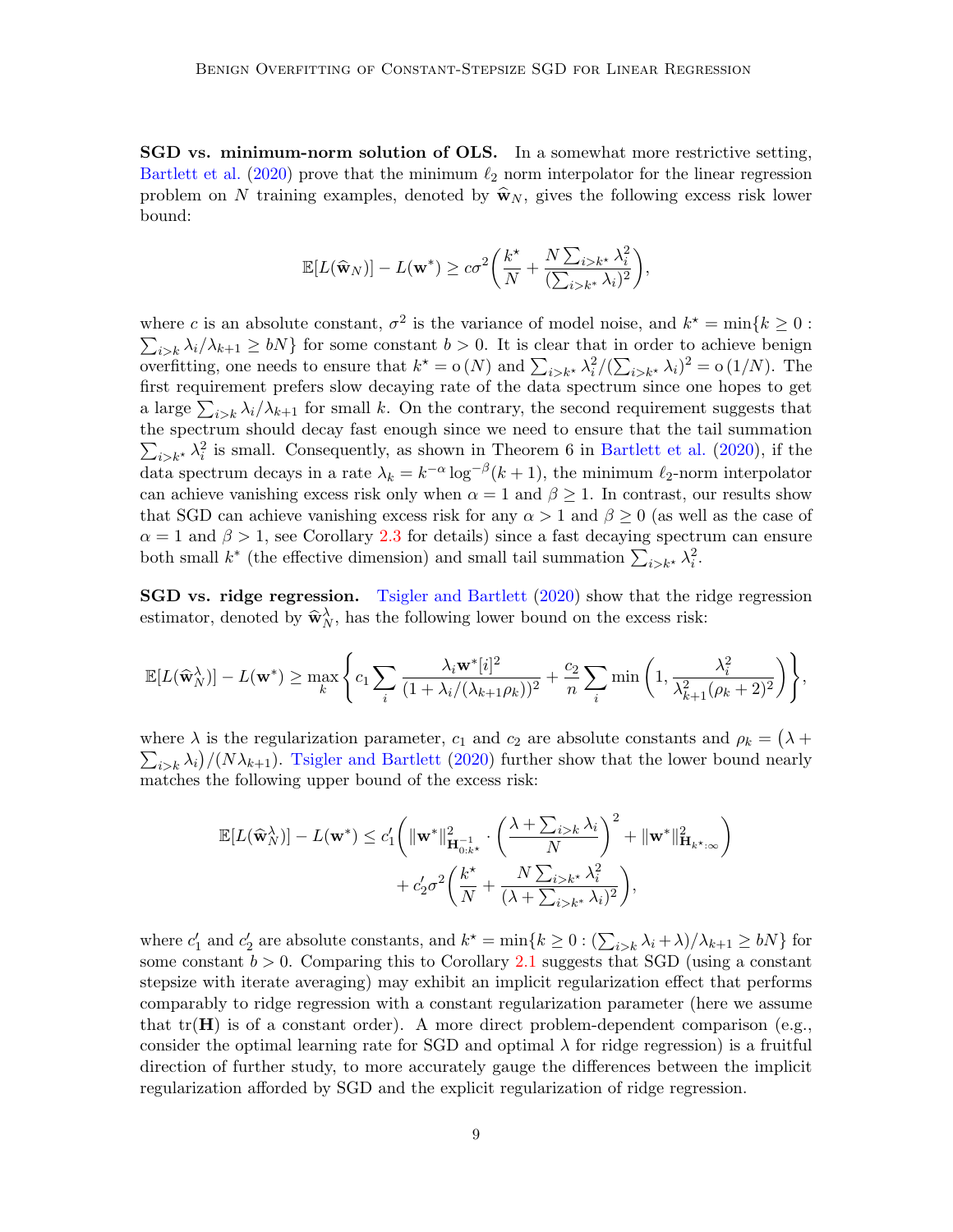#### <span id="page-9-0"></span>3. Further Related Work

We first discuss the work on iterate averaging in the finite dimensional case before turning to the overparameterized regime. In the underparameterized regime, where  $d$  is assumed to be finite, the behavior of constant stepsize SGD with iterate average or tail average has been well investigated from the perspective of the *bias-variance decomposition* (Défossez and [Bach,](#page-17-3) [2015;](#page-17-3) [Dieuleveut et al.,](#page-17-5) [2017;](#page-17-5) [Lakshminarayanan and Szepesvari,](#page-18-10) [2018;](#page-18-10) [Jain et al.,](#page-18-7) [2017a,](#page-18-7)[b\)](#page-18-6). For iterate averaging from the beginning, Défossez and Bach [\(2015\)](#page-17-3); [Dieuleveut](#page-17-5) [et al.](#page-17-5) [\(2017\)](#page-17-5) show a  $\mathcal{O}(1/N^2)$  convergence rate for the bias error and a  $\mathcal{O}(d/N)$  convergence rate for the variance error, where  $N$  is the number of observed samples and  $d$  is the number of parameters. The bias error rate can be further improved by considering averaging only the tail iterates [\(Jain et al.,](#page-18-7) [2017a](#page-18-7), b, [2018\)](#page-18-11), provided that the minimal eigenvalue of  $\bf{H}$  is bounded away from 0. We note that the work in [Jain et al.](#page-18-7)  $(2017a,b, 2018)$  $(2017a,b, 2018)$  $(2017a,b, 2018)$  $(2017a,b, 2018)$  also give the optimal rates with model misspecification. These results all have dimension factors  $d$  and do not apply to the overparameterized regime, though our results recover the finite dimensional case (and the results for delayed tail averaging from [Jain et al.](#page-18-7) [\(2017a,](#page-18-7)[b\)](#page-18-6) can be applied here for the bias term). We further develop on the proof techniques in [Jain et al.](#page-18-7) [\(2017a\)](#page-18-7), where we use properties of asymptotic stationary distributions for the purposes of finite sample size analysis.

Another notable difference in our work is that Assumption [2.2](#page-4-3) (which is implied by sub-Gaussianity, see Lemma  $A.1$ ) is somewhat stronger than what is often assumed for iterate average SGD analysis, where  $\mathbb{E}[\mathbf{x}\mathbf{x}^{\top}\mathbf{x}\mathbf{x}^{\top}] \preceq R^2\mathbf{H}$ , as adopted in [Bach and Moulines](#page-17-4) [\(2013\)](#page-17-4); Défossez and Bach [\(2015\)](#page-17-3); [Dieuleveut et al.](#page-17-5) [\(2017\)](#page-17-5); [Jain et al.](#page-18-7) [\(2017a,](#page-18-7)[b\)](#page-18-6). Our assumption implies an  $R^2$  bound with  $R^2 = \alpha \text{ tr}(\mathbf{H})$ . In terms of analysis, we note that our variance analysis only relies on an  $R^2$  condition, while our bias analysis relies on our stronger sub-Gaussianity-like assumption.

We now discuss related works in the overparameterized regime [\(Dieuleveut and Bach,](#page-17-6) [2015;](#page-17-6) [Berthier et al.,](#page-17-7) [2020\)](#page-17-7). Compared with [\(Dieuleveut and Bach,](#page-17-6) [2015\)](#page-17-6), our bounds apply to least square instances with any data covaraince spectrum (under Assumption [2.2\)](#page-4-3), while [Dieuleveut and Bach](#page-17-6) [\(2015\)](#page-17-6) only covered least square instances that have specific data covaraince spectrum (see A3 in [\(Dieuleveut and Bach,](#page-17-6) [2015\)](#page-17-6)). In comparison with [Berthier et al.](#page-17-7) [\(2020\)](#page-17-7), their bounds rely on a weaker fourth moment assumption, but rely on a stronger true parameter assumption in that  $\|\mathbf{H}^{-\alpha}\mathbf{w}^*\|_2$  must be finite, where  $\alpha > 0$ is a constant (see Theorem 1 condition (a) in [Berthier et al.](#page-17-7) [\(2020\)](#page-17-7)). Our fourth moment assumption (Assumption [2.2\)](#page-4-3) is a natural starting point for analyzing the over-parameterized regime because it also allows for direct comparisons to OLS and ridge regression, as discussed above.

Concurrent to this work, [Chen et al.](#page-17-8) [\(2020\)](#page-17-8) provide dimension independent bounds for averaged SGD; their excess risk bounds for linear regression are not as sharp as those provided here.

## <span id="page-9-1"></span>4. Proof Outline

We now provide the high level ideas in the proof. A key idea is relating the finite sample (infinite dimensional) covariance matrices of the variance and bias stochastic processes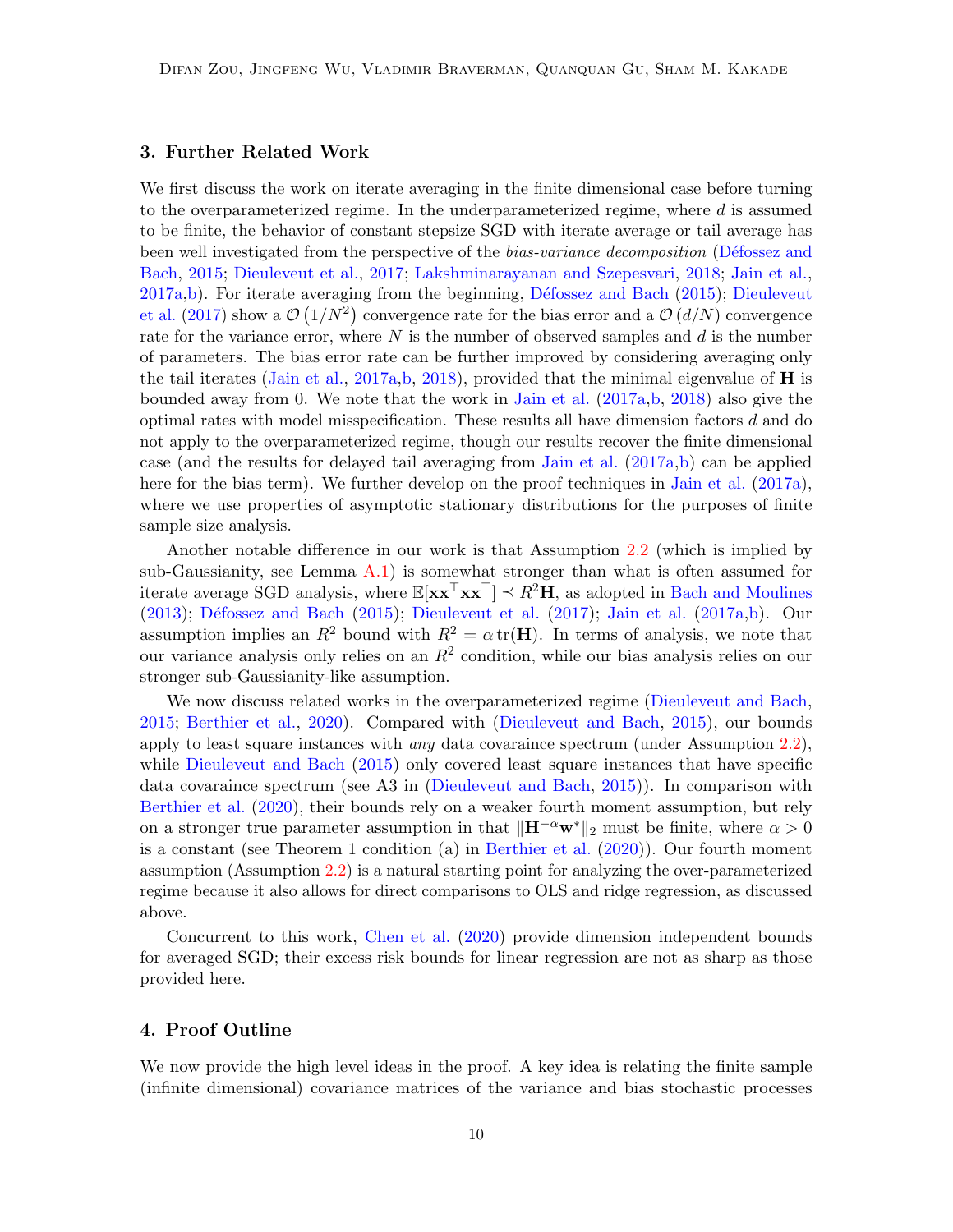to those of their corresponding (asymptotic) stationary covariance matrices — an idea developed in [Jain et al.](#page-18-7) [\(2017a\)](#page-18-7) for the finite dimensional, variance analysis.

This section is organized as follows: Section [4.1](#page-10-0) introduces additional notation and relevant linear operators; Section [4.2](#page-10-1) presents a refined bound on a now standard biasvariance decomposition; Section [4.3](#page-12-0) outlines the variance error analysis, followed by Section [4.4](#page-13-0) outlining the bias error analysis. Complete proofs of the upper and lower bounds are provided in the Appendix  $\overline{B}$  $\overline{B}$  $\overline{B}$  and Appendix  $\overline{C}$ , respectively.

#### <span id="page-10-0"></span>4.1 Preliminaries

For two matrices **A** and **B**, their inner product is defined as  $\langle \mathbf{A}, \mathbf{B} \rangle := \text{tr}(\mathbf{A}^{\top} \mathbf{B})$ . The following properties will be used frequently: if **A** is PSD, and  $\mathbf{B} \succeq \mathbf{B}'$ , then  $\langle \mathbf{A}, \mathbf{B} \rangle \ge \langle \mathbf{A}, \mathbf{B}' \rangle$ . We use  $\otimes$  to denote the kronecker/tensor product. We define the following linear operators:

<span id="page-10-3"></span>
$$
\mathcal{I} = \mathbf{I} \otimes \mathbf{I}, \quad \mathcal{M} = \mathbb{E}[\mathbf{x} \otimes \mathbf{x} \otimes \mathbf{x}]; \quad \widetilde{\mathcal{M}} = \mathbf{H} \otimes \mathbf{H}, \n\mathcal{T} = \mathbf{H} \otimes \mathbf{I} + \mathbf{I} \otimes \mathbf{H} - \gamma \mathcal{M}, \quad \widetilde{\mathcal{T}} = \mathbf{H} \otimes \mathbf{I} + \mathbf{I} \otimes \mathbf{H} - \gamma \mathbf{H} \otimes \mathbf{H}.
$$

We use the notation  $\mathcal{O} \circ \mathbf{A}$  to denotes the operator  $\mathcal{O}$  acting on a symmetric matrix  $\mathbf{A}$ . For example, with these definitions, we have that for a symmetric matrix  $\mathbf{A}$ ,

$$
\mathcal{I} \circ \mathbf{A} = \mathbf{A}, \quad \mathcal{M} \circ \mathbf{A} = \mathbb{E}[(\mathbf{x}^{\top} \mathbf{A} \mathbf{x}) \mathbf{x} \mathbf{x}^{\top}], \quad \widetilde{\mathcal{M}} \circ \mathbf{A} = \mathbf{H} \mathbf{A} \mathbf{H},
$$

$$
(\mathcal{I} - \gamma \mathcal{T}) \circ \mathbf{A} = \mathbb{E}[(\mathbf{I} - \gamma \mathbf{x} \mathbf{x}^{\top}) \mathbf{A} (\mathbf{I} - \gamma \mathbf{x} \mathbf{x}^{\top})], \quad (\mathcal{I} - \gamma \widetilde{\mathcal{T}}) \circ \mathbf{A} = (\mathbf{I} - \gamma \mathbf{H}) \mathbf{A} (\mathbf{I} - \gamma \mathbf{H}). \quad (4.1)
$$

<span id="page-10-4"></span>We conclude by summarizing a few technical properties of these operators (see Lemma [B.1](#page-5-1)) in Appendix).

**Lemma 4.1** An operator  $\mathcal{O}$  defined on symmetric matrices is called PSD mapping, if  $\mathbf{A} \succeq 0$ implies  $\mathcal{O} \circ \mathbf{A} \succeq 0$ . Then we have

- 1. M and  $\widetilde{M}$  are both PSD mappings.
- 2.  $\mathcal{I} \gamma \mathcal{T}$  and  $\mathcal{I} \gamma \widetilde{\mathcal{T}}$  are both PSD mappings.
- 3.  $M \widetilde{M}$  and  $\widetilde{T} \mathcal{T}$  are both PSD mappings.
- 4. If  $0 < \gamma \leq 1/\lambda_1$ , then  $\widetilde{\mathcal{T}}^{-1}$  exists, and is a PSD mapping.
- 5. If  $0 < \gamma \leq 1/(\alpha \operatorname{tr}(\mathbf{H}))$ , then  $\mathcal{T}^{-1} \circ \mathbf{A}$  exists for PSD matrix  $\mathbf{A}$ , and  $\mathcal{T}^{-1}$  is a PSD mapping.

#### <span id="page-10-1"></span>4.2 The Bias-Variance Decomposition

It is helpful to consider the bias-variance decomposition for averaged SGD, which has been extensively studied before in the underparameterized regime  $(N \gg d)$  [\(Dieuleveut and](#page-17-6) [Bach,](#page-17-6) [2015;](#page-17-6) [Jain et al.,](#page-18-6) [2017b,](#page-18-6)[a\)](#page-18-7). For convenience, we define the centered SGD iterate as  $\eta_t := \mathbf{w}_t - \mathbf{w}^*$ . Similarly we define  $\bar{\eta}_N := \frac{1}{N} \sum_{t=0}^{N-1} \eta_t$ .

(1) If the sampled data contains no label noise, i.e.,  $y_t = \langle \mathbf{w}^*, \mathbf{x}_t \rangle$ , then the obtained SGD iterates  $\{\boldsymbol{\eta}_t^{\text{bias}}\}$  reveal the *bias error*,

<span id="page-10-2"></span>
$$
\eta_t^{\text{bias}} = \left(\mathbf{I} - \gamma \mathbf{x}_t \mathbf{x}_t^\top\right) \eta_{t-1}^{\text{bias}}, \qquad \eta_0^{\text{bias}} = \eta_0. \tag{4.2}
$$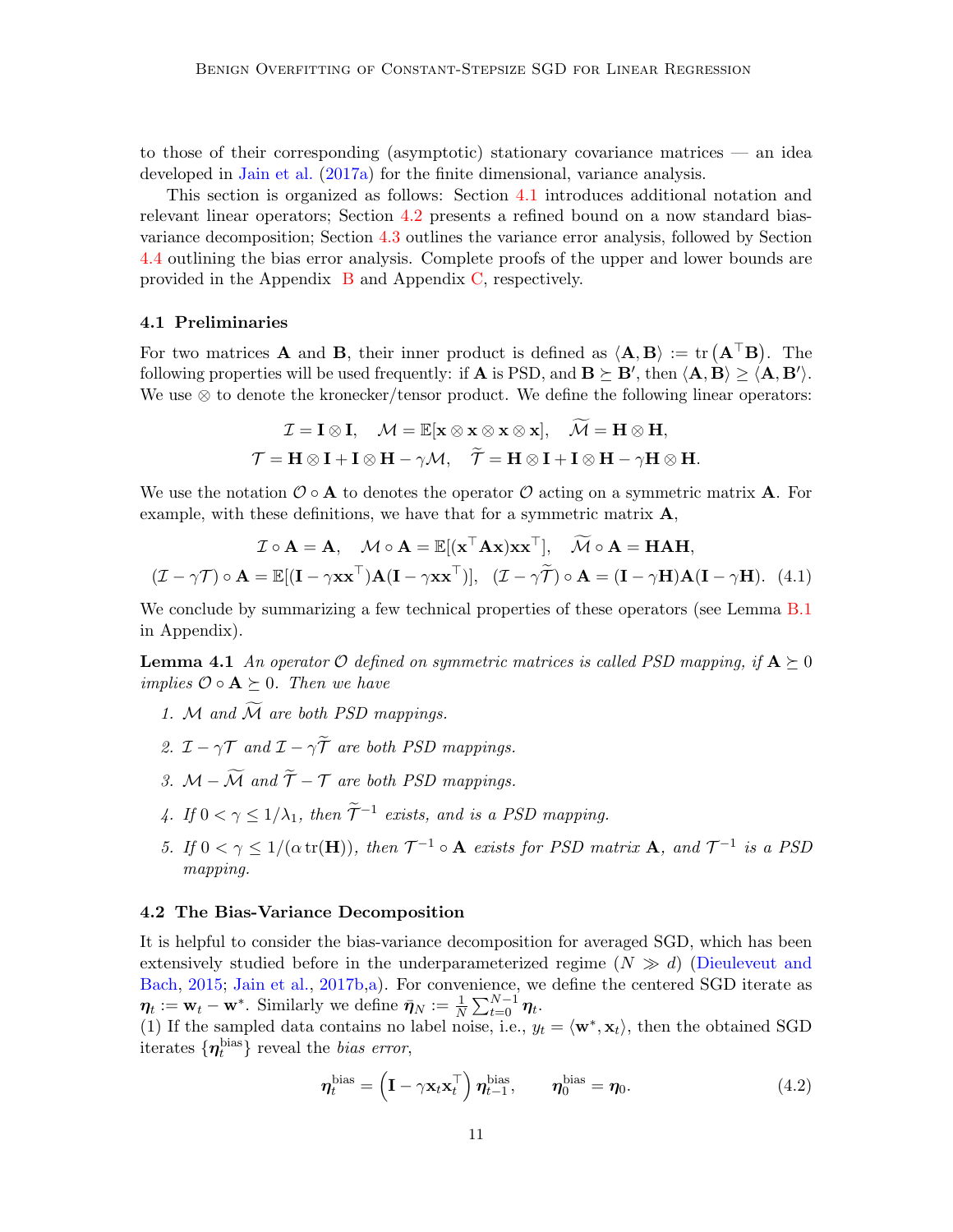(2) If the iterates are initialized from the optimal  $\mathbf{w}^*$ , i.e.,  $\mathbf{w}_0 = \mathbf{w}^*$ , then the obtained SGD iterates  $\{\boldsymbol{\eta}_t^{\text{variance}}\}$  reveal the variance error,

<span id="page-11-1"></span>
$$
\eta_t^{\text{variance}} = \left(\mathbf{I} - \gamma \mathbf{x}_t \mathbf{x}_t^\top\right) \eta_{t-1}^{\text{variance}} + \gamma \xi_t \mathbf{x}_t, \qquad \eta_0^{\text{variance}} = \mathbf{0}, \tag{4.3}
$$

where  $\xi_t := y_t - \langle \mathbf{w}^*, \mathbf{x}_t \rangle$  is the inherent noise. Note the "bias iterates" can be viewed as a stochastic process of SGD on a consistent linear system; similarly, the "variance iterates" should be treated as a stochastic process of SGD initialized from the optimum.

Using the defined operators, the update rule of the iterates  $(4.2)$  imply the following recursive form of  $\mathbf{B}_t := \mathbb{E}[\eta_t^{\text{bias}} \otimes \eta_t^{\text{bias}}]$ :

<span id="page-11-5"></span>
$$
\mathbf{B}_t = (\mathcal{I} - \gamma \mathcal{T}) \circ \mathbf{B}_{t-1} \quad \text{and} \quad \mathbf{B}_0 = \eta_0 \otimes \eta_0, \tag{4.4}
$$

<span id="page-11-4"></span>and the update rule [\(4.3\)](#page-11-1) imply the following recursive form of  $\mathbf{C}_t := \mathbb{E}[\eta_t^{\text{variance}} \otimes \eta_t^{\text{variance}}]$ :

$$
\mathbf{C}_t = (\mathcal{I} - \gamma \mathcal{T}) \circ \mathbf{C}_{t-1} + \gamma^2 \Sigma, \qquad \mathbf{C}_0 = \mathbf{0}.
$$
 (4.5)

We define the averaged version of  $\eta_t^{\text{bias}}$  and  $\eta_t^{\text{variance}}$  in the same way as  $\overline{\mathbf{w}}_N$ , i.e.,  $\overline{\eta}_N^{\text{bias}} :=$ <br> $\frac{1}{N} \sum_{l=1}^{N-1} \mathbf{p}^{\text{bias}}$  and  $\overline{\mathbf{p}}^{\text{variance}}$   $\sum_{l=1}^{N-1} \mathbf{p}^{\text{variance}}$  With a little ab  $\frac{1}{N}\sum_{t=0}^{N-1} \eta_t^{\text{bias}}$  and  $\bar{\eta}_N^{\text{variance}} := \frac{1}{N}\sum_{t=0}^{N-1} \eta_t^{\text{variance}}$ . With a little abuse of probability space, from  $(1.2)$ ,  $(4.2)$  and  $(4.3)$  we have that

<span id="page-11-3"></span><span id="page-11-2"></span><span id="page-11-0"></span>
$$
\boldsymbol{\eta}_t = \boldsymbol{\eta}_t^{\text{bias}} + \boldsymbol{\eta}_t^{\text{variance}},
$$

then an application of Cauchy–Schwarz inequality leads to the following bias-variance decomposition on the excess risk (see [Jain et al.](#page-18-6) [\(2017b\)](#page-18-6), also Lemma [B.2](#page-6-1) in the appendix):

$$
\mathbb{E}[L(\overline{\mathbf{w}}_N)] - L(\mathbf{w}^*) = \frac{1}{2} \langle \mathbf{H}, \mathbb{E}[\bar{\boldsymbol{\eta}}_N \otimes \bar{\boldsymbol{\eta}}_N] \rangle \le (\sqrt{\text{bias}} + \sqrt{\text{variance}})^2, \qquad (4.6)
$$
  
where  $\text{bias} := \frac{1}{2} \langle \mathbf{H}, \mathbb{E}[\bar{\boldsymbol{\eta}}_N^{\text{bias}} \otimes \bar{\boldsymbol{\eta}}_N^{\text{bias}}] \rangle$ , variance  $:= \frac{1}{2} \langle \mathbf{H}, \mathbb{E}[\bar{\boldsymbol{\eta}}_N^{\text{variance}} \otimes \bar{\boldsymbol{\eta}}_N^{\text{variance}}] \rangle$ .

In the above bound, the two terms are usually referred to as the bias error and the variance error respectively. Furthermore, expanding the kronecker product between the two averaged iterates, and doubling the squared terms, we have the following upper bounds on the bias error and the variance error (see Lemma [B.3](#page-22-0) in the appendix for the proof):

bias := 
$$
\frac{1}{2} \langle \mathbf{H}, \mathbb{E}[\bar{\boldsymbol{\eta}}_N^{\text{bias}} \otimes \bar{\boldsymbol{\eta}}_N^{\text{bias}}] \rangle \le \frac{1}{N^2} \sum_{t=0}^{N-1} \sum_{k=t}^{N-1} \langle (\mathbf{I} - \gamma \mathbf{H})^{k-t} \mathbf{H}, \mathbf{B}_t \rangle,
$$
 (4.7)

variance := 
$$
\frac{1}{2} \langle \mathbf{H}, \mathbb{E}[\bar{\boldsymbol{\eta}}_N^{\text{variance}} \otimes \bar{\boldsymbol{\eta}}_N^{\text{variance}}] \le \frac{1}{N^2} \sum_{t=0}^{N-1} \sum_{k=t}^{N-1} \langle (\mathbf{I} - \gamma \mathbf{H})^{k-t} \mathbf{H}, \mathbf{C}_t \rangle.
$$
 (4.8)

Note that in the above bounds, we keep both summations in finite steps, and this makes our analysis sharp as  $N \ll d$ . In comparison, [Jain et al.](#page-18-7) [\(2017a,](#page-18-7)[b\)](#page-18-6) take the inner summation to infinity, which yields looser upper bounds for further analysis in the overparameterized setting. Next we bound the two error terms  $(4.7)$  and  $(4.8)$  separately.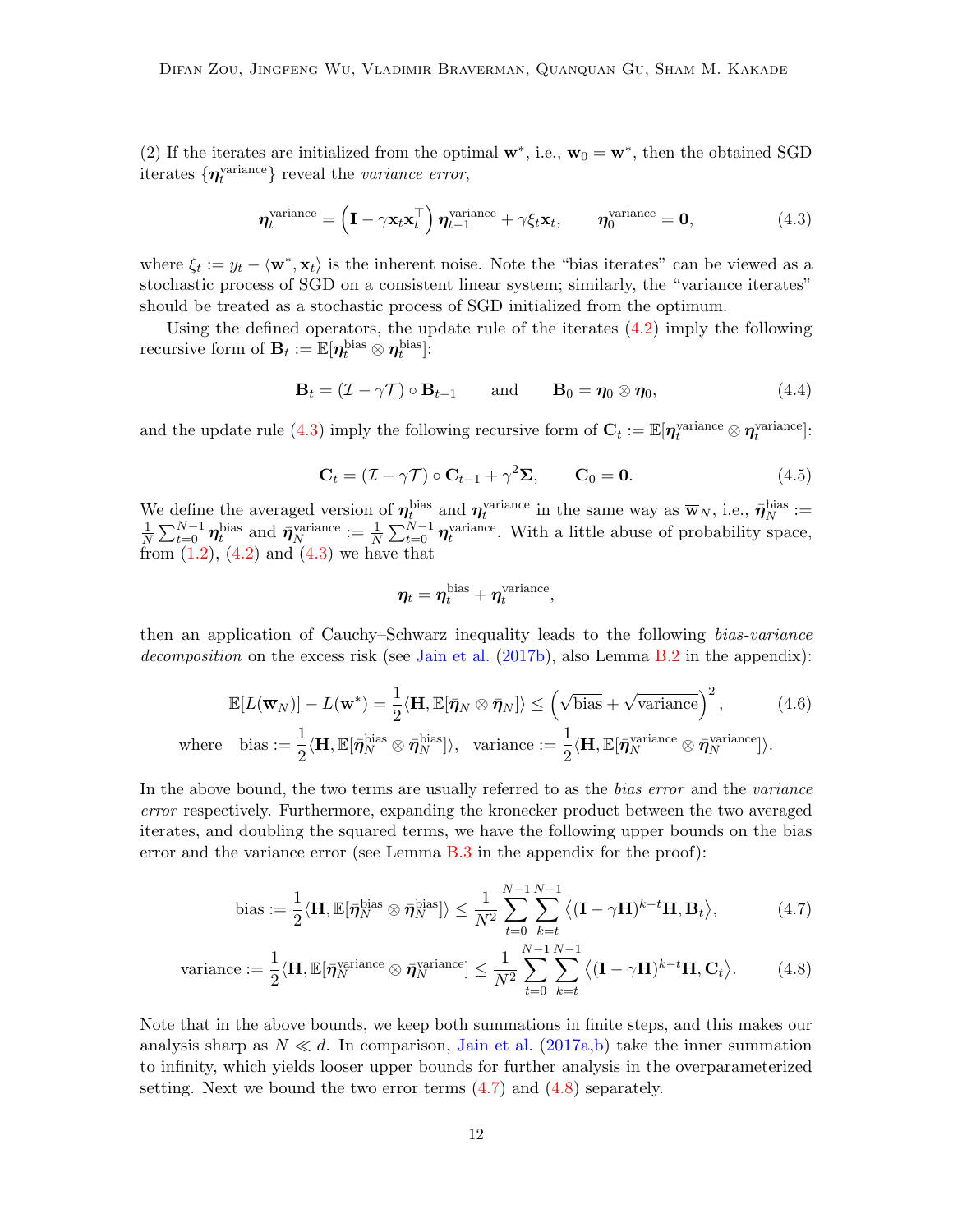### <span id="page-12-0"></span>4.3 Bounding the Variance Error

We would like to point out that in the analysis of the variance error  $(4.8)$ , Assumption [2.2](#page-4-3) can be replaced by a weaker assumption:  $\mathbb{E}[\mathbf{x}\mathbf{x}^{\top}\mathbf{x}\mathbf{x}^{\top}] \preceq R^2\mathbf{H}$ , where R is a positive constant [\(Jain et al.,](#page-18-6) [2017b,](#page-18-6)[a;](#page-18-7) [Dieuleveut et al.,](#page-17-5) [2017\)](#page-17-5). A proof under the weaker assumption can be found in Appendix [B.3.](#page-23-0) Here, for consistency, we sketch the proof under Assumption [2.2.](#page-4-3)

To upper bound [\(4.8\)](#page-11-3), noticing that  $(I - \gamma H)^{k-t}$ **H** is PSD, it suffices to upper bound  $\mathbf{C}_t$  in PSD sense. In particular, by Lemma 5 in [Jain et al.](#page-18-7) [\(2017a\)](#page-18-7) (restated in Lemma [B.4](#page-23-1) in the appendix), the sequence  ${C<sub>t</sub>}<sub>t=0,...</sub>$  has the following property,

<span id="page-12-1"></span>
$$
0 = \mathbf{C}_0 \preceq \mathbf{C}_1 \preceq \dots \preceq \mathbf{C}_{\infty} \preceq \frac{\gamma \sigma^2}{1 - \gamma \alpha \operatorname{tr}(\mathbf{H})} \mathbf{I}.
$$
 (4.9)

This gives a uniform but crude upper bound on  $\mathbf{C}_t$  for all  $t \geq 0$ . However, a direct application of this crude bound to [\(4.8\)](#page-11-3) cannot give a sharp rate in the overparameterized setting. Instead, we seek to refine the bound of  $C_t$  based on its update rule in  $(4.5)$  (see the proof of Lemma [B.5](#page-25-0) for details):

$$
\mathbf{C}_{t} = (\mathcal{I} - \gamma \mathcal{T}) \circ \mathbf{C}_{t-1} + \gamma^{2} \mathbf{\Sigma}
$$
\n
$$
= (\mathcal{I} - \gamma \mathcal{T}) \circ \mathbf{C}_{t-1} + \gamma^{2} (\mathcal{M} - \mathcal{M}) \circ \mathbf{C}_{t-1} + \gamma^{2} \mathbf{\Sigma}
$$
\n
$$
\preceq (\mathcal{I} - \gamma \mathcal{T}) \circ \mathbf{C}_{t-1} + \gamma^{2} \mathcal{M} \circ \mathbf{C}_{t-1} + \gamma^{2} \mathbf{\Sigma} \qquad \text{(since } \mathcal{M} \text{ is a PSD mapping)}
$$
\n
$$
\preceq (\mathcal{I} - \gamma \mathcal{T}) \circ \mathbf{C}_{t-1} + \frac{\gamma^{3} \sigma^{2}}{1 - \gamma \alpha \operatorname{tr}(\mathbf{H})} \mathcal{M} \circ \mathbf{I} + \gamma^{2} \mathbf{\Sigma}, \quad \text{(by (4.9) and } \mathcal{M} \text{ is a PSD mapping)}
$$
\n
$$
\preceq (\mathcal{I} - \gamma \mathcal{T}) \circ \mathbf{C}_{t-1} + \frac{\gamma^{3} \sigma^{2} \alpha \operatorname{tr}(\mathbf{H})}{1 - \gamma \alpha \operatorname{tr}(\mathbf{H})} \mathbf{H} + \gamma^{2} \sigma^{2} \mathbf{H}, \qquad \text{(by Assumptions 2.2 and 2.3)}
$$
\n
$$
= (\mathcal{I} - \gamma \mathcal{T}) \circ \mathbf{C}_{t-1} + \frac{\gamma^{2} \sigma^{2}}{1 - \gamma \alpha \operatorname{tr}(\mathbf{H})} \mathbf{H}.
$$

Solving the above recursion, we obtain the following refined upper bound for  $C_t$ :

$$
\mathbf{C}_{t} \preceq \frac{\gamma^{2} \sigma^{2}}{1 - \gamma \alpha \operatorname{tr}(\mathbf{H})} \sum_{k=0}^{t-1} (\mathcal{I} - \gamma \widetilde{\mathcal{T}})^{k} \circ \mathbf{H}
$$
\n
$$
= \frac{\gamma^{2} \sigma^{2}}{1 - \gamma \alpha \operatorname{tr}(\mathbf{H})} \sum_{k=0}^{t-1} (\mathbf{I} - \gamma \mathbf{H})^{k} \mathbf{H} (\mathbf{I} - \gamma \mathbf{H})^{k} \qquad \text{(by the property of } \mathcal{I} - \gamma \widetilde{\mathcal{T}} \text{ in (4.1)})
$$
\n
$$
\preceq \frac{\gamma^{2} \sigma^{2}}{1 - \gamma \alpha \operatorname{tr}(\mathbf{H})} \sum_{k=0}^{t-1} (\mathbf{I} - \gamma \mathbf{H})^{k} \mathbf{H} = \frac{\gamma \sigma^{2}}{1 - \gamma \alpha \operatorname{tr}(\mathbf{H})} \cdot (\mathbf{I} - (\mathbf{I} - \gamma \mathbf{H})^{t}). \tag{4.10}
$$

Now we can plug the above refined upper bound  $(4.10)$  into  $(4.8)$ , and obtain

<span id="page-12-2"></span>variance 
$$
\leq \frac{\sigma^2}{N^2(1 - \gamma \alpha \operatorname{tr}(\mathbf{H}))} \sum_{t=0}^{N-1} \langle \mathbf{I} - (\mathbf{I} - \gamma \mathbf{H})^{N-t}, \mathbf{I} - (\mathbf{I} - \gamma \mathbf{H})^t \rangle
$$
  
= 
$$
\frac{\sigma^2}{N^2(1 - \gamma \alpha \operatorname{tr}(\mathbf{H}))} \sum_{t=0}^{N-1} \sum_i (1 - (1 - \gamma \lambda_i)^{N-t}) (1 - (1 - \gamma \lambda_i)^t)
$$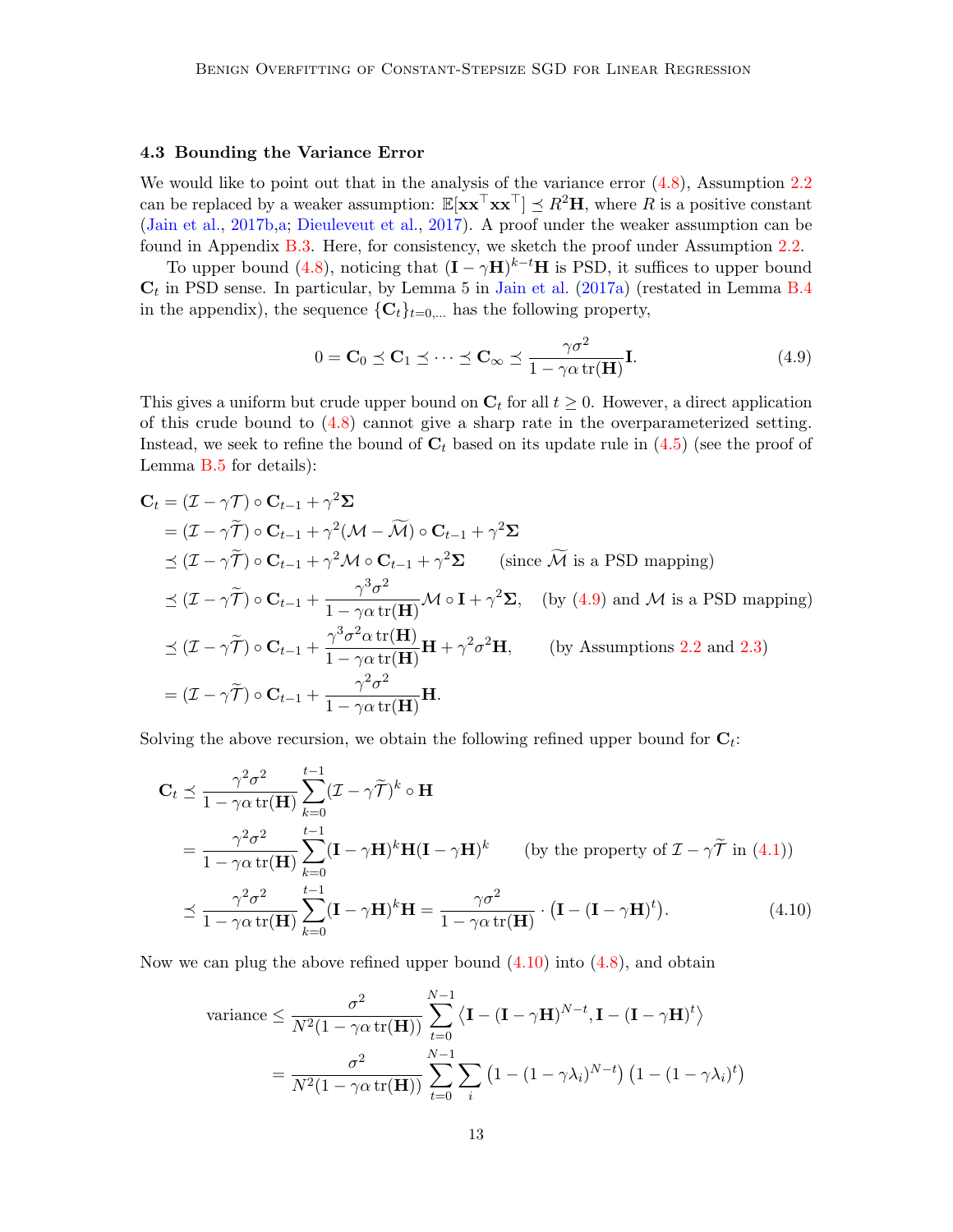<span id="page-13-1"></span>
$$
\leq \frac{\sigma^2}{N^2(1 - \gamma \alpha \operatorname{tr}(\mathbf{H}))} \cdot N \cdot \sum_{i} \left(1 - (1 - \gamma \lambda_i)^N\right)^2.
$$
 (4.11)

The remaining effort is to precisely control the summations in [\(4.11\)](#page-13-1) according to the scale of the eigenvalues: for large eigenvalues  $\lambda_i \geq \frac{1}{N\gamma}$ , which appear at most  $k^*$  times, we use  $1 - (1 - \gamma \lambda_i)^N \leq 1$ ; and for the remaining small eigenvalues  $\lambda_i < \frac{1}{N\gamma}$ , we use  $1-(1-\gamma\lambda_i)^N \leq \mathcal{O}(N\gamma\lambda_i)$ . Plugging these into [\(4.11\)](#page-13-1) gives us the final full spectrum upper bound on the variance error (see the proof of Lemma [B.6](#page-26-0) for more details). This bound contributes to part of EffectiveVar in Theorem [2.1.](#page-5-1)

#### <span id="page-13-0"></span>4.4 Bounding the Bias Error

Next we discuss how to bound the bias error  $(4.7)$ . A natural idea is to follow the same way in analyzing the variance error, and derive a similar bound on  $B_t$ . Yet a fundamental difference between the variance sequence  $(4.5)$  and the bias sequence  $(4.4)$  is that:  $C_t$  is increasing, while  $\mathbf{B}_t$  is "contracting", hence applying the same procedure in the variance error analysis cannot lead to a tight bound on  $\mathbf{B}_t$ . Instead, observing that  $\mathbf{S}_t := \sum_{k=0}^{t-1} \mathbf{B}_k$ , the summation of a contracting sequence, is increasing in the PSD sense. Particularly, we can rewrite  $S_t$  in the following recursive form

<span id="page-13-5"></span><span id="page-13-3"></span><span id="page-13-2"></span>
$$
\mathbf{S}_t = (\mathcal{I} - \gamma \mathcal{T}) \circ \mathbf{S}_{t-1} + \mathbf{B}_0,\tag{4.12}
$$

which resembles that of  $\mathbf{C}_t$  in [\(4.5\)](#page-11-4). This motivates us to: (i) express the obtained bias error bound [\(4.7\)](#page-11-2) by  $S_t$ , and (ii) derive a tight upper bound on  $S_t$  using similar analysis for the variance error.

For (i), by some linear algebra manipulation (see the derivation of  $(B.13)$ ), we can bound  $(4.7)$  as follows:

bias 
$$
\leq \frac{1}{\gamma N^2} \langle \mathbf{I} - (\mathbf{I} - \gamma \mathbf{H})^N, \sum_{t=0}^{N-1} \mathbf{B}_t \rangle = \frac{1}{\gamma N^2} \langle \mathbf{I} - (\mathbf{I} - \gamma \mathbf{H})^N, \mathbf{S}_N \rangle.
$$
 (4.13)

For (ii), we first show that  $\{S_t\}_{t=1,\dots,N}$  is increasing and has a crude upper bound (see Lemmas [B.7](#page-27-1) and [B.9\)](#page-29-0):

$$
\mathbf{B}_0 = \mathbf{S}_1 \preceq \mathbf{S}_2 \preceq \cdots \preceq \mathbf{S}_N, \text{ and } \mathcal{M} \circ \mathbf{S}_N \preceq \frac{\alpha \cdot \text{tr}\left( (\mathbf{I} - (\mathbf{I} - \gamma \mathbf{H})^{2N}) \mathbf{B}_0 \right)}{\gamma (1 - \gamma \alpha \, \text{tr}(\mathbf{H}))} \cdot \mathbf{H}. \tag{4.14}
$$

Then similar to our previous procedure in bounding  $C_t$ , we can tighten the upper bound on  $\mathbf{S}_t$  by its recursive form [\(4.12\)](#page-13-2) and the crude bound ( $\mathcal{M} \circ \mathbf{S}_{N-1}$  in [\(4.14\)](#page-13-3)), and obtain the following refined bound (see Lemma [B.10\)](#page-30-0) for  $\mathbf{S}_N$ :

<span id="page-13-4"></span>
$$
\mathbf{S}_N \preceq \sum_{k=0}^{N-1} (\mathbf{I} - \gamma \mathbf{H})^k \mathbf{B}_0 (\mathbf{I} - \gamma \mathbf{H})^k + \frac{\gamma \alpha \cdot \text{tr} \left( (\mathbf{I} - (\mathbf{I} - \gamma \mathbf{H})^{2N}) \mathbf{B}_0 \right)}{1 - \gamma \alpha \, \text{tr}(\mathbf{H})} \sum_{k=0}^{N-1} (\mathbf{I} - \gamma \mathbf{H})^{2k} \mathbf{H}.
$$
\n(4.15)

The remaining proof will be similar to what we have done for the variance error bound: substituting  $(4.15)$  into  $(4.13)$  gives an upper bound on the bias error with respect to the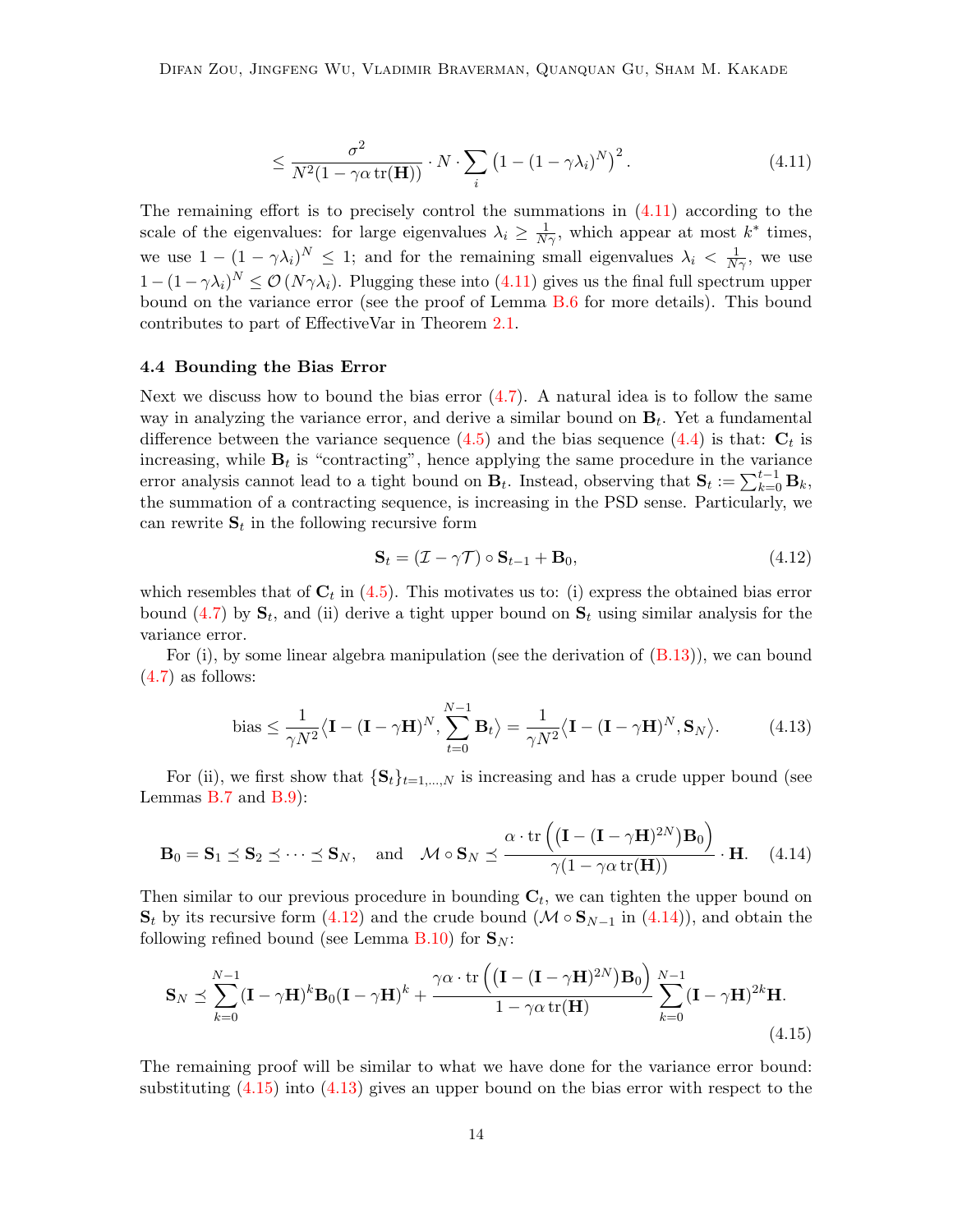summations over functions of eigenvalues. Then by carefully controlling each summation according to the scale of the corresponding eigenvalues, we will obtain a tight full spectrum upper bound on the bias error (see the proof of Lemma  $B.11$  for more details).

As a final remark, noticing that different from the upper bound of  $C_t$  in [\(4.10\)](#page-12-2), the upper bound for  $S_t$  in [\(4.15\)](#page-13-4) consists of two terms. The first term will contribute to the EffectiveBias term in Theorem [2.1,](#page-5-1) while the second term will be merged to the bound of the variance error and contribute to the EffectiveVar term in Theorem [2.1.](#page-5-1)

## <span id="page-14-0"></span>5. The Effect of Tail-Averaging

We further consider benign overfitting of SGD when *tail-averaging* [\(Jain et al.,](#page-18-6) [2017b\)](#page-18-6) is applied, i.e.,

$$
\overline{\mathbf{w}}_{s:s+N} = \frac{1}{N} \sum_{t=s}^{s+N-1} \mathbf{w}_t.
$$

We present the following theorem as a counterpart of Theorem [2.1.](#page-5-1) The proof is deferred to Appendix [D.](#page-9-1)

<span id="page-14-1"></span>Theorem 5.1 (Benign overfitting of SGD with tail-averaging) Consider SGD with tail-averaging. Suppose Assumptions [2.1-](#page-3-0)[2.3](#page-4-4) hold and that the stepsize is set so that  $\gamma$  <  $1/(\alpha \operatorname{tr}(\mathbf{H}))$ . Then the excess risk can be upper bounded as follows,

$$
\mathbb{E}[L(\overline{\mathbf{w}}_{s:s+N})] - L(\mathbf{w}^*) \le 2 \cdot \text{EffectiveBias} + 2 \cdot \text{EffectiveVar},
$$

where

$$
\begin{split} \text{EffectiveBias} &= \frac{1}{\gamma^2 N^2} \cdot \left\| (\mathbf{I} - \gamma \mathbf{H})^s (\mathbf{w}_0 - \mathbf{w}^*) \right\|_{\mathbf{H}_{0:k^*}^{-1}}^2 + \left\| (\mathbf{I} - \gamma \mathbf{H})^s (\mathbf{w}_0 - \mathbf{w}^*) \right\|_{\mathbf{H}_{k^*:\infty}^{-1}}^2 \\ \text{EffectiveVar} &= \frac{4\alpha \left( \|\mathbf{w}_0 - \mathbf{w}^*\|_{\mathbf{I}_{0:k^{\dagger}}}^2 + (s + N)\gamma \|\mathbf{w}_0 - \mathbf{w}^*\|_{\mathbf{H}_{k^{\dagger}:\infty}}^2 \right)}{N\gamma (1 - \gamma \alpha \operatorname{tr}(\mathbf{H}))} \cdot \left( \frac{k^*}{N} + N\gamma^2 \sum_{i > k^*} \lambda_i^2 \right) \\ &+ \frac{\sigma^2}{1 - \gamma \alpha \operatorname{tr}(\mathbf{H})} \cdot \left( \frac{k^*}{N} + \gamma \cdot \sum_{k^* < i \leq k^{\dagger}} \lambda_i + (s + N)\gamma^2 \cdot \sum_{i > k^{\dagger}} \lambda_i^2 \right), \end{split}
$$

where  $k^* = \max\{k : \lambda_k \geq \frac{1}{\gamma N}\}\$ and  $k^{\dagger} = \max\{k : \lambda_k \geq \frac{1}{\gamma (s + 1)}\}$  $\frac{1}{\gamma(s+N)}\big\}.$ 

Theorem [5.1](#page-14-1) shows that tail-averaging has improvements over iterate-averaging. This agrees with the results shown in [Jain et al.](#page-18-6) [\(2017b\)](#page-18-6): in the underparameterized regime  $(N \gg d)$  and for the strongly convex case  $(\lambda_d > 0)$ , one can obtain substantially improved convergence rates on the bias term.

<span id="page-14-2"></span>We also provide a lower bound on the excess risk for SGD with tail-averaging as a counterpart of Theorem [2.2,](#page-6-1) which shows that our upper bound is nearly tight. The proof is again deferred to Appendix [D.](#page-9-1)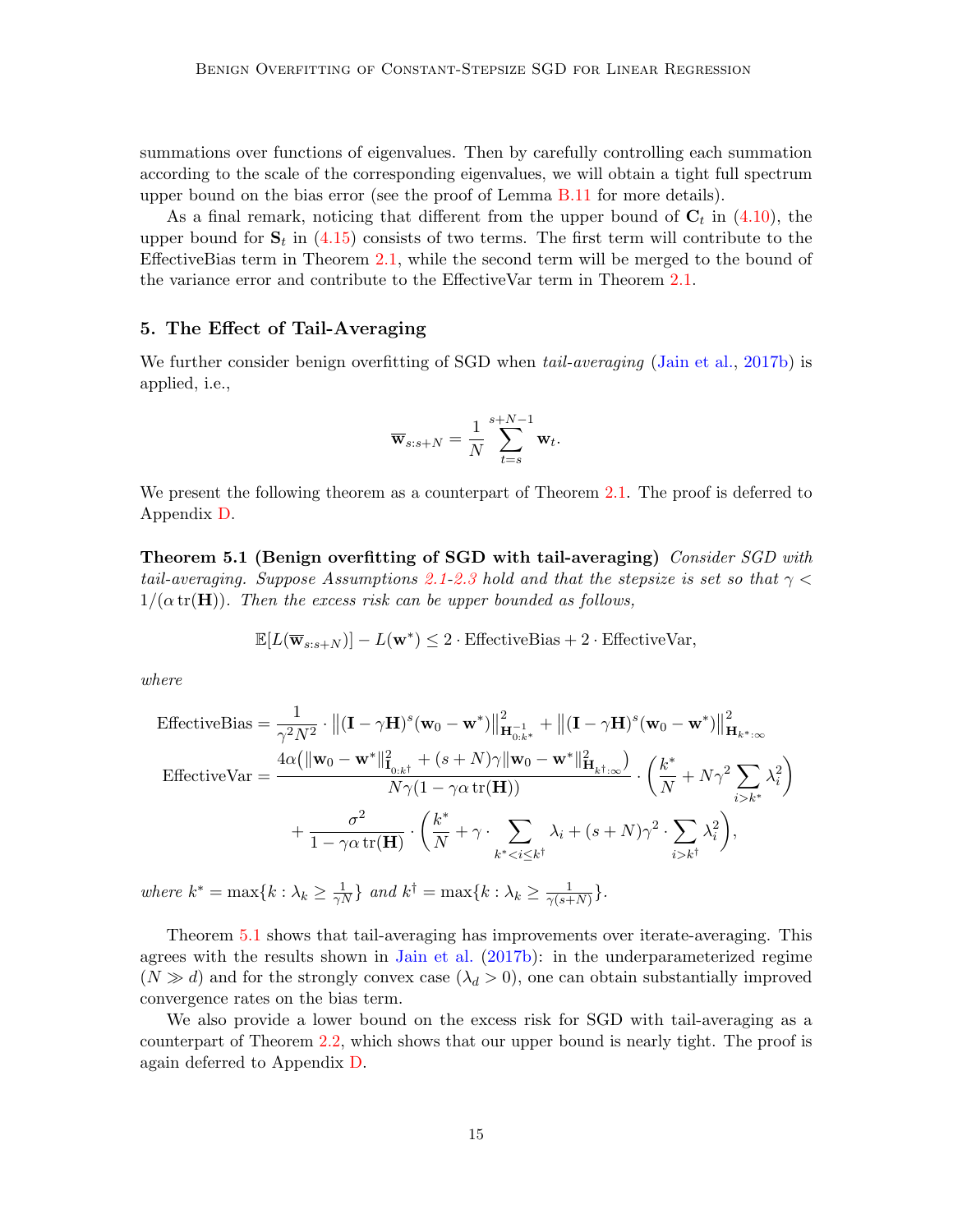Theorem 5.2 (Excess risk lower bound, tail-averaging) Consider SGD with tail-averaging. Suppose  $N \geq 500$ . For any well-specified data distribution D (see [\(2.1\)](#page-5-0)) that also satisfies Assumptions [2.1,](#page-3-0) [2.2](#page-4-3) and [2.4,](#page-6-0) for any stepsize such that  $\gamma < 1/\lambda_1$ , we have that:

$$
\mathbb{E}[L(\overline{\mathbf{w}}_{s:s+N})] - L(\mathbf{w}^*) \ge \frac{1}{100\gamma^2 N^2} \cdot ||(\mathbf{I} - \gamma \mathbf{H})^s (\mathbf{w}_0 - \mathbf{w}^*)||^2_{\mathbf{H}_{0:k^*}} + \frac{||(\mathbf{I} - \gamma \mathbf{H})^s (\mathbf{w}_0 - \mathbf{w}^*)||^2_{\mathbf{H}_{k^*:\infty}}}{100} + \frac{\beta ||\mathbf{w}_0 - \mathbf{w}^*||^2_{\mathbf{H}_{k^*:\infty}}}{10^4} \left(\frac{k^*}{N} + N\gamma^2 \sum_{i > k^*} \lambda_i^2\right) + \frac{\sigma_{\text{noise}}^2}{600} \left(\frac{k^*}{N} + \gamma \sum_{k^* < i \le k^{\dagger}} \lambda_i + (s + N)\gamma^2 \sum_{i > k^{\dagger}} \lambda_i^2\right),
$$

where  $k^* = \max\{k : \lambda_k \geq \frac{1}{N\gamma}\}\$  and  $k^{\dagger} = \max\{k : \lambda_k \geq \frac{1}{(s+l)}\}\$  $\frac{1}{(s+N)\gamma}\big\}.$ 

Comparing our upper and lower bounds, they are matching (upto absolute constants) for most of the terms, except for the first effective variance term, where a  $\|\mathbf{w}_0 - \mathbf{w}^*\|_{\mathbf{I}_{0:k^{\dagger}}}^2$  is lost (suppose that  $s = \Theta(N)$ ). Our conjecture is that the upper bound is improvable in this regard. Obtaining matching upper and lower bounds for SGD with tail-averaging is left as a direction for future work.

## <span id="page-15-0"></span>6. Experiments

In this section, we seek to empirically observe the benign overfitting phenomenon for SGD in Gaussian least square problems and verify our theorems on the generalization performance of SGD.

We first consider three over-parameterized linear regression problem instances with  $d = 2000$  and the spectrum of **H** as  $\lambda_i = i^{-1}$ ,  $\lambda_i = i^{-1} \log(i)^{-2}$ , and  $\lambda_i = i^{-2}$ , respectively. Besides, the ground truth is fixed to be  $w^*[i] = i^{-1}$ . The training and test risks for these three problems are displayed in Figure [1.](#page-2-0) We observe that when  $\lambda_i = i^{-1}$ , the SGD algorithm overfits the training data and fails to generalize; when  $\lambda_i = i^{-1} \log(i)^{-2}$ , SGD overfits the training data (achieving a training risk much smaller than the Bayes risk) while generalizes well (achieving a vanishing test risk), which exhibits a benign overfitting phenomenon of SGD; when  $\lambda_i = i^{-2}$ , SGD gives vanishing test risk and tends to un-fit the training data, which indicates a regularization effect of SGD. In sum, the experiments suggest that benign overfitting of SGD can happen when the spectrum of H decays neither fast nor slow. This is consistent with the benign overfitting of least square (minimum-norm solution) [\(Bartlett](#page-17-1) [et al.,](#page-17-1) [2020\)](#page-17-1), where for **H** with spectrum in form of  $\lambda_i = i^{-\alpha} \log^{-\beta}(i)$ , the benign overfitting phenomenon can only happen for  $\alpha = 1$  and  $\beta > 1$ .

Then we consider 6 problem instances, which are the combinations of two covariance matrices **H** with eigenvalues  $\lambda_i = i^{-1}$  and  $\lambda_i = i^{-2}$  respectively; and three true model parameter **w**<sup>\*</sup> with components  $\mathbf{w}^*[i] = 1$ ,  $\mathbf{w}^*[i] = i^{-1}$ , and  $\mathbf{w}^*[i] = i^{-10}$ , respectively. We investigate four algorithms: (1) SGD with iterate averaging (from the beginning), (2) SGD with tail averaging  $(\bar{w}_{N/2:N-1})$ , (3) ordinary least square (minimum-norm interpolator), and (4) ridge regression (regularized least square), where the hyperparameters (i.e.,  $\gamma$  for SGD and  $\lambda$  for ridge regression) are fine-tuned to achieve the best performance. Results are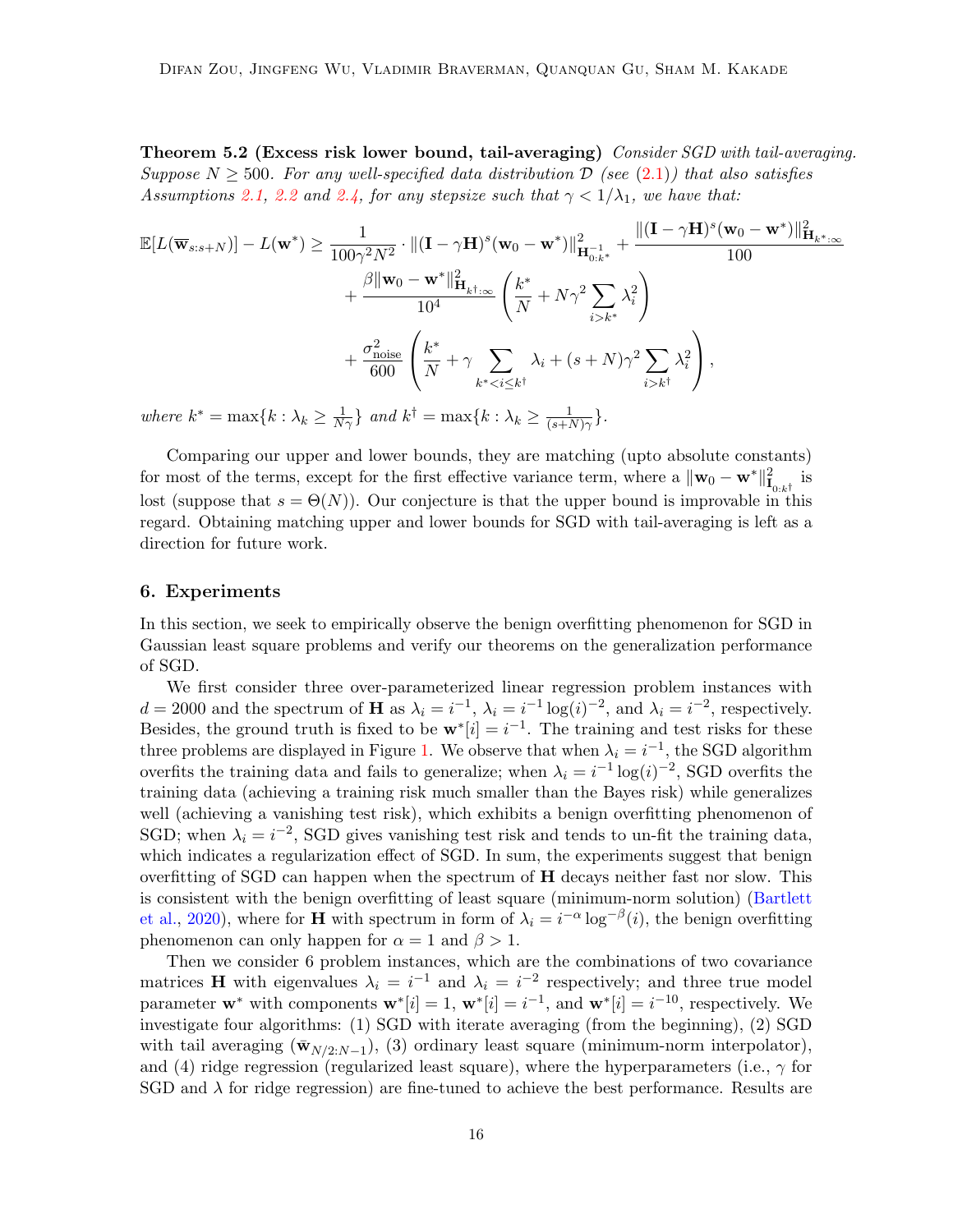

<span id="page-16-1"></span>Figure 2: Excess risk comparison between SGD with iterate average, SGD with tail average, ordinary least square, and ridge regression, where the stepsize  $\gamma$  and regularization parameter  $\lambda$  are fine-tuned to achieve the best performance. The problem dimension is  $d = 200$  and the variance of model noise is  $\sigma^2 = 1$ . We consider 6 combinations of 2 different covariance matrices and 3 different ground truth model vectors. The plots are averaged over 20 independent runs.

shown in Figure [2.](#page-16-1) We see that (1) SGD, with either iterate averaging or tail averaging, is comparable to ridge regression, and significantly outperforms ordinary least square in some problem instances, and (2) SGD with tail averaging performs better than SGD with iterate averaging. These observations are consistent with our theoretical findings and demonstrate the benefit of the implicit regularization from SGD.

## <span id="page-16-0"></span>7. Discussion

This work considers the question of how well constant-stepsize SGD (with iterate average or tail average) generalizes for the linear regression problem in the overparameterized regime. Our main result provides a sharp excess risk bound, stated in terms of the full eigenspectrum of the data covariance matrix. Our results reveal how a benign-overfitting phenomenon can occur under certain spectrum decay conditions on the data covariance.

There are number of more subtle points worth reflecting on:

Moving beyond the square loss. Focusing on linear regression is a means to understand phenomena that are exhibited more broadly. One natural next step here would be understand the analogues of the classical iterate averaging results [\(Polyak and Juditsky,](#page-18-5) [1992\)](#page-18-5) for locally quadratic models, where decaying stepsizes are necessary for vanishing risk.

Relaxing the data distribution assumption. While our data distribution assumption (Assumption [2.2\)](#page-4-3) can be satisfied if the whitened data is sub-Gaussian, it still cannot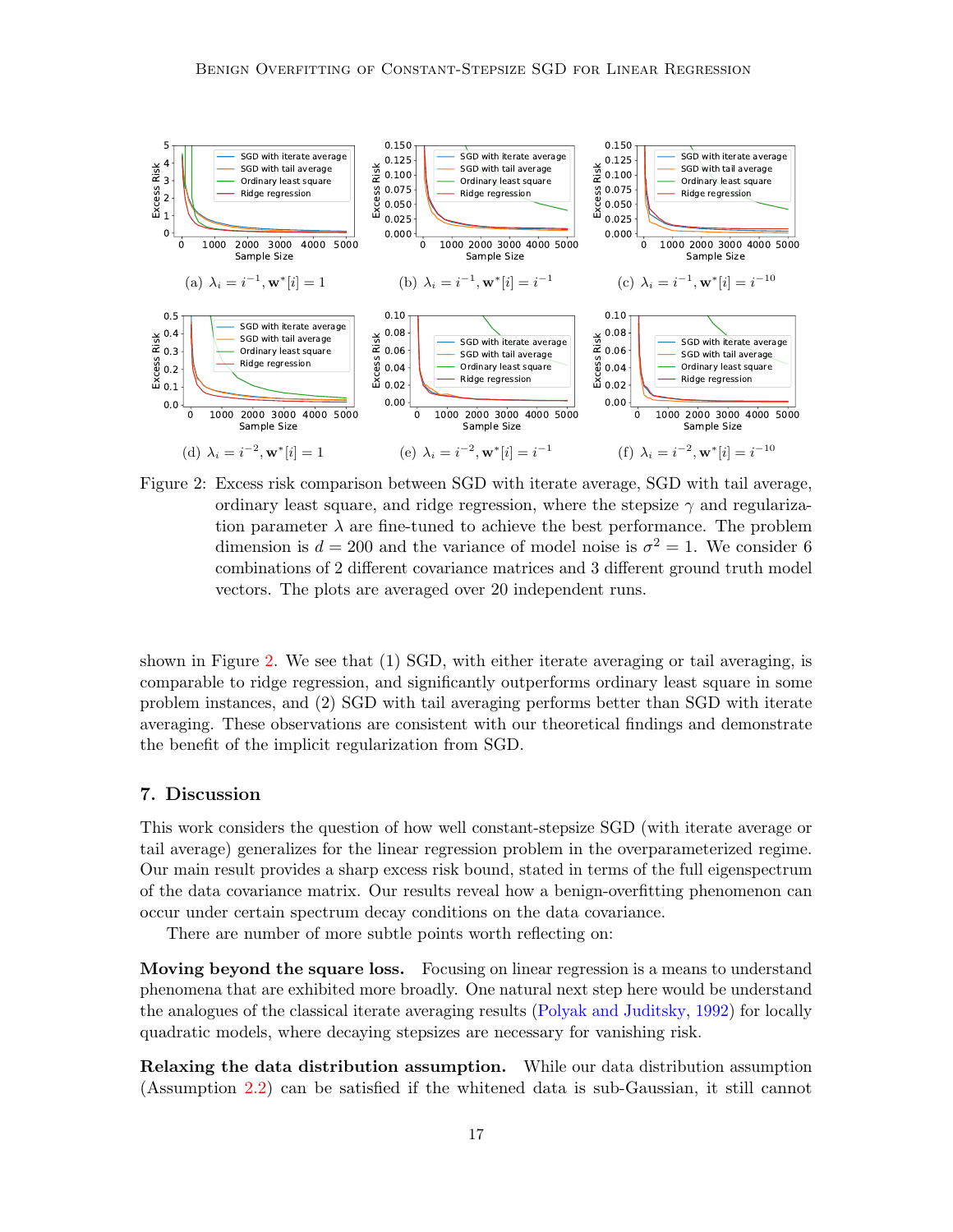cover the simple one-hot case (i.e.,  $\mathbf{x} = \mathbf{e}_i$  with probability  $p_i$ , where  $\sum_i p_i = 1$ ). Here, we conjecture that modifications of our proof can be used to establish the theoretical guarantees of SGD under the following relaxed assumption on the data distribution: assume that  $\mathbb{E}[\mathbf{x} \mathbf{x}^{\top} \mathbf{A} \mathbf{x} \mathbf{x}^{\top}] \le a \operatorname{tr}(\mathbf{H} \mathbf{A}) \cdot \mathbf{H} + b \|\mathbf{H}\|_2 \cdot \mathbf{H}^{1/2} \mathbf{A} \mathbf{H}^{1/2}$  for all PSD matrix  $\mathbf{A}$  and some nonnegative constants a and b, which is weaker than Assumption [2.2](#page-4-3) in the sense that we can allow  $a = 0$ ; this assumption captures the case where **x** are standard basis vectors, with  $a = 0$  and  $b = 1$ .

## Acknowledgement

DZ is supported by the Bloomberg Data Science Ph.D. Fellowship. JW is supported in part by NSF CAREER grant 1652257. VB is supported in part by NSF CAREER grant 1652257, ONR Award N00014-18-1-2364 and and the Lifelong Learning Machines program from DARPA/MTO. QG is partially supported by the National Science Foundation IIS-2008981. SK acknowledges funding from the National Science Foundation Award CCF-1703574.

## References

- <span id="page-17-4"></span>Francis Bach and Eric Moulines. Non-strongly-convex smooth stochastic approximation with convergence rate  $o(1/n)$ . Advances in neural information processing systems, 26: 773–781, 2013.
- <span id="page-17-1"></span>Peter L Bartlett, Philip M Long, Gábor Lugosi, and Alexander Tsigler. Benign overfitting in linear regression. Proceedings of the National Academy of Sciences, 2020.
- <span id="page-17-0"></span>Mikhail Belkin, Daniel Hsu, and Ji Xu. Two models of double descent for weak features. SIAM Journal on Mathematics of Data Science, 2(4):1167–1180, 2020.
- <span id="page-17-7"></span>Raphaël Berthier, Francis Bach, and Pierre Gaillard. Tight nonparametric convergence rates for stochastic gradient descent under the noiseless linear model. *arXiv preprint* arXiv:2006.08212, 2020.
- <span id="page-17-2"></span>Niladri S Chatterji and Philip M Long. Finite-sample analysis of interpolating linear classifiers in the overparameterized regime.  $arXiv$  preprint  $arXiv:2004.12019$ , 2020.
- <span id="page-17-8"></span>Xi Chen, Qiang Liu, and Xin T Tong. Dimension independent generalization error with regularized online optimization.  $arXiv$  preprint  $arXiv:2003.11196$ , 2020.
- <span id="page-17-3"></span>Alexandre D´efossez and Francis Bach. Averaged least-mean-squares: Bias-variance trade-offs and optimal sampling distributions. In Artificial Intelligence and Statistics, pages 205–213, 2015.
- <span id="page-17-6"></span>Aymeric Dieuleveut and Francis R. Bach. Non-parametric stochastic approximation with large step sizes. The Annals of Statistics, 2015.
- <span id="page-17-5"></span>Aymeric Dieuleveut, Nicolas Flammarion, and Francis Bach. Harder, better, faster, stronger convergence rates for least-squares regression. The Journal of Machine Learning Research, 18(1):3520–3570, 2017.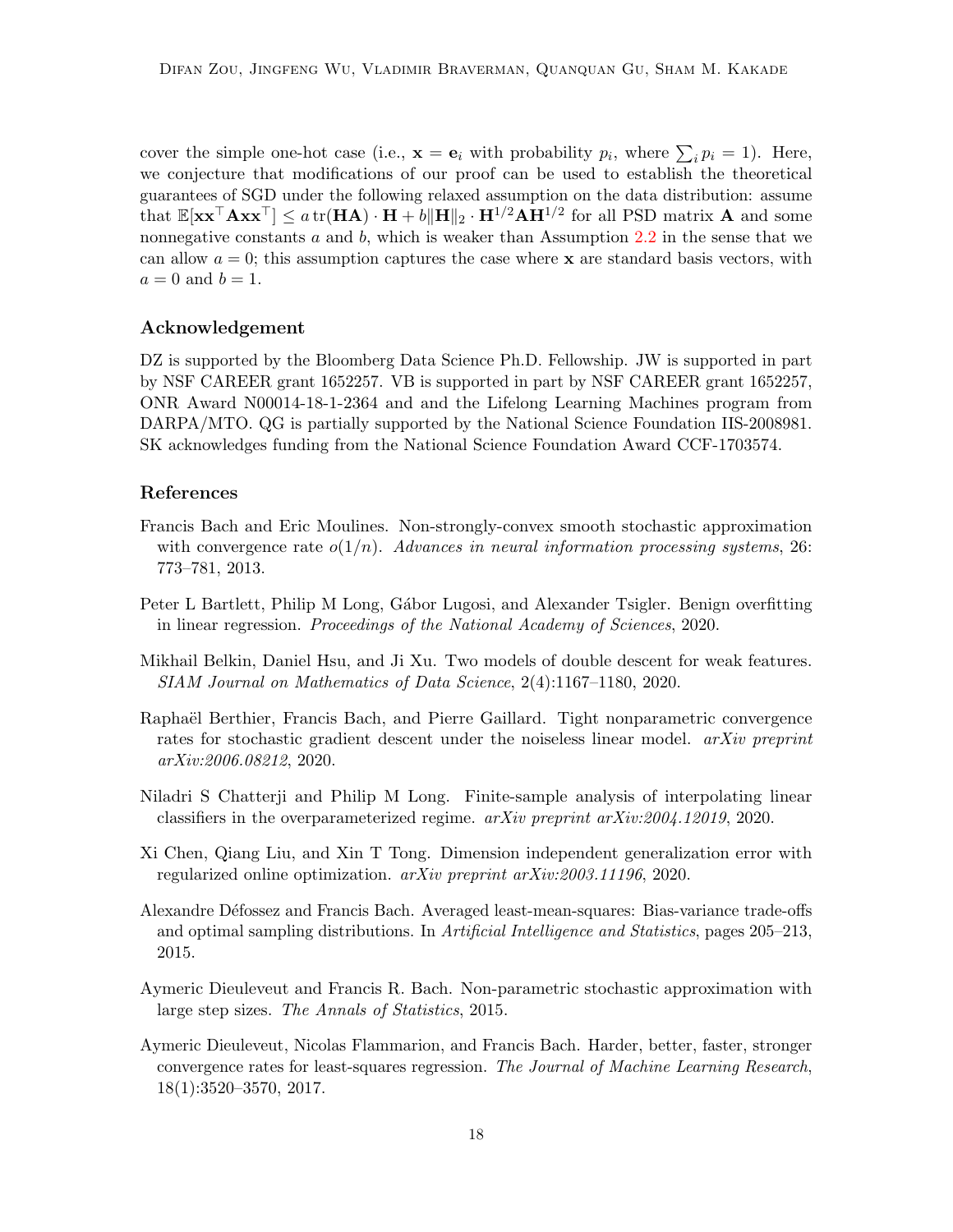- <span id="page-18-1"></span>Trevor Hastie, Andrea Montanari, Saharon Rosset, and Ryan J Tibshirani. Surprises in high-dimensional ridgeless least squares interpolation.  $arXiv$  preprint  $arXiv:1903.08560$ , 2019.
- <span id="page-18-8"></span>Daniel J. Hsu, Sham M. Kakade, and Tong Zhang. Random design analysis of ridge regression. Foundations of Computational Mathematics, 14(3):569–600, 2014.
- <span id="page-18-7"></span>Prateek Jain, Sham M Kakade, Rahul Kidambi, Praneeth Netrapalli, Venkata Krishna Pillutla, and Aaron Sidford. A markov chain theory approach to characterizing the minimax optimality of stochastic gradient descent (for least squares).  $arXiv$  preprint arXiv:1710.09430, 2017a.
- <span id="page-18-6"></span>Prateek Jain, Praneeth Netrapalli, Sham M Kakade, Rahul Kidambi, and Aaron Sidford. Parallelizing stochastic gradient descent for least squares regression: mini-batching, averaging, and model misspecification. The Journal of Machine Learning Research, 18(1): 8258–8299, 2017b.
- <span id="page-18-11"></span>Prateek Jain, Sham M. Kakade, Rahul Kidambi, Praneeth Netrapalli, and Aaron Sidford. Accelerating stochastic gradient descent for least squares regression. In Proceedings of the 31st Conference On Learning Theory, volume 75 of Proceedings of Machine Learning Research. PMLR, 2018.
- <span id="page-18-10"></span>Chandrashekar Lakshminarayanan and Csaba Szepesvari. Linear stochastic approximation: How far does constant step-size and iterate averaging go? In International Conference on Artificial Intelligence and Statistics, pages 1347–1355, 2018.
- <span id="page-18-3"></span>Vidya Muthukumar, Adhyyan Narang, Vignesh Subramanian, Mikhail Belkin, Daniel Hsu, and Anant Sahai. Classification vs regression in overparameterized regimes: Does the loss function matter? arXiv preprint arXiv:2005.08054, 2020.
- <span id="page-18-0"></span>Preetum Nakkiran, Gal Kaplun, Yamini Bansal, Tristan Yang, Boaz Barak, and Ilya Sutskever. Deep double descent: Where bigger models and more data hurt.  $arXiv$  preprint arXiv:1912.02292, 2019.
- <span id="page-18-4"></span>Preetum Nakkiran, Prayaag Venkat, Sham Kakade, and Tengyu Ma. Optimal regularization can mitigate double descent. arXiv preprint arXiv:2003.01897, 2020.
- <span id="page-18-5"></span>Boris T Polyak and Anatoli B Juditsky. Acceleration of stochastic approximation by averaging. SIAM journal on control and optimization, 30(4):838–855, 1992.
- <span id="page-18-9"></span>Bernhard Schölkopf, Alexander J Smola, Francis Bach, et al. Learning with kernels: support vector machines, regularization, optimization, and beyond. MIT press, 2002.
- <span id="page-18-2"></span>Alexander Tsigler and Peter L Bartlett. Benign overfitting in ridge regression. arXiv preprint arXiv:2009.14286, 2020.
- <span id="page-18-12"></span>Roman Vershynin. High-dimensional probability: An introduction with applications in data science, volume 47. Cambridge university press, 2018.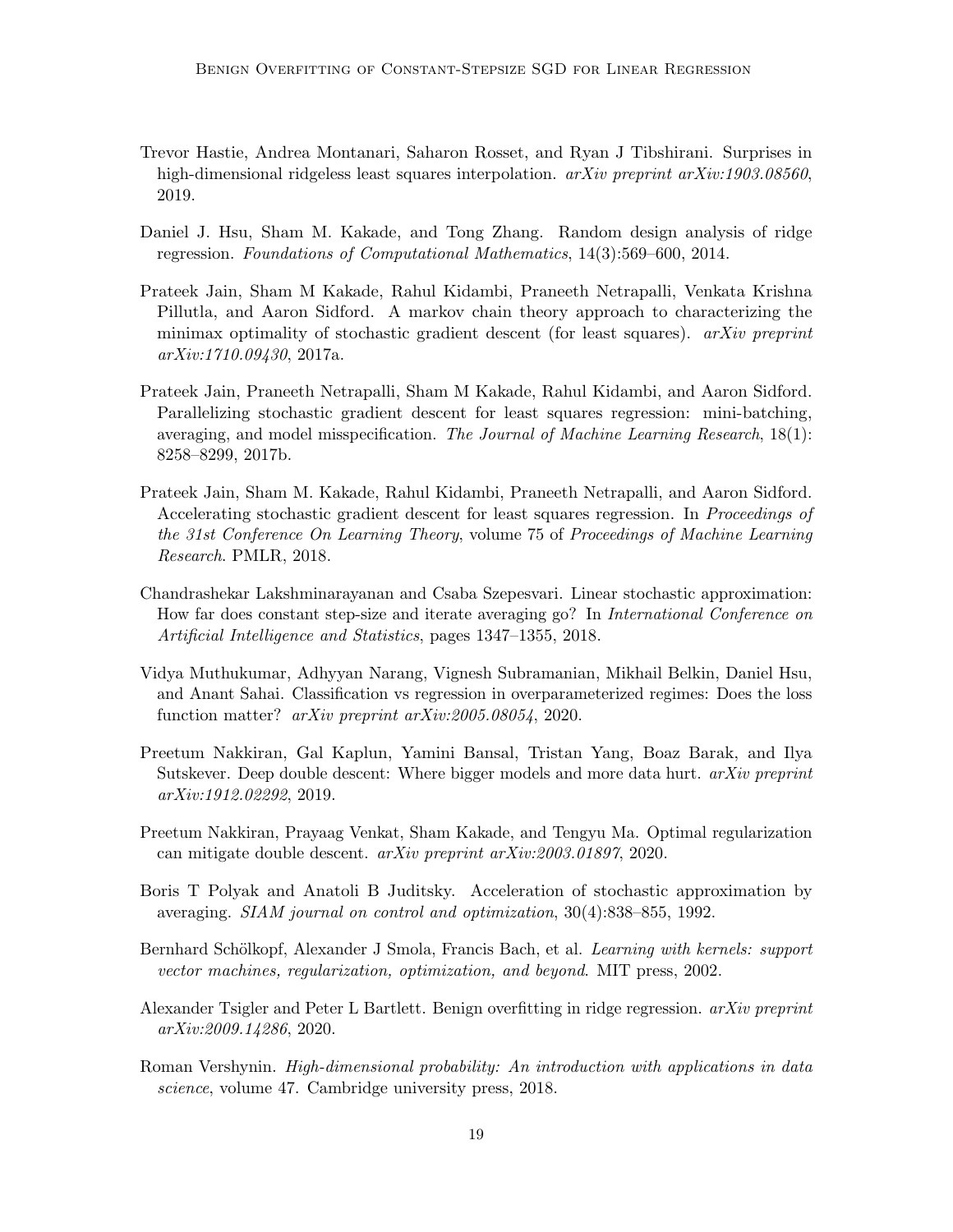<span id="page-19-0"></span>Chiyuan Zhang, Samy Bengio, Moritz Hardt, Benjamin Recht, and Oriol Vinyals. Understanding deep learning requires rethinking generalization. arXiv preprint arXiv:1611.03530, 2016.

# Appendix A. Discussions on Assumption [2.2](#page-4-3)

[Hsu et al.](#page-18-8) [\(2014\)](#page-18-8); [Bartlett et al.](#page-17-1) [\(2020\)](#page-18-2); [Tsigler and Bartlett](#page-18-2) (2020) assume that  $z := H^{-\frac{1}{2}}x$ is sub-Gaussian. The following lemma shows that our Assumption [2.2](#page-4-3) is implied by assuming sub-Gaussianity.

<span id="page-19-1"></span>**Lemma A.1** Suppose  $\mathbb{E}[\mathbf{x} \mathbf{x}^{\top}] = \mathbf{H}$ , and  $\mathbf{z} := \mathbf{H}^{-\frac{1}{2}} \mathbf{x}$  is  $\sigma_z^2$ -sub-Gaussian random vector, then for any PSD matrix  $\mathbf{A}$ , we have

$$
\mathbb{E}[(\mathbf{x}^{\top} \mathbf{A} \mathbf{x}) \mathbf{x} \mathbf{x}^{\top}] \preceq 16 \sigma_z^4 \operatorname{tr}(\mathbf{A} \mathbf{H}) \mathbf{H}.
$$

**Proof** Note that **z** is a  $\sigma_z^2$ -sub-Gaussian random vector with identity covariance matrix, implying that for any fixed unit vector **u** that  $\mathbf{u}^\top \mathbf{z}$  is a  $\sigma_z^2$ -sub-Gaussian random variable. Then we have the following inequality for any unit vectors  $\bf{u}$  and  $\bf{v}$ 

$$
\mathbb{E}[(\mathbf{u}^\top \mathbf{z})^2(\mathbf{v}^\top \mathbf{z})^2] \leq \sqrt{\mathbb{E}[(\mathbf{u}^\top \mathbf{z})^4]} \cdot \sqrt{\mathbb{E}[(\mathbf{v}^\top \mathbf{z})^4]} \leq \max \left\{ \mathbb{E}[(\mathbf{u}^\top \mathbf{z})^4], \mathbb{E}[(\mathbf{v}^\top \mathbf{z})^4] \right\} \leq 16 \cdot \sigma_z^4,
$$

where the first inequality follows from the Cauchy–Schwarz inequality; and the last inequality uses the fact that  $\mathbf{u}^\top \mathbf{z}$  is  $\sigma_z^2$  sub-Gaussian. Here, the factor 16 is due to the sub-Gaussian property (Proposition 2.5.2, [Vershynin](#page-18-12) [\(2018\)](#page-18-12)). Next, for any PSD matrix A, suppose its eigenvalue decomposition is  $\mathbf{A} = \sum_i \mu_i \mathbf{u}_i \mathbf{u}_i^{\top}$ , where  $\mu_i \geq 0$  is the eigenvalue and  $\mathbf{u}_i$  is the corresponding eigenvector, we have

$$
\mathbb{E}[(\mathbf{z}^\top \mathbf{A} \mathbf{z}) \mathbf{z} \mathbf{z}^\top] = \sum_i \mu_i \mathbb{E}[(\mathbf{u}_i^\top \mathbf{z})^2 \mathbf{z} \mathbf{z}^\top].
$$
 (A.1)

For any unit vector  $\bf{v}$ , we have:

$$
\mathbf{v}^\top \mathbb{E}[(\mathbf{z}^\top \mathbf{A} \mathbf{z}) \mathbf{z} \mathbf{z}^\top] \mathbf{v} = \sum_i \mu_i \mathbb{E}[(\mathbf{u}_i^\top \mathbf{z})^2 (\mathbf{v}^\top \mathbf{z})^2] \leq 16 \cdot \sigma_z^4 \cdot \sum_i \mu_i = 16 \cdot \sigma_z^4 \operatorname{tr}(\mathbf{A}).
$$

This implies that for any PSD matrix A we have

$$
\mathbb{E}[(\mathbf{z}^\top \mathbf{A} \mathbf{z}) \mathbf{z} \mathbf{z}^\top] \le 16 \cdot \sigma_z^4 \operatorname{tr}(\mathbf{A}) \mathbf{I}.\tag{A.2}
$$

Finally considering  $\mathbf{x} = \mathbf{H}^{\frac{1}{2}} \mathbf{z}$ , we have for any PSD matrix **A**:

$$
\mathbb{E}[(\mathbf{x}^{\top} \mathbf{A} \mathbf{x}) \mathbf{x} \mathbf{x}^{\top}] = \mathbb{E}[(\mathbf{z}^{\top} \mathbf{H}^{\frac{1}{2}} \mathbf{A} \mathbf{H}^{\frac{1}{2}} \mathbf{z}) \mathbf{H}^{\frac{1}{2}} \mathbf{z} \mathbf{z}^{\top} \mathbf{H}^{\frac{1}{2}}] \n= \mathbf{H}^{\frac{1}{2}} \mathbb{E}[(\mathbf{z}^{\top} \mathbf{H}^{\frac{1}{2}} \mathbf{A} \mathbf{H}^{\frac{1}{2}} \mathbf{z}) \mathbf{z} \mathbf{z}^{\top}] \mathbf{H}^{\frac{1}{2}} \n\preceq \mathbf{H}^{\frac{1}{2}} \cdot 16 \sigma_{z}^{4} \text{tr}(\mathbf{H}^{\frac{1}{2}} \mathbf{A} \mathbf{H}^{\frac{1}{2}}) \cdot \mathbf{I} \cdot \mathbf{H}^{\frac{1}{2}} \n= 16 \sigma_{z}^{4} \text{tr}(\mathbf{A} \mathbf{H}) \mathbf{H},
$$

where the second line holds since  $\mathbf{z}^\top \mathbf{H} \frac{1}{2} \mathbf{A} \mathbf{H} \frac{1}{2} \mathbf{z}$  is a scalar and the third line of the above equation is due to  $(A.2)$ . This concludes the proof.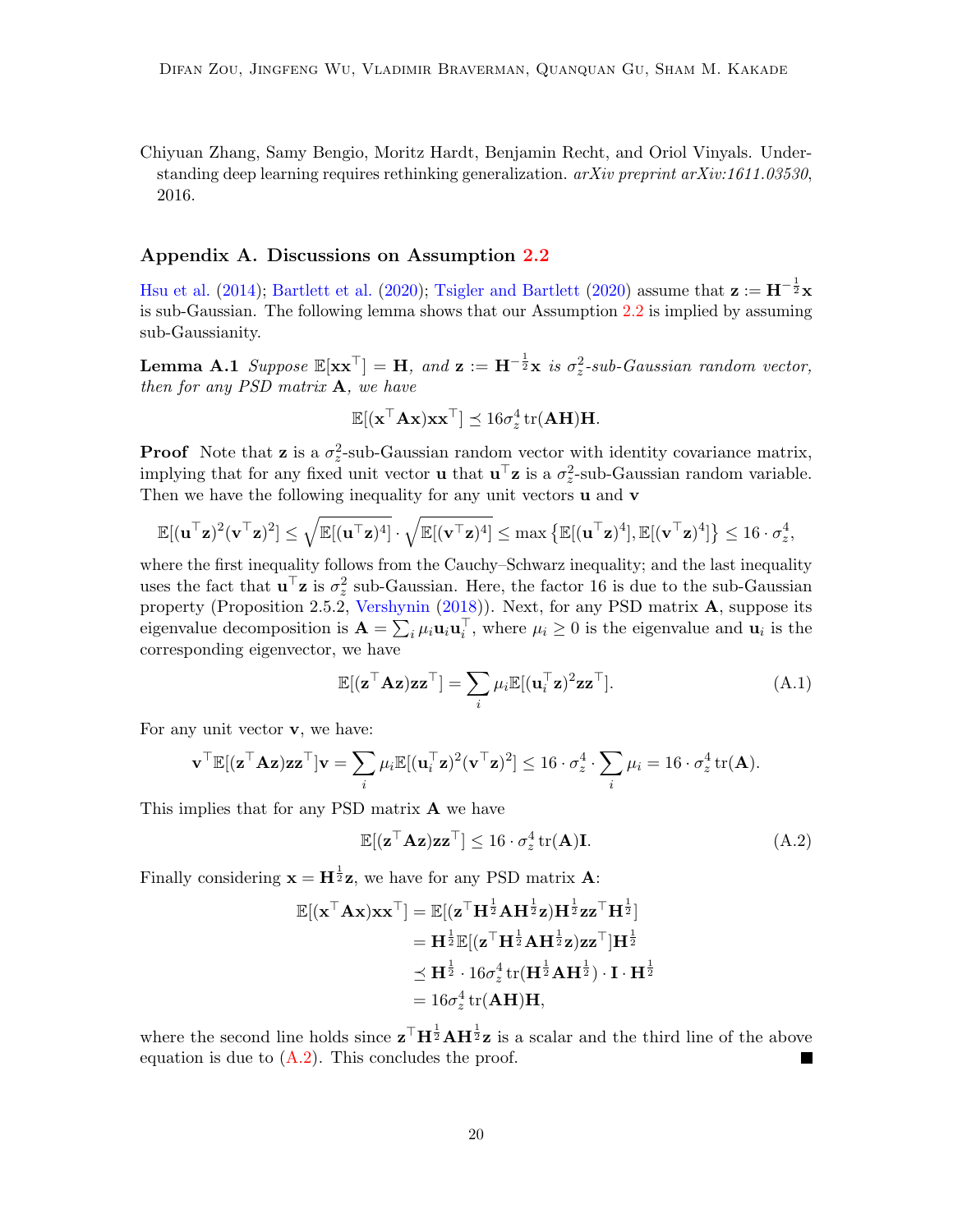## Appendix B. Proofs of the Upper Bounds

#### B.1 Technical Lemma

**Lemma B.1 (Restatement of Lemma [4.1\)](#page-10-4)** An operator  $\mathcal{O}$  defined on symmetric matrices is called PSD mapping, if  $A \succeq 0$  implies  $\mathcal{O} \circ A \succeq 0$ . Then we have

- 1. M and  $\overline{M}$  are both PSD mappings.
- 2.  $\mathcal{I} \gamma \mathcal{T}$  and  $\mathcal{I} \gamma \widetilde{\mathcal{T}}$  are both PSD mappings.
- 3.  $M \widetilde{M}$  and  $\widetilde{T} T$  are both PSD mappings.
- 4. If  $0 < \gamma < 1/\lambda_1$ , then  $\widetilde{\mathcal{T}}^{-1}$  exists, and is a PSD mapping.
- 5. If  $0 < \gamma < 1/(\alpha \operatorname{tr}(\mathbf{H}))$ , then  $\mathcal{T}^{-1} \circ \mathbf{A}$  exists for PSD matrix  $\mathbf{A}$ , and  $\mathcal{T}^{-1}$  is a PSD mapping.

Proof The following proofs are summarized from [Jain et al.](#page-18-7) [\(2017a,](#page-18-7)[b\)](#page-18-6), and we include them here for completeness.

1. For any PSD matrix  $\mathbf{A} \succeq 0$ , by definition, we have

$$
\mathcal{M} \circ \mathbf{A} = \mathbb{E}[\mathbf{x}\mathbf{x}^{\top} \mathbf{A} \mathbf{x} \mathbf{x}^{\top}] \succeq 0,
$$

$$
\widetilde{\mathcal{M}} \circ \mathbf{A} = \mathbf{H} \mathbf{A} \mathbf{H} \succeq 0.
$$

Therefore, both  $M$  and  $\widetilde{M}$  are PSD mappings.

2. For any PSD matrix  $\mathbf{A} \succeq 0$ , we have

$$
(\mathcal{I} - \gamma \mathcal{T}) \circ \mathbf{A} = \mathbb{E}[(\mathbf{I} - \gamma \mathbf{x} \mathbf{x}^{\top}) \mathbf{A} (\mathbf{I} - \gamma \mathbf{x} \mathbf{x}^{\top})] \succeq 0,
$$
  

$$
(\mathcal{I} - \gamma \widetilde{\mathcal{T}}) \circ \mathbf{A} = (\mathbf{I} - \gamma \mathbf{H}) \mathbf{A} (\mathbf{I} - \gamma \mathbf{H}) \succeq 0.
$$

Hence,  $\mathcal{I} - \gamma \mathcal{T}$  and  $\mathcal{I} - \gamma \widetilde{\mathcal{T}}$  are both PSD mapping.

3. For any PSD matrix  $\mathbf{A} \succeq 0$ ,

$$
(\mathcal{M} - \widetilde{\mathcal{M}}) \circ \mathbf{A} = \mathbb{E}[\mathbf{x}\mathbf{x}^{\top} \mathbf{A} \mathbf{x}\mathbf{x}^{\top}] - \mathbf{H} \mathbf{A} \mathbf{H} = \mathbb{E}[(\mathbf{x}\mathbf{x}^{\top} - \mathbf{H})\mathbf{A}(\mathbf{x}\mathbf{x}^{\top} - \mathbf{H})] \succeq 0.
$$
  
Thus,  $\widetilde{\mathcal{T}} - \mathcal{T} = \mathcal{M} - \widetilde{\mathcal{M}}$  is PSD.

4. According to [\(4.1\)](#page-10-3), if  $0 < \gamma < 1/\lambda_1$ ,  $I - \gamma H$  is a contraction map, thus for any symmetric matrix A, the following exists:

$$
\sum_{t=0}^{\infty} (\mathcal{I} - \gamma \widetilde{\mathcal{T}})^t \circ \mathbf{A} = \sum_{t=0}^{\infty} (\mathbf{I} - \gamma \mathbf{H})^t \mathbf{A} (\mathbf{I} - \gamma \mathbf{H})^t.
$$

Therefore,  $\sum_{t=0}^{\infty}(\mathcal{I}-\gamma\widetilde{\mathcal{T}})^t$  exists and  $\widetilde{\mathcal{T}}^{-1}=\gamma\sum_{t=0}^{\infty}(\mathcal{I}-\gamma\widetilde{\mathcal{T}})^t$  exists. Furthermore, for any PSD matrix  $\mathbf{A} \succeq 0$ , we have

$$
\widetilde{\mathcal{T}}^{-1} \circ \mathbf{A} = \gamma \sum_{t=0}^{\infty} (\mathcal{I} - \gamma \widetilde{\mathcal{T}})^t \circ \mathbf{A} = \gamma \sum_{t=0}^{\infty} (\mathbf{I} - \gamma \mathbf{H})^t \mathbf{A} (\mathbf{I} - \gamma \mathbf{H})^t \succeq 0,
$$

which implies  $\widetilde{\mathcal{T}}^{-1}$  is a PSD mapping.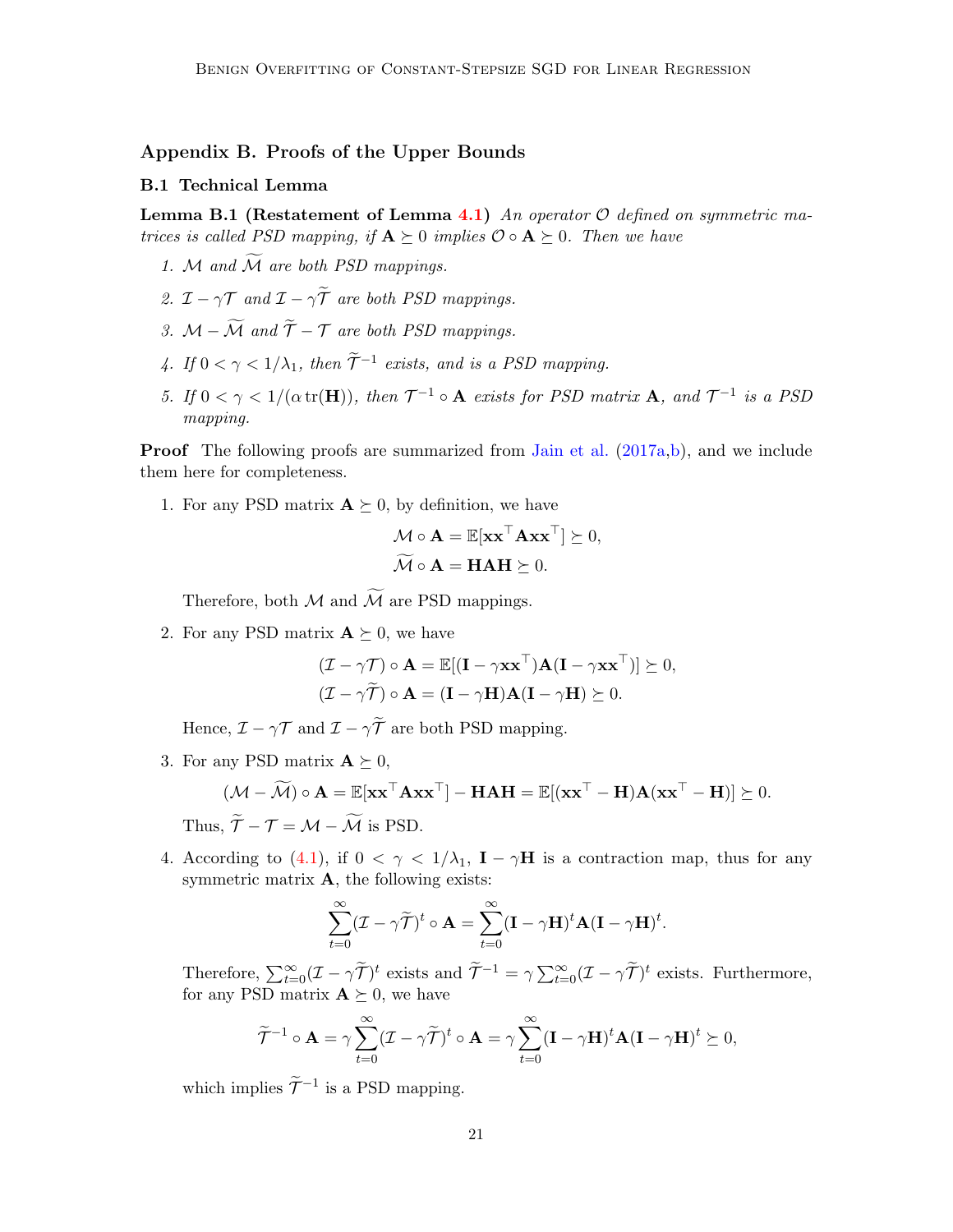5. For any finite PSD matrix A, consider the following identity

$$
\mathcal{T}^{-1}\circ \mathbf{A}=\gamma\sum_{t=0}^{\infty}(\mathcal{I}-\gamma\mathcal{T})^{t}\circ \mathbf{A}.
$$

Clearly, if the right hand side exists, it must be PSD since  $\mathcal{I} - \gamma \mathcal{T}$  is a PSD mapping. It remains to show that  $\sum_{t=0}^{\infty}(\mathcal{I} - \gamma \mathcal{T})^t \circ \mathbf{A}$  is finite, and it suffices to show that

$$
\operatorname{tr}\left(\sum_{t=0}^{\infty}(\mathcal{I}-\gamma\mathcal{T})^t\circ \mathbf{A}\right)=\sum_{t=0}^{\infty}\operatorname{tr}\left((\mathcal{I}-\gamma\mathcal{T})^t\circ \mathbf{A}\right)<\infty.
$$

Based on the definition of T, let  $\mathbf{A}_t = (\mathcal{I} - \gamma \mathcal{T})^t \circ \mathbf{A}$ , we have

$$
\text{tr}(\mathbf{A}_t) = \text{tr}(\mathbf{A}_{t-1}) - \gamma \text{tr}(\mathbf{H}\mathbf{A}_{t-1}) - \gamma \text{tr}(\mathbf{A}_{t-1}\mathbf{H}) + \gamma^2 \text{tr}(\mathbb{E}[\mathbf{x}\mathbf{x}^\top \mathbf{A}\mathbf{x}\mathbf{x}^\top])
$$
  
= 
$$
\text{tr}(\mathbf{A}_{t-1}) - 2\gamma \text{tr}(\mathbf{H}\mathbf{A}_{t-1}) + \gamma^2 \text{tr}(\mathbf{A}_{t-1}\mathbb{E}[\mathbf{x}\mathbf{x}^\top \mathbf{x}\mathbf{x}^\top]).
$$
 (B.1)

By Assumption [2.2,](#page-4-3) we have  $\mathbb{E}[\mathbf{x}\mathbf{x}^{\top}\mathbf{x}\mathbf{x}^{\top}] \preceq \alpha \operatorname{tr}(\mathbf{H})\mathbf{H}$ . Therefore, it follows that

$$
tr(\mathbf{A}_t) \le tr(\mathbf{A}_{t-1}) - (2\gamma - \gamma^2 \alpha tr(\mathbf{H})) tr(\mathbf{H} \mathbf{A}_{t-1})
$$
  
\n
$$
\le tr((\mathbf{I} - \gamma \mathbf{H}) \mathbf{A}_{t-1})
$$
  
\n
$$
\le (1 - \gamma \lambda_d) tr(\mathbf{A}_{t-1}),
$$
 (B.2)

 $\blacksquare$ 

where we use the assumption  $\gamma < 1/(\alpha \operatorname{tr}(\mathbf{H}))$  in the first inequality. This further implies that

$$
\sum_{t=0}^{\infty} \operatorname{tr} \left( (\mathcal{I} - \gamma \mathcal{T})^t \circ \mathbf{A} \right) = \sum_{t=0}^{\infty} \operatorname{tr}(\mathbf{A}_t) \le \frac{\operatorname{tr}(\mathbf{A})}{\gamma \lambda_d} < \infty.
$$

Therefore,  $\mathcal{T}^{-1} \circ \mathbf{A}$  exists, and is PSD. So  $\mathcal{T}^{-1}$  is a PSD mapping.

## B.2 Bias-Variance Decomposition

Lemma B.2 (Bias-variance decomposition)

$$
\mathbb{E}[L(\overline{\mathbf{w}}_N)] - L(\mathbf{w}^*) = \frac{1}{2} \langle \mathbf{H}, \mathbb{E}[\overline{\boldsymbol{\eta}}_N \otimes \overline{\boldsymbol{\eta}}_N] \rangle \leq \left(\sqrt{\text{bias}} + \sqrt{\text{variance}}\right)^2,
$$

where

$$
\text{bias} := \frac{1}{2} \langle \mathbf{H}, \mathbb{E}[\bar{\boldsymbol{\eta}}_N^\text{bias} \otimes \bar{\boldsymbol{\eta}}_N^\text{bias}]\rangle, \qquad \text{variance} := \frac{1}{2} \langle \mathbf{H}, \mathbb{E}[\bar{\boldsymbol{\eta}}_N^\text{variance} \otimes \bar{\boldsymbol{\eta}}_N^\text{variance}]\rangle.
$$

Proof This proof comes from [\(Jain et al.,](#page-18-7) [2017a\)](#page-18-7). For completeness we included it here.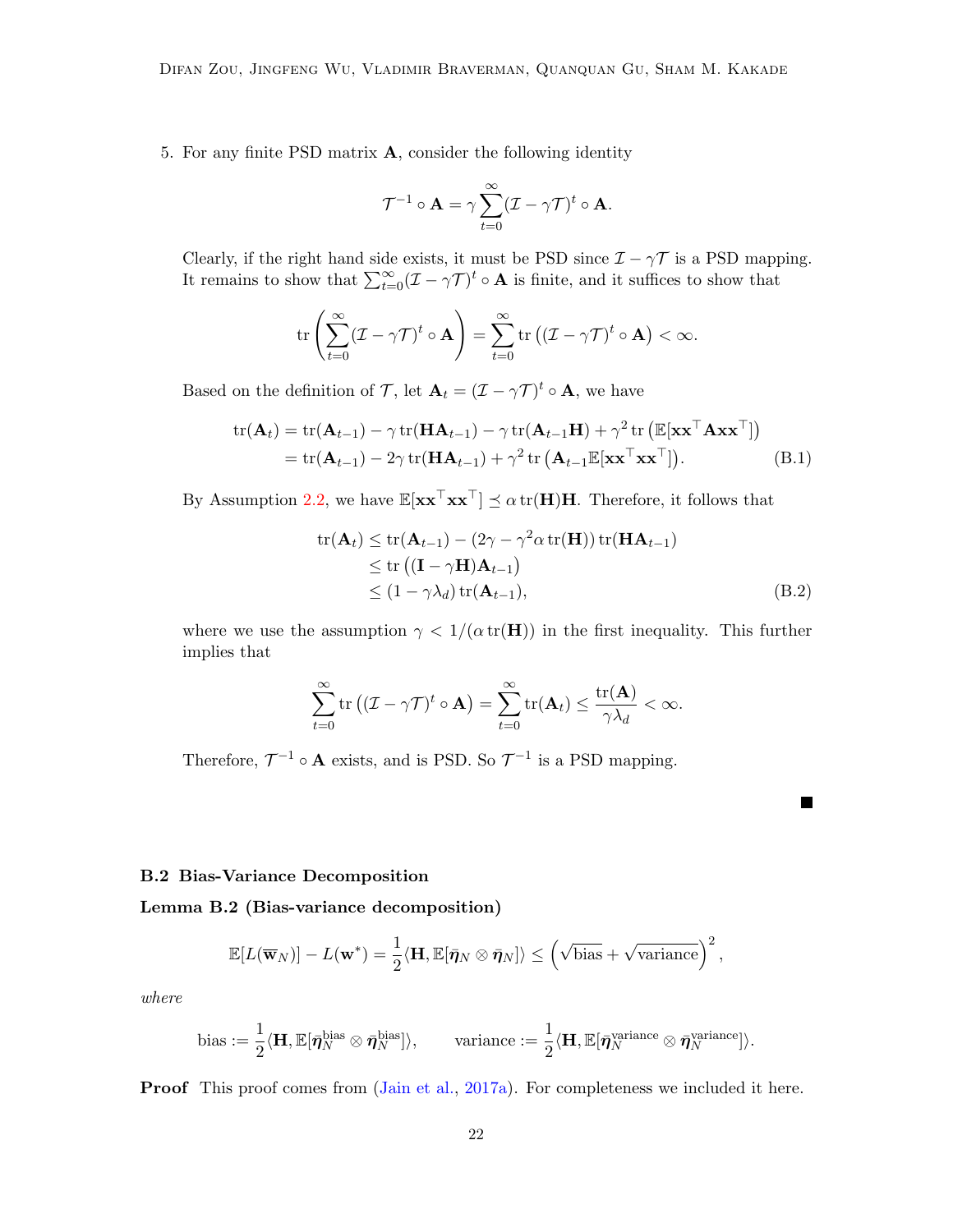With a slight abuse of notations (or probability spaces), we have  $\eta_t = \eta_t^{\text{bias}} + \eta_t^{\text{variance}}$ , where the randomness of  $\eta_t^{\text{bias}}$  and  $\eta_t^{\text{variance}}$  is understood as coming from the same probability space as  $\eta_t$ . This implies  $\bar{\eta}_t = \bar{\eta}_t^{\text{bias}} + \bar{\eta}_t^{\text{variance}}$ . Then we have

$$
\mathbb{E}[L(\overline{\mathbf{w}}_N)] - L(\mathbf{w}^*)
$$
\n
$$
= \frac{1}{2} \langle \mathbf{H}, \mathbb{E}[\bar{\boldsymbol{\eta}}_N \otimes \bar{\boldsymbol{\eta}}_N] \rangle
$$
\n
$$
= \mathbb{E}\left[\frac{1}{\sqrt{2}} \bar{\boldsymbol{\eta}}_N^\top \cdot \mathbf{H} \cdot \frac{1}{\sqrt{2}} \bar{\boldsymbol{\eta}}_N \right]
$$
\n
$$
\leq \left(\sqrt{\mathbb{E}\left[\left(\frac{1}{\sqrt{2}} \bar{\boldsymbol{\eta}}_N^{\text{bias}}\right)^\top \cdot \mathbf{H} \cdot \frac{1}{\sqrt{2}} \bar{\boldsymbol{\eta}}_N^{\text{bias}}\right] + \sqrt{\mathbb{E}\left[\left(\frac{1}{\sqrt{2}} \bar{\boldsymbol{\eta}}_N^{\text{variance}}\right)^\top \cdot \mathbf{H} \cdot \frac{1}{\sqrt{2}} \bar{\boldsymbol{\eta}}_N^{\text{variance}}\right]}\right)^2
$$
\n
$$
= \left(\sqrt{\frac{1}{2} \langle \mathbf{H}, \mathbb{E}[\bar{\boldsymbol{\eta}}_N^{\text{bias}} \otimes \bar{\boldsymbol{\eta}}_N^{\text{bias}}] \rangle} + \sqrt{\frac{1}{2} \langle \mathbf{H}, \mathbb{E}[\bar{\boldsymbol{\eta}}_N^{\text{variance}} \otimes \bar{\boldsymbol{\eta}}_N^{\text{variance}}] \rangle} \right)^2,
$$

where we use Cauchy–Schwarz inequality in the inequality such that for any vector  ${\bf u}$  and  ${\bf v},$  $\mathbb{E}\|\mathbf{u}+\mathbf{v}\|_{\mathbf{H}}^{2} \leq \Big(\sqrt{\mathbb{E}\|\mathbf{u}\|_{\mathbf{H}}^{2}}+\sqrt{\mathbb{E}\|\mathbf{v}\|_{\mathbf{H}}^{2}}\Big)^{2}.$  $\blacksquare$ 

<span id="page-22-0"></span>**Lemma B.3** Recall iterates [\(4.4\)](#page-11-5) and [\(4.5\)](#page-11-4). If the stepsize satisfies  $\gamma \leq 1/\lambda_1$ , the bias error and variance error are upper bounded respectively as follows:

bias := 
$$
\frac{1}{2} \langle \mathbf{H}, \mathbb{E}[\bar{\pmb{\eta}}_N^{\text{bias}} \otimes \bar{\pmb{\eta}}_N^{\text{bias}}] \rangle \le \frac{1}{N^2} \sum_{t=0}^{N-1} \sum_{k=t}^{N-1} \langle (\mathbf{I} - \gamma \mathbf{H})^{k-t} \mathbf{H}, \mathbf{B}_t \rangle
$$
,  
variance :=  $\frac{1}{2} \langle \mathbf{H}, \mathbb{E}[\bar{\pmb{\eta}}_N^{\text{variance}} \otimes \bar{\pmb{\eta}}_N^{\text{variance}}] \le \frac{1}{N^2} \sum_{t=0}^{N-1} \sum_{k=t}^{N-1} \langle (\mathbf{I} - \gamma \mathbf{H})^{k-t} \mathbf{H}, \mathbf{C}_t \rangle$ .

Proof The proof will largely rely on the calculation in [Jain et al.](#page-18-6) [\(2017b\)](#page-18-6). Firstly, based on the definitions of  $\eta_t^{\text{bias}}$  and  $\eta_t^{\text{bias}}$  provided in [\(4.2\)](#page-10-2) and [\(4.3\)](#page-11-1), we have

<span id="page-22-2"></span><span id="page-22-1"></span>
$$
\mathbb{E}[\eta_t^{\text{bias}}|\eta_{t-1}^{\text{bias}}] = \mathbb{E}[\mathbf{P}_t \eta_{t-1}^{\text{bias}}|\eta_{t-1}^{\text{bias}}] = (\mathbf{I} - \gamma \mathbf{H}) \eta_{t-1}^{\text{bias}}.
$$
\n(B.3)

$$
\mathbb{E}[\eta_t^{\text{variance}}|\eta_{t-1}^{\text{variance}}] = \mathbb{E}[\mathbf{P}_t \eta_{t-1}^{\text{variance}} + \gamma \xi_t \mathbf{x}_t |\eta_{t-1}^{\text{variance}}] = (\mathbf{I} - \gamma \mathbf{H}) \eta_{t-1}^{\text{variance}}.
$$
(B.4)

Then regarding the quantity  $\mathbb{E}[\bar{\pmb{\eta}}_N^{\text{bias}} \otimes \bar{\pmb{\eta}}_N^{\text{bias}}]$ , we have

$$
\mathbb{E}[\bar{\pmb{\eta}}_N^{\text{bias}}\otimes \bar{\pmb{\eta}}_N^{\text{bias}}] \n= \frac{1}{N^2} \cdot \left(\sum_{0 \le k \le t \le N-1} \mathbb{E}[\pmb{\eta}_t^{\text{bias}}\otimes \pmb{\eta}_k^{\text{bias}}] + \sum_{0 \le t < k \le N-1} \mathbb{E}[\pmb{\eta}_t^{\text{bias}}\otimes \pmb{\eta}_k^{\text{bias}}]\right) \n\le \frac{1}{N^2} \cdot \left(\sum_{0 \le k \le t \le N-1} \mathbb{E}[\pmb{\eta}_t^{\text{bias}}\otimes \pmb{\eta}_k^{\text{bias}}] + \sum_{0 \le t \le k \le N-1} \mathbb{E}[\pmb{\eta}_t^{\text{bias}}\otimes \pmb{\eta}_k^{\text{bias}}]\right) \n= \frac{1}{N^2} \cdot \left(\sum_{0 \le k \le t \le N-1} (\mathbf{I} - \gamma \mathbf{H})^{t-k} \mathbb{E}[\pmb{\eta}_k^{\text{bias}}\otimes \pmb{\eta}_k^{\text{bias}}] + \sum_{0 \le t \le k \le N-1} \mathbb{E}[\pmb{\eta}_t^{\text{bias}}\otimes \pmb{\eta}_t^{\text{bias}}] (\mathbf{I} - \gamma \mathbf{H})^{k-t}\right)
$$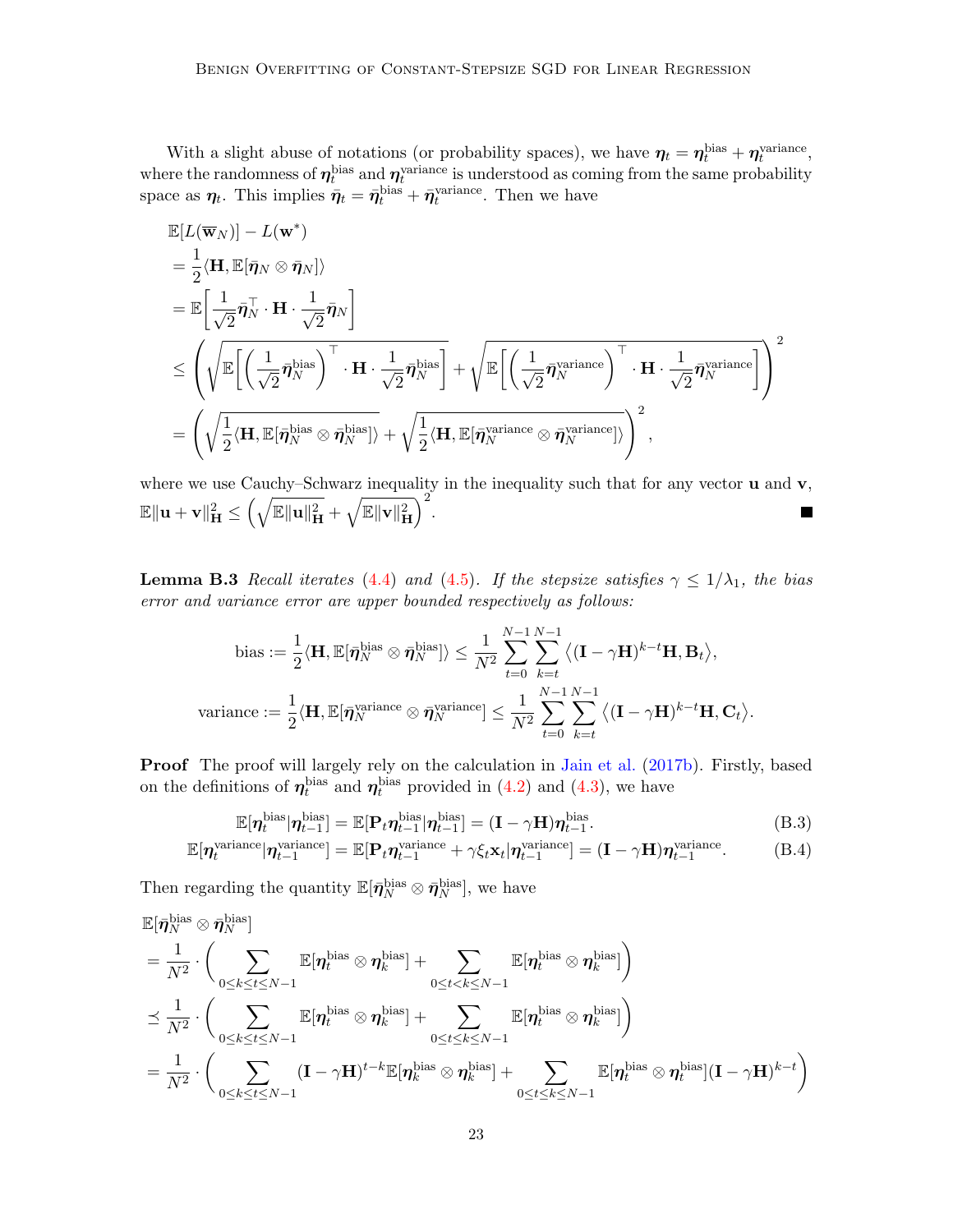$$
= \frac{1}{N^2} \cdot \sum_{t=0}^{N-1} \sum_{k=t}^{N-1} \left( (\mathbf{I} - \gamma \mathbf{H})^{k-t} \mathbb{E}[\boldsymbol{\eta}_t^{\text{bias}} \otimes \boldsymbol{\eta}_t^{\text{bias}}] + \mathbb{E}[\boldsymbol{\eta}_t^{\text{bias}} \otimes \boldsymbol{\eta}_t^{\text{bias}}] (\mathbf{I} - \gamma \mathbf{H})^{k-t} \right), \tag{B.5}
$$

where we use [\(B.3\)](#page-22-1) for  $k - t$  (or  $t - k$ ) times in the second equality. Therefore, plugging [\(B.5\)](#page-23-2) into the inner product  $\langle \mathbf{H}, \mathbb{E}[\bar{\pmb{\eta}}_N^{\text{bias}} \otimes \bar{\pmb{\eta}}_N^{\text{bias}}] \rangle$  and noticing **H** is PSD, we have

$$
\begin{split} &\frac{1}{2}\langle \mathbf{H}, \mathbb{E}[\bar{\pmb{\eta}}_N^{\text{bias}} \otimes \bar{\pmb{\eta}}_N^{\text{bias}}]\rangle \\ &\leq \frac{1}{2N^2} \cdot \sum_{t=0}^{N-1}\sum_{k=t}^{N-1} \left\langle \mathbf{H}, (\mathbf{I} - \gamma \mathbf{H})^{k-t} \mathbb{E}[\pmb{\eta}_t^{\text{bias}} \otimes \pmb{\eta}_t^{\text{bias}}] + \mathbb{E}[\pmb{\eta}_t^{\text{bias}} \otimes \pmb{\eta}_t^{\text{bias}}] (\mathbf{I} - \gamma \mathbf{H})^{k-t}\right\rangle \\ &= \frac{1}{N^2} \cdot \sum_{t=0}^{N-1}\sum_{k=t}^{N-1} \left\langle (\mathbf{I} - \gamma \mathbf{H})^{k-t} \mathbf{H}, \mathbb{E}[\pmb{\eta}_t^{\text{bias}} \otimes \pmb{\eta}_t^{\text{bias}}]\right\rangle \end{split}
$$

where the last equality holds since **H** and  $(I - \gamma H)^{k-t}$  commute.

By [\(B.4\)](#page-22-2), we can similarly obtain the following for  $\mathbb{E}[\bar{\pmb{\eta}}_N^{\text{variance}} \otimes \bar{\pmb{\eta}}_N^{\text{variance}}]$ ,

$$
\begin{aligned} &\mathbb{E}[\bar{\pmb{\eta}}_N^{\text{variance}}\otimes\bar{\pmb{\eta}}_N^{\text{variance}}] \\ &\preceq\frac{1}{N^2}\cdot\sum_{t=0}^{N-1}\sum_{k=t}^{N-1}\Big((\mathbf{I}-\gamma\mathbf{H})^{k-t}\mathbb{E}[\pmb{\eta}_t^{\text{variance}}\otimes\pmb{\eta}_t^{\text{variance}}]+\mathbb{E}[\pmb{\eta}_t^{\text{variance}}\otimes\pmb{\eta}_t^{\text{variance}}](\mathbf{I}-\gamma\mathbf{H})^{k-t}\Big), \end{aligned}
$$

which further leads to

$$
\frac{1}{2}\langle \mathbf{H}, \mathbb{E}[\bar{\pmb{\eta}}_N^{\text{variance}} \otimes \bar{\pmb{\eta}}_N^{\text{variance}}] \rangle \leq \frac{1}{N^2} \cdot \sum_{t=0}^{N-1} \sum_{k=t}^{N-1} \left\langle (\mathbf{I} - \gamma \mathbf{H})^{k-t} \mathbf{H}, \mathbb{E}[\pmb{\eta}_t^{\text{variance}} \otimes \pmb{\eta}_t^{\text{variance}}] \right\rangle.
$$

<span id="page-23-2"></span>

This completes the proof.

## <span id="page-23-0"></span>B.3 Bounding the Variance Error

We first introduce a weaker assumption (compared with Assumption [2.2\)](#page-4-3) on the data distribution, which is sufficient to get our desired results on the variance error.

# **Assumption B.1** There exists a constant  $R > 0$  such that  $\mathbb{E}[\mathbf{x} \mathbf{x}^{\top} \mathbf{x} \mathbf{x}^{\top}] \preceq R^2 \mathbf{H}$ .

We make this assumption to emphasize that our variance analysis does not rely on stronger assumptions than those in a number of prior works for iterate averaged SGD [\(Bach and](#page-17-4) [Moulines,](#page-17-4) [2013;](#page-17-4) [Jain et al.,](#page-18-6) [2017b;](#page-18-6) [Berthier et al.,](#page-17-7) [2020\)](#page-17-7). Moreover, note that this assumption is implied by Assumption [2.2](#page-4-3) by setting  $\mathbf{A} = \mathbf{I}$ , which gives  $R^2 = \alpha \, tr(\mathbf{H})$ .

Recall the variance error upper bound in Lemma [B.3:](#page-22-0)

<span id="page-23-1"></span>variance 
$$
\leq \frac{1}{N^2} \sum_{t=0}^{N-1} \sum_{k=t}^{N-1} \langle (\mathbf{I} - \gamma \mathbf{H})^{k-t} \mathbf{H}, \mathbf{C}_t \rangle
$$
.

We first have the following crude bound on  $\mathbf{C}_t$ .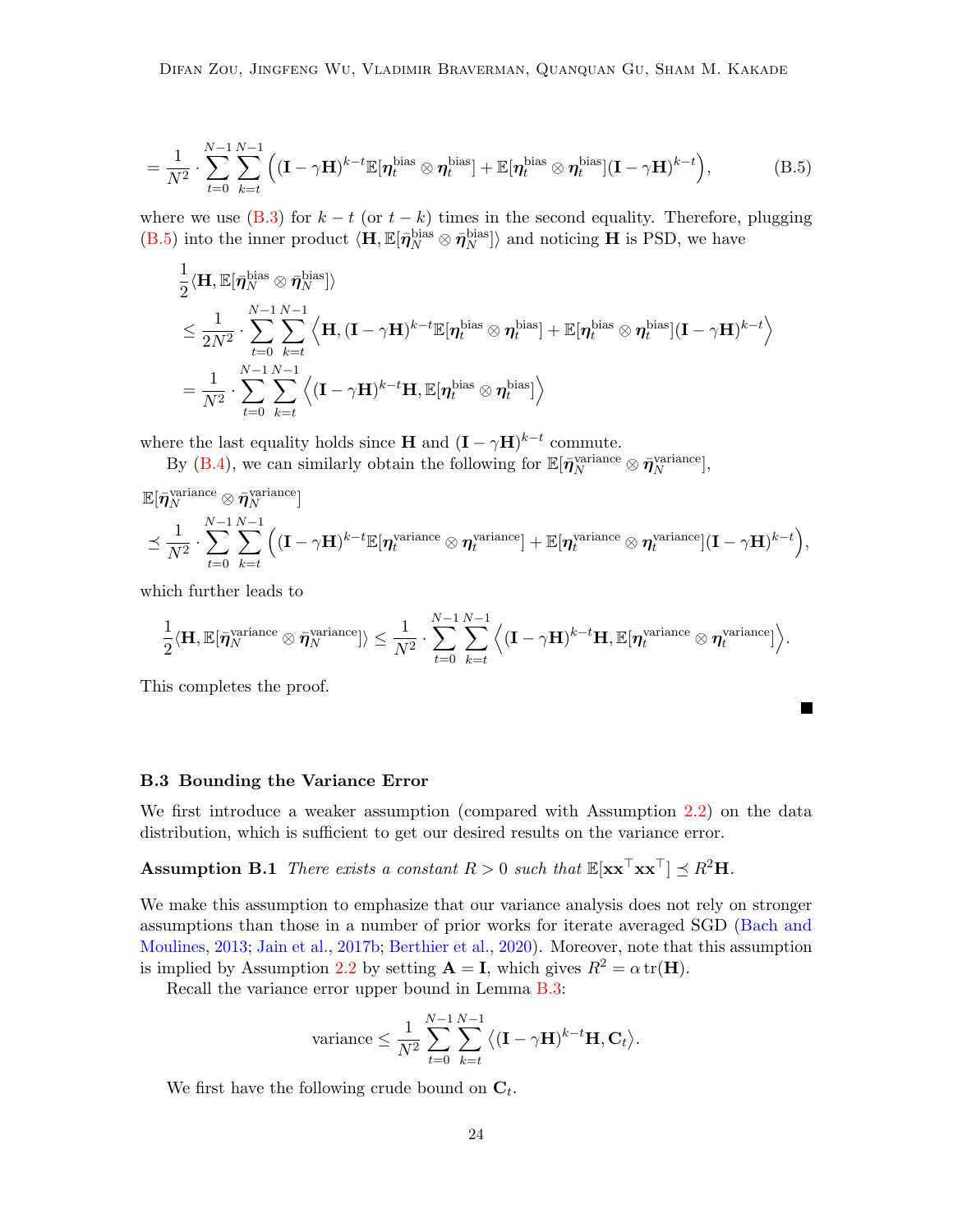**Lemma B.4** ([\(Jain et al.,](#page-18-7) [2017a\)](#page-18-7) Lemma 5) Under Assumptions [2.1,](#page-3-0) [2.3](#page-4-4) and [B.1,](#page-3-0) if the stepsize satisfies  $\gamma < 1/R^2$ , it holds that

$$
0 = \mathbf{C}_0 \preceq \mathbf{C}_1 \preceq \cdots \preceq \mathbf{C}_{\infty} \preceq \frac{\gamma \sigma^2}{1 - \gamma R^2} \mathbf{I}.
$$

Proof This lemma directly comes from Lemmas 3 and 5 in [Jain et al.](#page-18-7) [\(2017a\)](#page-18-7). For completeness, a proof is included as follows.

We first show that  $\mathbf{C}_t$  is increasing:

$$
\mathbf{C}_{t} = (\mathcal{I} - \gamma \mathcal{T}) \circ \mathbf{C}_{t-1} + \gamma^{2} \mathbf{\Sigma}
$$
\n
$$
= \gamma^{2} \sum_{k=0}^{t-1} (\mathcal{I} - \gamma \mathcal{T})^{k} \circ \mathbf{\Sigma}
$$
 (solving the recursion)\n
$$
= \mathbf{C}_{t-1} + \gamma^{2} (\mathcal{I} - \gamma \mathcal{T})^{t-1} \circ \mathbf{\Sigma}
$$
\n
$$
\succeq \mathbf{C}_{t-1}. \qquad \text{(since } \mathcal{I} - \gamma \mathcal{T} \text{ is a PSD mapping by Lemma 4.1)}
$$

Next we show that  $\mathbf{C}_{\infty}$  exists. Since  $\mathbf{C}_{t}$  is PSD and increasing, it suffices to show that  $tr(\mathbf{C}_t)$  can be bounded uniformly. For any  $t \geq 1$ , we have

<span id="page-24-0"></span>
$$
\mathbf{C}_{t} = \gamma^{2} \sum_{k=0}^{t-1} (\mathcal{I} - \gamma \mathcal{T})^{k} \circ \Sigma \preceq \gamma^{2} \sum_{t=0}^{\infty} (\mathcal{I} - \gamma \mathcal{T})^{t} \circ \Sigma.
$$
 (B.6)

Let  $\mathbf{A}_t := (\mathcal{I} - \gamma \mathcal{T})^t \circ \mathbf{\Sigma}$ , then  $\mathbf{A}_t = (\mathcal{I} - \gamma \mathcal{T}) \circ \mathbf{A}_{t-1}$ . By Assumption [B.1](#page-3-0) we have  $\mathbb{E}[\mathbf{x}\mathbf{x}^{\top}\mathbf{x}\mathbf{x}^{\top}] \preceq R^2\mathbf{H}$ . Then, by [\(B.1\)](#page-5-0), we can get

$$
tr(\mathbf{A}_t) = tr(\mathbf{A}_{t-1}) - 2\gamma tr(\mathbf{H}\mathbf{A}_{t-1}) + \gamma^2 tr(\mathbf{A}_{t-1} \mathbb{E}[\mathbf{x}\mathbf{x}^\top \mathbf{x}\mathbf{x}^\top])
$$
  
\n
$$
\leq tr(\mathbf{A}_{t-1}) - (2\gamma - \gamma^2 R^2) tr(\mathbf{H}\mathbf{A}_{t-1})
$$
  
\n
$$
\leq tr((\mathbf{I} - \gamma \mathbf{H})\mathbf{A}_{t-1})
$$
  
\n
$$
\leq (1 - \gamma \lambda_d) tr(\mathbf{A}_{t-1}),
$$
 (B.7)

where we use the assumption  $\gamma \leq 1/R^2$  in the second inequality. Combining [\(B.6\)](#page-24-0) and [\(B.7\)](#page-24-1), we have for any  $t \geq 1$  that

$$
\mathrm{tr}(\mathbf{C}_t) \leq \gamma^2 \sum_{t=0}^{\infty} \mathrm{tr} \left( (\mathcal{I} - \gamma \mathcal{T})^t \circ \Sigma \right) = \gamma^2 \sum_{t=0}^{\infty} \mathrm{tr}(\mathbf{A}_t) \leq \frac{\gamma \mathrm{tr}(\Sigma)}{\lambda_d} < \infty.
$$

Therefore,  $tr(C_t)$  is uniformly upper bounded, hence  $C_{\infty}$  exists.

Finally we upper bound  $\mathbf{C}_{\infty}$ . Taking limits in [\(4.4\)](#page-11-5), we have

$$
\mathbf{C}_{\infty} = (\mathcal{I} - \gamma \mathcal{T}) \circ \mathbf{C}_{\infty} + \gamma^2 \mathbf{\Sigma},
$$

which immediately implies

<span id="page-24-1"></span>
$$
\mathbf{C}_{\infty} = \gamma \mathcal{T}^{-1} \circ \Sigma.
$$

Recalling  $\widetilde{\mathcal{T}} = \mathcal{T} + \gamma \mathcal{M} - \gamma \widetilde{\mathcal{M}}$  and the definitions and properties of the operators, we have

$$
\widetilde{\mathcal{T}} \circ \mathbf{C}_{\infty} = \mathcal{T} \circ \mathbf{C}_{\infty} + \gamma \mathcal{M} \circ \mathbf{C}_{\infty} - \gamma \widetilde{\mathcal{M}} \circ \mathbf{C}_{\infty}
$$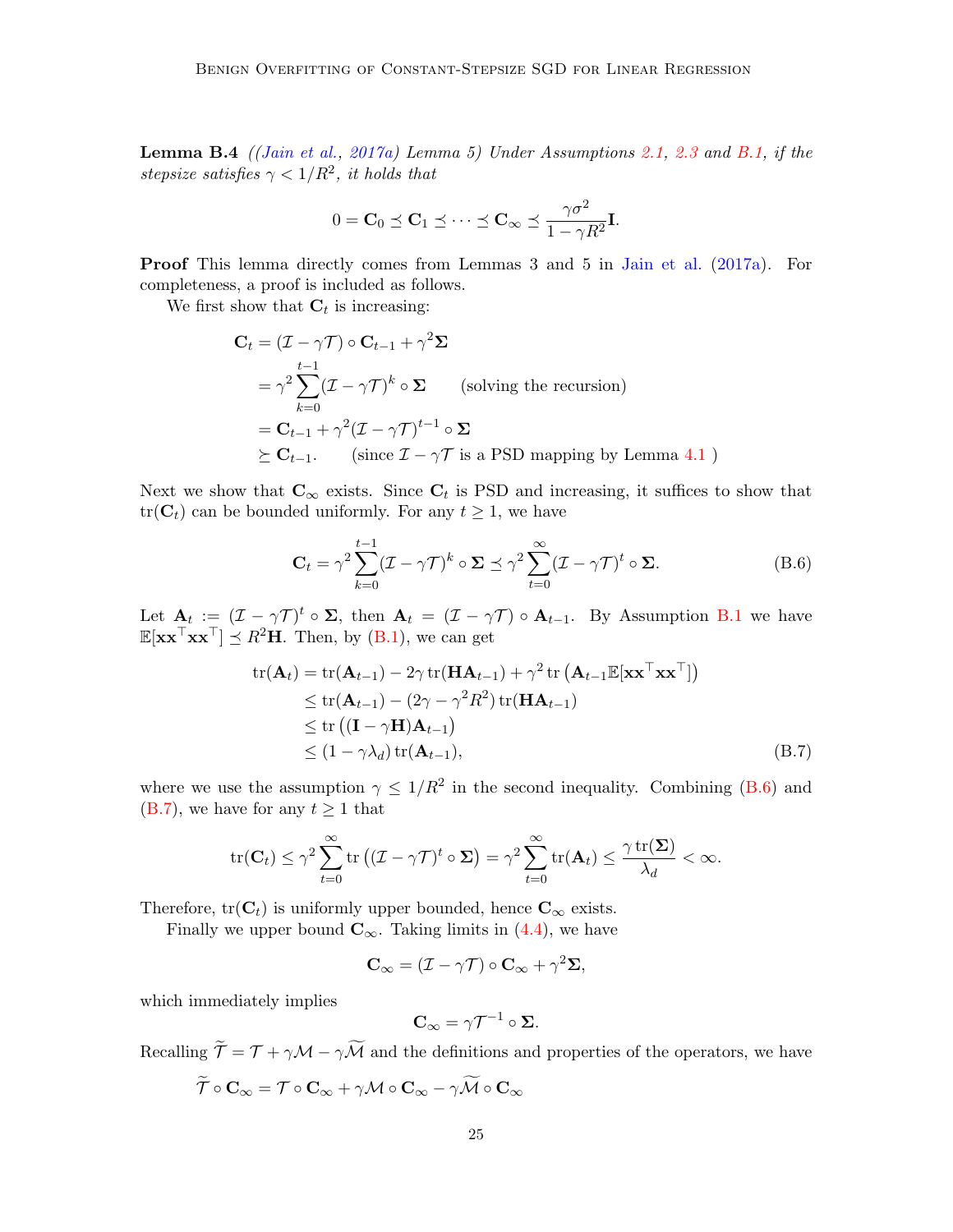<span id="page-25-2"></span>
$$
= \gamma \Sigma + \gamma \mathcal{M} \circ \mathbf{C}_{\infty} - \gamma \widetilde{\mathcal{M}} \circ \mathbf{C}_{\infty} \qquad \text{(since } \mathbf{C}_{\infty} = \gamma \mathcal{T}^{-1} \circ \Sigma)
$$
  
\n
$$
\preceq \gamma \Sigma + \gamma \mathcal{M} \circ \mathbf{C}_{\infty} \qquad \text{(since } \widetilde{\mathcal{M}} \text{ is a PSD mapping by Lemma 4.1)}
$$
  
\n
$$
\preceq \gamma \sigma^2 \mathbf{H} + \gamma \mathcal{M} \circ \mathbf{C}_{\infty}. \qquad \text{(since } \Sigma \preceq \sigma^2 \mathbf{H} \text{ by Assumption 2.3)}
$$

Recall that  $\widetilde{\mathcal{T}}^{-1}$  exists and is a PSD mapping by Lemma [4.1,](#page-10-4) we then have

$$
\mathbf{C}_{\infty} \preceq \gamma \sigma^2 \cdot \widetilde{\mathcal{T}}^{-1} \circ \mathbf{H} + \gamma \widetilde{\mathcal{T}}^{-1} \circ \mathcal{M} \circ \mathbf{C}_{\infty}
$$
  
 
$$
\preceq \gamma \sigma^2 \cdot \sum_{t=0}^{\infty} (\gamma \widetilde{\mathcal{T}}^{-1} \circ \mathcal{M})^t \circ \widetilde{\mathcal{T}}^{-1} \circ \mathbf{H}. \qquad \text{(solving the recursion)} \tag{B.8}
$$

In addition, we have

$$
\widetilde{\mathcal{T}}^{-1} \circ \mathbf{H} = \gamma \sum_{t=0}^{\infty} (\mathcal{I} - \gamma \widetilde{\mathcal{T}})^t \circ \mathbf{H}
$$
\n
$$
= \gamma \sum_{t=0}^{\infty} (\mathbf{I} - \gamma \mathbf{H})^t \mathbf{H} (\mathbf{I} - \gamma \mathbf{H})^t \qquad \text{(by the property of } \mathcal{I} - \widetilde{\mathcal{T}} \text{ in (4.1)})
$$
\n
$$
\preceq \gamma \sum_{t=0}^{\infty} (\mathbf{I} - \gamma \mathbf{H})^t \mathbf{H}
$$
\n
$$
= \mathbf{I}. \tag{B.9}
$$

Substituting  $(B.9)$  into  $(B.8)$ , we obtain

<span id="page-25-1"></span>
$$
\mathbf{C}_{\infty} \preceq \gamma \sigma^2 \cdot \sum_{t=0}^{\infty} (\gamma \widetilde{\mathcal{T}}^{-1} \circ \mathcal{M})^t \circ \mathbf{I}
$$
  
\n
$$
= \gamma \sigma^2 \cdot \sum_{t=0}^{\infty} (\gamma \widetilde{\mathcal{T}}^{-1} \circ \mathcal{M})^{t-1} \circ \gamma \widetilde{\mathcal{T}}^{-1} \circ \mathcal{M} \circ \mathbf{I}
$$
  
\n
$$
\preceq \gamma \sigma^2 \cdot \sum_{t=0}^{\infty} (\gamma \widetilde{\mathcal{T}}^{-1} \circ \mathcal{M})^{t-1} \circ \gamma R^2 \mathbf{H}
$$
  
\n
$$
\preceq \gamma \sigma^2 \cdot \sum_{t=0}^{\infty} (\gamma R^2)^t \mathbf{I}
$$
  
\n
$$
= \frac{\gamma \sigma^2}{1 - \gamma R^2} \mathbf{I},
$$

where the second inequality is due to  $\mathcal{M} \circ I \preceq R^2H$  by Assumption [B.1](#page-3-0) and  $\widetilde{\mathcal{T}}^{-1} \circ H \preceq I$  in [\(B.9\)](#page-25-1), and the third inequality is by recursion. This completes the proof.

The following lemma refines the bound on  $C_t$  by its update rule and its crude bound shown in previous lemma.

**Lemma B.5** Under Assumptions [2.1,](#page-3-0) [2.3](#page-4-4) and [B.1,](#page-3-0) if the stepsize satisfies  $\gamma < 1/R^2$ , it holds that

<span id="page-25-0"></span>
$$
\mathbf{C}_t \preceq \frac{\gamma \sigma^2}{1 - \gamma R^2} \cdot \left( \mathbf{I} - (\mathbf{I} - \gamma \mathbf{H})^t \right).
$$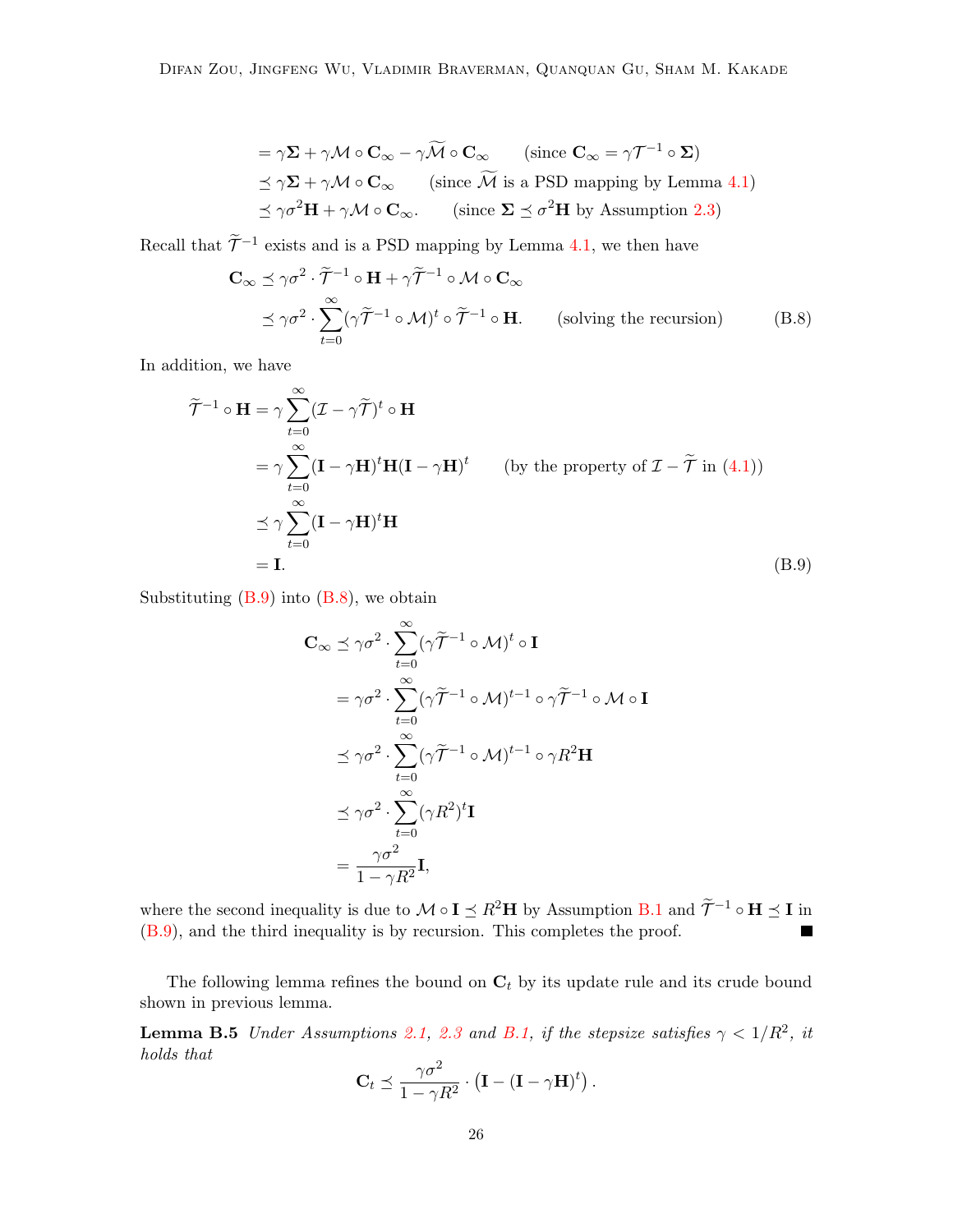**Proof** By [\(4.5\)](#page-11-4) and the definitions of  $\mathcal{T}$  and  $\widetilde{\mathcal{T}}$ , we have

<span id="page-26-2"></span><span id="page-26-1"></span>
$$
\mathbf{C}_{t} = (\mathcal{I} - \gamma \mathcal{T}) \circ \mathbf{C}_{t-1} + \gamma^{2} \mathbf{\Sigma}
$$
  
=  $(\mathcal{I} - \gamma \tilde{\mathcal{T}}) \circ \mathbf{C}_{t-1} + \gamma^{2} (\mathcal{M} - \widetilde{\mathcal{M}}) \circ \mathbf{C}_{t-1} + \gamma^{2} \mathbf{\Sigma}$   
 $\preceq (\mathcal{I} - \gamma \tilde{\mathcal{T}}) \circ \mathbf{C}_{t-1} + \gamma^{2} \mathcal{M} \circ \mathbf{C}_{t-1} + \gamma^{2} \mathbf{\Sigma},$  (B.10)

where the last inequality is due to the fact that  $\widetilde{\mathcal{M}}$  is a PSD mapping. Then by Lemma [B.4,](#page-23-1) we have for all  $t \geq 0$ ,

$$
\mathcal{M} \circ \mathbf{C}_t \preceq \mathcal{M} \circ \mathbf{C}_{\infty} \preceq \mathcal{M} \circ \frac{\gamma \sigma^2}{1 - \gamma R^2} \mathbf{I} = \frac{\gamma \sigma^2}{1 - \gamma R^2} \cdot \mathbb{E}[\|\mathbf{x}\|_2^2 \mathbf{x} \mathbf{x}^\top] \preceq \frac{\gamma R^2 \sigma^2}{1 - \gamma R^2} \cdot \mathbf{H}.
$$
 (B.11)

Substituting [\(B.11\)](#page-26-1) and  $\Sigma \preceq ||\mathbf{H}^{-1/2}\Sigma\mathbf{H}^{-1/2}||_2 \cdot \mathbf{H}$  into [\(B.10\)](#page-26-2), we obtain

$$
\mathbf{C}_{t} \preceq (\mathcal{I} - \gamma \widetilde{\mathcal{T}}) \circ \mathbf{C}_{t-1} + \gamma^{2} \cdot \frac{\gamma R^{2} \sigma^{2}}{1 - \gamma R^{2}} \cdot \mathbf{H} + \gamma^{2} \cdot ||\mathbf{H}^{-1/2} \Sigma \mathbf{H}^{-1/2}||_{2} \cdot \mathbf{H}
$$
\n
$$
= (\mathcal{I} - \gamma \widetilde{\mathcal{T}}) \circ \mathbf{C}_{t-1} + \gamma^{2} \cdot \frac{\gamma R^{2} \sigma^{2}}{1 - \gamma R^{2}} \cdot \mathbf{H} + \gamma^{2} \sigma^{2} \cdot \mathbf{H}
$$
\n
$$
= (\mathcal{I} - \gamma \widetilde{\mathcal{T}}) \circ \mathbf{C}_{t-1} + \frac{\gamma^{2} \sigma^{2}}{1 - \gamma R^{2}} \cdot \mathbf{H}
$$
\n
$$
\preceq \frac{\gamma^{2} \sigma^{2}}{1 - \gamma R^{2}} \cdot \sum_{k=0}^{t-1} (\mathcal{I} - \gamma \widetilde{\mathcal{T}})^{k} \circ \mathbf{H}. \qquad \text{(solving the recursion)}
$$
\n
$$
= \frac{\gamma^{2} \sigma^{2}}{1 - \gamma R^{2}} \cdot \sum_{k=0}^{t-1} (\mathbf{I} - \gamma \mathbf{H})^{k} \mathbf{H} (\mathbf{I} - \gamma \mathbf{H})^{k} \qquad \text{(by the property of } \mathcal{I} - \gamma \widetilde{\mathcal{T}} \text{ in (4.1)})
$$
\n
$$
\preceq \frac{\gamma^{2} \sigma^{2}}{1 - \gamma R^{2}} \cdot \sum_{k=0}^{t-1} (\mathbf{I} - \gamma \mathbf{H})^{k} \mathbf{H}
$$
\n
$$
= \frac{\gamma \sigma^{2}}{1 - \gamma R^{2}} \cdot (\mathbf{I} - (\mathbf{I} - \gamma \mathbf{H})^{t}),
$$

where in the last inequality we use  $\gamma \leq 1/R^2 \leq 1/\text{tr}(\mathbf{H}) \leq 1/\lambda_1$ . This completes the proof.

We are ready to provide the variance error upper bound.

**Lemma B.6** Under Assumptions [2.1,](#page-3-0) [2.3](#page-4-4) and [B.1,](#page-3-0) if the stepsize satisfies  $\gamma < 1/R^2$ , then it holds that

<span id="page-26-0"></span>variance 
$$
\leq \frac{\sigma^2}{1 - \gamma R^2} \left( \frac{k^*}{N} + \gamma^2 N \cdot \sum_{i > k^*} \lambda_i^2 \right),
$$

where  $k^* = \max\{k : \lambda_k \geq \frac{1}{N\gamma}\}.$ 

**Proof** By Lemma [B.2,](#page-6-1) we can bound the variance error as follows

variance 
$$
\leq \frac{1}{N^2} \sum_{t=0}^{N-1} \sum_{k=t}^{N-1} \langle (\mathbf{I} - \gamma \mathbf{H})^{k-t} \mathbf{H}, \mathbf{C}_t \rangle
$$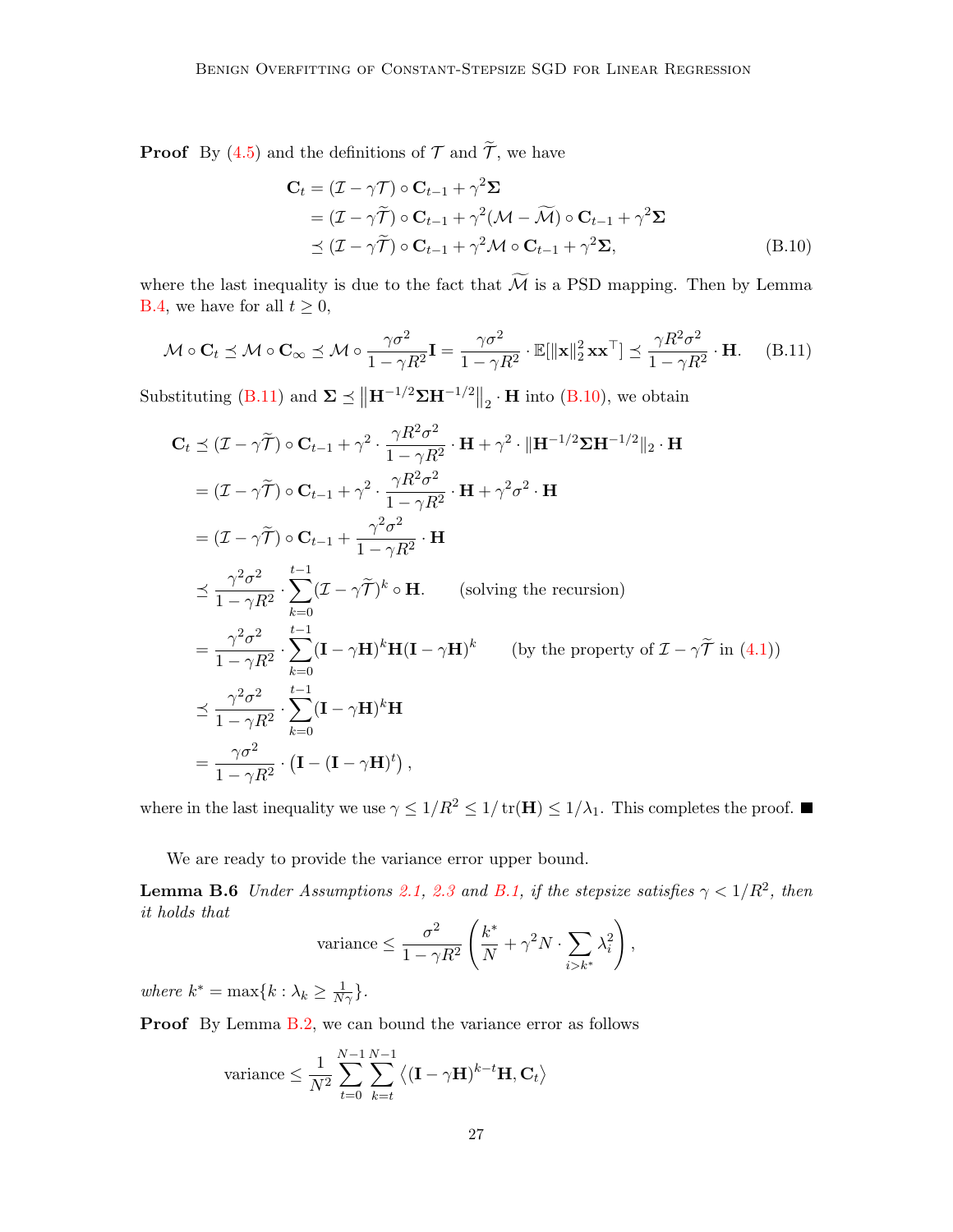$$
= \frac{1}{\gamma N^2} \sum_{t=0}^{N-1} \langle \mathbf{I} - (\mathbf{I} - \gamma \mathbf{H})^{N-t}, \mathbf{C}_t \rangle
$$
  
\n
$$
\leq \frac{\sigma^2}{N^2 (1 - \gamma R^2)} \sum_{t=0}^{N-1} \langle \mathbf{I} - (\mathbf{I} - \gamma \mathbf{H})^{N-t}, (\mathbf{I} - (\mathbf{I} - \gamma \mathbf{H})^t) \rangle
$$
  
\n
$$
= \frac{\sigma^2}{N^2 (1 - \gamma R^2)} \sum_{i} \sum_{t=0}^{N-1} (1 - (1 - \gamma \lambda_i)^{N-t}) (1 - (1 - \gamma \lambda_i)^t)
$$
  
\n
$$
\leq \frac{\sigma^2}{N^2 (1 - \gamma R^2)} \sum_{i} \sum_{t=0}^{N-1} (1 - (1 - \gamma \lambda_i)^N) (1 - (1 - \gamma \lambda_i)^N)
$$
  
\n
$$
= \frac{\sigma^2}{N (1 - \gamma R^2)} (1 - (1 - \gamma \lambda_i)^N)^2,
$$

where the second inequality is due to Lemma [B.5,](#page-25-0)  $\{\lambda_i\}_{i\geq 1}$  are the eigenvalues of **H** and are sorted in decreasing order. Since  $\gamma \leq 1/\lambda_1$ , we have for all  $i \geq 1$  that

$$
1 - (1 - \gamma \lambda_i)^N \le \min\left\{1, \gamma N \lambda_i\right\}.
$$
 (B.12)

<span id="page-27-2"></span><span id="page-27-0"></span> $\blacksquare$ 

Set  $k^* = \max\{k : \lambda_k \geq \frac{1}{\gamma N}\},\$  then

variance 
$$
\leq \frac{\sigma^2}{N(1 - \gamma R^2)} \sum_i \min\left\{1, \gamma^2 N^2 \lambda_i^2\right\}
$$
  
 $\leq \frac{\sigma^2}{N(1 - \gamma R^2)} \left(k^* + N^2 \gamma^2 \cdot \sum_{i > k^*} \lambda_i^2\right)$   
 $= \frac{\sigma^2}{1 - \gamma R^2} \left(\frac{k^*}{N} + \gamma^2 N \cdot \sum_{i > k^*} \lambda_i^2\right).$ 

## B.4 Bounding the Bias Error

In this part we will focus on bounding the bias error. Recall the bias error bound in Lemma [B.3:](#page-22-0)

bias 
$$
\leq \frac{1}{N^2} \sum_{t=0}^{N-1} \sum_{k=t}^{N-1} \langle (\mathbf{I} - \gamma \mathbf{H})^{k-t} \mathbf{H}, \mathbf{B}_t \rangle
$$
  
\n
$$
= \frac{1}{\gamma N^2} \sum_{t=0}^{N-1} \langle \mathbf{I} - (\mathbf{I} - \gamma \mathbf{H})^{N-t}, \mathbf{B}_t \rangle
$$
\n
$$
\leq \frac{1}{\gamma N^2} \langle \mathbf{I} - (\mathbf{I} - \gamma \mathbf{H})^N, \sum_{t=0}^{N-1} \mathbf{B}_t \rangle.
$$
\n(B.13)

<span id="page-27-1"></span>Let  $\mathbf{S}_n = \sum_{t=0}^{n-1} \mathbf{B}_t$ , then we only need to bound  $\mathbf{S}_N$ .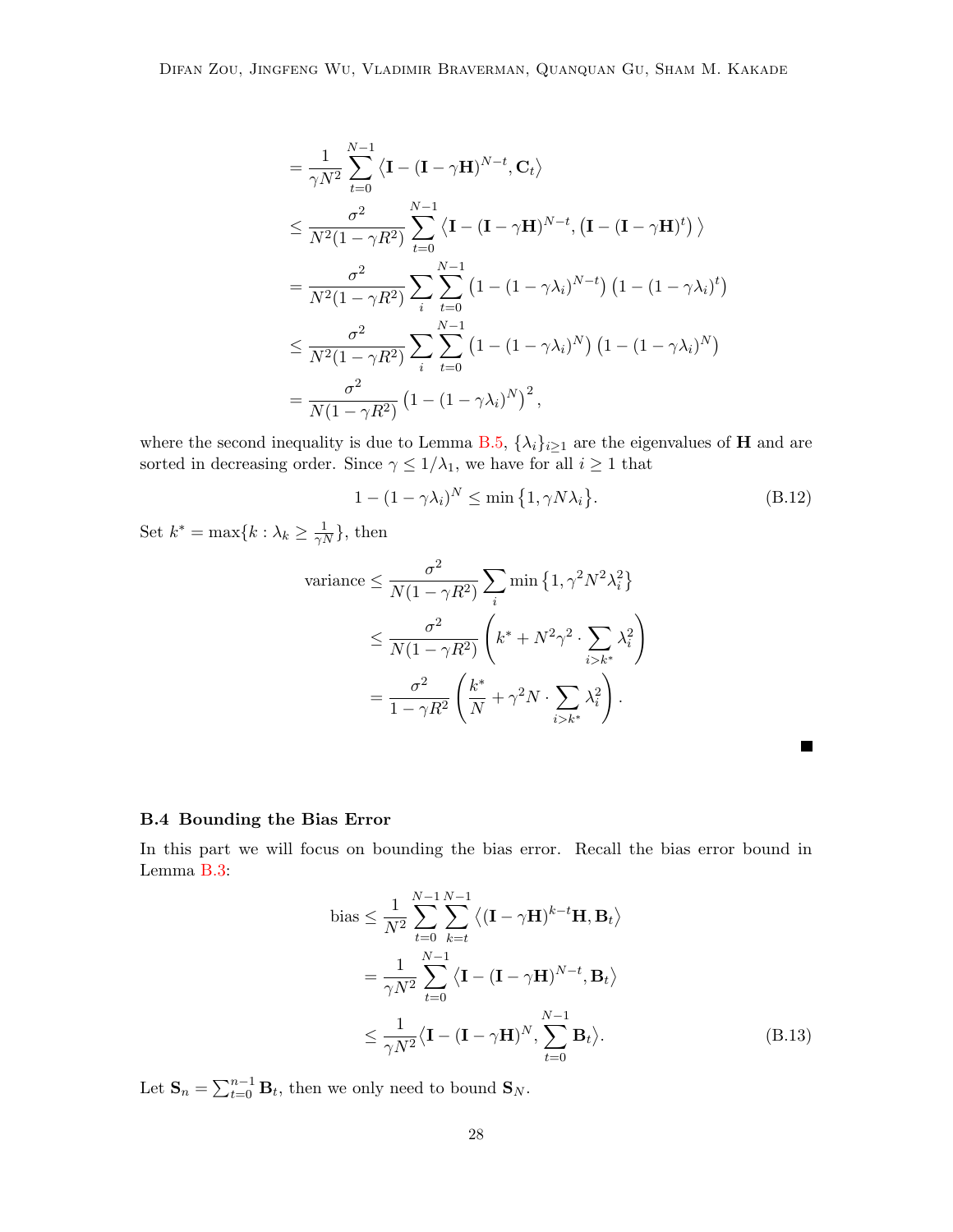**Lemma B.7** Let  $\mathbf{S}_t = \sum_{k=0}^{t-1} \mathbf{B}_k$ , if  $\gamma < 1/(\alpha \operatorname{tr}(\mathbf{A}))$ , we have

$$
\mathbf{S}_t = (\mathcal{I} - \gamma \mathcal{T}) \circ \mathbf{S}_{t-1} + \mathbf{B}_0.
$$

Moreover, it holds that

$$
\mathbf{B}_0 = \mathbf{S}_0 \preceq \mathbf{S}_1 \preceq \cdots \preceq \mathbf{S}_{\infty}.
$$

**Proof** By  $(4.4)$ , we have

$$
\mathbf{B}_{t} = (\mathcal{I} - \gamma \mathcal{T}) \circ \mathbf{B}_{t-1} = (\mathcal{I} - \gamma \mathcal{T})^{t} \circ \mathbf{B}_{0}, \tag{B.14}
$$

where we used recursion. Then we have

$$
\mathbf{S}_t = \sum_{k=0}^{t-1} (\mathcal{I} - \gamma \mathcal{T})^k \circ \mathbf{B}_0 = (\mathcal{I} - \gamma \mathcal{T}) \circ \left( \sum_{k=0}^{t-1} (\mathcal{I} - \gamma \mathcal{T})^k \circ \mathbf{B}_0 \right) + \mathbf{B}_0 = (\mathcal{I} - \gamma \mathcal{T}) \circ \mathbf{S}_{t-1} + \mathbf{B}_0.
$$

Moreover, since  $\mathbf{B}_t$  is PSD for all  $t \geq 0$ , it is clear that  $\mathbf{S}_t = \mathbf{S}_{t-1} + \mathbf{B}_t \succeq \mathbf{S}_{t-1}$ . Besides, by Lemma [4.1,](#page-10-4) we know that

$$
\mathbf{S}_{\infty} := \sum_{k=0}^{\infty} (\mathcal{I} - \gamma \mathcal{T})^t \circ \mathbf{B}_0 = \gamma^{-1} \mathcal{T}^{-1} \circ \mathbf{B}_0
$$

exists. Thus it can be readily shown that

$$
\mathbf{B}_0=\mathbf{S}_1\preceq\cdots\preceq \mathbf{S}_t\preceq \mathbf{S}_{t+1}\preceq\cdots\preceq \mathbf{S}_{\infty},
$$

which completes the proof.

<span id="page-28-1"></span>**Lemma B.8** Under Assumptions [2.2,](#page-4-3) for any symmetric matrix  $\mathbf{A}$ , if  $\gamma < 1/(\alpha \operatorname{tr}(\mathbf{H}))$ , it holds that

$$
\mathcal{M} \circ \mathcal{T}^{-1} \circ \mathbf{A} \preceq \frac{\alpha \operatorname{tr}(\mathbf{A})}{1 - \gamma \alpha \operatorname{tr}(\mathbf{H})} \cdot \mathbf{H}.
$$

**Proof** We first tackle  $\mathcal{T}^{-1} \circ \mathbf{A}$ . In particular, by Lemma [4.1](#page-10-4) we have the operator  $\mathcal{T}^{-1}$ exists and thus  $\mathcal{T}^{-1} \circ \mathbf{A}$  also exists, which can be obtained by solving for the PSD matrix  $\mathbf{D}$ satisfying the following equation,

$$
\mathcal{T}\circ\mathbf{D}=\mathbf{A}.
$$

Using the definition of  $\widetilde{\mathcal{T}}$ , we have:

$$
\mathcal{T} \circ \mathbf{D} = \gamma \mathcal{M} \circ \mathbf{D} + \mathbf{A} - \gamma \mathbf{H} \mathbf{D} \mathbf{H},\tag{B.15}
$$

where  $M \circ \mathbf{D} = \mathbb{E}[\mathbf{x}\mathbf{x}^{\top} \mathbf{D}\mathbf{x}\mathbf{x}^{\top}]$ . Further by Lemma [4.1](#page-10-4) we know that  $\widetilde{\mathcal{T}}^{-1}$  and  $M$  are both PSD mapping. This implies that for any PSD matrices U and U' satisfying  $0 \le U \le U'$ , it holds that

$$
0 \preceq M \circ U \preceq M \circ U', \qquad 0 \preceq \widetilde{\mathcal{T}}^{-1} \circ U \preceq \widetilde{\mathcal{T}}^{-1} \circ U'.
$$

<span id="page-28-0"></span>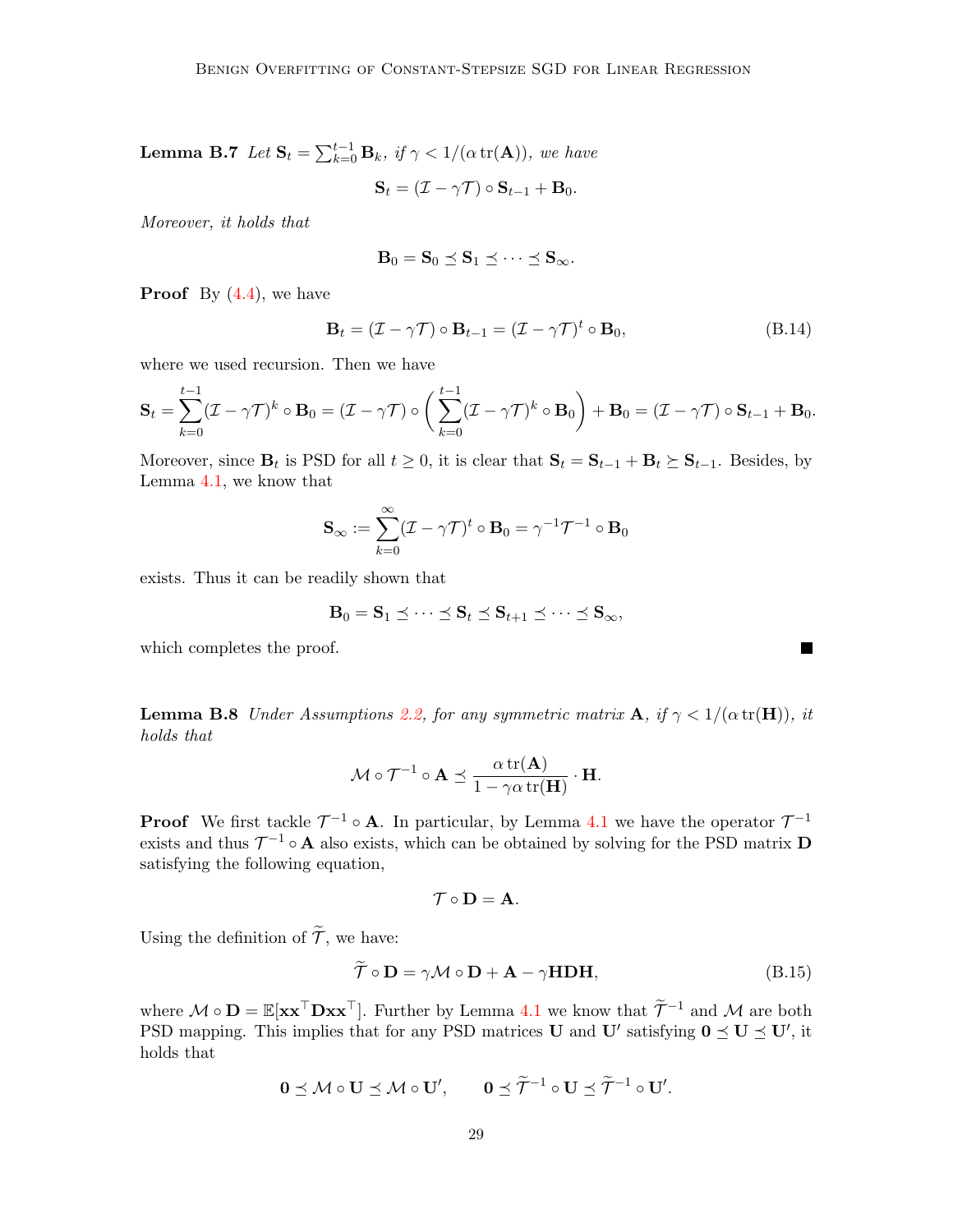Combining the above two results we also have

<span id="page-29-2"></span><span id="page-29-1"></span>
$$
\mathbf{0} \preceq \mathcal{M} \circ \widetilde{\mathcal{T}}^{-1} \circ \mathbf{U} \preceq \mathcal{M} \circ \widetilde{\mathcal{T}}^{-1} \circ \mathbf{U}'. \tag{B.16}
$$

Therefore, applying the operator  $\mathcal{T}^{-1}$  to both sides of [\(B.15\)](#page-28-0) yields

$$
\mathbf{D} = \gamma \widetilde{\mathcal{T}}^{-1} \circ \mathcal{M} \circ \mathbf{D} + \widetilde{\mathcal{T}}^{-1} \circ \mathbf{A} - \gamma \widetilde{\mathcal{T}}^{-1} \circ (\mathbf{H} \mathbf{D} \mathbf{H})
$$
  
 
$$
\preceq \gamma \widetilde{\mathcal{T}}^{-1} \circ \mathcal{M} \circ \mathbf{D} + \widetilde{\mathcal{T}}^{-1} \circ \mathbf{A}.
$$
 (B.17)

Then we can apply the operator  $M$  to both sides of  $(B.17)$ , by the monotonicity property in  $(B.16)$ , we have

$$
\mathcal{M} \circ \mathbf{D} \preceq \gamma \mathcal{M} \circ \widetilde{\mathcal{T}}^{-1} \circ \mathcal{M} \circ \mathbf{D} + \mathcal{M} \circ \widetilde{\mathcal{T}}^{-1} \circ \mathbf{A}
$$
  
 
$$
\preceq \sum_{t=0}^{\infty} (\gamma \mathcal{M} \circ \widetilde{\mathcal{T}}^{-1})^t \circ (\mathcal{M} \circ \widetilde{\mathcal{T}}^{-1} \circ \mathbf{A}). \tag{B.18}
$$

By Assumption [2.2](#page-4-3) we have

<span id="page-29-5"></span><span id="page-29-4"></span>
$$
\mathcal{M} \circ \widetilde{\mathcal{T}}^{-1} \circ \mathbf{A} \preceq \alpha \operatorname{tr}(\mathbf{H} \widetilde{\mathcal{T}}^{-1} \circ \mathbf{A}) \mathbf{H}.
$$
 (B.19)

Additionally, based on the definition of  $\widetilde{\mathcal{T}},$  we have

$$
\widetilde{\mathcal{T}}^{-1} \circ \mathbf{A} = \gamma \sum_{t=0}^{\infty} (\mathcal{I} - \gamma \widetilde{\mathcal{T}})^t \circ \mathbf{A} = \gamma \sum_{t=0}^{\infty} (\mathbf{I} - \gamma \mathbf{H})^t \mathbf{A} (\mathbf{I} - \gamma \mathbf{H})^t.
$$

Therefore, it follows that

$$
tr(\mathbf{H}\widetilde{\mathcal{T}}^{-1} \circ \mathbf{A}) = \gamma \operatorname{tr} \left( \sum_{t=0}^{\infty} \mathbf{H} (\mathbf{I} - \gamma \mathbf{H})^t \mathbf{A} (\mathbf{I} - \gamma \mathbf{H})^t \right)
$$
  
=  $\gamma \operatorname{tr} \left( \sum_{t=0}^{\infty} \mathbf{H} (\mathbf{I} - \gamma \mathbf{H})^{2t} \mathbf{A} \right)$   
=  $\operatorname{tr} (\mathbf{H} (2\mathbf{H} - \gamma \mathbf{H}^2)^{-1} \mathbf{A})$   
 $\leq \operatorname{tr} (\mathbf{A}),$  (B.20)

<span id="page-29-3"></span> $\blacksquare$ 

where the last inequality is because we have  $\gamma \leq 1/\lambda_1$  and thus  $H(2H - \gamma H^2)^{-1} \preceq I$ . Substituting [\(B.20\)](#page-29-3) into [\(B.19\)](#page-29-4) yields

$$
\mathcal{M} \circ \widetilde{\mathcal{T}}^{-1} \circ \mathbf{A} \preceq \alpha \operatorname{tr}(\mathbf{A}) \mathbf{H}.
$$

Note that we have  $\widetilde{\mathcal{T}}^{-1}\mathbf{H} \preceq \mathbf{I}$  and  $\mathcal{M} \circ \mathbf{I} \preceq \alpha \operatorname{tr}(\mathbf{H})\mathbf{H}$ , plugging the above inequality into [\(B.18\)](#page-29-5) gives

$$
\mathcal{M}\circ \mathcal{T}^{-1}\circ \mathbf{A}=\mathcal{M}\circ \mathbf{D}\preceq \alpha \operatorname{tr}(\mathbf{A})\sum_{t=0}^{\infty}(\gamma\alpha \operatorname{tr}(\mathbf{H}))^{t}\mathbf{H}\preceq \frac{\alpha \operatorname{tr}(\mathbf{A})}{1-\gamma\alpha\operatorname{tr}(\mathbf{H})}\cdot \mathbf{H}.
$$

<span id="page-29-0"></span>This completes the proof.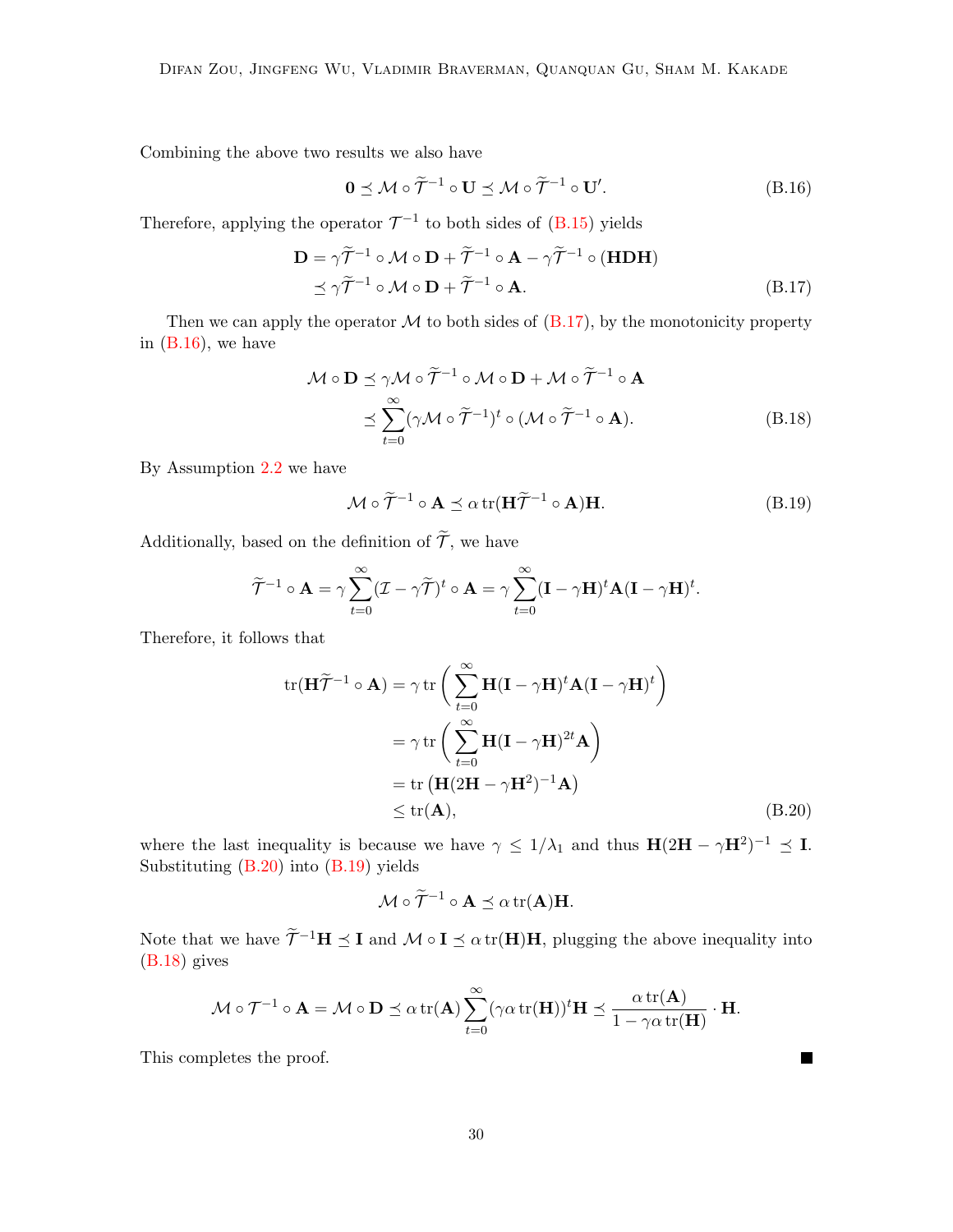**Lemma B.9** Under Assumptions [2.1,](#page-3-0) and [2.2,](#page-4-3) if the stepsize satisfies  $\gamma < 1/(\alpha \text{ tr}(H))$ , then

$$
\mathcal{M} \circ \mathbf{S}_t \preceq \frac{\alpha \cdot \text{tr}\left( \left[ \mathcal{I} - (\mathcal{I} - \gamma \widetilde{\mathcal{T}})^t \right] \circ \mathbf{B}_0 \right)}{\gamma (1 - \gamma \alpha \text{ tr}(\mathbf{H}))} \cdot \mathbf{H}.
$$

**Proof** Note that  $S_t$  takes the following form

$$
\mathbf{S}_t := \sum_{k=0}^{t-1} (\mathcal{I} - \gamma \mathcal{T})^k \circ \mathbf{B}_0 = \gamma^{-1} \mathcal{T}^{-1} \circ [\mathcal{I} - (\mathcal{I} - \gamma \mathcal{T})^t] \mathbf{B}_0.
$$

Note that by Lemma [4.1,](#page-10-4) we have  $\mathcal{I} - \gamma \widetilde{\mathcal{T}} \leq \mathcal{I} - \gamma \mathcal{T}$  so that  $\mathcal{I} - (\mathcal{I} - \gamma \mathcal{T})^t \preceq \mathcal{I} - (\mathcal{I} - \gamma \widetilde{\mathcal{T}})^t$ . Therefore, further note that  $\mathcal{T}^{-1}$  is a PSD mapping, we have the following bound on  $\mathbf{S}_t$ ,

$$
\mathbf{S}_t \preceq \gamma^{-1} \mathcal{T}^{-1} \circ \left[ \mathcal{I} - (\mathcal{I} - \gamma \widetilde{\mathcal{T}})^t \right] \circ \mathbf{B}_0.
$$

Then note that  $[\mathcal{I} - (\mathcal{I} - \gamma \tilde{\mathcal{T}})^t] \circ \mathbf{B}_0$  is a PSD matrix, applying Lemma [B.8,](#page-28-1) we get

$$
\mathcal{M}\circ\mathbf{S}_t\preceq\gamma^{-1}\mathcal{M}\circ\mathcal{T}^{-1}\circ\left[\mathcal{I}-(\mathcal{I}-\gamma\widetilde{\mathcal{T}})^t\right]\circ\mathbf{B}_0\preceq\frac{\alpha\cdot\mathrm{tr}\left(\left[\mathcal{I}-(\mathcal{I}-\gamma\widetilde{\mathcal{T}})^t\right]\circ\mathbf{B}_0\right)}{\gamma(1-\gamma\alpha\,\mathrm{tr}(\mathbf{H}))}\cdot\mathbf{H}.
$$

This completes the proof.

The following lemma shows that using this crude bound on  $\mathcal{M} \circ \mathbf{S}_t$  we are able to get a tighter upper bound on  $S_t$ .

**Lemma B.10** Under Assumptions [2.1](#page-3-0) and [2.2,](#page-4-3) let  $\mathbf{B}_{a,b} = \mathbf{B}_a - (\mathbf{I} - \gamma \mathbf{H})^{b-a} \mathbf{B}_a (\mathbf{I} - \gamma \mathbf{H})^{b-a}$ , if the stepsize satisfies  $\gamma < 1/(\alpha \operatorname{tr}(\mathbf{H}))$ , then for any  $t \leq N$ , it holds that

<span id="page-30-0"></span>
$$
\mathbf{S}_t \preceq \sum_{k=0}^{t-1} (\mathbf{I} - \gamma \mathbf{H})^k \bigg( \frac{\gamma \alpha \operatorname{tr}(\mathbf{B}_{0,N})}{1 - \gamma \alpha \operatorname{tr}(\mathbf{H})} \cdot \mathbf{H} + \mathbf{B}_0 \bigg) (\mathbf{I} - \gamma \mathbf{H})^k.
$$

**Proof** Recall the recursive form of  $S_t$  given in Lemma [B.7,](#page-27-1) we have

$$
\mathbf{S}_t = (\mathcal{I} - \gamma \mathcal{T}) \circ \mathbf{S}_{t-1} + \mathbf{B}_0.
$$

Note that this is similar to the recursive form of  $\mathbf{C}_t$  provided in [\(4.5\)](#page-11-4) but replacing  $\gamma^2 \mathbf{\Sigma}$ with  $B_0$ . Then we can use the similar proof of Lemma [B.5](#page-25-0) to get the upper bound of  $S_t$ . In particular, note that we will run SGD with  $N$  steps, then  $\mathbf{S}_N$  can be used as a uniform upper bound on  $S_1, \ldots, S_N$ , we can upper bound  $S_t$  by

$$
\mathbf{S}_{t} \preceq (\mathcal{I} - \gamma \widetilde{\mathcal{T}}) \circ \mathbf{S}_{t-1} + \gamma^{2} \mathcal{M} \circ \mathbf{S}_{N} + \mathbf{B}_{0}
$$
\n
$$
\preceq (\mathcal{I} - \gamma \widetilde{\mathcal{T}}) \circ \mathbf{S}_{t-1} + \frac{\gamma \alpha \cdot \text{tr}\left( \left[ \mathcal{I} - (\mathcal{I} - \gamma \widetilde{\mathcal{T}})^{N} \right] \circ \mathbf{B}_{0} \right)}{1 - \gamma \alpha \, \text{tr}(\mathbf{H})} \cdot \mathbf{H} + \mathbf{B}_{0}
$$
\n
$$
= \sum_{k=0}^{t-1} (\mathcal{I} - \gamma \widetilde{\mathcal{T}})^{k} \circ \left( \frac{\gamma \alpha \cdot \text{tr}\left( \left[ \mathcal{I} - (\mathcal{I} - \gamma \widetilde{\mathcal{T}})^{N} \right] \circ \mathbf{B}_{0} \right)}{1 - \gamma \alpha \, \text{tr}(\mathbf{H})} \cdot \mathbf{H} + \mathbf{B}_{0} \right)
$$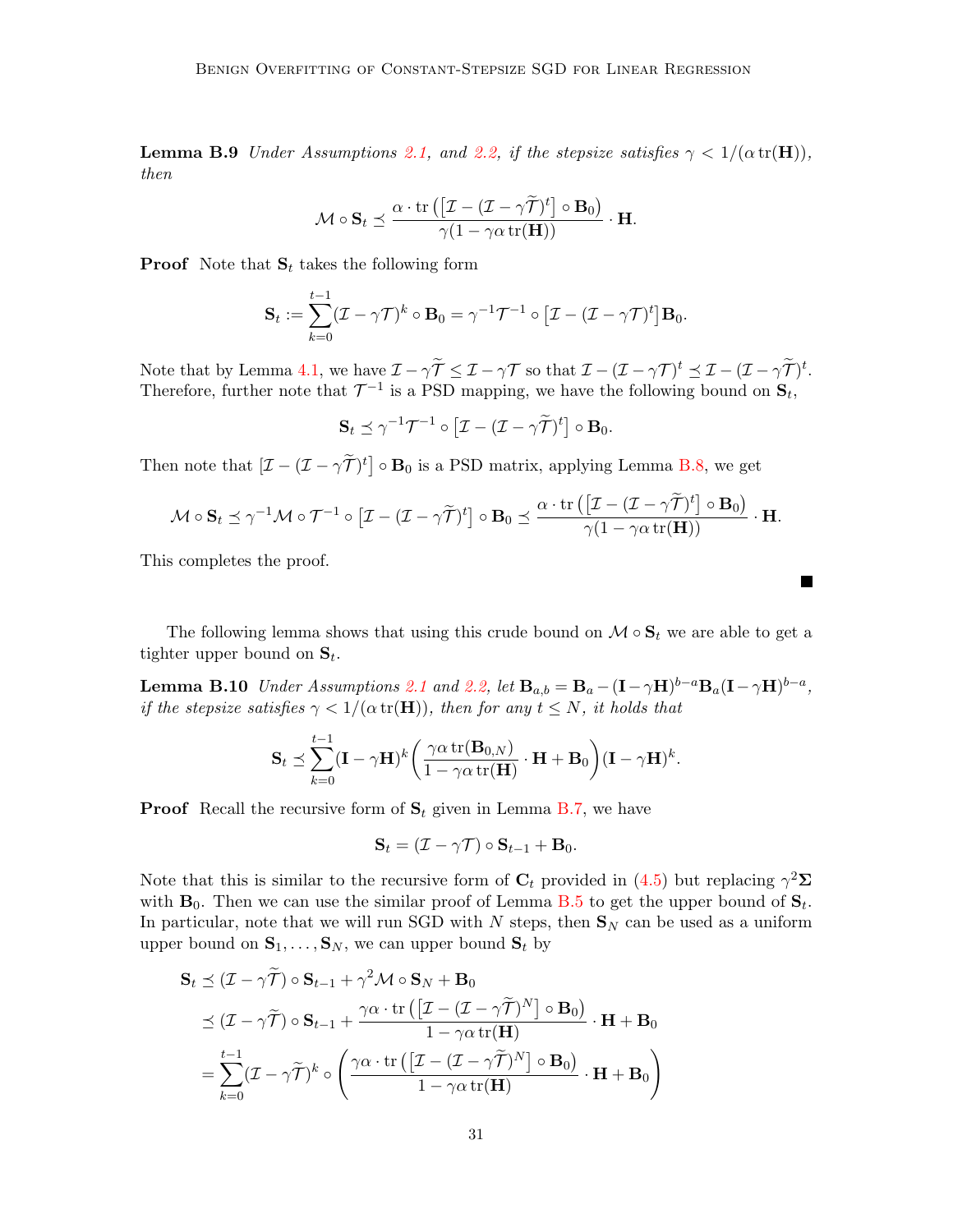$$
= \sum_{k=0}^{t-1} (\mathbf{I} - \gamma \mathbf{H})^k \left( \frac{\gamma \alpha \operatorname{tr} (\mathbf{B}_0 - (\mathbf{I} - \gamma \mathbf{H})^N \mathbf{B}_0 (\mathbf{I} - \gamma \mathbf{H})^N)}{1 - \gamma \alpha \operatorname{tr}(\mathbf{H})} \cdot \mathbf{H} + \mathbf{B}_0 \right) (\mathbf{I} - \gamma \mathbf{H})^k.
$$

where we use Lemma [B.9](#page-29-0) in the second inequality, the first equality is by recursion, and the last equality is by the definition of  $\tilde{\mathcal{T}}$ . ٦

We now put these lemmas together and provide our upper bound on the bias error:

<span id="page-31-0"></span>**Lemma B.11** Under Assumptions [2.1](#page-3-0) and [2.2,](#page-4-3) if the stepsize satisfies  $\gamma < 1/(\alpha \text{ tr}(\mathbf{H}))$ , it holds that

bias 
$$
\leq \frac{1}{\gamma^2 N^2} \cdot ||\mathbf{w}_0 - \mathbf{w}^*||_{\mathbf{H}_{0:k^*}}^2 + ||\mathbf{w}_0 - \mathbf{w}^*||_{\mathbf{H}_{k^*:\infty}}^2 + \frac{2\alpha(||\mathbf{w}_0 - \mathbf{w}^*||_{\mathbf{I}_{0:k^*}}^2 + N\gamma||\mathbf{w}_0 - \mathbf{w}^*||_{\mathbf{H}_{k^*:\infty}}^2)}{1 - \gamma \alpha \operatorname{tr}(\mathbf{H})} \cdot \left(\frac{k^*}{N} + N\gamma^2 \sum_{i > k^*} \lambda_i^2\right),
$$

where  $k^* = \max\{k : \lambda_k \geq \gamma^{-1}/N\}.$ 

**Proof** We can plug the upper bound of  $S_t$  derived in Lemma [B.10](#page-30-0) into [\(B.13\)](#page-27-0) and get

bias 
$$
\leq \frac{1}{\gamma N^2} \sum_{k=0}^{N-1} \left\langle \mathbf{I} - (\mathbf{I} - \gamma \mathbf{H})^N, (\mathbf{I} - \gamma \mathbf{H})^k \left( \frac{\gamma \alpha \operatorname{tr}(\mathbf{B}_{0,N})}{1 - \gamma \alpha \operatorname{tr}(\mathbf{H})} \cdot \mathbf{H} + \mathbf{B}_0 \right) (\mathbf{I} - \gamma \mathbf{H})^k \right\rangle
$$
  
=  $\frac{1}{\gamma N^2} \sum_{k=0}^{N-1} \left\langle (\mathbf{I} - \gamma \mathbf{H})^{2k} - (\mathbf{I} - \gamma \mathbf{H})^{N+2k}, \frac{\gamma \alpha \operatorname{tr}(\mathbf{B}_{0,N})}{1 - \gamma \alpha \operatorname{tr}(\mathbf{H})} \cdot \mathbf{H} + \mathbf{B}_0 \right\rangle$ .

Note that

$$
(\mathbf{I} - \gamma \mathbf{H})^{2k} - (\mathbf{I} - \gamma \mathbf{H})^{N+2k} = (\mathbf{I} - \gamma \mathbf{H})^k ((\mathbf{I} - \gamma \mathbf{H})^k - (\mathbf{I} - \gamma \mathbf{H})^{N+k})
$$
  

$$
\preceq (\mathbf{I} - \gamma \mathbf{H})^k - (\mathbf{I} - \gamma \mathbf{H})^{N+k}.
$$

We obtain

bias 
$$
\leq \frac{1}{\gamma N^2} \sum_{k=0}^{N-1} \left\langle (\mathbf{I} - \gamma \mathbf{H})^k - (\mathbf{I} - \gamma \mathbf{H})^{N+k}, \frac{\gamma \alpha \operatorname{tr}(\mathbf{B}_{0,N})}{1 - \gamma \alpha \operatorname{tr}(\mathbf{H})} \cdot \mathbf{H} + \mathbf{B}_0 \right\rangle
$$

Therefore, it suffices to upper bound the following two terms:

$$
I_1 = \frac{\alpha \operatorname{tr}(\mathbf{B}_{0,N})}{N^2 (1 - \gamma \alpha \operatorname{tr}(\mathbf{H}))} \sum_{k=0}^{N-1} \langle (\mathbf{I} - \gamma \mathbf{H})^k - (\mathbf{I} - \gamma \mathbf{H})^{N+k}, \mathbf{H} \rangle
$$

$$
I_2 = \frac{1}{\gamma N^2} \sum_{k=0}^{N-1} \langle (\mathbf{I} - \gamma \mathbf{H})^k - (\mathbf{I} - \gamma \mathbf{H})^{N+k}, \mathbf{B}_0 \rangle.
$$

Regarding  $I_1$ , since **H** and **I** −  $\gamma$ **H** can be diagonalized simultaneously, we have

$$
I_1 = \frac{\alpha \operatorname{tr}(\mathbf{B}_{0,N})}{N^2 (1 - \gamma \alpha \operatorname{tr}(\mathbf{H}))} \sum_{k=0}^{N-1} \sum_i \left[ (1 - \gamma \lambda_i)^k - (1 - \gamma \lambda_i)^{N+k} \right] \lambda_i
$$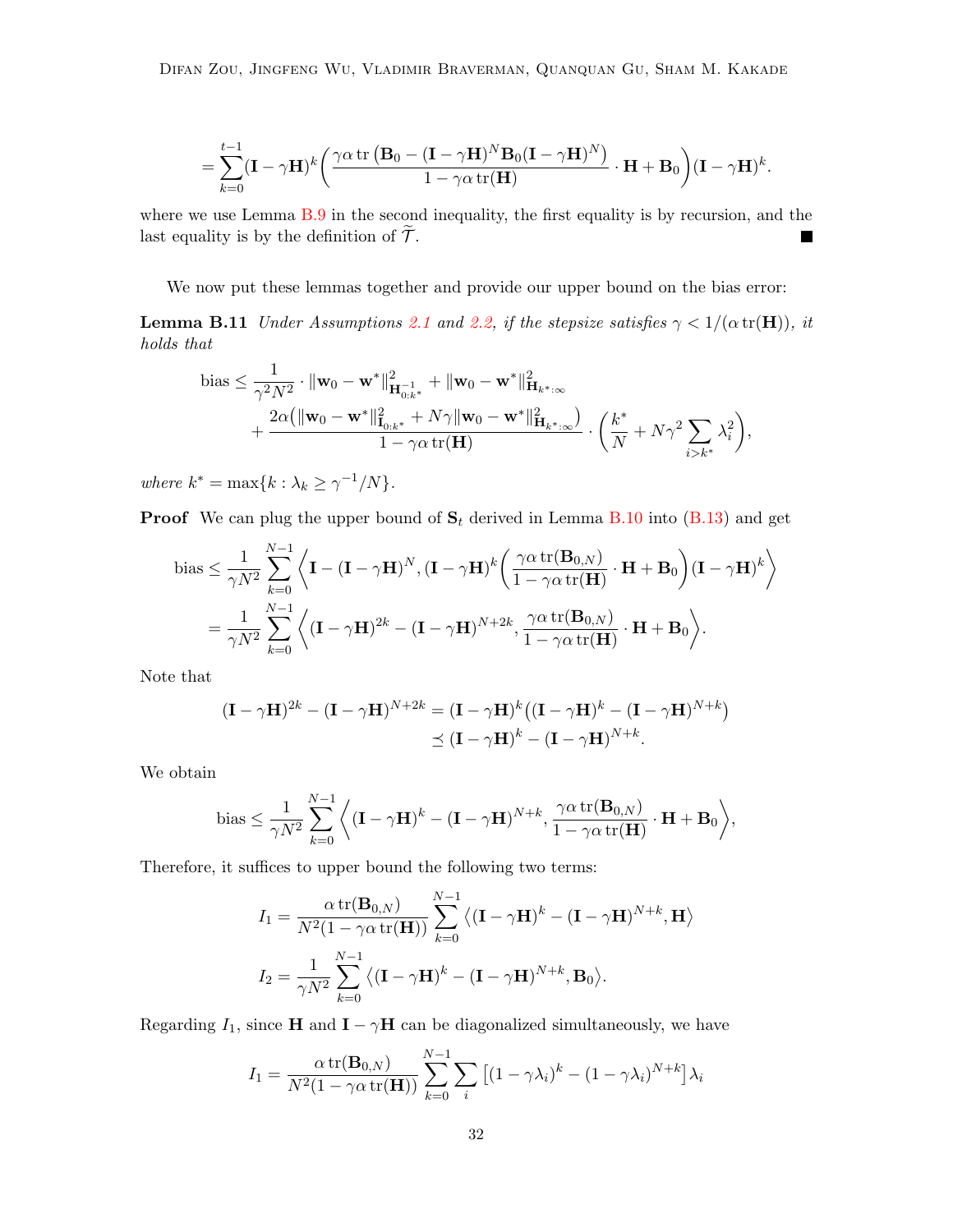$$
= \frac{\alpha \operatorname{tr}(\mathbf{B}_{0,N})}{\gamma N^2 (1 - \gamma \alpha \operatorname{tr}(\mathbf{H}))} \sum_{i} \left[ 1 - (1 - \gamma \lambda_i)^N \right]^2
$$
  
\n
$$
\leq \frac{\alpha \operatorname{tr}(\mathbf{B}_{0,N})}{\gamma N^2 (1 - \gamma \alpha \operatorname{tr}(\mathbf{H}))} \sum_{i} \min \left\{ 1, \gamma^2 N^2 \lambda_i^2 \right\}
$$
  
\n
$$
\leq \frac{\alpha \operatorname{tr}(\mathbf{B}_{0,N})}{\gamma (1 - \gamma \alpha \operatorname{tr}(\mathbf{H}))} \cdot \left( \frac{k^*}{N^2} + \gamma^2 \sum_{i > k^*} \lambda_i^2 \right), \tag{B.21}
$$

where  $k^*$  is the index of the smallest eigenvalue of **H** satisfying  $\lambda_{k^*} \geq \gamma^{-1}/N$ . Moreover, recall that  $\widetilde{\mathbf{B}} = \mathbf{B}_0 - (\mathbf{I} - \gamma \mathbf{H})^N \mathbf{B}_0 (\mathbf{I} - \gamma \mathbf{H})^N$  and  $\mathbf{B}_0 = (\mathbf{w}_0 - \mathbf{w}^*) \otimes (\mathbf{w}_0 - \mathbf{w}^*)$ , we have

tr(
$$
\mathbf{B}_{0,N}
$$
) = tr ( $\mathbf{B}_0 - (\mathbf{I} - \gamma \mathbf{H})^N \mathbf{B}_0 (\mathbf{I} - \gamma \mathbf{H})^N$ )) =  $\sum_i (1 - (1 - \gamma \lambda_i)^{2N}) \cdot (\langle \mathbf{w}_0 - \mathbf{w}^*, \mathbf{v}_i \rangle)^2$ .

Note that

<span id="page-32-1"></span><span id="page-32-0"></span>
$$
(1 - (1 - \gamma \lambda_i)^{2N}) \le \min\{2, 2N\gamma \lambda_i\},\
$$

thus it follows that,

$$
\text{tr}(\mathbf{B}_{0,N}) \le 2\sum_{i} \min\{1, N\gamma \lambda_i\} \big(\langle \mathbf{w}_0 - \mathbf{w}^*, \mathbf{v}_i \rangle \big)^2 \le 2 \big(\|\mathbf{w}_0 - \mathbf{w}^*\|_{\mathbf{I}_{0:k^*}}^2 + N\gamma \|\mathbf{w}_0 - \mathbf{w}^*\|_{\mathbf{H}_{k^*:\infty}}^2 \big).
$$
\n(B.22)

where  $k^* = \max\{k : \lambda_k \geq \frac{1}{N\gamma}\}\.$  Then plug this bound into [\(B.21\)](#page-32-0), we have

$$
I_1 \leq \frac{2\alpha \left(\|\mathbf{w}_0 - \mathbf{w}^*\|_{\mathbf{I}_{0:k^*}}^2 + N\gamma \|\mathbf{w}_0 - \mathbf{w}^*\|_{\mathbf{H}_{k^*:\infty}}^2\right)}{N\gamma(1 - \gamma\alpha \operatorname{tr}(\mathbf{H}))} \cdot \left(\frac{k^*}{N} + N\gamma^2 \sum_{i > k^*} \lambda_i^2\right),\tag{B.23}
$$

In the sequel we will upper bound  $I_2$ . Let  $\mathbf{H} = \mathbf{V}\Lambda\mathbf{V}^\top$  be the orthogonal decomposition of **H**, where  $\mathbf{V} = (\mathbf{v}_1, \mathbf{v}_2, \dots)$  and  $\mathbf{\Lambda}$  is a diagonal matrix with diagonal entries  $\lambda_1, \lambda_2, \dots$ Then we have

$$
I_2 = \frac{1}{\gamma N^2} \sum_{k=0}^{N-1} \langle (\mathbf{I} - \gamma \mathbf{\Lambda})^k - (\mathbf{I} - \gamma \mathbf{\Lambda})^{N+k}, \mathbf{V}^\top \mathbf{B}_0 \mathbf{V} \rangle.
$$

Note that  $(I - \gamma \Lambda)^k - (I - \gamma \Lambda)^{N+k}$  is a diagonal matrix, thus the above inner product only operates on the diagonal entries of  $V^{\top}B_0V$ . Note that  $B_0 = \eta_0\eta_0^{\top}$ , it can be shown that the diagonal entries of  $\mathbf{V}^\top \mathbf{B}_0 \mathbf{V}$  are  $\omega_1^2, \omega_2^2, \dots$ , where  $\omega_i = \mathbf{v}_i^\top \boldsymbol{\eta}_0 = \mathbf{v}_i^\top (\mathbf{w}_0 - \mathbf{w}^*)$ .

$$
I_2 = \frac{1}{\gamma N^2} \sum_{k=0}^{N-1} \left\langle (\mathbf{I} - \gamma \mathbf{H})^k - (\mathbf{I} - \gamma \mathbf{H})^{N+k}, \mathbf{B}_0 \right\rangle
$$
  
= 
$$
\frac{1}{\gamma N^2} \sum_{k=0}^{N-1} \sum_i \left[ (1 - \gamma \lambda_i)^k - (1 - \gamma \lambda_i)^{N+k} \right] \omega_i^2
$$
  
= 
$$
\frac{1}{\gamma^2 N^2} \sum_i \frac{\omega_i^2}{\lambda_i} \left[ 1 - (1 - \gamma \lambda_i)^N \right]^2
$$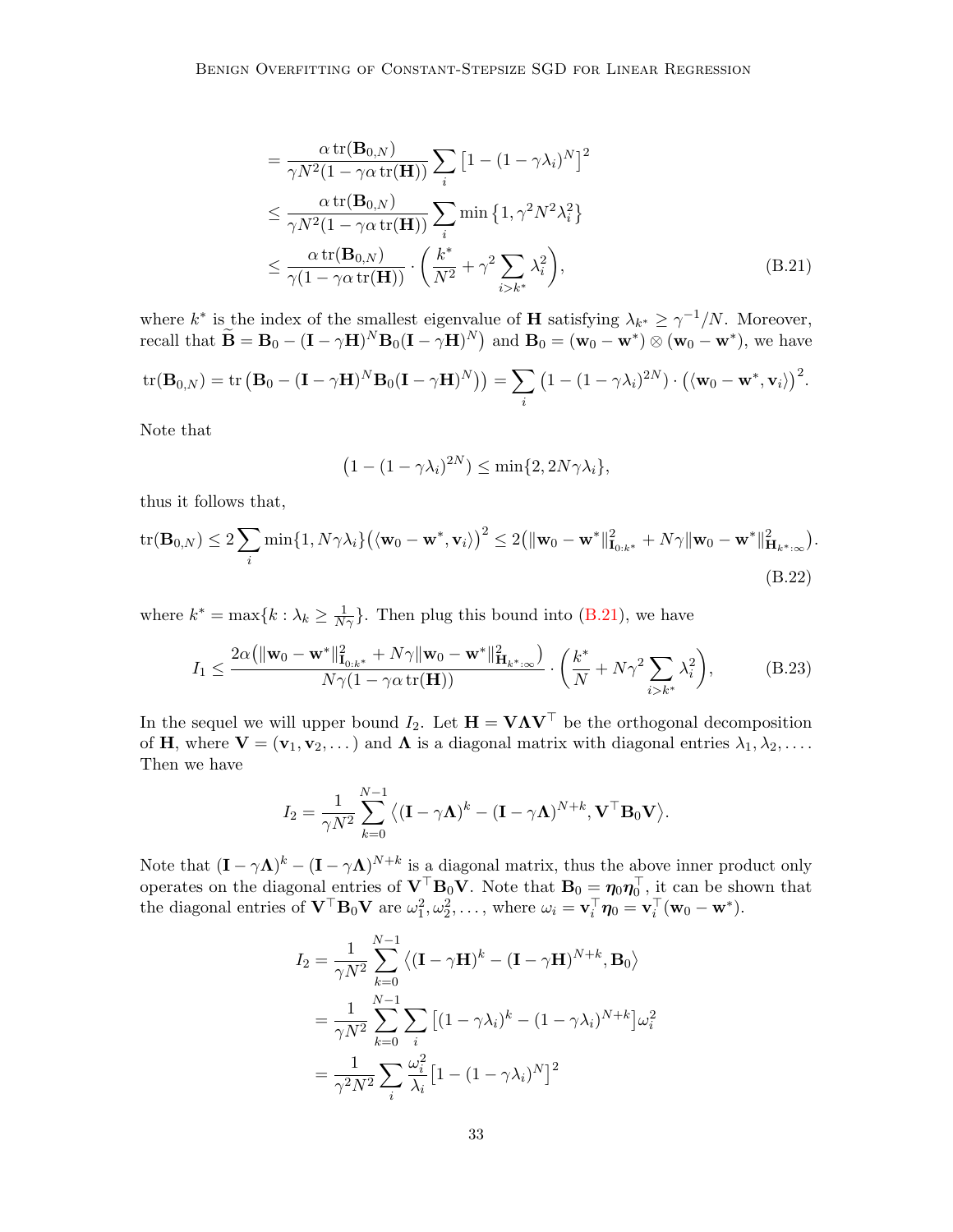$$
\leq \frac{1}{\gamma^2 N^2} \sum_{i} \frac{\omega_i^2}{\lambda_i} \min \{ 1, \gamma^2 N^2 \lambda_i^2 \}
$$
  

$$
\leq \frac{1}{\gamma^2 N^2} \cdot \sum_{i \leq k^*} \frac{\omega_i^2}{\lambda_i} + \sum_{i > k^*} \lambda_i \omega_i^2
$$
  

$$
= \frac{1}{\gamma^2 N^2} \cdot ||\mathbf{w}_0 - \mathbf{w}^*||_{\mathbf{H}_{0:k^*}}^2 + ||\mathbf{w}_0 - \mathbf{w}^*||_{\mathbf{H}_{k^*:\infty}}^2,
$$

where the first inequality is by [\(B.12\)](#page-27-2) and  $k^* = \max\{k : \lambda_k \geq \gamma^{-1}/N\}$ . Combining the upper bounds on  $I_1$  and  $I_2$  directly completes the proof.

#### B.5 Proof of Theorem [2.1](#page-5-1)

Proof By Lemma [B.2,](#page-6-1) it suffices to substitute into the upper bounds on the bias and variance errors. In particular, by Young's inequality we have

$$
\mathbb{E}[L(\overline{\mathbf{w}}_N)] - L(\mathbf{w}^*) \le (\sqrt{\text{bias}} + \sqrt{\text{variance}})^2 \le 2 \cdot \text{bias} + 2 \cdot \text{variance}.
$$

Then we can directly substitute the bounds of variance and bias we proved in Lemmas [B.6](#page-26-0) and [B.11.](#page-31-0) In particular, by Assumptions [2.2](#page-4-3) we can directly get  $R^2 = \alpha \text{ tr}(\mathbf{H})$ . Therefore, it holds that

$$
\mathbb{E}[L(\overline{\mathbf{w}}_N)] - L(\mathbf{w}^*)
$$
\n
$$
\leq 2\left[\frac{\alpha \|\mathbf{w}_0 - \mathbf{w}^*\|_2^2}{\gamma(1 - \gamma \alpha \operatorname{tr}(\mathbf{H}))} \cdot \left(\frac{k^*}{N^2} + \gamma^2 \sum_{i > k^*} \lambda_i^2\right) + \frac{1}{\gamma^2 N^2} \cdot \|\mathbf{w}_0 - \mathbf{w}^*\|_{\mathbf{H}_{0:k^*}}^2 + \|\mathbf{w}_0 - \mathbf{w}^*\|_{\mathbf{H}_{k^*,\infty}}^2 + \frac{\sigma_z^2}{1 - \gamma \alpha \operatorname{tr}(\mathbf{H})} \left(\frac{k^*}{N} + \gamma^2 N \cdot \sum_{i > k^*} \lambda_i^2\right)\right]
$$

 $= 2 \cdot$  EffectiveBias  $+ 2 \cdot$  EffectiveVar,

where

$$
\begin{split} \text{EffectiveBias} &= \frac{1}{\gamma^2 N^2} \cdot \|\mathbf{w}_0 - \mathbf{w}^*\|_{\mathbf{H}_{0:k^*}^{-1}}^2 + \|\mathbf{w}_0 - \mathbf{w}^*\|_{\mathbf{H}_{k^*:\infty}}^2 \\ \text{EffectiveVar} &= \left(\frac{\sigma_z^2}{1 - \gamma \alpha \operatorname{tr}(\mathbf{H})} + \frac{\alpha \|\mathbf{w}_0 - \mathbf{w}^*\|_2^2}{N\gamma (1 - \gamma \alpha \operatorname{tr}(\mathbf{H}))}\right) \left(\frac{k^*}{N} + \gamma^2 N \cdot \sum_{i > k^*} \lambda_i^2\right). \end{split}
$$

## B.6 Proof of Corollary [2.2](#page-7-1)

Proof We will show that the corollary can be directly implied by Theorem [2.1.](#page-5-1) In terms of the effective bias term, it is clear that

$$
\text{EffectiveBias}\leq \frac{1}{\gamma^2N^2}\cdot\|\mathbf{w}_0-\mathbf{w}^*\|^2_{\mathbf{H}_{0:k^*}^{-1}}+\|\mathbf{w}_0-\mathbf{w}^*\|^2_{\mathbf{H}_{k^*:\infty}}
$$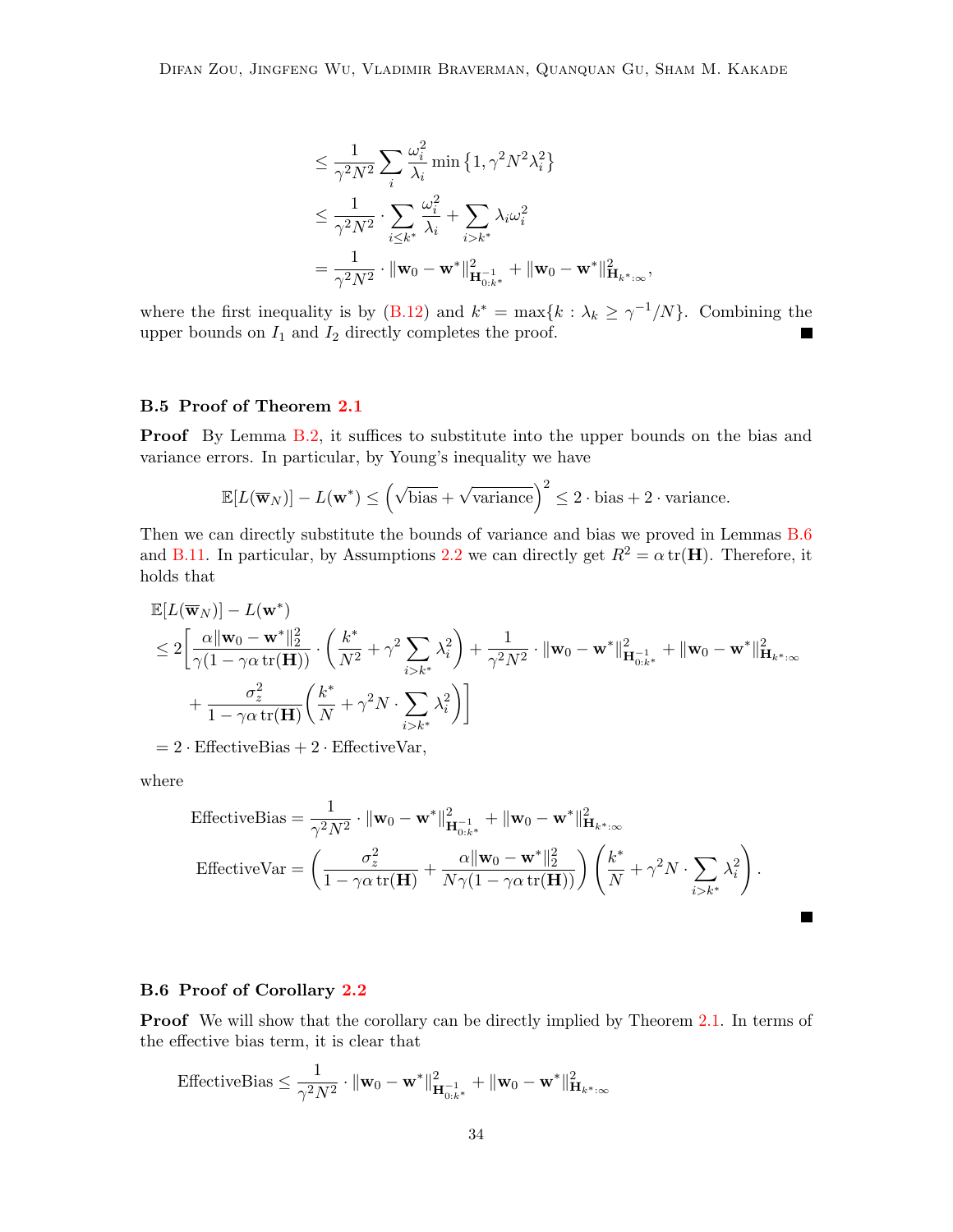$$
=\frac{1}{\gamma^2N^2}\cdot \lambda_{k^*}^{-1}\sum_{i\leq k^*}\left(\mathbf{v}_i^\top\mathbf{w}_0-\mathbf{v}_i^\top\mathbf{w}^*\right)^2+\lambda_{k^*+1}\sum_{i>k^*}\left(\mathbf{v}_i^\top\mathbf{w}_0-\mathbf{v}_i^\top\mathbf{w}^*\right)^2.
$$

where  $v_i$  is the eigenvector of **H** corresponding to the eigenvalue  $\lambda_i$ . Based on our definition of  $k^*$ , we have  $\lambda_{k^*}^{-1}$  $\lambda_{k^*}^{-1} \leq N\gamma$  and  $\lambda_{k^*+1} \leq 1/(N\gamma)$ . Therefore, it follows that

$$
\text{EffectiveBias} \leq \frac{1}{\gamma N} \cdot \sum_{i} \left( \mathbf{v}_i^{\top} \mathbf{w}_0 - \mathbf{v}_i^{\top} \mathbf{w}^* \right)^2 = \frac{\|\mathbf{w}_0 - \mathbf{w}^*\|_2^2}{\gamma N}.
$$
 (B.24)

Then regarding the effective variance, given the choice of stepsize that  $\gamma = 1/(2\alpha \text{ tr}(\mathbf{H}))$ , we have

$$
\begin{split} \text{EffectiveVar} &\leq 2\bigg(\sigma^2 + \frac{\alpha \|\mathbf{w}_0 - \mathbf{w}^*\|_2^2}{N\gamma}\bigg) \left(\frac{k^*}{N} + \gamma^2 N \cdot \sum_{i > k^*} \lambda_i^2\right) \\ &= 2\sigma^2 \cdot \left(\frac{k^*}{N} + \gamma^2 N \cdot \sum_{i > k^*} \lambda_i^2\right) + \frac{2\alpha \|\mathbf{w}_0 - \mathbf{w}^*\|_2^2}{\gamma N} \cdot \left(\frac{k^*}{N} + \gamma^2 N \cdot \sum_{i > k^*} \lambda_i^2\right). \end{split}
$$

Based on the definition of  $k^*$ , we have  $\lambda_i \leq 1/(N\gamma)$  for  $i > k^*$ , thus

<span id="page-34-0"></span>
$$
\gamma^2 N \sum_{i>k^*} \lambda_i^2 \le \gamma \sum_{i>k^*} \lambda_i.
$$

Besides, we also have  $k^*/N \leq \gamma \sum_{i=1}^{k^*} \lambda_i$ . Therefore, we have

$$
\text{EffectiveVar} \leq 2\sigma^2 \cdot \left(\frac{k^*}{N} + \gamma^2 N \cdot \sum_{i > k^*} \lambda_i^2\right) + \frac{2\gamma\alpha \|\mathbf{w}_0 - \mathbf{w}^*\|_2^2}{\gamma N} \cdot \sum_i \lambda_i.
$$

According to our choice of stepsize that  $\gamma = 1/(2\alpha \operatorname{tr}(\mathbf{H}))$ , we can get

$$
\frac{2\gamma\alpha\|\mathbf{w}_0-\mathbf{w}^*\|_2^2}{\gamma N}\cdot\sum_i\lambda_i=\frac{\|\mathbf{w}_0-\mathbf{w}^*\|_2^2}{\gamma N}.
$$

This further implies that

$$
\text{EffectiveVar} \le 2\sigma^2 \cdot \left(\frac{k^*}{N} + \gamma^2 N \cdot \sum_{i > k^*} \lambda_i^2\right) + \frac{\|\mathbf{w}_0 - \mathbf{w}^*\|_2^2}{\gamma N}.\tag{B.25}
$$

<span id="page-34-1"></span> $\setminus$ .

 $\blacksquare$ 

Combining  $(B.24)$  and  $(B.25)$ , we have

$$
\mathbb{E}[L(\overline{\mathbf{w}}_N)] - L(\mathbf{w}^*) \le 2 \cdot \text{EffectiveBias} + 2 \cdot \text{EffectiveVar}
$$
\n
$$
\le \frac{4\|\mathbf{w}_0 - \mathbf{w}^*\|_2^2}{\gamma N} + 4\sigma^2 \cdot \left(\frac{k^*}{N} + \gamma^2 N \cdot \sum_{i > k^*} \lambda_i^2\right)
$$

Further using the assumption that  $\gamma=1/(2\alpha\,{\rm tr}({\bf H}))$  completes the proof.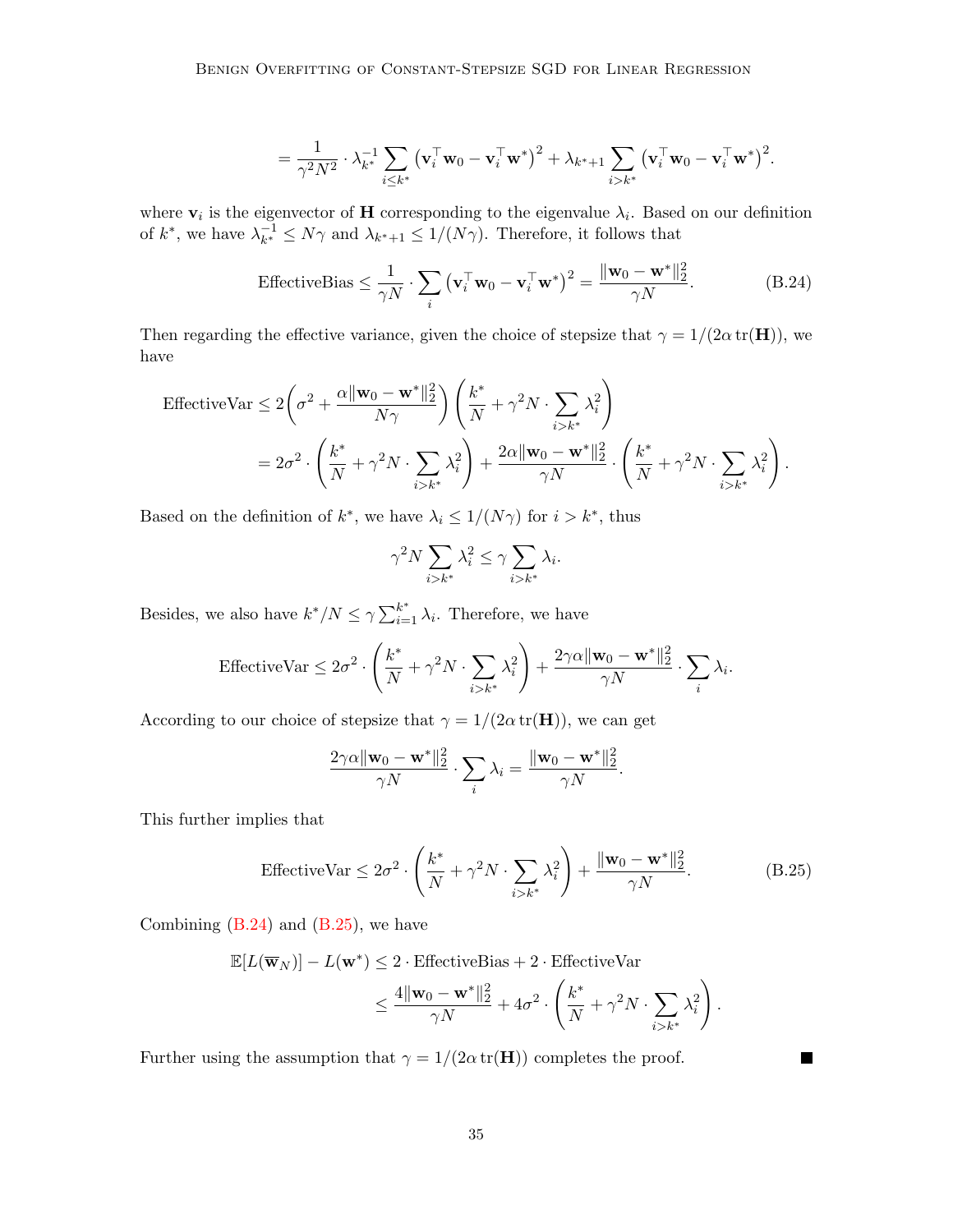# B.7 Proof of Corollary [2.3](#page-7-0)

**Proof** For the bias error term, recall the definition of  $k^*$ , we have

$$
\begin{aligned} \text{EffectiveBias} &\leq \mathcal{O}\left(\frac{1}{N^2} \cdot \|\mathbf{w}_0 - \mathbf{w}^*\|_{\mathbf{H}_{0:k^*}}^2 + \|\mathbf{w}_0 - \mathbf{w}^*\|_{\mathbf{H}_{k^*:\infty}}^2\right) \\ &\leq \mathcal{O}\left(\frac{1}{N^2} \cdot \frac{1}{\lambda_{k^*}} \cdot \|\mathbf{w}_0 - \mathbf{w}^*\|_2^2 + \lambda_{k^*} \cdot \|\mathbf{w}_0 - \mathbf{w}^*\|_2^2\right) \\ &\leq \mathcal{O}\left(\frac{1}{N}\right). \end{aligned}
$$

For the variance error term, it can be verified that all these examples satisfies  $\sum_i \lambda_i < \infty$ , thus we have

$$
\text{EffectiveVar} = \mathcal{O}\left(\frac{k^*}{N} + N \sum_{i > k^*} \lambda_i^2\right).
$$

1. By the definition of  $k^*$  we have  $k^* = s = N^r$ , therefore

$$
\text{EffectiveVar} = \mathcal{O}\left(N^{-1} \cdot N^r + N \cdot N^{-q}\right) = \mathcal{O}\left(N^{r-1} + N^{1-q}\right).
$$

2. By the definition of  $k^*$  we have  $k^* = \Theta(N^{1/(1+r)})$ , therefore

$$
\text{EffectiveVar} = \mathcal{O}\left(N^{-1} \cdot N^{1/(1+r)} + N \cdot \left(N^{1/(1+r)}\right)^{-1-2r}\right) = \mathcal{O}\left(N^{-r/(1+r)}\right).
$$

3. By the definition of  $k^*$  it can be shown that  $k^* = \Omega(N/\log^\beta(N))$  since otherwise

$$
\lambda_{k^*+1} = \omega \left( \frac{\log^{\beta}(N)}{N} \cdot \frac{1}{\left[ \log(N) - \beta \log(\log(N)) \right]^{\beta}} \right) = \omega(1/N),
$$

which contradicts to the fact that  $\lambda_{k^*+1} = \mathcal{O}(1/N)$ . Besides, we have

$$
\sum_{i\geq k^*} \lambda_i^2 = \mathcal{O}\left(\int_{k^*}^{\infty} \frac{1}{x^2 \log^{2\beta}(x+1)} dx\right).
$$

Then note that

$$
\frac{1}{x^2 \log^{2\beta}(x+1)} \le \frac{\log^{2\beta}(x+1) + 2\beta x \log^{2\beta-1}(x)/(x+1)}{x^2 \log^{4\beta}(x)}.
$$

This implies that

$$
\int_{k^*}^{\infty} \frac{1}{x^2 \log^{2\beta}(x)} dx \le \int_{k^*}^{\infty} \frac{\log^{2\beta}(x+1) + 2\beta x \log^{2\beta-1}(x)/(x+1)}{x^2 \log^{4\beta}(x)} dx
$$

$$
= \frac{1}{k^* \log^{2\beta}(k^*+1)}
$$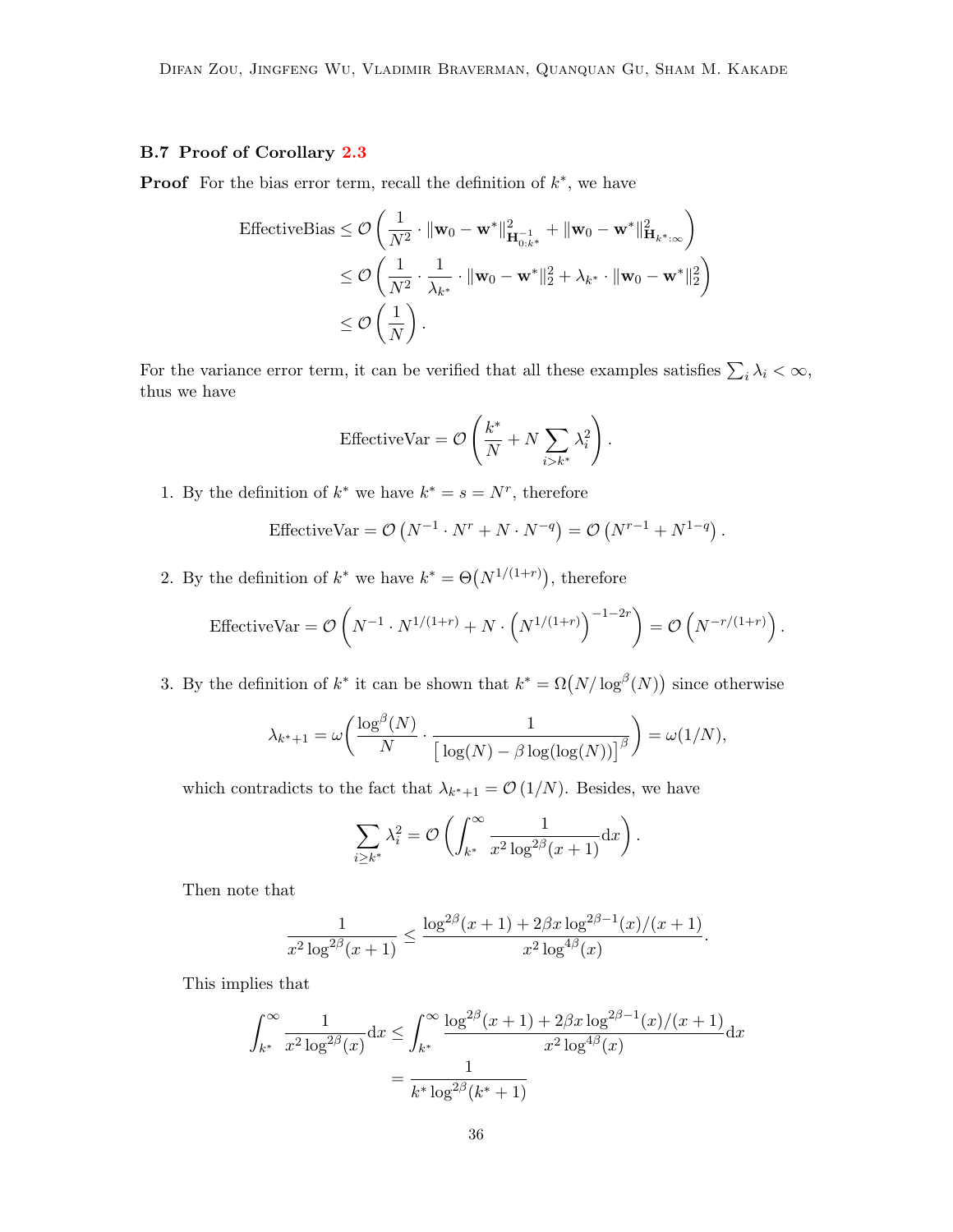$$
=\mathcal{O}\left(N^{-1}\log^{-\beta}(k^*)\right),\,
$$

where the last equality is due to the fact that  $1/(k^* \log^{\beta}(k^*+1)) = \Theta(1/N)$ . As a result, we can get

$$
\text{EffectiveVar} = \mathcal{O}\left(k^* \cdot N^{-1} + N \sum_{i \geq k^*} \lambda_i^2\right) = \mathcal{O}\left(\log^{-\beta}(k^*)\right) = \mathcal{O}\left(\log^{-\beta}(N)\right),
$$

where the second equality is due to the fact that  $k*/N = \mathcal{O}(\log^{-\beta}(k^*))$  and the last equality is due to  $k^* = \Omega(N/\log^{\beta}(N)).$ 

4. By definition of  $k^*$  we have  $k^* = \Theta(\log N)$ , therefore

$$
\text{EffectiveVar} = \mathcal{O}\left(N^{-1} \cdot \log N + N \cdot e^{-2\log N}\right) = \mathcal{O}\left(N^{-1} \log N\right).
$$

 $\blacksquare$ 

Summing up the bias error and variance error concludes the proof.

## Appendix C. Proofs of the Lower Bounds

#### C.1 Lower Bound for Bias-Variance Decomposition

We first introduce the following lemma to lower bound the excess risk when the noise is well-specified as in  $(2.1)$ .

**Lemma C.1** Suppose the model noise  $\xi_t$  is well-specified, i.e.,  $\xi_t$  and  $x_t$  are independent and  $\mathbb{E}[\xi_t] = 0$ . Then

<span id="page-36-0"></span>
$$
\mathbb{E}[L(\overline{\mathbf{w}}_N) - L(\mathbf{w}^*)] \ge \frac{1}{2N^2} \cdot \sum_{t=0}^{N-1} \sum_{k=t}^{N-1} \left\langle (\mathbf{I} - \gamma \mathbf{H})^{k-t} \mathbf{H}, \mathbf{B}_t \right\rangle + \frac{1}{2N^2} \cdot \sum_{t=0}^{N-1} \sum_{k=t}^{N-1} \left\langle (\mathbf{I} - \gamma \mathbf{H})^{k-t} \mathbf{H}, \mathbf{C}_t \right\rangle.
$$

**Proof** Let  $P_t = I - \gamma \mathbf{x}_t \mathbf{x}_t^\top$ , then the definitions of  $\eta_t^{\text{bias}}$  in [\(4.3\)](#page-11-1) and  $\eta_t^{\text{variance}}$  [\(4.2\)](#page-10-2) imply

$$
\boldsymbol{\eta}_t^{\text{bias}} = \prod_{k=1}^t \mathbf{P}_k \boldsymbol{\eta}_0, \qquad \boldsymbol{\eta}_t^{\text{variance}} = \gamma \sum_{i=1}^t \prod_{j=i+1}^t \xi_i \mathbf{P}_j \mathbf{x}_i.
$$

Note that in the well specified case, the noise  $\xi_t := y_t - \langle \mathbf{w}^*, \mathbf{x}_t \rangle$  is independent of the data  $\mathbf{x}_t$ , and is of zero mean, hence

$$
\mathbb{E}[\boldsymbol{\eta}^{\text{bias}}_t \otimes \boldsymbol{\eta}^{\text{variance}}_t] = \gamma \mathbb{E}\bigg[\prod_{k=1}^t \mathbf{P}_k \boldsymbol{\eta}_0 \otimes \sum_{i=1}^t \prod_{j=i+1}^t \xi_i \mathbf{P}_j \mathbf{x}_i\bigg]
$$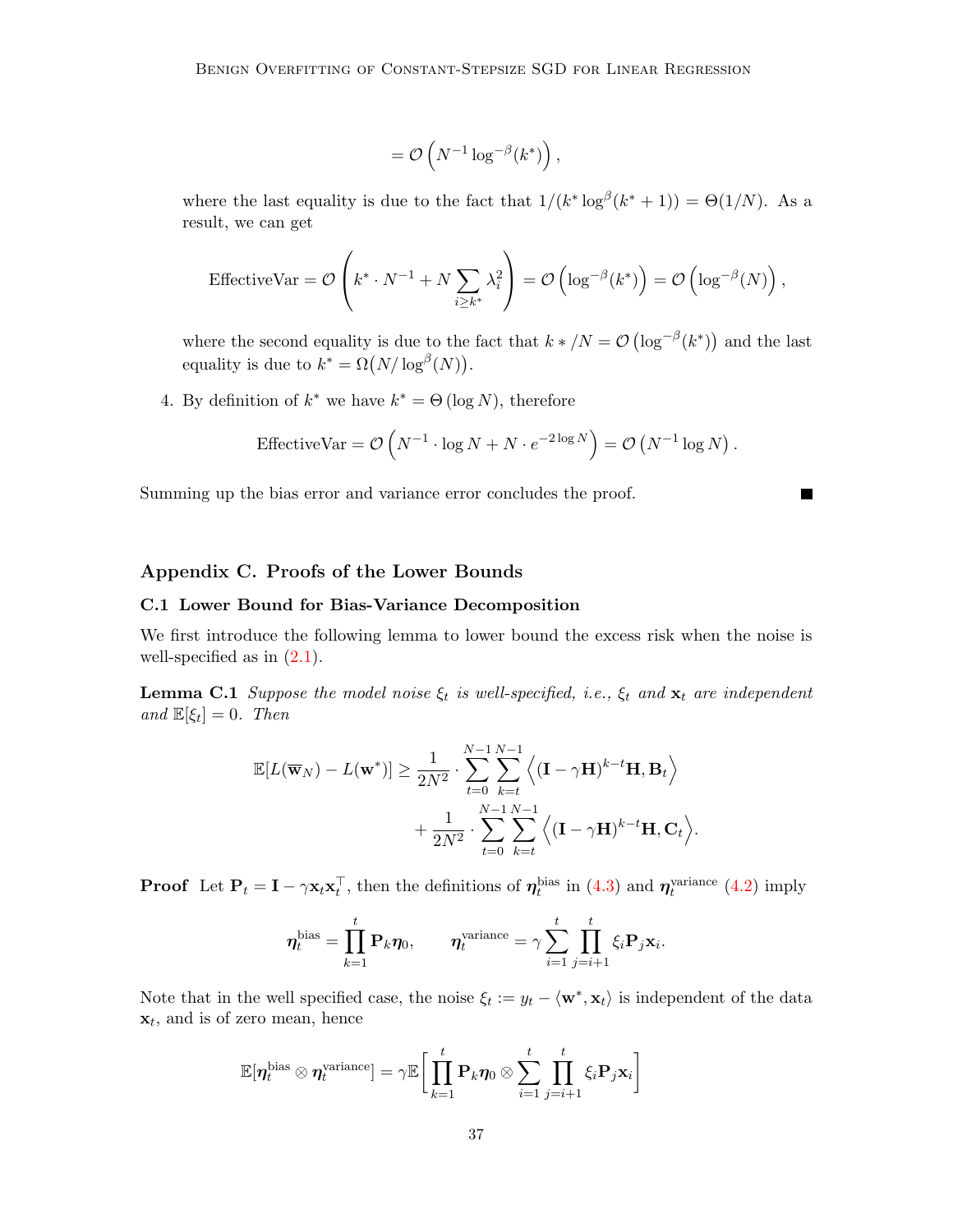<span id="page-37-0"></span>
$$
= \gamma \sum_{i=1}^t \mathbb{E}\big[\prod_{k=1}^t \mathbf{P}_k \boldsymbol{\eta}_0 \otimes \prod_{j=i+1}^t \mathbf{P}_j \mathbf{x}_i \big] \cdot \mathbb{E}[\xi_i] = \mathbf{0}.
$$

This implies that

$$
\mathbb{E}[\bar{\eta}_t \otimes \bar{\eta}_t] = \mathbb{E}[\bar{\eta}^{\text{bias}}_t \otimes \bar{\eta}^{\text{bias}}_t] + \mathbb{E}[\bar{\eta}^{\text{variance}}_t \otimes \bar{\eta}^{\text{variance}}_t],
$$

and furthermore,

$$
\mathbb{E}[L(\overline{\mathbf{w}}_N) - L(\mathbf{w}^*)] = \frac{1}{2} \langle \mathbf{H}, \mathbb{E}[\bar{\eta}_t \otimes \bar{\eta}_t] \rangle \n= \frac{1}{2} \langle \mathbf{H}, \mathbb{E}[\bar{\eta}_t^{\text{bias}} \otimes \bar{\eta}_t^{\text{bias}}] \rangle + \frac{1}{2} \langle \mathbf{H}, \mathbb{E}[\bar{\eta}_t^{\text{variance}} \otimes \bar{\eta}_t^{\text{variance}}] \rangle.
$$
\n(C.1)

Next, we lower bound each term on the R.H.S. of  $(C.1)$  separately. By  $(B.5)$ , we have

$$
\mathbb{E}[\bar{\boldsymbol{\eta}}_N^{\text{bias}} \otimes \bar{\boldsymbol{\eta}}_N^{\text{bias}}] = \frac{1}{N^2} \cdot \bigg( \sum_{0 \leq k < t \leq N-1} \mathbb{E}[\boldsymbol{\eta}_t^{\text{bias}} \otimes \boldsymbol{\eta}_k^{\text{bias}}] + \sum_{0 \leq t \leq k \leq N-1} \mathbb{E}[\boldsymbol{\eta}_t^{\text{bias}} \otimes \boldsymbol{\eta}_k^{\text{bias}}] \bigg).
$$

Additionally, by [\(B.3\)](#page-22-1) we can get

$$
\left\langle \mathbf{H}, \sum_{0 \leq k < t \leq N-1} \mathbb{E}[\boldsymbol{\eta}_t^{\text{bias}} \otimes \boldsymbol{\eta}_k^{\text{bias}}] \right\rangle = \left\langle \mathbf{H}, \sum_{k=0}^{N-1} \sum_{t=k+1}^{N-1} (\mathbf{I} - \gamma \mathbf{H})^{t-k} \mathbb{E}[\boldsymbol{\eta}_k^{\text{bias}} \otimes \boldsymbol{\eta}_k^{\text{bias}}] \right\rangle = \sum_{k=0}^{N-1} \sum_{t=k+1}^{N-1} \left\langle (\mathbf{I} - \gamma \mathbf{H})^{t-k} \mathbf{H}, \mathbb{E}[\boldsymbol{\eta}_k^{\text{bias}} \otimes \boldsymbol{\eta}_k^{\text{bias}}] \right\rangle \geq 0,
$$

where the inequality is due to the fact that  $(I - \gamma H)^{t-k}H$  and  $\mathbb{E}[\eta_k^{\text{bias}} \otimes \eta_k^{\text{bias}}]$  are both PSD. Therefore, it follows that

<span id="page-37-1"></span>bias := 
$$
\frac{1}{2} \langle \mathbf{H}, \mathbb{E}[\bar{\boldsymbol{\eta}}_N^{\text{bias}} \otimes \bar{\boldsymbol{\eta}}_N^{\text{bias}}] \rangle
$$
  
\n $\geq \frac{1}{2N^2} \cdot \langle \mathbf{H}, \sum_{0 \leq t \leq k \leq N-1} \mathbb{E}[\boldsymbol{\eta}_t^{\text{bias}} \otimes \boldsymbol{\eta}_k^{\text{bias}}] \rangle$   
\n $= \frac{1}{2N^2} \cdot \sum_{t=0}^{N-1} \sum_{k=t}^{N-1} \langle \mathbf{H}, \mathbb{E}[\boldsymbol{\eta}_t^{\text{bias}} \otimes \boldsymbol{\eta}_t^{\text{bias}}] \cdot (\mathbf{I} - \gamma \mathbf{H})^{k-t} \rangle$   
\n $= \frac{1}{2N^2} \cdot \sum_{t=0}^{N-1} \sum_{k=t}^{N-1} \langle (\mathbf{I} - \gamma \mathbf{H})^{k-t} \mathbf{H}, \mathbb{E}[\boldsymbol{\eta}_t^{\text{bias}} \otimes \boldsymbol{\eta}_t^{\text{bias}}] \rangle,$  (C.2)

where the last equality holds since **H** and  $(I - \gamma H)^{k-t}$  commute. Repeating the computation for the variance terms, we can similarly obtain

<span id="page-37-2"></span>variance := 
$$
\frac{1}{2} \langle \mathbf{H}, \mathbb{E}[\bar{\boldsymbol{\eta}}_N^{\text{variance}} \otimes \bar{\boldsymbol{\eta}}_N^{\text{variance}}] \rangle
$$
  
  $\geq \frac{1}{2N^2} \cdot \sum_{t=0}^{N-1} \sum_{k=t}^{N-1} \left\langle (\mathbf{I} - \gamma \mathbf{H})^{k-t} \mathbf{H}, \mathbb{E}[\boldsymbol{\eta}_t^{\text{variance}} \otimes \boldsymbol{\eta}_t^{\text{variance}}] \right\rangle.$  (C.3)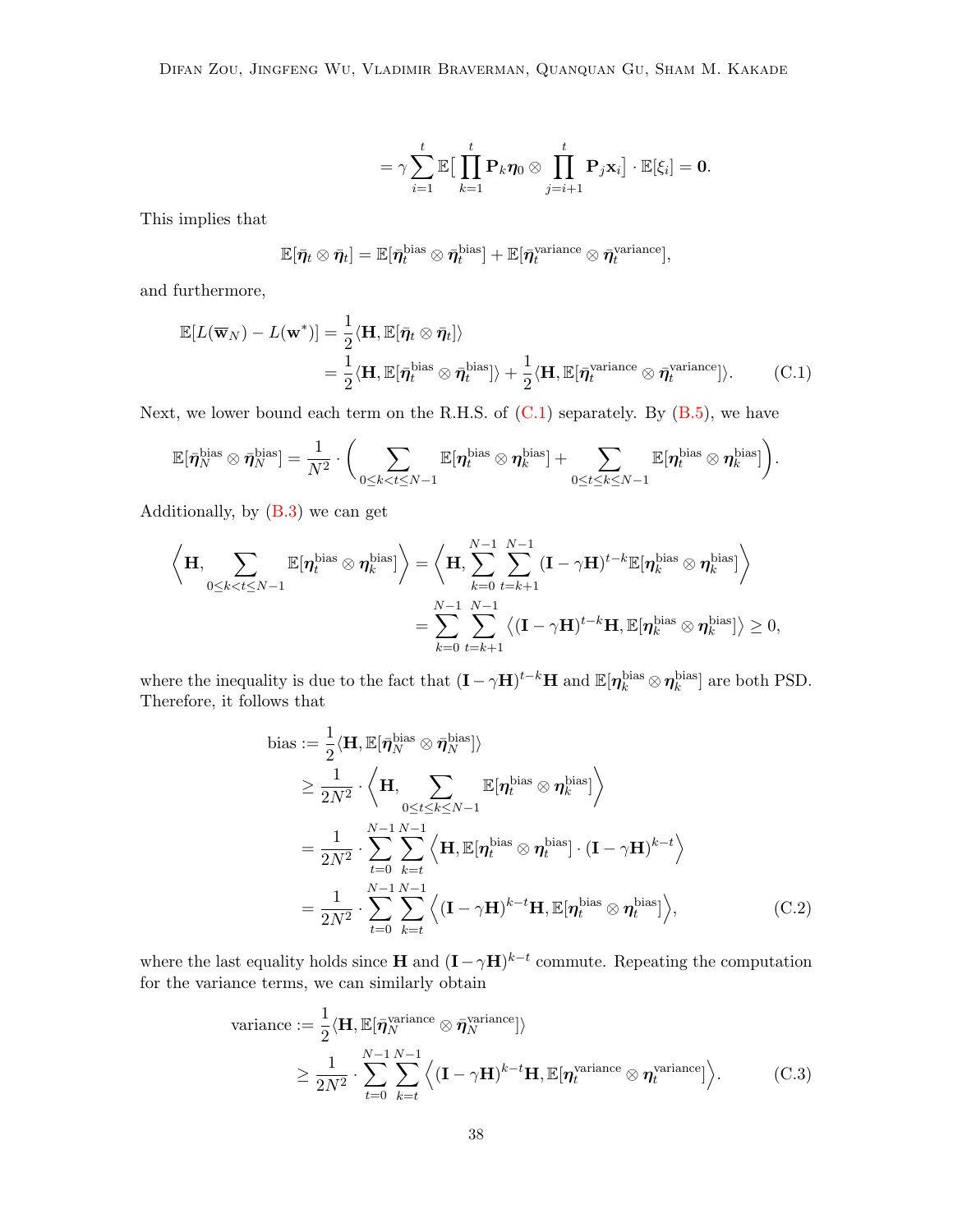Plugging  $(C.2)$  and  $(C.3)$  into  $(C.1)$  gives

$$
\mathbb{E}[L(\overline{\mathbf{w}}_N) - L(\mathbf{w}^*)] = \frac{1}{2} \langle \mathbf{H}, \mathbb{E}[\bar{\boldsymbol{\eta}}_t \otimes \bar{\boldsymbol{\eta}}_t] \rangle = \text{bias} + \text{variance}
$$
\n
$$
\geq \frac{1}{2N^2} \cdot \sum_{t=0}^{N-1} \sum_{k=t}^{N-1} \left\langle (\mathbf{I} - \gamma \mathbf{H})^{k-t} \mathbf{H}, \mathbb{E}[\boldsymbol{\eta}_t^{\text{bias}} \otimes \boldsymbol{\eta}_t^{\text{bias}}] \right\rangle
$$
\n
$$
+ \frac{1}{2N^2} \cdot \sum_{t=0}^{N-1} \sum_{k=t}^{N-1} \left\langle (\mathbf{I} - \gamma \mathbf{H})^{k-t} \mathbf{H}, \mathbb{E}[\boldsymbol{\eta}_t^{\text{variance}} \otimes \boldsymbol{\eta}_t^{\text{variance}}] \right\rangle.
$$

 $\blacksquare$ 

 $\blacksquare$ 

## C.2 Lower Bounding the Variance Error

<span id="page-38-0"></span>**Lemma C.2** Suppose Assumptions [2.1](#page-3-0) hold. Suppose the noise is well-specified as in  $(2.1)$ . If the stepsize satisfies  $\gamma < 1/\lambda_1$ , it holds that

$$
\mathbf{C}_t \succeq \frac{\gamma \sigma_{\text{noise}}^2}{2} \left( \mathbf{I} - (\mathbf{I} - \gamma \mathbf{H})^{2t} \right).
$$

**Proof** Recall that  $M - \widetilde{M}$  is a PSD mapping by Lemma [4.1](#page-10-4) and  $C_{t-1}$  is PSD, then from  $(4.5)$  we have

$$
\mathbf{C}_{t} = (\mathcal{I} - \gamma \mathcal{T}) \circ \mathbf{C}_{t-1} + \gamma^{2} \mathbf{\Sigma}
$$
\n
$$
= (\mathcal{I} - \gamma \mathcal{T}) \circ \mathbf{C}_{t-1} + (\mathcal{M} - \mathcal{M}) \circ \mathbf{C}_{t-1} + \gamma^{2} \mathbf{\Sigma}
$$
\n
$$
\succeq (\mathcal{I} - \gamma \mathcal{T}) \circ \mathbf{C}_{t-1} + \gamma^{2} \sigma_{\text{noise}}^{2} \mathbf{H} \qquad \text{(since in the well-specified case } \mathbf{\Sigma} = \sigma_{\text{noise}}^{2} \mathbf{H})
$$
\n
$$
\succeq \gamma^{2} \sigma_{\text{noise}}^{2} \cdot \sum_{k=0}^{t-1} (\mathcal{I} - \gamma \mathcal{T})^{k} \circ \mathbf{H} \qquad \text{(solving the recursion)}
$$
\n
$$
= \gamma^{2} \sigma_{\text{noise}}^{2} \cdot \sum_{k=0}^{t-1} (\mathbf{I} - \gamma \mathbf{H})^{k} \mathbf{H} (\mathbf{I} - \gamma \mathbf{H})^{k} \qquad \text{(by the property of } \mathcal{I} - \gamma \mathcal{T} \text{ in (4.1)})
$$
\n
$$
= \gamma^{2} \sigma_{\text{noise}}^{2} \cdot (\mathbf{I} - (\mathbf{I} - \gamma \mathbf{H})^{2t}) \cdot (2\gamma \mathbf{I} - \gamma^{2} \mathbf{H})^{-1}
$$
\n
$$
\succeq \frac{\gamma \sigma_{\text{noise}}^{2}}{2} \cdot (\mathbf{I} - (\mathbf{I} - \gamma \mathbf{H})^{2t}),
$$

where in the last inequality we use  $2\gamma I - \gamma^2 H \leq 2\gamma I$ . This completes the proof.

<span id="page-38-1"></span>**Lemma C.3** Suppose Assumptions [2.1](#page-3-0) hold. Suppose the noise is well-specified as in  $(2.1)$ and  $N \geq 500$ . Denote

variance = 
$$
\frac{1}{2N^2} \cdot \sum_{t=0}^{N-1} \sum_{k=t}^{N-1} \left\langle (\mathbf{I} - \gamma \mathbf{H})^{k-t} \mathbf{H}, \mathbf{C}_t \right\rangle.
$$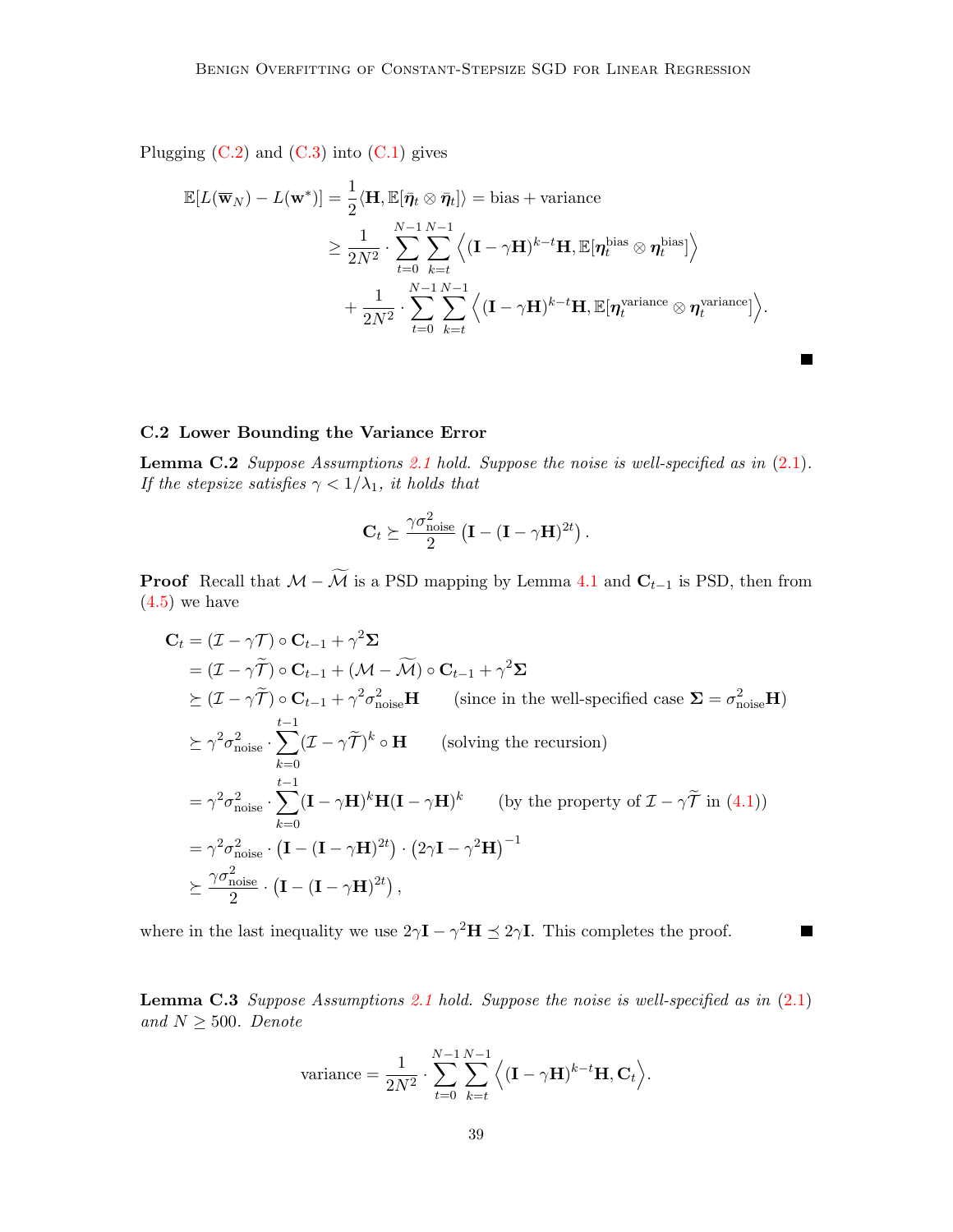If the stepsize satisfies  $\gamma < 1/\lambda_1$ , then

variance 
$$
\geq \frac{\sigma_{\text{noise}}^2}{50} \left( \frac{k^*}{N} + N\gamma^2 \cdot \sum_{i > k^*} \lambda_i^2 \right),
$$

where  $k^* = \max\{k : \lambda_k \geq \frac{1}{N\gamma}\}.$ 

Proof We can lower bound the variance error as follows

variance = 
$$
\frac{1}{2N^2} \sum_{t=0}^{N-1} \sum_{k=t}^{N-1} \langle (\mathbf{I} - \gamma \mathbf{H})^{k-t} \mathbf{H}, \mathbf{C}_t \rangle
$$
  
\n= 
$$
\frac{1}{2\gamma N^2} \sum_{t=0}^{N-1} \langle \mathbf{I} - (\mathbf{I} - \gamma \mathbf{H})^{N-t}, \mathbf{C}_t \rangle
$$
  
\n
$$
\geq \frac{\sigma_{\text{noise}}^2}{4N^2} \sum_{t=0}^{N-1} \langle \mathbf{I} - (\mathbf{I} - \gamma \mathbf{H})^{N-t}, \mathbf{I} - (\mathbf{I} - \gamma \mathbf{H})^{2t} \rangle \qquad \text{(use Lemma C.2)}
$$
  
\n= 
$$
\frac{\sigma_{\text{noise}}^2}{4N^2} \sum_{i} \sum_{t=0}^{N-1} (1 - (1 - \gamma \lambda_i)^{N-t}) (1 - (1 - \gamma \lambda_i)^{2t})
$$
  
\n
$$
\geq \frac{\sigma_{\text{noise}}^2}{4N^2} \sum_{i} \sum_{t=0}^{N-1} (1 - (1 - \gamma \lambda_i)^{N-t-1}) (1 - (1 - \gamma \lambda_i)^t),
$$

where  $\{\lambda_i\}_{i\geq 1}$  are the eigenvalues of **H** and are sorted in decreasing order. Define

$$
f(x) := \sum_{t=0}^{N-1} \left(1 - (1-x)^{N-t-1}\right) \left(1 - (1-x)^t\right), \qquad 0 < x < 1,
$$

then

variance 
$$
\geq \frac{\sigma_{\text{noise}}^2}{4N^2} \sum_{i \geq 1} f(\gamma \lambda_i).
$$

Clearly  $f(x)$  is increasing for  $0 < x < 1$ . Moreover:

$$
f(x) = \sum_{t=0}^{N-1} (1 - (1 - x)^{N-1-t} - (1 - x)^t + (1 - x)^{N-1})
$$
  
=  $N - 2\frac{1 - (1 - x)^N}{x} + N(1 - x)^{N-1}.$ 

Next we lower bound  $f(x)$  within the range  $\frac{1}{N} < x < 1$  and  $0 < x < \frac{1}{N}$ , respectively.

First consider  $\frac{1}{N} \leq x < 1$ . Notice that  $f(x)$  is increasing and  $\left(1 - \frac{1}{N}\right)$  $\left(\frac{1}{N}\right)^N \ge \left(1-\frac{1}{500}\right)^{500} >$ 1.1/3 if  $N \ge 500$ , thus for  $\frac{1}{N} \le x < 1$ , we have

$$
f(x) \ge N - 2N + 3N \cdot (1 - 1/N)^N \ge 0.1N.
$$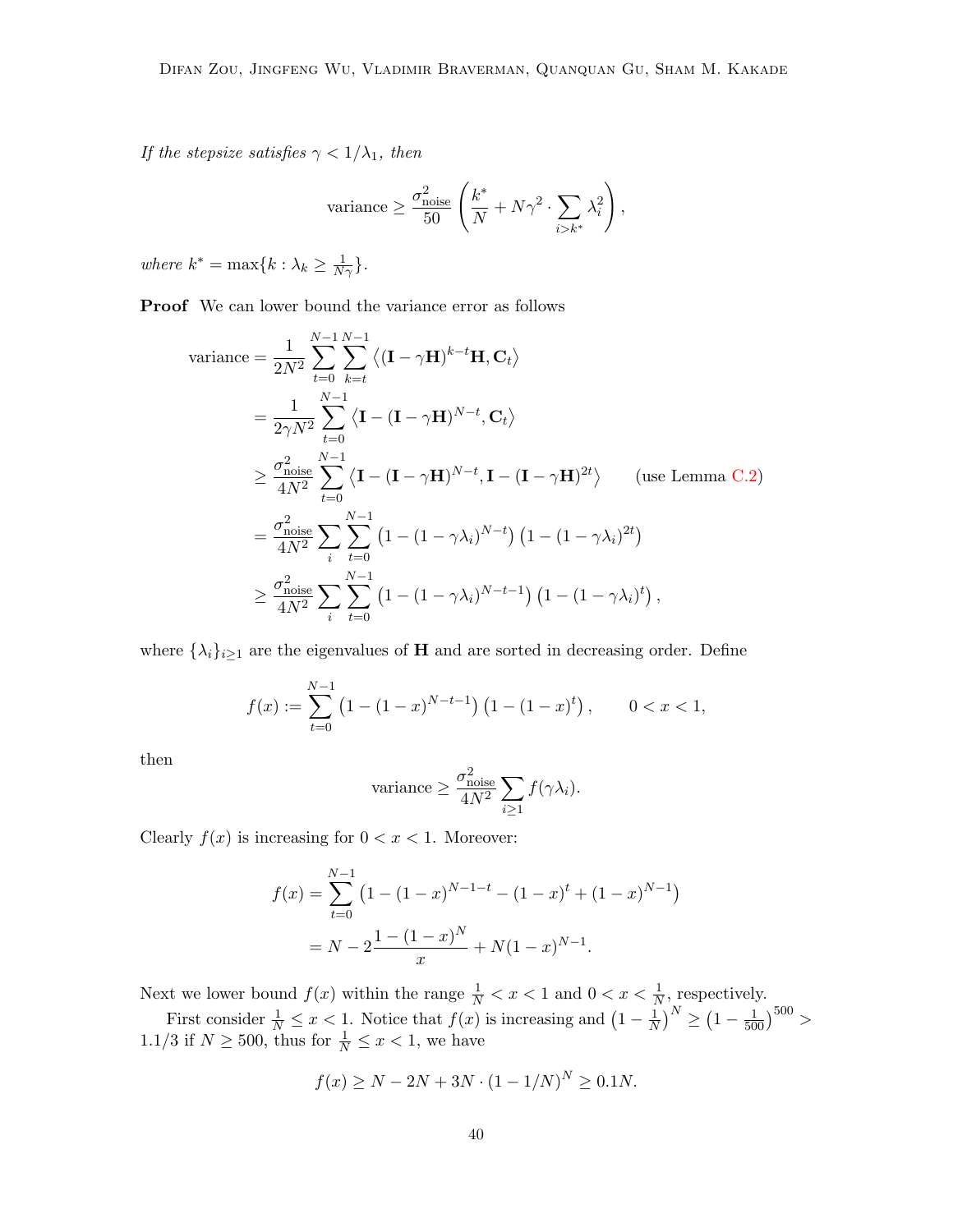On the other hand, note that we have the fourth-order derivative of  $f(x)$  is positive when  $x \in (0, 1/N)$ , thus for  $0 \le x \le 1/N$ , we can perform third-order Taylor expansion on  $f(x)$ at  $x = 0$ , which gives

$$
f(x) \ge \frac{N(N-1)(N-2)x^2}{6} - \frac{N(N-1)(N-2)(N-3)x^3}{12}
$$
  
 
$$
\ge \frac{N(N-1)(N-2)x^2}{12} \qquad \text{(since } x \le 1/N\text{)}
$$
  
 
$$
\ge \frac{2N^3x^2}{25}. \qquad \text{(since } N \ge 500\text{)}
$$

In sum,

$$
f(x) \ge \begin{cases} \frac{N}{10}, & \frac{1}{N} \le x < 1, \\ \frac{2N^3}{25} x^2, & 0 < x < \frac{1}{N}. \end{cases}
$$

Set  $k^* = \max\{k : \lambda_k \geq \frac{1}{N\gamma}\}\$ , then

variance 
$$
\geq \frac{\sigma_{\text{noise}}^2}{4N^2} \sum_i f(\gamma \lambda_i)
$$
  
 $\geq \frac{\sigma_{\text{noise}}^2}{4N^2} \left( \frac{Nk^*}{10} + \frac{2N^3}{25} \gamma^2 \cdot \sum_{i > k^*} \lambda_i^2 \right)$   
 $\geq \frac{\sigma_{\text{noise}}^2}{50} \left( \frac{k^*}{N} + N\gamma^2 \cdot \sum_{i > k^*} \lambda_i^2 \right).$ 

<span id="page-40-0"></span>■

This completes the proof.

# C.3 Lower Bounding the Bias Error

Recall that we have the following lower bound on the bias error

bias 
$$
\geq \frac{1}{2N^2} \sum_{t=0}^{N-1} \sum_{k=t}^{N-1} \langle (\mathbf{I} - \gamma \mathbf{H})^{k-t} \mathbf{H}, \mathbf{B}_t \rangle
$$
,

from which we notice that

bias 
$$
\geq \frac{1}{2N^2} \sum_{t=0}^{N-1} \sum_{k=t}^{N-1} \langle (\mathbf{I} - \gamma \mathbf{H})^{k-t} \mathbf{H}, \mathbf{B}_t \rangle = \frac{1}{2\gamma N^2} \sum_{t=0}^{N-1} \langle \mathbf{I} - (\mathbf{I} - \gamma \mathbf{H})^{N-t}, \mathbf{B}_t \rangle
$$
  
 $\geq \frac{1}{2\gamma N^2} \sum_{t=0}^{N/2} \langle \mathbf{I} - (\mathbf{I} - \gamma \mathbf{H})^{N-t}, \mathbf{B}_t \rangle$   
 $\geq \frac{1}{2\gamma N^2} \langle \mathbf{I} - (\mathbf{I} - \gamma \mathbf{H})^{N/2}, \sum_{t=0}^{N/2} \mathbf{B}_t \rangle.$  (C.4)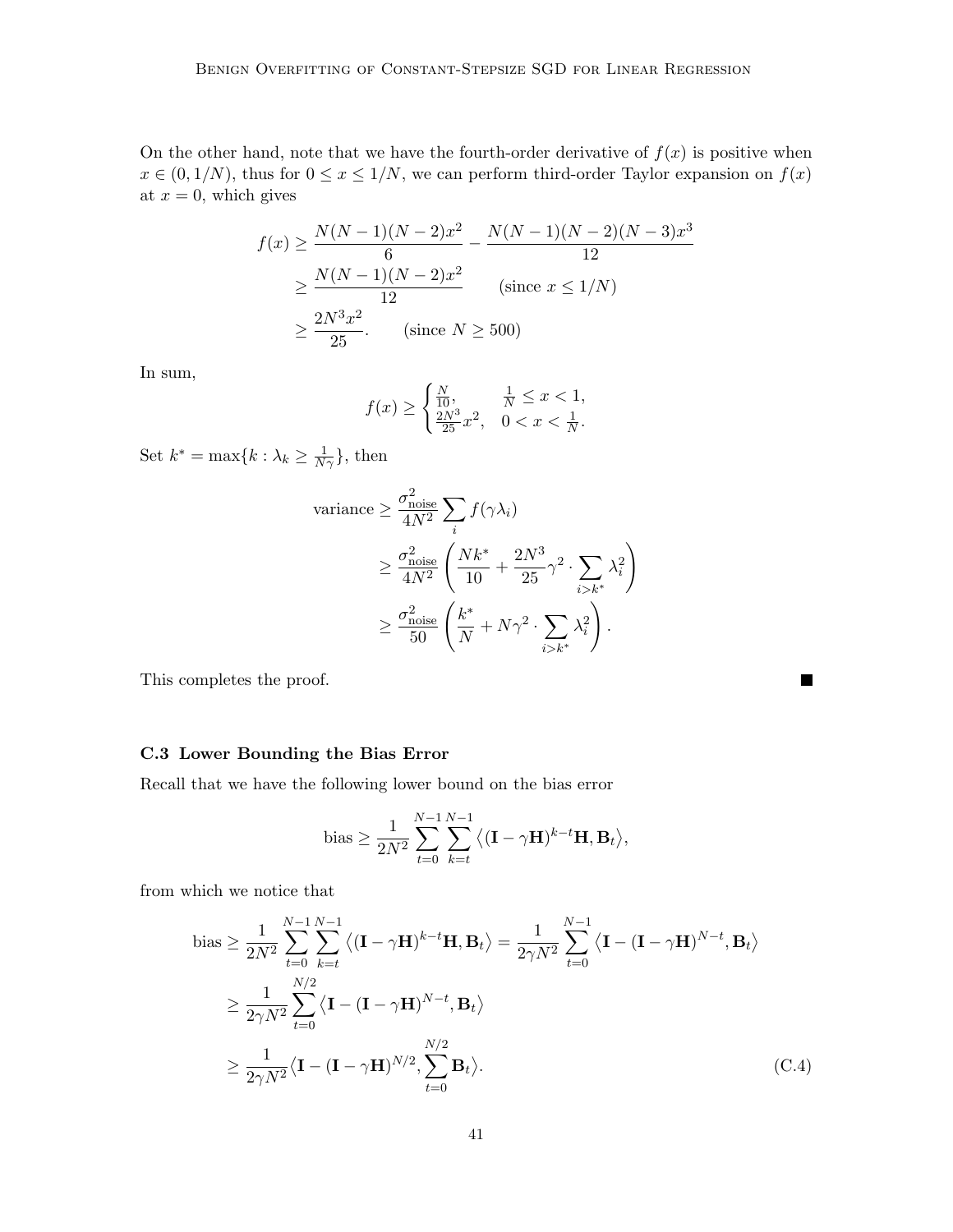Let  $\mathbf{S}_n := \sum_{t=0}^{n-1} \mathbf{B}_t$ . Then the reminding challenge is to lower bound  $\mathbf{S}_{N/2+1} = \sum_{t=0}^{N/2} \mathbf{B}_t$ . Similarly to the idea of proving the upper bound, we first establish a crude lower bound on  $\mathbf{S}_n$  then improve it to a fine lower bound.

<span id="page-41-0"></span>**Lemma C.4** Suppose Assumptions [2.1](#page-3-0) and [2.4](#page-6-0) hold. If the stepsize satisfies  $\gamma < 1/\lambda_1$ , then for any  $n \geq 2$ , it holds that

$$
\mathbf{S}_n \succeq \frac{\beta}{4} \operatorname{tr} \left( \left( \mathbf{I} - (\mathbf{I} - \gamma \mathbf{H})^{n/2} \right) \mathbf{B}_0 \right) \cdot \left( \mathbf{I} - (\mathbf{I} - \gamma \mathbf{H})^{n/2} \right) + \sum_{t=0}^{n-1} (\mathbf{I} - \gamma \mathbf{H})^t \cdot \mathbf{B}_0 \cdot (\mathbf{I} - \gamma \mathbf{H})^t.
$$

**Proof** We first build a crude bound for  $\mathbf{S}_n$ . Recall that  $\widetilde{\mathcal{T}} - \mathcal{T}$  is a PSD mapping by Lemma [4.1,](#page-10-4) then

$$
\mathbf{S}_n = \sum_{t=0}^{n-1} \mathbf{B}_t = \sum_{t=0}^{n-1} (\mathcal{I} - \gamma \mathcal{T})^t \circ \mathbf{B}_0 \succeq \sum_{t=0}^{n-1} (\mathcal{I} - \gamma \widetilde{\mathcal{T}})^t \circ \mathbf{B}_0 = \sum_{t=0}^{n-1} (\mathbf{I} - \gamma \mathbf{H})^t \cdot \mathbf{B}_0 \cdot (\mathbf{I} - \gamma \mathbf{H})^t.
$$

Now we apply Assumption [2.4](#page-6-0) with the above crude bound to obtain that

$$
(\mathcal{M} - \mathcal{M}) \circ \mathbf{S}_n \succeq \beta \operatorname{tr} (\mathbf{H} \mathbf{S}_n) \mathbf{H}
$$
  
\n
$$
\succeq \beta \operatorname{tr} \left( \sum_{t=0}^{n-1} (\mathbf{I} - \gamma \mathbf{H})^{2t} \mathbf{H} \cdot \mathbf{B}_0 \right) \mathbf{H}
$$
  
\n
$$
\succeq \beta \operatorname{tr} \left( \sum_{t=0}^{n-1} (\mathbf{I} - 2\gamma \mathbf{H})^t \mathbf{H} \cdot \mathbf{B}_0 \right) \mathbf{H}
$$
  
\n
$$
= \frac{\beta}{2\gamma} \operatorname{tr} ((\mathbf{I} - (\mathbf{I} - 2\gamma \mathbf{H})^n) \mathbf{B}_0) \mathbf{H}
$$
  
\n
$$
\succeq \frac{\beta}{2\gamma} \operatorname{tr} ((\mathbf{I} - (\mathbf{I} - \gamma \mathbf{H})^n) \mathbf{B}_0) \mathbf{H}.
$$

Next we use the above inequality to build a fine lower bound for  $S_n$ :

$$
\mathbf{S}_n = (\mathcal{I} - \gamma \mathcal{T}) \circ \mathbf{S}_{n-1} + \mathbf{B}_0 = (\mathcal{I} - \gamma \tilde{\mathcal{T}}) \circ \mathbf{S}_{n-1} + \gamma^2 (\mathcal{M} - \widetilde{\mathcal{M}}) \circ \mathbf{S}_{n-1} + \mathbf{B}_0
$$
  
 
$$
\succeq (\mathcal{I} - \gamma \tilde{\mathcal{T}}) \circ \mathbf{S}_{n-1} + \frac{\beta \gamma}{2} \operatorname{tr} ((\mathbf{I} - (\mathbf{I} - \gamma \mathbf{H})^{n-1}) \mathbf{B}_0) \mathbf{H} + \mathbf{B}_0.
$$

Solving the recursion we obtain

$$
\mathbf{S}_n \succeq \sum_{t=0}^{n-1} (\mathcal{I} - \gamma \widetilde{\mathcal{T}})^t \circ \left\{ \frac{\beta \gamma}{2} \operatorname{tr} \left( (\mathbf{I} - (\mathbf{I} - \gamma \mathbf{H})^{n-1-t} \right) \mathbf{B}_0 \right) \mathbf{H} + \mathbf{B}_0 \right\}
$$
  
=  $\frac{\beta \gamma}{2} \sum_{t=0}^{n-1} \operatorname{tr} \left( (\mathbf{I} - (\mathbf{I} - \gamma \mathbf{H})^{n-1-t} \right) \mathbf{B}_0) \cdot (\mathbf{I} - \gamma \mathbf{H})^{2t} \mathbf{H} + \sum_{t=0}^{n-1} (\mathbf{I} - \gamma \mathbf{H})^t \cdot \mathbf{B}_0 \cdot (\mathbf{I} - \gamma \mathbf{H})^t.$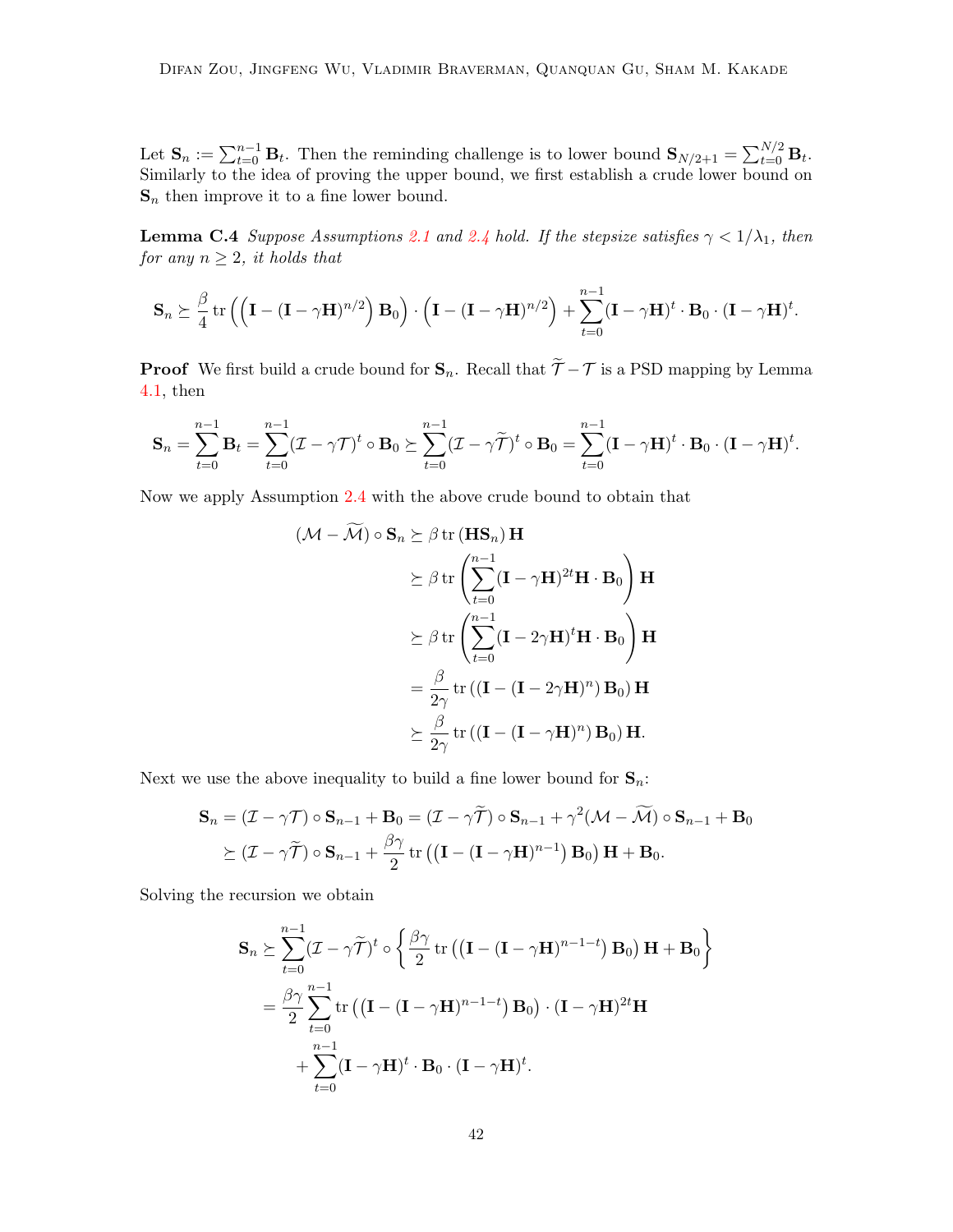For the first term, noticing the following:

$$
\sum_{t=0}^{n-1} \operatorname{tr} \left( (\mathbf{I} - (\mathbf{I} - \gamma \mathbf{H})^{n-1-t} \right) \mathbf{B}_0) \cdot (\mathbf{I} - \gamma \mathbf{H})^{2t} \mathbf{H}
$$
\n
$$
\geq \sum_{t=0}^{n-1} \operatorname{tr} \left( (\mathbf{I} - (\mathbf{I} - \gamma \mathbf{H})^{n-1-t} \right) \mathbf{B}_0) \cdot (\mathbf{I} - 2\gamma \mathbf{H})^t \mathbf{H}
$$
\n
$$
\geq \sum_{t=0}^{n/2-1} \operatorname{tr} \left( (\mathbf{I} - (\mathbf{I} - \gamma \mathbf{H})^{n-1-t} \right) \mathbf{B}_0) \cdot (\mathbf{I} - 2\gamma \mathbf{H})^t \mathbf{H}
$$
\n
$$
\geq \operatorname{tr} \left( \left( \mathbf{I} - (\mathbf{I} - \gamma \mathbf{H})^{n/2} \right) \mathbf{B}_0 \right) \cdot \sum_{t=0}^{n/2-1} (\mathbf{I} - 2\gamma \mathbf{H})^t \mathbf{H}
$$
\n
$$
= \frac{1}{2\gamma} \operatorname{tr} \left( \left( \mathbf{I} - (\mathbf{I} - \gamma \mathbf{H})^{n/2} \right) \mathbf{B}_0 \right) \cdot \left( \mathbf{I} - (\mathbf{I} - 2\gamma \mathbf{H})^{n/2} \right)
$$
\n
$$
\geq \frac{1}{2\gamma} \operatorname{tr} \left( \left( \mathbf{I} - (\mathbf{I} - \gamma \mathbf{H})^{n/2} \right) \mathbf{B}_0 \right) \cdot \left( \mathbf{I} - (\mathbf{I} - \gamma \mathbf{H})^{n/2} \right),
$$

inserting which back to the lower bound for  $\mathbf{S}_n,$  we complete the proof.

<span id="page-42-0"></span>**Lemma C.5** Suppose Assumptions [2.1](#page-3-0) and [2.4](#page-6-0) hold and  $N \ge 2$ . If the stepsize satisfies  $\gamma < 1/\gamma_1, \ then$ 

 $\blacksquare$ 

bias 
$$
\ge \frac{1}{100\gamma^2 N^2} \cdot ||\mathbf{w}_0 - \mathbf{w}^*||_{\mathbf{H}_{0:k^*}}^2 + \frac{1}{100} \cdot ||\mathbf{w}_0 - \mathbf{w}^*||_{\mathbf{H}_{k^*:\infty}}^2 + \frac{\beta \left( ||\mathbf{w}_0 - \mathbf{w}^*||_{\mathbf{H}_{0:k^*}}^2 + \gamma N ||\mathbf{w}_0 - \mathbf{w}^*||_{\mathbf{H}_{k^*:\infty}}^2 \right)}{1000\gamma N^2} \cdot \left( k^* + \gamma^2 N^2 \sum_{i > k^*} \lambda_i^2 \right),
$$

where  $k^* = \max\{k : \lambda_k \geq \frac{1}{N\gamma}\}.$ 

**Proof** According to  $(C.4)$  and Lemma  $C.4$ , we have that

bias 
$$
\geq \frac{1}{2\gamma N^2} \langle \mathbf{I} - (\mathbf{I} - \gamma \mathbf{H})^{N/2}, \mathbf{S}_{N/2+1} \rangle \geq \frac{1}{2\gamma N^2} \langle \mathbf{I} - (\mathbf{I} - \gamma \mathbf{H})^{N/2}, \mathbf{S}_{N/2} \rangle
$$
  
\n $\geq \frac{\beta}{8\gamma N^2} tr \left( \left( \mathbf{I} - (\mathbf{I} - \gamma \mathbf{H})^{N/4} \right) \mathbf{B}_0 \right) \cdot \langle \mathbf{I} - (\mathbf{I} - \gamma \mathbf{H})^{N/2}, \mathbf{I} - (\mathbf{I} - \gamma \mathbf{H})^{N/4} \rangle$   
\n $+ \frac{1}{2\gamma N^2} \langle \mathbf{I} - (\mathbf{I} - \gamma \mathbf{H})^{N/2}, \sum_{t=0}^{N/2-1} (\mathbf{I} - \gamma \mathbf{H})^t \cdot \mathbf{B}_0 \cdot (\mathbf{I} - \gamma \mathbf{H})^t \rangle$ .

The first term is lower bounded by

$$
I_1 \ge \frac{\beta}{8\gamma N^2} \operatorname{tr} \left( \left( \mathbf{I} - (\mathbf{I} - \gamma \mathbf{H})^{N/4} \right) \mathbf{B}_0 \right) \cdot \operatorname{tr} \left( \left( \mathbf{I} - (\mathbf{I} - \gamma \mathbf{H})^{N/4} \right)^2 \right)
$$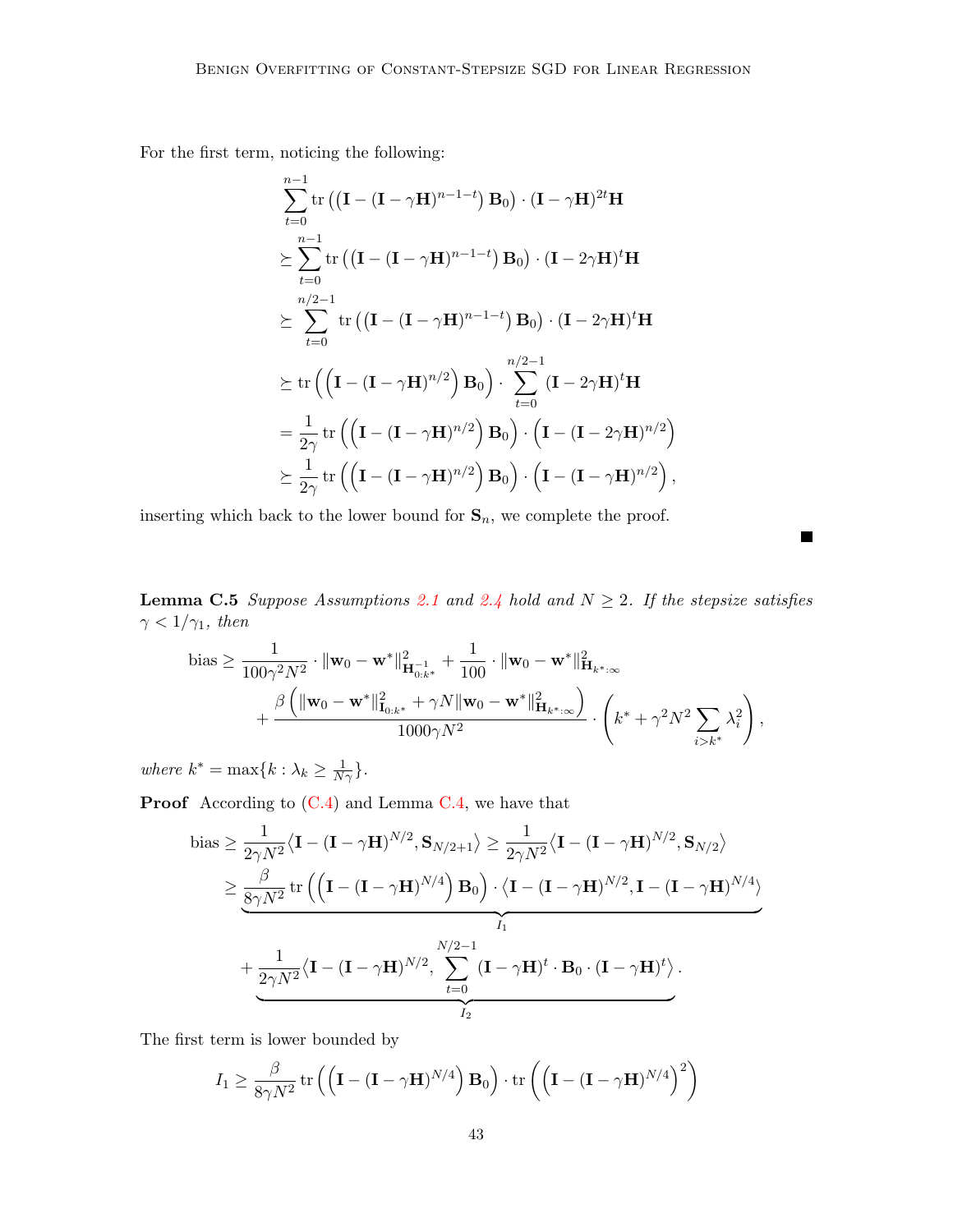$$
= \frac{\beta}{8\gamma N^2} \left( \sum_i \left( 1 - (1 - \gamma \lambda_i)^{N/4} \right) \omega_i^2 \right) \cdot \left( \sum_i \left( 1 - (1 - \gamma \lambda_i)^{N/4} \right)^2 \right),
$$

where  $\omega_i = \mathbf{v}_i^{\top}(\mathbf{w}_0 - \mathbf{w}^*)$  for  $\mathbf{v}_1, \dots, \mathbf{v}_d$  being the eigenvectors of **H**; and the second term is lower bounded by

$$
I_2 = \frac{1}{2\gamma N^2} \langle \sum_{t=0}^{N/2-1} (\mathbf{I} - \gamma \mathbf{H})^{2t} \left( \mathbf{I} - (\mathbf{I} - \gamma \mathbf{H})^{N/2} \right), \mathbf{B}_0 \rangle
$$
  
\n
$$
\geq \frac{1}{2\gamma N^2} \langle \sum_{t=0}^{N/2-1} (\mathbf{I} - 2\gamma \mathbf{H})^t \left( \mathbf{I} - (\mathbf{I} - \gamma \mathbf{H})^{N/2} \right), \mathbf{B}_0 \rangle
$$
  
\n
$$
\geq \frac{1}{4\gamma^2 N^2} \langle \left( \mathbf{I} - (\mathbf{I} - \gamma \mathbf{H})^{N/2} \right)^2 \mathbf{H}^{-1}, \mathbf{B}_0 \rangle
$$
  
\n
$$
\geq \frac{1}{4\gamma^2 N^2} \langle \left( \mathbf{I} - (\mathbf{I} - \gamma \mathbf{H})^{N/4} \right)^2 \mathbf{H}^{-1}, \mathbf{B}_0 \rangle
$$
  
\n
$$
= \frac{1}{4\gamma^2 N^2} \sum_{i} \left( 1 - (1 - \gamma \lambda_i)^{N/4} \right)^2 \lambda_i^{-1} \omega_i^2.
$$

To further lower bound the two terms, noticing the following inequality:

$$
1 - (1 - \gamma \lambda_i)^{\frac{N}{4}} \ge \begin{cases} 1 - (1 - \frac{1}{N})^{\frac{N}{4}} \ge 1 - e^{-\frac{1}{4}} \ge \frac{1}{5}, & \lambda_i \ge \frac{1}{\gamma N}, \\ \frac{N}{4} \cdot \gamma \lambda_i - \frac{N(N-4)}{32} \cdot \gamma^2 \lambda_i^2 \ge \frac{N}{5} \cdot \gamma \lambda_i, & \lambda_i < \frac{1}{\gamma N}. \end{cases}
$$

Plugging this into the bounds for  $I_1$  and  $I_2$ , and setting  $k^* := \max\{k : \lambda_k \ge 1/(\gamma N)\}\)$ , we then obtain that

$$
I_{1} \geq \frac{\beta}{8\gamma N^{2}} \cdot \left(\frac{1}{5} \cdot \sum_{i \leq k^{*}} \omega_{i}^{2} + \frac{\gamma N}{5} \sum_{i > k^{*}} \lambda_{i} \omega_{i}^{2}\right) \cdot \left(\frac{1}{25} \cdot k^{*} + \frac{\gamma^{2} N^{2}}{25} \cdot \sum_{i > k^{*}} \lambda_{i}^{2}\right)
$$
  
= 
$$
\frac{\beta}{1000\gamma N^{2}} \cdot \left(\|\mathbf{w}_{0} - \mathbf{w}^{*}\|_{\mathbf{I}_{0:k^{*}}}^{2} + \gamma N \|\mathbf{w}_{0} - \mathbf{w}^{*}\|_{\mathbf{H}_{k^{*}:\infty}}^{2}\right) \cdot \left(k^{*} + \gamma^{2} N^{2} \sum_{i > k^{*}} \lambda_{i}^{2}\right),
$$

and that

$$
I_2 \geq \frac{1}{4\gamma^2 N^2} \left( \frac{1}{25} \cdot \sum_{i \leq k^*} \lambda_i^{-1} \omega_i^2 + \frac{\gamma^2 N^2}{25} \cdot \sum_{i > k^*} \lambda_i \omega_i^2 \right)
$$
  
= 
$$
\frac{1}{100\gamma^2 N^2} \left( \|\mathbf{w}_0 - \mathbf{w}^*\|_{\mathbf{H}_{0:k^*}}^2 + \gamma^2 N^2 \|\mathbf{w}_0 - \mathbf{w}^*\|_{\mathbf{H}_{k^*:\infty}}^2 \right).
$$

Summing up the two terms completes the proof.

 $\blacksquare$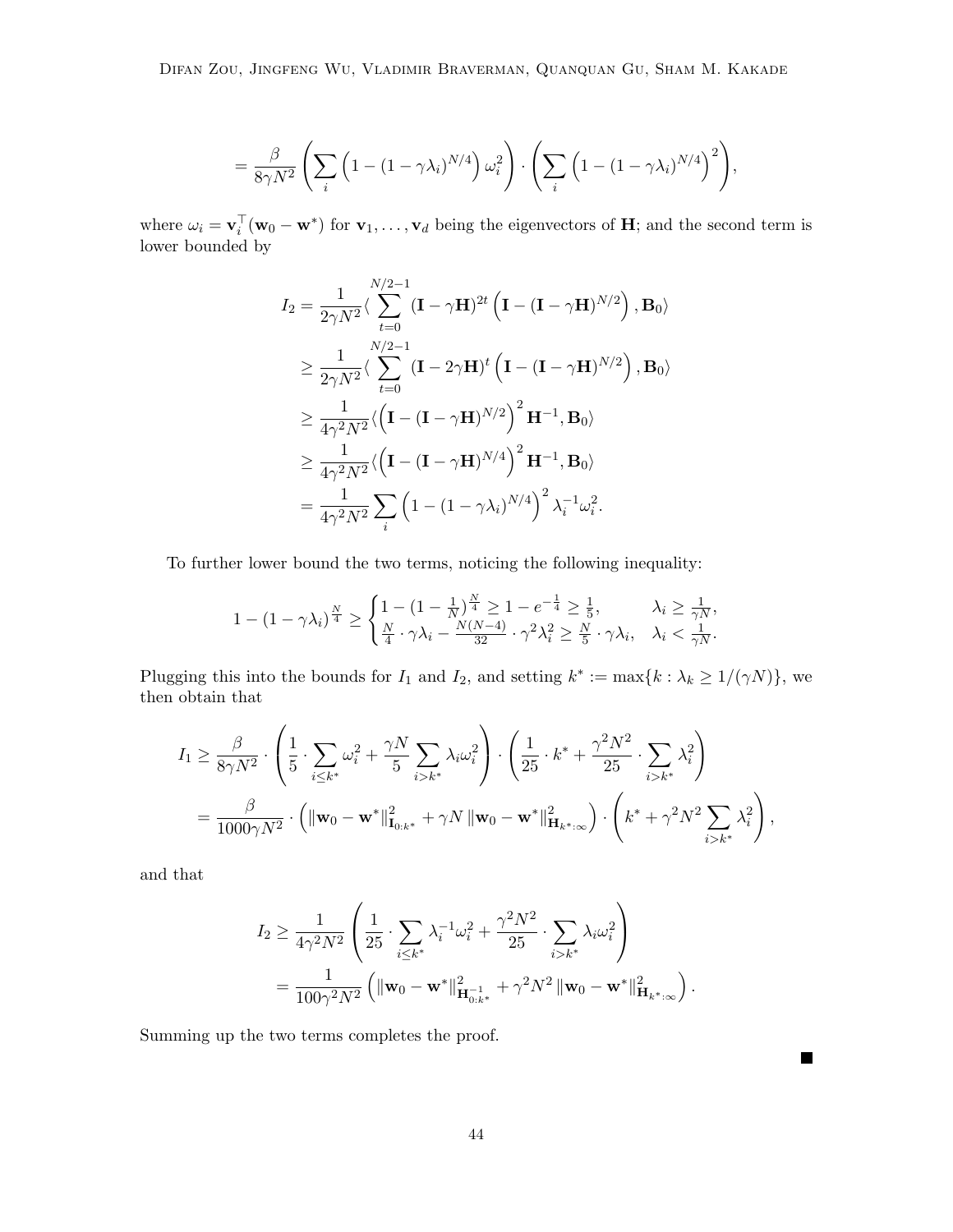## C.4 Proof of Theorem [2.2](#page-6-1)

**Proof** Plugging the bounds of the bias error and variance error in Lemmas [C.5](#page-42-0) and [C.3](#page-38-1) into Lemma [C.1](#page-36-0) immediately completes the proof.

# Appendix D. Proofs for Tail-Averaging

In this section, we provide the proofs for SGD with tail-averaging. Recall that in tailaveraging, we take average from the s-th iterate, i.e., the output of the tail-average SGD is

$$
\overline{\mathbf{w}}_{s:s+N} = \frac{1}{N} \sum_{t=s}^{s+N-1} \mathbf{w}_t.
$$

#### D.1 Upper Bounds for Tail-Averaging

The following two lemmas are straightforward extensions of Lemmas [B.2](#page-6-1) and [B.3.](#page-22-0)

Lemma D.1 (Variant of Lemma [B.2\)](#page-6-1)

$$
\mathbb{E}[L(\overline{\mathbf{w}}_{s:s+N})] - L(\mathbf{w}^*) = \frac{1}{2} \langle \mathbf{H}, \mathbb{E}[\bar{\boldsymbol{\eta}}_{s:s+N} \otimes \bar{\boldsymbol{\eta}}_{s:s+N}] \rangle \leq \left(\sqrt{\text{bias}} + \sqrt{\text{variance}}\right)^2,
$$

where

bias := 
$$
\frac{1}{2} \langle \mathbf{H}, \mathbb{E}[\bar{\pmb{\eta}}_{s:s+N}^{\text{bias}} \otimes \bar{\pmb{\eta}}_{s:s+N}^{\text{bias}}] \rangle
$$
, variance :=  $\frac{1}{2} \langle \mathbf{H}, \mathbb{E}[\bar{\pmb{\eta}}_{s:s+N}^{\text{variance}} \otimes \bar{\pmb{\eta}}_{s:s+N}^{\text{variance}}] \rangle$ .

<span id="page-44-0"></span>**Lemma D.2 (Variant of Lemma [B.3\)](#page-22-0)** Recall iterates  $(4.4)$  and  $(4.5)$ . If the stepsize satisfies  $\gamma < 1/\lambda_1$ , the bias error and variance error are upper bounded respectively as follows:

bias := 
$$
\frac{1}{2} \langle \mathbf{H}, \mathbb{E}[\bar{\pmb{\eta}}_{s:s+N}^{\text{bias}} \otimes \bar{\pmb{\eta}}_{s:s+N}^{\text{bias}}] \rangle \leq \frac{1}{N^2} \sum_{t=0}^{N-1} \sum_{k=t}^{N-1} \langle (\mathbf{I} - \gamma \mathbf{H})^{k-t} \mathbf{H}, \mathbf{B}_{s+t} \rangle
$$
,  
variance :=  $\frac{1}{2} \langle \mathbf{H}, \mathbb{E}[\bar{\pmb{\eta}}_{s:s+N}^{\text{variance}} \otimes \bar{\pmb{\eta}}_{s:s+N}^{\text{variance}}] \leq \frac{1}{N^2} \sum_{t=0}^{N-1} \sum_{k=t}^{N-1} \langle (\mathbf{I} - \gamma \mathbf{H})^{k-t} \mathbf{H}, \mathbf{C}_{s+t} \rangle$ .

**Proof** By replacing  $B_0$  and  $C_0$  by  $B_s$  and  $C_s$  in the proof of Lemma [B.3,](#page-22-0) and repeating the remaining arguments, we can easily complete the proof. П

#### D.1.1 Bounding the Variance Error

<span id="page-44-1"></span>**Lemma D.3 (Variant of Lemma [B.6\)](#page-26-0)** Under Assumptions [2.1,](#page-3-0) [2.3](#page-4-4) and [B.1,](#page-3-0) if the stepsize satisfies  $\gamma < 1/R^2$ , then it holds that

variance 
$$
\leq \frac{\sigma^2}{1 - \gamma R^2} \cdot \left(\frac{k^*}{N} + \gamma \cdot \sum_{k^* < i \leq k^{\dagger}} \lambda_i + \gamma^2 (s + N) \cdot \sum_{i > k^{\dagger}} \lambda_i^2\right),
$$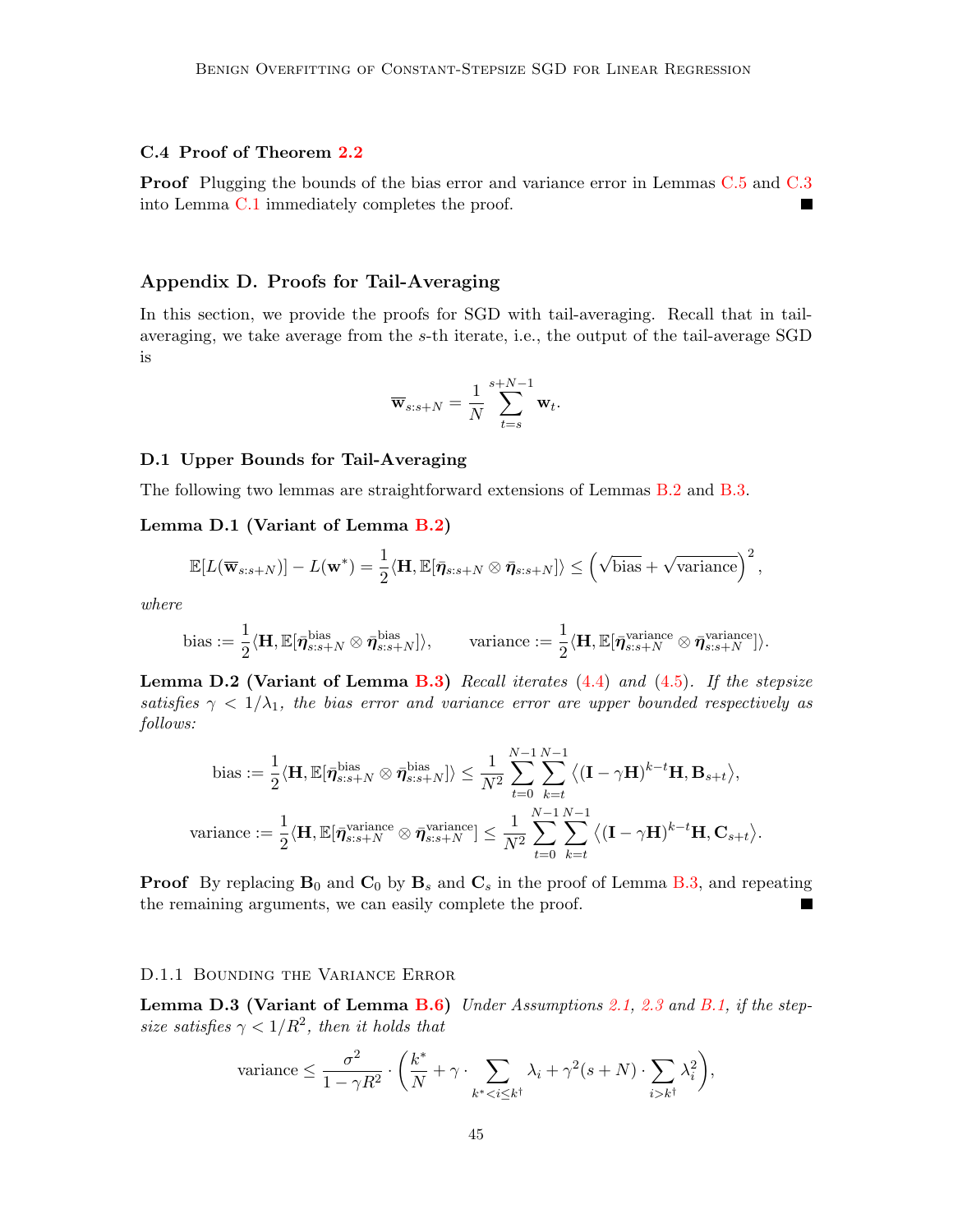where  $k^* = \min\{k : \lambda_i < \frac{1}{\gamma N}\}\$  and  $k^{\dagger} = \min\{k : \lambda_i < \frac{1}{\gamma (s + 1)}\}\$  $\frac{1}{\gamma(s+N)}\}$ .

**Proof** By Lemma [D.2,](#page-44-0) we can bound the variance error as follows

variance 
$$
\leq \frac{1}{N^2} \sum_{t=0}^{N-1} \sum_{k=t}^{N-1} \langle (\mathbf{I} - \gamma \mathbf{H})^{k-t} \mathbf{H}, \mathbf{C}_{s+t} \rangle
$$
  
\n $= \frac{1}{\gamma N^2} \sum_{t=0}^{N-1} \langle \mathbf{I} - (\mathbf{I} - \gamma \mathbf{H})^{N-t}, \mathbf{C}_{s+t} \rangle$   
\n $\leq \frac{\sigma^2}{N^2 (1 - \gamma R^2)} \sum_{t=0}^{N-1} \langle \mathbf{I} - (\mathbf{I} - \gamma \mathbf{H})^{N-t}, (\mathbf{I} - (\mathbf{I} - \gamma \mathbf{H})^{s+t}) \rangle$   
\n $= \frac{\sigma^2}{N^2 (1 - \gamma R^2)} \sum_{i} \sum_{t=0}^{N-1} (1 - (1 - \gamma \lambda_i)^{N-t}) (1 - (1 - \gamma \lambda_i)^{s+t})$   
\n $\leq \frac{\sigma^2}{N^2 (1 - \gamma R^2)} \sum_{i} \sum_{t=0}^{N-1} (1 - (1 - \gamma \lambda_i)^N) (1 - (1 - \gamma \lambda_i)^{s+N})$   
\n $= \frac{\sigma^2}{N (1 - \gamma R^2)} \sum_{i} (1 - (1 - \gamma \lambda_i)^N) (1 - (1 - \gamma \lambda_i)^{s+N}),$ 

where the second inequality is due to Lemma [B.5,](#page-25-0)  $\{\lambda_i\}_{i\geq 1}$  are the eigenvalues of H and are sorted in decreasing order. Now we will move to upper bound the quantity  $(1 - (1 - \gamma \lambda_i)^N) (1 - (1 - \gamma \lambda_i)^{s+N}),$  which will be separately discussed according to the following three cases: (1)  $\gamma \lambda_i \geq 1/N$ , (2)  $1/(s+N) \leq \gamma \lambda_i < 1/N$ , and (3)  $\gamma \lambda < 1/(s+N)$ . In case (1), we can crudely bound this quantity as follows,

$$
(1 - (1 - \gamma \lambda_i)^N) (1 - (1 - \gamma \lambda_i)^{s+N}) \le 1.
$$

In case (2), we can use  $(1 - \gamma \lambda_i)^N \geq 1 - \gamma N \lambda_i$  and get

$$
(1 - (1 - \gamma \lambda_i)^N) (1 - (1 - \gamma \lambda_i)^{s+N}) \le \gamma N \lambda_i \cdot 1 = \gamma N \lambda_i.
$$

In case (3), we can use  $(1 - \gamma \lambda_i)^N \geq 1 - \gamma N \lambda_i$  and  $(1 - \gamma \lambda_i)^{s+N} \geq 1 - \gamma (s+N) \lambda_i$ , and get

$$
(1 - (1 - \gamma \lambda_i)^N) (1 - (1 - \gamma \lambda_i)^{s+N}) \le \gamma N \lambda_i \cdot \gamma(s+N) \lambda_i = \gamma^2 N(s+N) \lambda_i^2.
$$

Therefore, set  $k^* = \min\{k : \lambda_i < \frac{1}{N\gamma}\}\$  and  $k^{\dagger} = \min\{k : \lambda_i < \frac{1}{(s+l)^2}\}\$  $\frac{1}{(s+N)\gamma}$ , we have

variance 
$$
\leq \frac{\sigma^2}{N(1 - \gamma R^2)} \cdot \left( k^* + \gamma N \sum_{k^* < i \leq k^{\dagger}} \lambda_i + \gamma^2 N(s + N) \sum_{i > k^{\dagger}} \lambda_i^2 \right)
$$
  
= 
$$
\frac{\sigma^2}{1 - \gamma R^2} \cdot \left( \frac{k^*}{N} + \gamma \cdot \sum_{k^* < i \leq k^{\dagger}} \lambda_i + \gamma^2 (s + N) \cdot \sum_{i > k^{\dagger}} \lambda_i^2 \right).
$$

This completes the proof.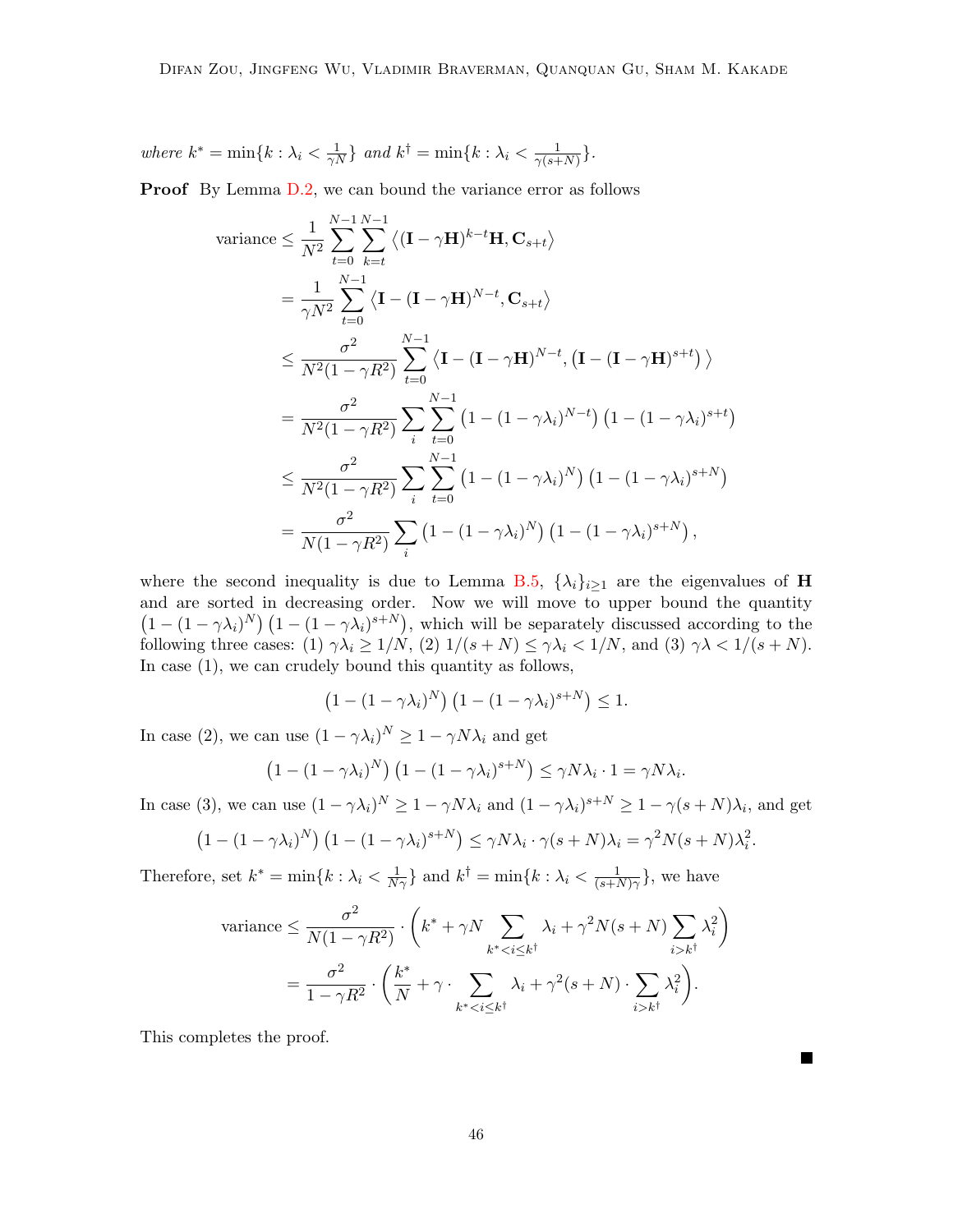#### D.1.2 Bounding the Bias Error

Similarly to  $(B.13)$  and using Lemma [D.2,](#page-44-0) we have the following upper bound for the bias error:

bias 
$$
\leq \frac{1}{N^2} \sum_{t=0}^{N-1} \sum_{k=t}^{N-1} \langle (\mathbf{I} - \gamma \mathbf{H})^{k-t} \mathbf{H}, \mathbf{B}_{s+t} \rangle
$$
  
\n
$$
= \frac{1}{\gamma N^2} \sum_{t=0}^{N-1} \langle \mathbf{I} - (\mathbf{I} - \gamma \mathbf{H})^{N-t}, \mathbf{B}_{s+t} \rangle
$$
\n
$$
\leq \frac{1}{\gamma N^2} \langle \mathbf{I} - (\mathbf{I} - \gamma \mathbf{H})^N, \sum_{t=0}^{N-1} \mathbf{B}_{s+t} \rangle.
$$
\n(D.1)

Let  $\mathbf{S}_{s:s+t} = \sum_{k=s}^{s+t-1} \mathbf{B}_k$ , then we only need to establish an upper bound for  $\mathbf{S}_{s:s+N}$ .

Lemma D.4 (Variant of Lemma [B.10\)](#page-30-0) Let  $S_{s:s+t} = \sum_{k=s}^{s+t-1} B_k$  for any  $t \geq s$  and  $\mathbf{B}_{a,b} = \mathbf{B}_{a} - (\mathbf{I} - \gamma \mathbf{H})^{b-a} \mathbf{B}_{a} (\mathbf{I} - \gamma \mathbf{H})^{b-a}$ . Under Assumptions [2.1](#page-3-0) and [2.2,](#page-4-3) if the stepsize satisfies  $\gamma < 1/(\alpha \operatorname{tr}(\mathbf{H}))$ , it holds that

$$
\mathbf{S}_{s:s+N} \preceq \sum_{k=0}^{N-1} (\mathbf{I} - \gamma \mathbf{H})^{k+s} \mathbf{B}_0 (\mathbf{I} - \gamma \mathbf{H})^{k+s} + \frac{\gamma \alpha \operatorname{tr}(\mathbf{B}_{s,s+N} + \mathbf{B}_{0,s})}{1 - \gamma \alpha \operatorname{tr}(\mathbf{H})} \sum_{k=0}^{N-1} (\mathbf{I} - \gamma \mathbf{H})^{2k} \mathbf{H}.
$$

**Proof** Based on the definition of  $\mathbf{S}_{s:s+t}$ , we have

$$
\mathbf{S}_{s:s+t} = \sum_{k=s}^{s+t-1} \mathbf{B}_k = \sum_{k=0}^{t-1} (\mathcal{I} - \gamma \mathcal{T})^k \circ \mathbf{B}_s = (\mathcal{I} - \gamma \mathcal{T}) \circ \mathbf{S}_{s:s+t-1} + \mathbf{B}_s.
$$

Therefore, following the similar proof technique of Lemma [B.10,](#page-30-0) we can get

$$
\mathbf{S}_{s:s+N} \preceq \underbrace{\sum_{k=0}^{N-1} (\mathbf{I} - \gamma \mathbf{H})^k \mathbf{B}_s (\mathbf{I} - \gamma \mathbf{H})^k}_{I_1} + \underbrace{\frac{\gamma \alpha \operatorname{tr}(\mathbf{B}_{s,s+N})}{1 - \gamma \alpha \operatorname{tr}(\mathbf{H})} \sum_{k=0}^{N-1} (\mathbf{I} - \gamma \mathbf{H})^{2k} \mathbf{H}}_{I_2}.
$$
 (D.2)

Now we will upper bound  $I_1$ , which requires a carefully characterization on  $\mathbf{B}_s$ . Particularly, the update form of  $\mathbf{B}_k$  in [\(4.2\)](#page-10-2) implies

$$
\mathbf{B}_k = (\mathcal{I} - \gamma \mathcal{T}) \circ \mathbf{B}_{k-1} \preceq (\mathcal{I} - \gamma \widetilde{\mathcal{T}}) \circ \mathbf{B}_{k-1} + \gamma^2 \mathcal{M} \circ \mathbf{B}_{k-1}.
$$

By Assumption [2.2,](#page-4-3) we have  $\mathcal{M} \circ \mathbf{B}_k \preceq \alpha \operatorname{tr}(\mathbf{H}\mathbf{B}_k) \cdot \mathbf{H}$ . Thus,

$$
\mathbf{B}_{k} \preceq (\mathcal{I} - \gamma \widetilde{\mathcal{T}}) \circ \mathbf{B}_{k-1} + \gamma^{2} \mathcal{M} \circ \mathbf{B}_{k-1}
$$
  
\n
$$
\preceq (\mathcal{I} - \gamma \widetilde{\mathcal{T}}) \circ \mathbf{B}_{k-1} + \alpha \gamma^{2} \operatorname{tr}(\mathbf{H} \mathbf{B}_{k-1}) \cdot \mathbf{H}
$$
  
\n
$$
= (\mathcal{I} - \gamma \widetilde{\mathcal{T}})^{k} \circ \mathbf{B}_{0} + \alpha \gamma^{2} \sum_{t=0}^{k-1} \operatorname{tr}(\mathbf{H} \mathbf{B}_{t}) \cdot (\mathcal{I} - \gamma \widetilde{\mathcal{T}})^{k-1-t} \circ \mathbf{H}
$$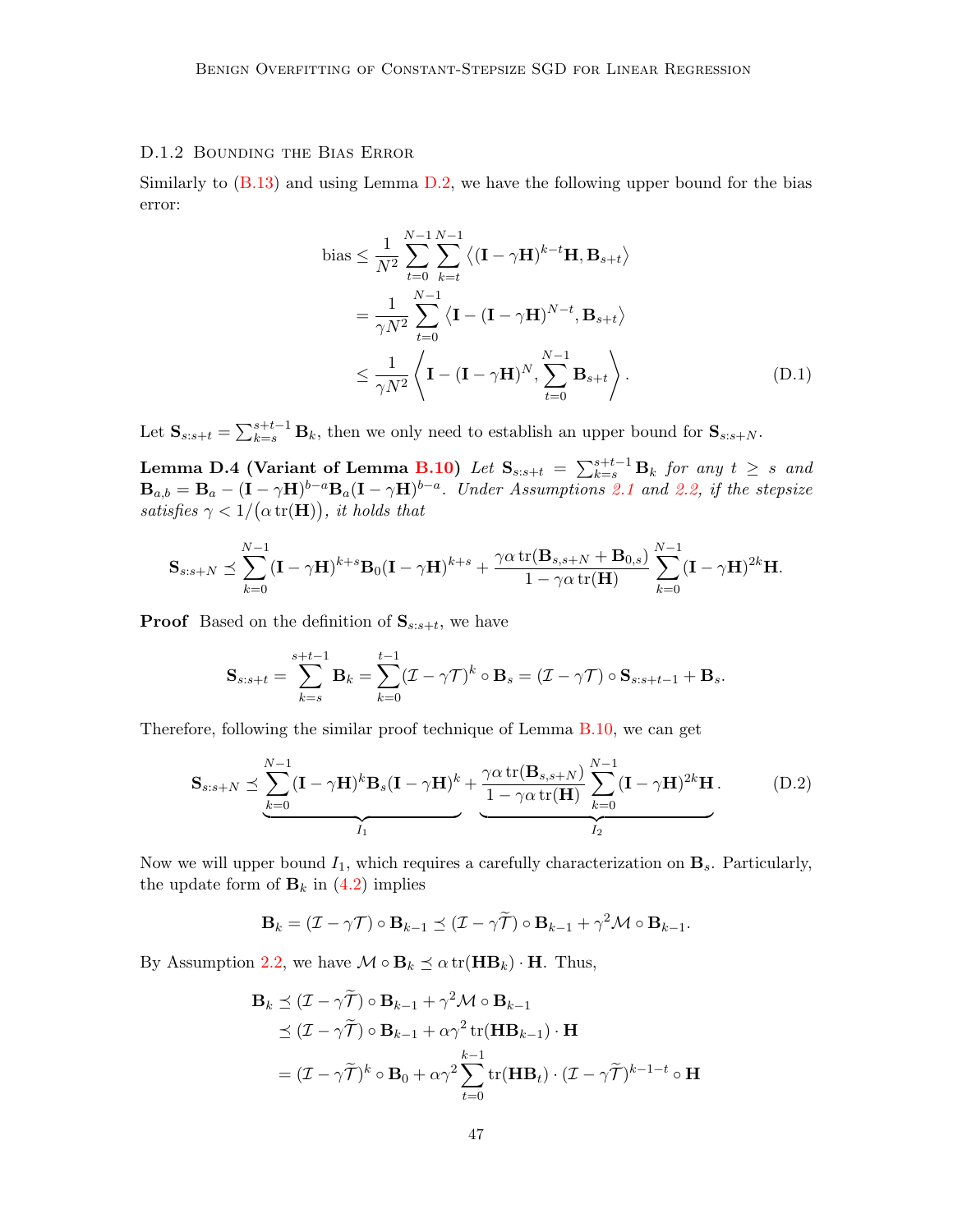$$
\preceq (\mathcal{I} - \gamma \widetilde{\mathcal{T}})^k \circ \mathbf{B}_0 + \alpha \gamma^2 \sum_{t=0}^{k-1} \text{tr}(\mathbf{H} \mathbf{B}_t) \cdot \mathbf{H}
$$
 (D.3)

where in the third inequality we use the fact that  $\mathcal{I} - \gamma \mathcal{T}$  is a PSD mapping and the last inequality is due to  $(\mathcal{I} - \gamma \widetilde{\mathcal{T}})^{k-1-t} \mathbf{H} = (\mathbf{I} - \gamma \mathbf{H})$  $\sum$ equality is due to  $(\mathcal{I} - \gamma \widetilde{\mathcal{T}})^{k-1-t} \mathbf{H} = (\mathbf{I} - \gamma \mathbf{H})^{2(k-1-t)} \mathbf{H} \preceq \mathbf{H}$ . Next we will upper bound  $k-1 \atop t=0}$  tr( $\mathbf{H} \mathbf{B}_t$ ). Recall the definition of  $\eta_k^{\text{bias}}$  and its update rule, we have

$$
\begin{aligned} \mathbb{E}[\|\pmb{\eta}_{k}^{\text{bias}}\|_2^2|\pmb{\eta}_{k-1}^{\text{bias}}] &= \mathbb{E}[\|(\mathbf{I} - \gamma \mathbf{x}_k \mathbf{x}_k^\top) \pmb{\eta}_{k-1}^{\text{bias}}\|_2^2|\pmb{\eta}_{k-1}^{\text{bias}}] \\ &= \|\pmb{\eta}_{k-1}^{\text{bias}}\|_2^2 - 2\gamma \mathbb{E}[\langle\mathbf{x}_k \mathbf{x}_k^\top, \pmb{\eta}_{k-1}^{\text{bias}}\otimes \pmb{\eta}_{k-1}^{\text{bias}}\rangle|\pmb{\eta}_{k-1}^{\text{bias}}] + \gamma^2 \mathbb{E}[\langle\mathbf{x}_k \mathbf{x}_k^\top \mathbf{x}_k \mathbf{x}_k^\top, \pmb{\eta}_{k-1}^{\text{bias}}\otimes \pmb{\eta}_{k-1}^{\text{bias}}|\pmb{\eta}_{k-1}^{\text{bias}}] \\ &= \|\pmb{\eta}_{k-1}^{\text{bias}}\|_2^2 - 2\gamma \langle \mathbf{H}, \pmb{\eta}_{k-1}^{\text{bias}}\otimes \pmb{\eta}_{k-1}^{\text{bias}}\rangle + \gamma^2 \langle \mathcal{M} \circ \mathbf{I}, \pmb{\eta}_{k-1}^{\text{bias}}\otimes \pmb{\eta}_{k-1}^{\text{bias}}\rangle \\ &\leq \|\pmb{\eta}_{k-1}^{\text{bias}}\|_2^2 - \left(2\gamma - \gamma^2 \alpha \operatorname{tr}(\mathbf{H})\right) \cdot \langle \mathbf{H}, \pmb{\eta}_{k-1}^{\text{bias}}\otimes \pmb{\eta}_{k-1}^{\text{bias}}\rangle, \end{aligned}
$$

where the inequality is due to the fact that  $\mathcal{M} \circ \mathbf{I} \preceq \alpha \operatorname{tr}(\mathbf{H})\mathbf{H}$ . Note that  $\mathbf{B}_k = \mathbb{E}[\boldsymbol{\eta}_k^{\text{bias}} \otimes \boldsymbol{\eta}_k^{\text{bias}}]$ , taking total expectation further gives

$$
\mathrm{tr}(\mathbf{B}_k) \leq \mathrm{tr}(\mathbf{B}_{k-1}) - (2\gamma - \gamma^2 \alpha \,\mathrm{tr}(\mathbf{H})) \cdot \mathrm{tr}(\mathbf{H}\mathbf{B}_{k-1}),
$$

which implies that

$$
\sum_{t=0}^{k-1} \text{tr}(\mathbf{H}\mathbf{B}_t) \le \frac{\text{tr}(\mathbf{B}_0) - \text{tr}(\mathbf{B}_k)}{2\gamma - \gamma^2 \alpha \text{tr}(\mathbf{H})}.
$$
 (D.4)

Substituting  $(D.4)$  into  $(D.3)$  gives

$$
\mathbf{B}_k \preceq (\mathcal{I} - \gamma \widetilde{\mathcal{T}})^k \circ \mathbf{B}_0 + \alpha \gamma^2 \sum_{t=0}^{k-1} \text{tr}(\mathbf{H} \mathbf{B}_t) \cdot \mathbf{H}
$$

$$
\preceq (\mathcal{I} - \gamma \widetilde{\mathcal{T}})^k \circ \mathbf{B}_0 + \frac{\gamma \alpha \, \text{tr}(\mathbf{B}_0 - \mathbf{B}_k)}{2 - \gamma \alpha \, \text{tr}(\mathbf{H})} \cdot \mathbf{H}.
$$

Therefore, we further have

$$
I_1 \preceq \sum_{k=0}^{N-1} (\mathbf{I} - \gamma \mathbf{H})^{k+s} \mathbf{B}_0 (\mathbf{I} - \gamma \mathbf{H})^{k+s} + \frac{\gamma \alpha \operatorname{tr}(\mathbf{B}_0 - \mathbf{B}_s)}{2 - \gamma \alpha \operatorname{tr}(\mathbf{H})} \sum_{k=0}^{N-1} (\mathbf{I} - \gamma \mathbf{H})^{2k} \mathbf{H}.
$$
 (D.5)

Further note that  $\mathbf{B}_s = (\mathcal{I} - \gamma \mathcal{T})^s \mathbf{B}_0$  and  $\mathcal{T} \succeq \widetilde{\mathcal{T}}$ , we have

$$
\text{tr}(\mathbf{B}_0 - \mathbf{B}_s) = \text{tr} (\mathbf{B}_0 - (\mathcal{I} - \gamma \mathcal{T})^s \mathbf{B}_0)
$$
  
\n
$$
\leq \text{tr} (\mathbf{B}_0 - (\mathcal{I} - \gamma \widetilde{\mathcal{T}})^s \mathbf{B}_0)
$$
  
\n
$$
\leq \text{tr} (\mathbf{B}_0 - (\mathbf{I} - \gamma \mathbf{H})^s \mathbf{B}_0 (\mathbf{I} - \gamma \mathbf{H})^s)
$$
  
\n
$$
= \text{tr}(\mathbf{B}_{0,s}).
$$

Now, we can substitute the above inequality and [\(D.5\)](#page-11-4) into [\(D.2\)](#page-10-2) and obtain the following upper bound on  $\mathbf{S}_{s:s+N}$ ,

$$
\mathbf{S}_{s:s+N} \preceq I_1 + I_2 \preceq \sum_{k=0}^{N-1} (\mathbf{I} - \gamma \mathbf{H})^{k+s} \mathbf{B}_0 (\mathbf{I} - \gamma \mathbf{H})^{k+s} + \frac{\gamma \alpha \operatorname{tr}(\mathbf{B}_{s,s+N} + \mathbf{B}_{0,s})}{1 - \gamma \alpha \operatorname{tr}(\mathbf{H})} \sum_{k=0}^{N-1} (\mathbf{I} - \gamma \mathbf{H})^{2k} \mathbf{H},
$$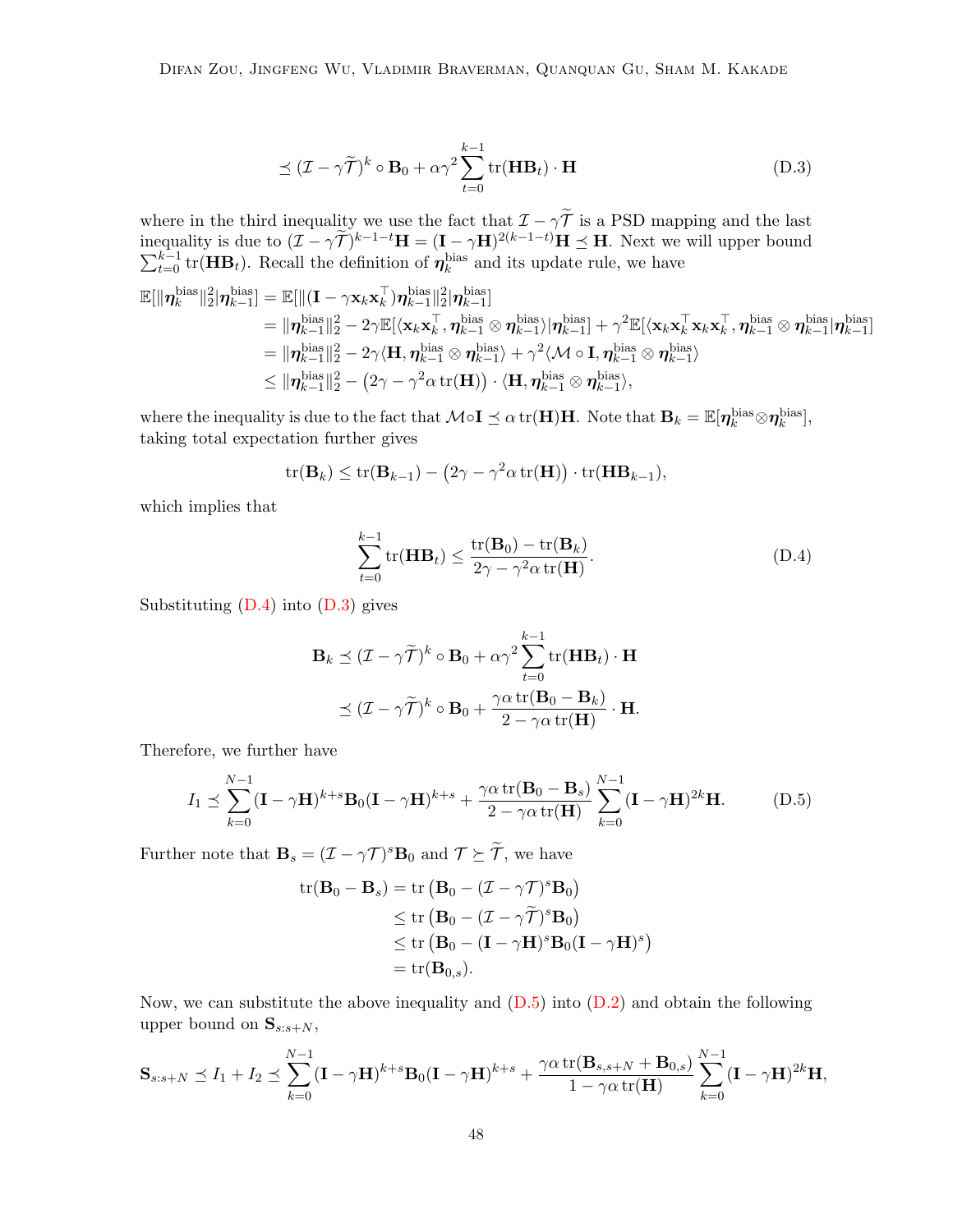where we use the fact that  $0 \leq 1 - \gamma \alpha \operatorname{tr}(\mathbf{H}) \leq 2 - \gamma \alpha \operatorname{tr}(\mathbf{H})$ . This completes the proof.  $\blacksquare$ 

<span id="page-48-0"></span>Lemma D.5 (Variant of Lemma [B.11\)](#page-31-0) Under Assumptions [2.1](#page-3-0) and [2.2,](#page-4-3) if the stepsize satisfies  $\gamma < 1/(\alpha \operatorname{tr}(\mathbf{H}))$ , it holds that

$$
\begin{aligned} \mathrm{bias} &\leq \frac{1}{\gamma^2 N^2} \cdot \big\| (\mathbf{I} - \gamma \mathbf{H})^s (\mathbf{w}_0 - \mathbf{w}^*) \big\|_{\mathbf{H}_{0:k^*}}^2 + \big\| (\mathbf{I} - \gamma \mathbf{H})^s (\mathbf{w}_0 - \mathbf{w}^*) \big\|_{\mathbf{H}_{k^*:\infty}}^2 \\ &\quad + \frac{4\alpha \big( \| \mathbf{w}_0 - \mathbf{w}^* \|_{\mathbf{I}_{0:k^*}} + (s + N) \gamma \| \mathbf{w}_0 - \mathbf{w}^* \|^2_{\mathbf{H}_{k^*:\infty}} \big)}{\gamma (1 - \gamma \alpha \operatorname{tr}(\mathbf{H}))} \cdot \left( \frac{k^*}{N^2} + \gamma^2 \sum_{i > k^*} \lambda_i^2 \right), \end{aligned}
$$

where  $k^* = \max\{k : \lambda_k \geq \frac{1}{\gamma N}\}.$ 

**Proof** Substituting the upper bound of  $\mathbf{S}_{s:s+N}$  into [\(D.1\)](#page-10-3), we can get

bias 
$$
\leq \frac{\alpha \operatorname{tr}(\mathbf{B}_{s,s+N} + \mathbf{B}_{0,s})}{N^2 (1 - \gamma \alpha \operatorname{tr}(\mathbf{H}))} \sum_{k=0}^{N-1} \left\langle \mathbf{I} - (\mathbf{I} - \gamma \mathbf{H})^N, (\mathbf{I} - \gamma \mathbf{H})^{2k} \mathbf{H} \right\rangle
$$
  
+ 
$$
\frac{1}{\gamma N^2} \sum_{k=0}^{N-1} \left\langle \mathbf{I} - (\mathbf{I} - \gamma \mathbf{H})^N, (\mathbf{I} - \gamma \mathbf{H})^{k+s} \mathbf{B}_0 (\mathbf{I} - \gamma \mathbf{H})^{k+s} \right\rangle.
$$
 (D.6)

By  $(B.21)$ , we can get the following bound on  $I_1$ ,

$$
I_1 \leq \frac{\alpha \operatorname{tr}(\mathbf{B}_{s,s+N} + \mathbf{B}_{0,s})}{\gamma (1 - \gamma \alpha \operatorname{tr}(\mathbf{H}))} \cdot \left(\frac{k^*}{N^2} + \gamma^2 \sum_{i > k^*} \lambda_i^2\right). \tag{D.7}
$$

Then following the same procedure in  $(B.22)$ , we have

$$
\mathrm{tr}(\mathbf{B}_{s,s+N} + \mathbf{B}_{0,s}) \leq 2\,\mathrm{tr}(\mathbf{B}_{0,s+N}) \leq 4(\|\mathbf{w}_0 - \mathbf{w}^*\|_{\mathbf{I}_{0:k^*}} + (s+N)\gamma \|\mathbf{w}_0 - \mathbf{w}^*\|_{\mathbf{H}_{k^*:\infty}}^2)
$$

where  $k^* = \max\left\{k : \lambda_k \geq \frac{1}{\gamma N}\right\}$  (in fact  $k^*$  can be arbitrary choosen). Plugging this into [\(D.6\)](#page-11-0) gives

$$
I_1 \leq \frac{4\alpha \left(\|\mathbf{w}_0 - \mathbf{w}^*\|_{\mathbf{I}_{0:k^*}} + (s+N)\gamma \|\mathbf{w}_0 - \mathbf{w}^*\|_{\mathbf{H}_{k^*:\infty}}^2\right)}{\gamma(1 - \gamma \alpha \operatorname{tr}(\mathbf{H}))} \cdot \left(\frac{k^*}{N^2} + \gamma^2 \sum_{i > k^*} \lambda_i^2\right).
$$

Additionally, we have the following upper bound on  $I_2$ ,

$$
I_2 = \frac{1}{\gamma N^2} \sum_{k=0}^{N-1} \langle (\mathbf{I} - \gamma \mathbf{H})^{2(k+s)} (\mathbf{I} - (\mathbf{I} - \gamma \mathbf{H})^N), \mathbf{B}_0 \rangle
$$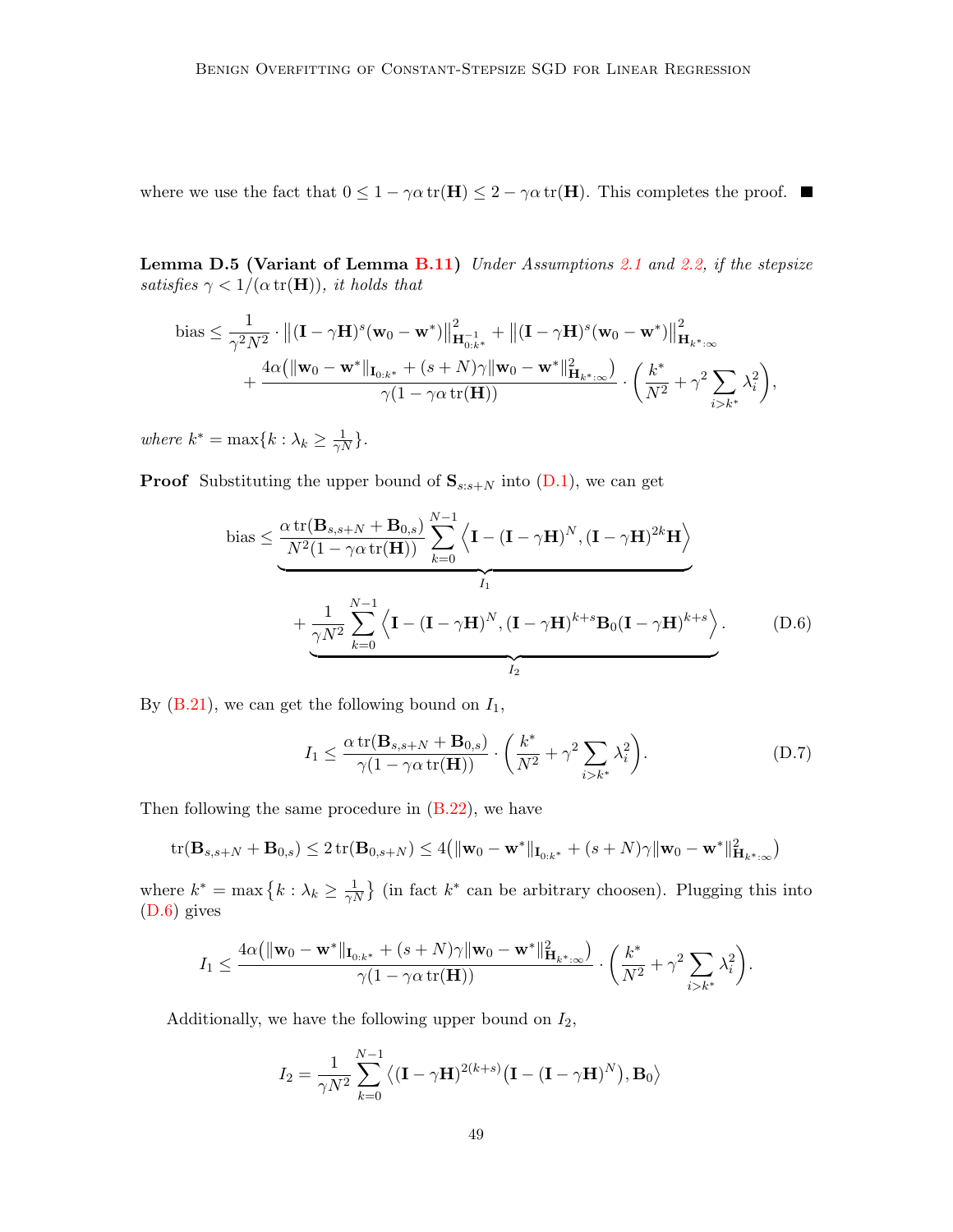$$
\leq \frac{1}{\gamma N^2}\sum_{k=0}^{N-1}\big\langle (\mathbf{I} - \gamma \mathbf{H})^{k+2s} - (\mathbf{I} - \gamma \mathbf{H})^{N+k+2s}, \mathbf{B}_0 \big\rangle.
$$

Similar to the proof of Lemma [B.11,](#page-31-0) let  $\mathbf{v}_1, \mathbf{v}_2, \ldots$  be the eigenvectors of **H** corresponding to its eigenvalues  $\lambda_1, \lambda_2, \ldots$  and  $\omega_i = \mathbf{v}_i^{\top} (\mathbf{I} - \gamma \mathbf{H})^s (\mathbf{w}_0 - \mathbf{w}^*)$ , we have

$$
I_2 \leq \frac{1}{\gamma N^2} \sum_{k=0}^{N-1} \left\langle (\mathbf{I} - \gamma \mathbf{H})^k - (\mathbf{I} - \gamma \mathbf{H})^{N+k}, (\mathbf{I} - \gamma \mathbf{H})^{2s} \mathbf{B}_0 \right\rangle
$$
  
\n
$$
= \frac{1}{\gamma N^2} \sum_{k=0}^{N-1} \sum_{i} \left[ (1 - \gamma \lambda_i)^k - (1 - \gamma \lambda_i)^{N+k} \right] \omega_i^2
$$
  
\n
$$
= \frac{1}{\gamma^2 N^2} \sum_{i} \frac{\omega_i^2}{\lambda_i} \left[ 1 - (1 - \gamma \lambda_i)^N \right]^2
$$
  
\n
$$
\leq \frac{1}{\gamma^2 N^2} \sum_{i} \frac{\omega_i^2}{\lambda_i} \cdot \min\{1, \gamma^2 N^2 \lambda_i^2\}
$$
  
\n
$$
\leq \frac{1}{\gamma^2 N^2} \cdot \sum_{i \le k^*} \frac{\omega_i^2}{\lambda_i} + \sum_{i > k^*} \lambda_i \omega_i^2
$$
  
\n
$$
= \frac{1}{\gamma^2 N^2} \cdot ||(\mathbf{I} - \gamma \mathbf{H})^s (\mathbf{w}_0 - \mathbf{w}^*)||^2_{\mathbf{H}_{0:k^*}} + ||(\mathbf{I} - \gamma \mathbf{H})^s (\mathbf{w}_0 - \mathbf{w}^*)||^2_{\mathbf{H}_{k^*:\infty}},
$$
 (D.8)

where  $k^* = \max\{k : \lambda_k \geq \frac{1}{\gamma N}\}\.$  Combining [\(D.7\)](#page-11-2) and [\(D.8\)](#page-11-3) immediately completes the proof.

 $\blacksquare$ 

#### D.1.3 PROOF OF THEOREM [5.1](#page-14-1)

Proof By Lemma [D.2,](#page-44-0) it suffices to substitute into the upper bounds on the bias and variance errors. In particular, by Young's inequality we have

$$
\mathbb{E}[L(\overline{\mathbf{w}}_N)] - L(\mathbf{w}^*) \le (\sqrt{\text{bias}} + \sqrt{\text{variance}})^2 \le 2 \cdot \text{bias} + 2 \cdot \text{variance}.
$$

Then we can directly substitute the bounds of variance and bias we proved in Lemmas [D.3](#page-44-1) and [D.5.](#page-48-0) In particular, by Assumptions [2.2](#page-4-3) we can directly get  $R^2 = \alpha \text{ tr}(\mathbf{H})$ . Therefore, it holds that

$$
\mathbb{E}[L(\overline{\mathbf{w}}_N)] - L(\mathbf{w}^*)
$$
\n
$$
\leq 2\left[\frac{1}{\gamma^2 N^2} \cdot \left\| (\mathbf{I} - \gamma \mathbf{H})^s (\mathbf{w}_0 - \mathbf{w}^*) \right\|_{\mathbf{H}_{0:k^*}}^2 + \left\| (\mathbf{I} - \gamma \mathbf{H})^s (\mathbf{w}_0 - \mathbf{w}^*) \right\|_{\mathbf{H}_{k^*:\infty}}^2 + \frac{2\alpha \|\mathbf{w}_0 - \mathbf{w}^*\|_2^2}{\gamma(1 - \gamma \alpha \operatorname{tr}(\mathbf{H}))} \cdot \left(\frac{k^*}{N^2} + \gamma^2 \sum_{i > k^*} \lambda_i^2\right) + \frac{\sigma^2}{1 - \gamma \alpha \operatorname{tr}(\mathbf{H})} \cdot \left(\frac{k^*}{N} + \gamma \cdot \sum_{k^* < i \leq k^{\dagger}} \lambda_i + \gamma^2 (s + N) \cdot \sum_{i > k^{\dagger}} \lambda_i^2\right)\right]
$$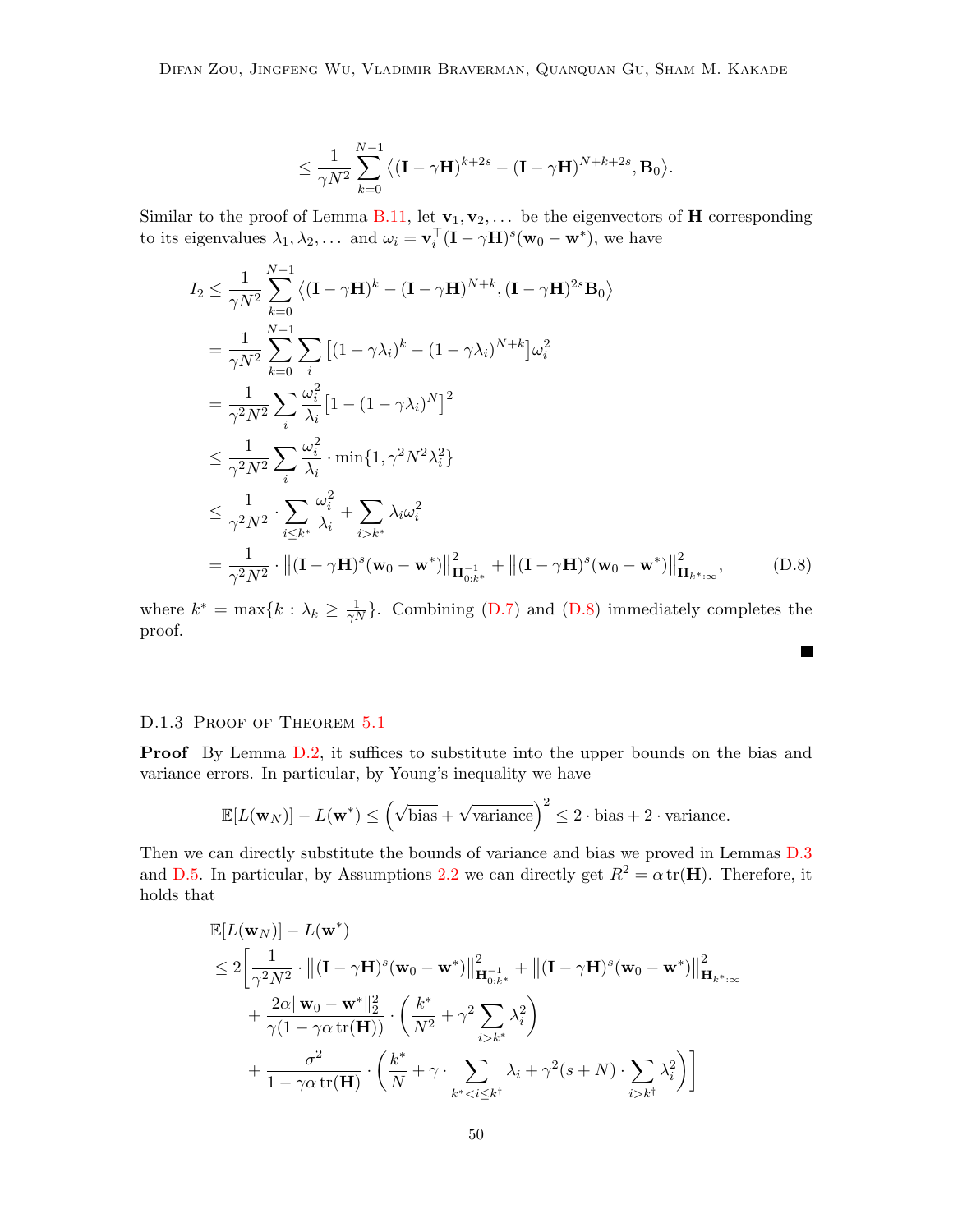$= 2 \cdot$  EffectiveBias  $+ 2 \cdot$  EffectiveVar,

where

$$
\begin{split} \text{EffectiveBias} &= \frac{1}{\gamma^2 N^2} \cdot \left\| (\mathbf{I} - \gamma \mathbf{H})^s (\mathbf{w}_0 - \mathbf{w}^*) \right\|_{\mathbf{H}_{0:k^*}}^2 + \left\| (\mathbf{I} - \gamma \mathbf{H})^s (\mathbf{w}_0 - \mathbf{w}^*) \right\|_{\mathbf{H}_{k^*:\infty}}^2 \\ \text{EffectiveVar} &= \frac{\sigma^2}{1 - \gamma \alpha \operatorname{tr}(\mathbf{H})} \cdot \left( \frac{k^*}{N} + \gamma \cdot \sum_{k^* < i \leq k^{\dagger}} \lambda_i + \gamma^2 (s + N) \cdot \sum_{i > k^{\dagger}} \lambda_i^2 \right) \\ &+ \frac{4\alpha (\|\mathbf{w}_0 - \mathbf{w}^*\|_{\mathbf{I}_{0:k^*}} + (s + N)\gamma \|\mathbf{w}_0 - \mathbf{w}^*\|_{\mathbf{H}_{k^*:\infty}}^2)}{N\gamma (1 - \gamma \alpha \operatorname{tr}(\mathbf{H}))} \cdot \left( \frac{k^*}{N} + \gamma^2 N \sum_{i > k^*} \lambda_i^2 \right). \end{split}
$$

### D.2 Lower Bounds for Tail-Averaging

In this part we assume the noise is well-specified as in  $(2.1)$ , and consider the SGD with tail-averaging

<span id="page-50-0"></span>
$$
\overline{\mathbf{w}}_{s:s+N} = \frac{1}{N} \sum_{t=s}^{s+N} \mathbf{w}_t.
$$

The following lemma is a variant of Lemma [C.1,](#page-36-0) and lowers bound the excess risk.

**Lemma D.6 (Variant of Lemma [C.1\)](#page-36-0)** Suppose the model noise  $\xi_t$  is well-specified, i.e.,  $\xi_t$  and  $\mathbf{x}_t$  are independent and  $\mathbb{E}[\xi_t] = 0$ . Then

$$
\mathbb{E}[L(\overline{\mathbf{w}}_{s:s+N}) - L(\mathbf{w}^*)] \ge \frac{1}{2N^2} \cdot \sum_{t=0}^{N-1} \sum_{k=t}^{N-1} \left\langle (\mathbf{I} - \gamma \mathbf{H})^{k-t} \mathbf{H}, \mathbf{B}_{s+t} \right\rangle + \frac{1}{2N^2} \cdot \sum_{t=0}^{N-1} \sum_{k=t}^{N-1} \left\langle (\mathbf{I} - \gamma \mathbf{H})^{k-t} \mathbf{H}, \mathbf{C}_{s+t} \right\rangle.
$$

We then present the lower bound for the variance error.

<span id="page-50-1"></span>Lemma D.7 (Variant of Lemma [C.3\)](#page-38-1) Suppose Assumptions [2.1](#page-3-0) hold. Suppose the noise is well-specified (as in  $(2.1)$ ). Suppose  $N \geq 500$ . Denote

variance = 
$$
\frac{1}{2N^2} \cdot \sum_{t=0}^{N-1} \sum_{k=t}^{N-1} \left\langle (\mathbf{I} - \gamma \mathbf{H})^{k-t} \mathbf{H}, \mathbf{C}_{s+t} \right\rangle.
$$

If the stepsize satisfies  $\gamma < 1/\lambda_1$ , then

variance 
$$
\geq \frac{\sigma_{noise}^2}{600} \left( \frac{k^*}{N} + \gamma \cdot \sum_{k^* \leq i \leq k^{\dagger}} \lambda_i + (s+N)\gamma^2 \cdot \sum_{i > k^{\dagger}} \lambda_i^2 \right),
$$

where  $k^* = \max\{k : \lambda_k \geq \frac{1}{N\gamma}\}\$  and  $k^{\dagger} = \max\{k : \lambda_k \geq \frac{1}{(s+l)}\}\$  $\frac{1}{(s+N)\gamma}\big\}.$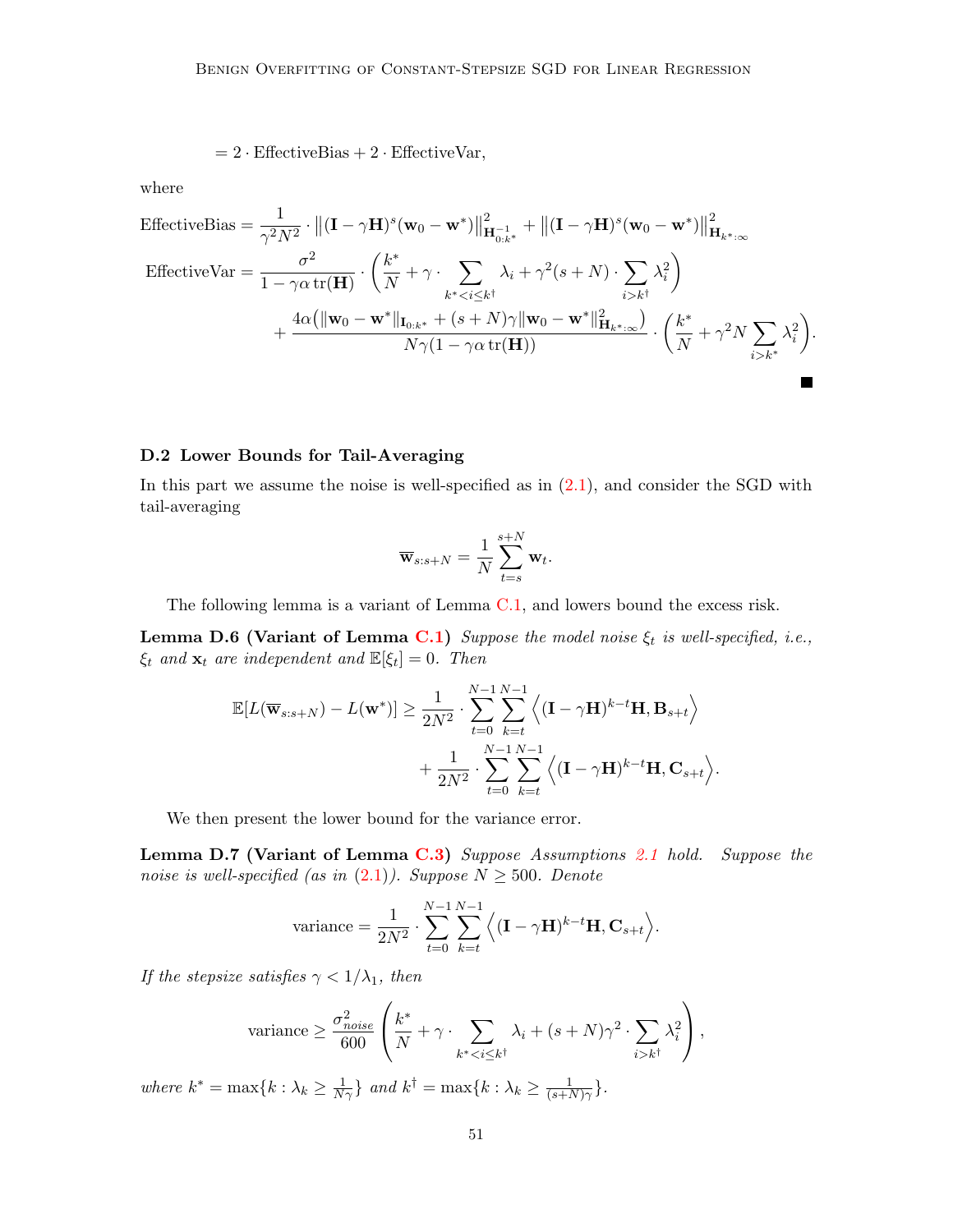Proof We can lower bound the variance error as follows

variance = 
$$
\frac{1}{2N^2} \sum_{t=0}^{N-1} \sum_{k=t}^{N-1} \langle (\mathbf{I} - \gamma \mathbf{H})^{k-t} \mathbf{H}, \mathbf{C}_{s+t} \rangle
$$
  
\n= 
$$
\frac{1}{2\gamma N^2} \sum_{t=0}^{N-1} \langle \mathbf{I} - (\mathbf{I} - \gamma \mathbf{H})^{N-t}, \mathbf{C}_{s+t} \rangle
$$
  
\n
$$
\geq \frac{\sigma_{\text{noise}}^2}{4N^2} \sum_{t=0}^{N-1} \langle \mathbf{I} - (\mathbf{I} - \gamma \mathbf{H})^{N-t}, \mathbf{I} - (\mathbf{I} - \gamma \mathbf{H})^{2(s+t)} \rangle \qquad \text{(use Lemma C.2)}
$$
  
\n= 
$$
\frac{\sigma_{\text{noise}}^2}{4N^2} \sum_{i} \sum_{t=0}^{N-1} (1 - (1 - \gamma \lambda_i)^{N-t}) \left(1 - (1 - \gamma \lambda_i)^{2(s+t)}\right)
$$
  
\n
$$
\geq \frac{\sigma_{\text{noise}}^2}{4N^2} \sum_{i} \sum_{t=0}^{N-1} (1 - (1 - \gamma \lambda_i)^{N-t-1}) \left(1 - (1 - \gamma \lambda_i)^{s+t}\right),
$$

where  $\{\lambda_i\}_{i\geq 1}$  are the eigenvalues of  ${\bf H}$  and are sorted in decreasing order. Define

$$
f(x) := \sum_{t=0}^{N-1} \left(1 - (1-x)^{N-t-1}\right) \left(1 - (1-x)^{s+t}\right), \qquad 0 < x < 1,
$$

then

variance 
$$
\geq \frac{\sigma_{\text{noise}}^2}{4N^2} \sum_i f(\gamma \lambda_i).
$$

We have the following lower bound for  $f(x)$ .

$$
f(x) = \sum_{t=0}^{N-1} (1 - (1 - x)^{N-t-1}) (1 - (1 - x)^{s+t})
$$
  
\n
$$
\geq \sum_{t=\frac{N}{4}}^{\frac{3N}{4}-1} (1 - (1 - x)^{N-t-1}) (1 - (1 - x)^{s+t})
$$
  
\n
$$
\geq \frac{N}{2} (1 - (1 - x)^{\frac{N}{4}}) (1 - (1 - x)^{s+\frac{N}{4}})
$$

We then bound  $f(x)$  by the range of x.

1. For  $x > 1/N$ , we have that

$$
f(x) \ge \frac{N}{2} \left( 1 - (1 - x)^{\frac{N}{4}} \right) \left( 1 - (1 - x)^{\frac{N}{4}} \right)
$$
  
 
$$
\ge \frac{N}{2} \left( 1 - \left( 1 - \frac{1}{N} \right)^{\frac{N}{4}} \right) \left( 1 - \left( 1 - \frac{1}{N} \right)^{\frac{N}{4}} \right)
$$
  
 
$$
\ge \frac{N}{2} \left( 1 - \frac{1}{e^{1/4}} \right) \left( 1 - \frac{1}{e^{1/4}} \right) \ge \frac{N}{50}.
$$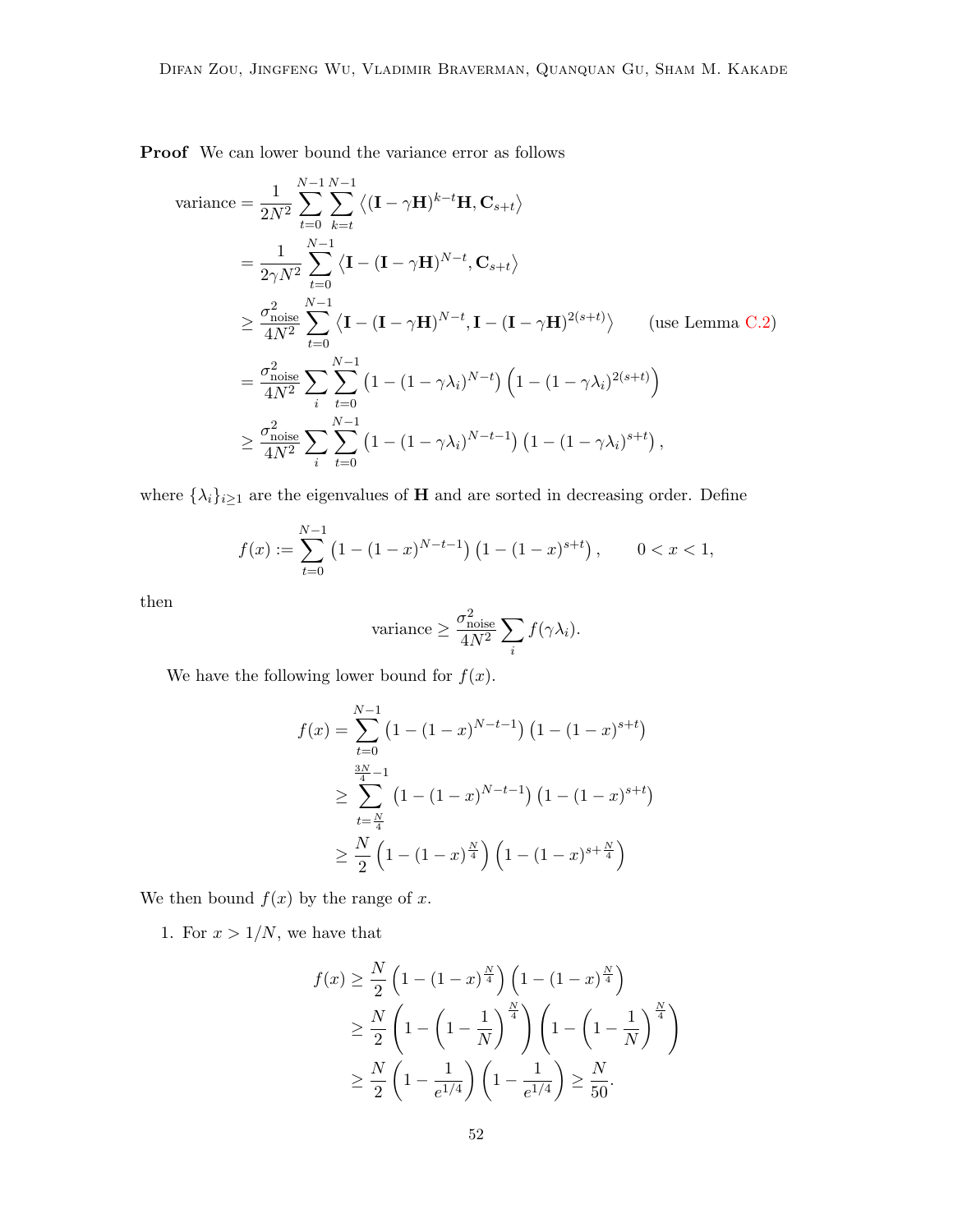2. For  $1/N > x > 1/(s+N)$ , we have that

$$
f(x) \ge \frac{N}{2} \left( 1 - (1 - x)^{\frac{N}{4}} \right) \left( 1 - (1 - x)^{\frac{s+N}{4}} \right)
$$
  
 
$$
\ge \frac{N}{2} \left( 1 - (1 - x)^{\frac{N}{4}} \right) \left( 1 - \left( 1 - \frac{1}{s+N} \right)^{\frac{s+N}{4}} \right)
$$
  
 
$$
\ge \frac{N}{2} \left( 1 - \left( 1 - \frac{N}{8} x \right) \right) \left( 1 - \frac{1}{e^{1/4}} \right) \ge \frac{N^2 x}{100}.
$$

3. For  $x < 1/(s + N) < 1/N$ , we have that

$$
f(x) \ge \frac{N}{2} \left( 1 - (1 - x)^{\frac{N}{4}} \right) \left( 1 - (1 - x)^{s + \frac{N}{4}} \right)
$$
  
 
$$
\ge \frac{N}{2} \left( 1 - \left( 1 - \frac{N}{8} x \right) \right) \left( 1 - \left( 1 - \frac{s + N/4}{2} x \right) \right)
$$
  
 
$$
\ge \frac{(s + N)N^2}{128} x^2.
$$

In sum, we have that

$$
f(x) \ge \begin{cases} \frac{N}{50}, & \frac{1}{N} \le x < 1, \\ \frac{N^2}{100}x, & \frac{1}{s+N} \le x < \frac{1}{N}, \\ \frac{(s+N)N^2}{128}x^2, & 0 < x < \frac{1}{s+N}. \end{cases}
$$

Set  $k^* = \max\{k : \lambda_k \ge \frac{1}{N\gamma}\}\$  and  $k^{\dagger} = \max\{k : \lambda_k \ge \frac{1}{(s+l)}\}\$  $\frac{1}{(s+N)\gamma}$ , then

variance 
$$
\geq \frac{\sigma_{\text{noise}}^2}{4N^2} \sum_i f(\gamma \lambda_i)
$$
  
\n $\geq \frac{\sigma_{\text{noise}}^2}{4N^2} \left( \frac{Nk^*}{50} + \frac{N^2}{100} \gamma \cdot \sum_{k^* < i \leq k^{\dagger}} \lambda_i + \frac{(s+N)N^2}{128} \gamma^2 \cdot \sum_{i > k^{\dagger}} \lambda_i^2 \right)$   
\n $\geq \frac{\sigma_{\text{noise}}^2}{600} \left( \frac{k^*}{N} + \gamma \cdot \sum_{k^* < i \leq k^{\dagger}} \lambda_i + (s+N) \gamma^2 \cdot \sum_{i > k^{\dagger}} \lambda_i^2 \right).$ 

This completes the proof.

Next we discuss the lower bound for the bias error. Similarly to [\(C.4\)](#page-40-0) and using Lemma [D.6,](#page-50-0) we have that

 $\blacksquare$ 

bias 
$$
\geq \frac{1}{2N^2} \sum_{t=0}^{N-1} \sum_{k=t}^{N-1} \langle (\mathbf{I} - \gamma \mathbf{H})^{k-t} \mathbf{H}, \mathbf{B}_{s+t} \rangle = \frac{1}{2\gamma N^2} \sum_{t=0}^{N-1} \langle \mathbf{I} - (\mathbf{I} - \gamma \mathbf{H})^{N-t}, \mathbf{B}_{s+t} \rangle
$$
  
 $\geq \frac{1}{2\gamma N^2} \sum_{t=0}^{N/2} \langle \mathbf{I} - (\mathbf{I} - \gamma \mathbf{H})^{N-t}, \mathbf{B}_{s+t} \rangle$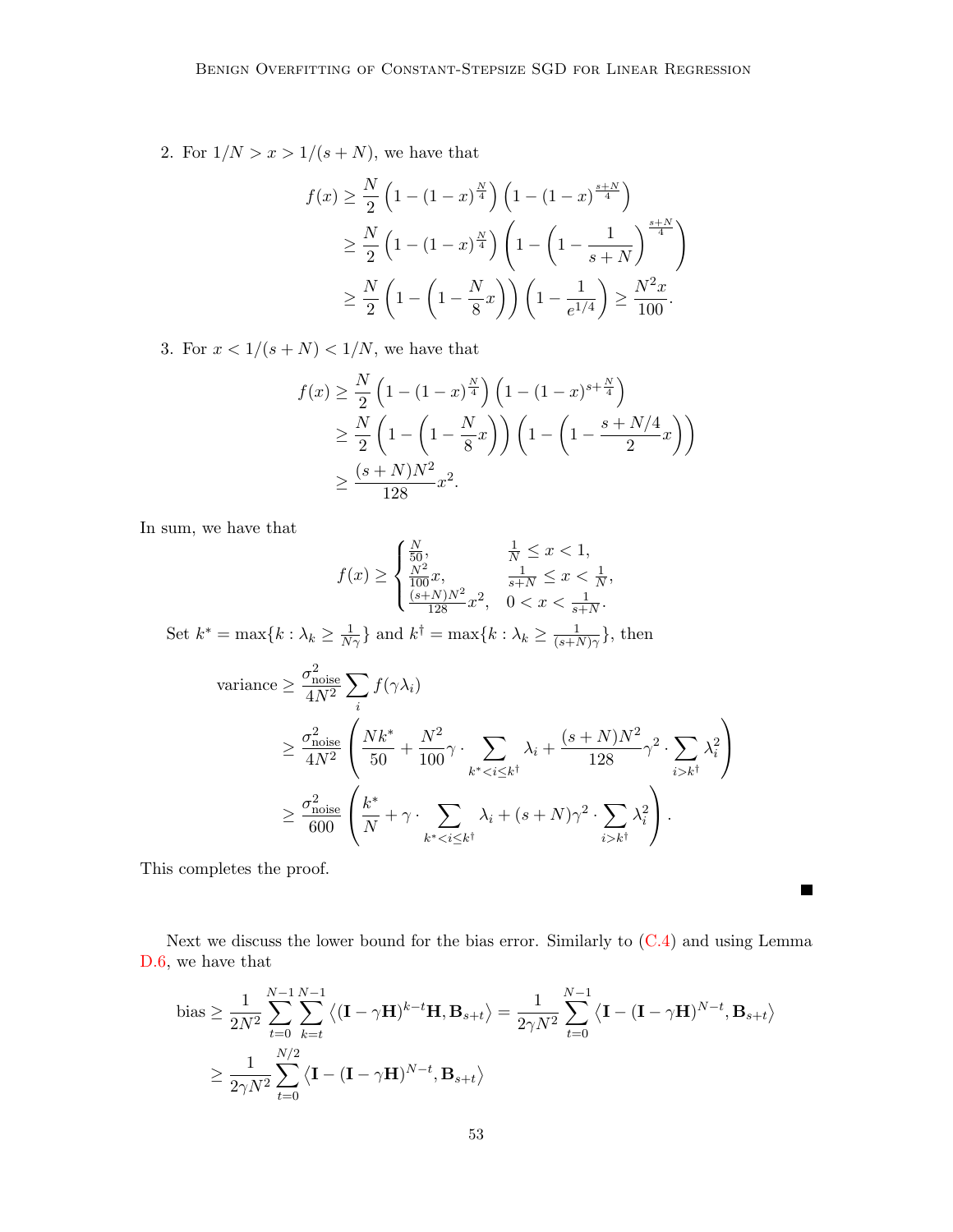$$
\geq \frac{1}{2\gamma N^2} \langle \mathbf{I} - (\mathbf{I} - \gamma \mathbf{H})^{N/2}, \sum_{t=0}^{N/2} \mathbf{B}_{s+t} \rangle.
$$
 (D.9)

Let  $\mathbf{S}_{s:s+n} := \sum_{t=0}^{n-1} \mathbf{B}_{s+t} = \sum_{t=0}^{n-1} (\mathcal{I} - \gamma \mathcal{T})^t \circ \mathbf{B}_s$ . We remain to build lower bound for  $\mathbf{S}_{s:s+N/2+1}$ . Comparing the definitions of  $\mathbf{S}_{s:s+n}$  with  $\mathbf{S}_n$ , the only difference is that  $\mathbf{B}_0$  is replaced by  $\mathbf{B}_s$ . Therefore we directly have the following lemma.

<span id="page-53-0"></span>**Lemma D.8 (Variant of Lemma [C.4\)](#page-41-0)** Suppose Assumptions [2.1](#page-3-0) and [2.4](#page-6-0) hold. If the stepsize satisfies  $\gamma < 1/\lambda_1$ , then for any  $n \geq 2$ , it holds that

$$
\mathbf{S}_{s:s+n} \succeq \frac{\beta}{4} \operatorname{tr} \left( \left( \mathbf{I} - (\mathbf{I} - \gamma \mathbf{H})^{n/2} \right) \mathbf{B}_s \right) \cdot \left( \mathbf{I} - (\mathbf{I} - \gamma \mathbf{H})^{n/2} \right) + \sum_{t=0}^{n-1} (\mathbf{I} - \gamma \mathbf{H})^t \cdot \mathbf{B}_s \cdot (\mathbf{I} - \gamma \mathbf{H})^t.
$$

<span id="page-53-1"></span>**Lemma D.9 (Variant of Lemma [C.5\)](#page-42-0)** Suppose Assumptions [2.1](#page-3-0) and [2.4](#page-6-0) hold and  $N \geq$ 2. Denote

bias = 
$$
\frac{1}{2N^2} \sum_{t=0}^{N-1} \sum_{k=t}^{N-1} \langle (\mathbf{I} - \gamma \mathbf{H})^{k-t} \mathbf{H}, \mathbf{B}_{s+t} \rangle,
$$

then if the stepsize satisfies  $\gamma < 1/\gamma_1$ , it holds that

bias 
$$
\geq \frac{1}{100\gamma^2 N^2} \left( \| (\mathbf{I} - \gamma \mathbf{H})^s (\mathbf{w}_0 - \mathbf{w}^*) \|_{\mathbf{H}_{0:k^*}}^2 + \gamma^2 N^2 \| (\mathbf{I} - \gamma \mathbf{H})^s (\mathbf{w}_0 - \mathbf{w}^*) \|_{\mathbf{H}_{k^*:\infty}}^2 \right) + \frac{\beta \| \mathbf{w}_0 - \mathbf{w}^* \|_{\mathbf{H}_{k^*:\infty}}^2}{10000N} \cdot \left( k^* + \gamma^2 N^2 \sum_{i > k^*} \lambda_i^2 \right),
$$

where  $k^* = \max\{k : \lambda_k \geq \frac{1}{N\gamma}\}\$  and  $k^{\dagger} = \max\{k : \lambda_k \geq \frac{1}{(s+l)}\}\$  $\frac{1}{(s+N)\gamma}\big\}.$ 

**Proof** According to  $(D.9)$  and Lemma [D.8,](#page-53-0) we have that

bias 
$$
\geq \frac{1}{2\gamma N^2} \langle \mathbf{I} - (\mathbf{I} - \gamma \mathbf{H})^{N/2}, \mathbf{S}_{s:s+N/2+1} \rangle \geq \frac{1}{2\gamma N^2} \langle \mathbf{I} - (\mathbf{I} - \gamma \mathbf{H})^{N/2}, \mathbf{S}_{s:s+N/2} \rangle
$$
  
 $\geq \frac{\beta}{8\gamma N^2} tr \left( \left( \mathbf{I} - (\mathbf{I} - \gamma \mathbf{H})^{N/4} \right) \mathbf{B}_s \right) \cdot \langle \mathbf{I} - (\mathbf{I} - \gamma \mathbf{H})^{N/2}, \mathbf{I} - (\mathbf{I} - \gamma \mathbf{H})^{N/4} \rangle$   
 $+ \frac{1}{2\gamma N^2} \langle \mathbf{I} - (\mathbf{I} - \gamma \mathbf{H})^{N/2}, \sum_{t=0}^{N/2-1} (\mathbf{I} - \gamma \mathbf{H})^t \cdot \mathbf{B}_s \cdot (\mathbf{I} - \gamma \mathbf{H})^t \rangle.$ 

Also noticing a lower bound for  $\mathbf{B}_s$ :

$$
\mathbf{B}_s = (\mathcal{I} - \gamma \mathcal{T})^s \circ \mathbf{B}_0 \geq (\mathcal{I} - \gamma \widetilde{\mathcal{T}})^s \circ \mathbf{B}_0 = (\mathbf{I} - \gamma \mathbf{H})^s \cdot \mathbf{B}_0 \cdot (\mathbf{I} - \gamma \mathbf{H})^s.
$$

Then the first term is lower bounded by

$$
I_1 \ge \frac{\beta}{8\gamma N^2} \operatorname{tr} \left( \left( \mathbf{I} - (\mathbf{I} - \gamma \mathbf{H})^{N/4} \right) (\mathbf{I} - \gamma \mathbf{H})^{2s} \mathbf{B}_0 \right) \cdot \operatorname{tr} \left( \left( \mathbf{I} - (\mathbf{I} - \gamma \mathbf{H})^{N/4} \right)^2 \right)
$$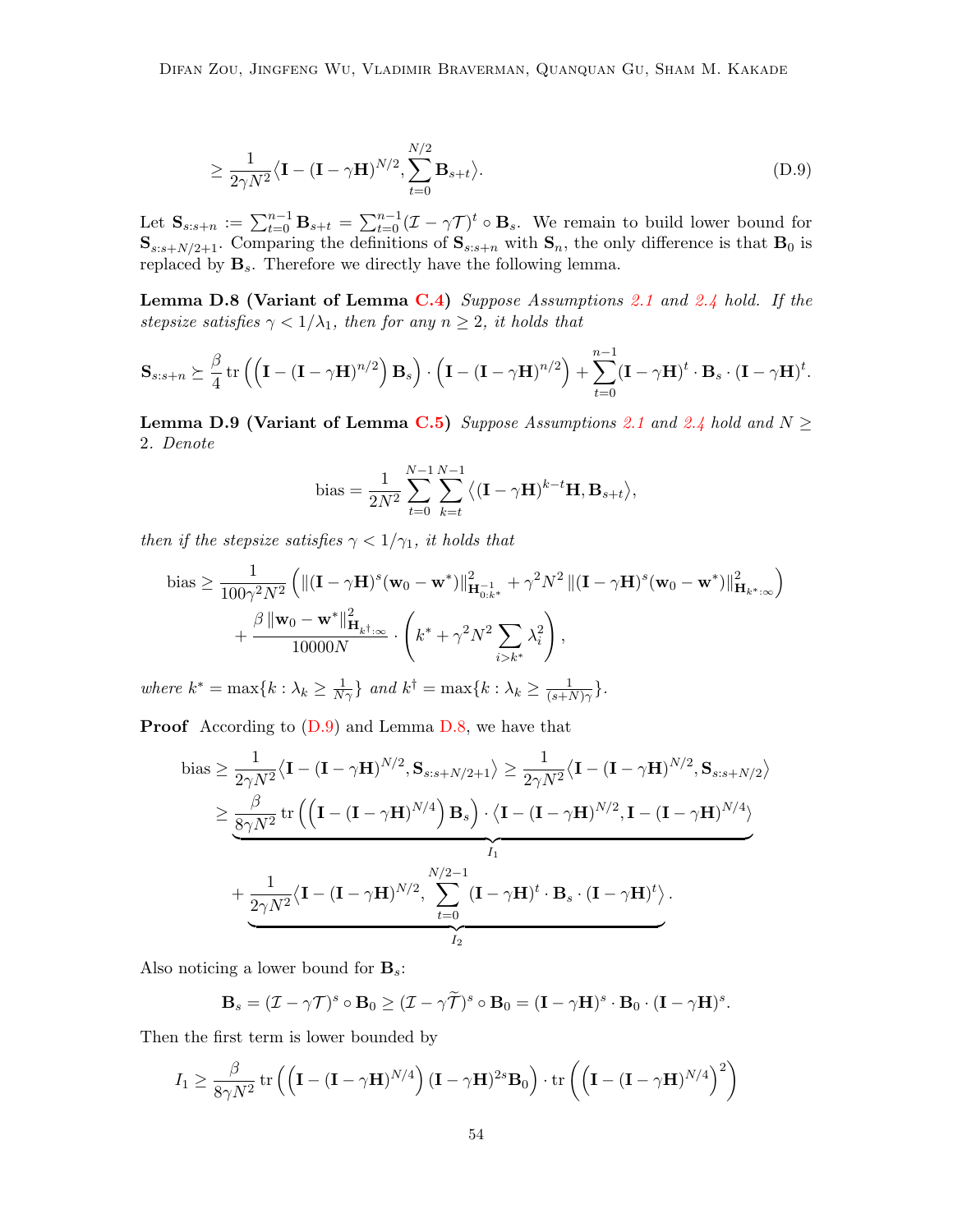$$
= \frac{\beta}{8\gamma N^2} \left( \sum_i \left( 1 - (1 - \gamma \lambda_i)^{N/4} \right) (1 - \gamma \lambda_i)^{2s} \omega_i^2 \right) \cdot \left( \sum_i \left( 1 - (1 - \gamma \lambda_i)^{N/4} \right)^2 \right),
$$

where  $\omega_i = \mathbf{v}_i^{\top}(\mathbf{w}_0 - \mathbf{w}^*)$  for  $\mathbf{v}_1, \dots, \mathbf{v}_d$  being the eigenvectors of **H**; and the second term is lower bounded by

$$
I_2 = \frac{1}{2\gamma N^2} \langle \sum_{t=0}^{N/2-1} (\mathbf{I} - \gamma \mathbf{H})^{2t} \left( \mathbf{I} - (\mathbf{I} - \gamma \mathbf{H})^{N/2} \right), \mathbf{B}_s \rangle
$$
  
\n
$$
\geq \frac{1}{2\gamma N^2} \langle \sum_{t=0}^{N/2-1} (\mathbf{I} - 2\gamma \mathbf{H})^t \left( \mathbf{I} - (\mathbf{I} - \gamma \mathbf{H})^{N/2} \right), \mathbf{B}_s \rangle
$$
  
\n
$$
\geq \frac{1}{4\gamma^2 N^2} \langle \left( \mathbf{I} - (\mathbf{I} - \gamma \mathbf{H})^{N/2} \right)^2 \mathbf{H}^{-1}, \mathbf{B}_s \rangle
$$
  
\n
$$
\geq \frac{1}{4\gamma^2 N^2} \langle \left( \mathbf{I} - (\mathbf{I} - \gamma \mathbf{H})^{N/4} \right)^2 \mathbf{H}^{-1}, (\mathbf{I} - \gamma \mathbf{H})^s \mathbf{B}_0 (\mathbf{I} - \gamma \mathbf{H})^s \rangle
$$
  
\n
$$
= \frac{1}{4\gamma^2 N^2} \sum_{i} \left( 1 - (1 - \gamma \lambda_i)^{N/4} \right)^2 \lambda_i^{-1} ((1 - \gamma \lambda_i)^s \omega_i)^2.
$$

To further lower bound the two terms, noticing the following inequalities:

$$
1 - (1 - \gamma \lambda_i)^{\frac{N}{4}} \ge \begin{cases} 1 - (1 - \frac{1}{N})^{\frac{N}{4}} \ge 1 - e^{-\frac{1}{4}} \ge \frac{1}{5}, & \lambda_i \ge \frac{1}{\gamma N}, \\ \frac{N}{4} \cdot \gamma \lambda_i - \frac{N(N-4)}{32} \cdot \gamma^2 \lambda_i^2 \ge \frac{N}{5} \cdot \gamma \lambda_i, & \lambda_i < \frac{1}{\gamma N}, \end{cases}
$$

and

$$
(1 - \gamma \lambda_i)^{2s} \ge \begin{cases} 0, & \lambda_i \ge \frac{1}{\gamma s}, \\ (1 - \frac{1}{s})^{2s} \ge e^{-2} \ge \frac{1}{10}, & \lambda_i < \frac{1}{\gamma s}. \end{cases}
$$

Plugging these into the bounds for  $I_1$  and  $I_2$ , and setting  $k^* := \max\{k : \lambda_k \ge 1/(\gamma N)\}\)$  and  $k^{\dagger} := \max\{k : \lambda_k \geq 1/(\gamma(s+N))\},\$  we then obtain that

$$
I_1 \ge \frac{\beta}{8\gamma N^2} \cdot \left(\frac{\gamma N}{50} \sum_{i>k^{\dagger}} \lambda_i \omega_i^2\right) \cdot \left(\frac{1}{25} \cdot k^* + \frac{\gamma^2 N^2}{25} \cdot \sum_{i>k^*} \lambda_i^2\right)
$$

$$
= \frac{\beta \left\|\mathbf{w}_0 - \mathbf{w}^*\right\|_{\mathbf{H}_k}^2}{10000N} \cdot \left(k^* + \gamma^2 N^2 \sum_{i>k^*} \lambda_i^2\right),
$$

and that

$$
I_2 \geq \frac{1}{4\gamma^2 N^2} \left( \frac{1}{25} \cdot \sum_{i \leq k^*} \lambda_i^{-1} \left( (1 - \gamma \lambda_i)^s \omega_i \right)^2 + \frac{\gamma^2 N^2}{25} \cdot \sum_{i > K^*} \lambda_i \left( (1 - \gamma \lambda_i)^s \omega_i \right)^2 \right) = \frac{1}{100\gamma^2 N^2} \left( \| (\mathbf{I} - \gamma \mathbf{H})^s (\mathbf{w}_0 - \mathbf{w}^*) \|_{\mathbf{H}_{0:k^*}}^2 + \gamma^2 N^2 \| (\mathbf{I} - \gamma \mathbf{H})^s (\mathbf{w}_0 - \mathbf{w}^*) \|_{\mathbf{H}_{k^*;\infty}}^2 \right).
$$

Summing up the two terms completes the proof.

 $\blacksquare$